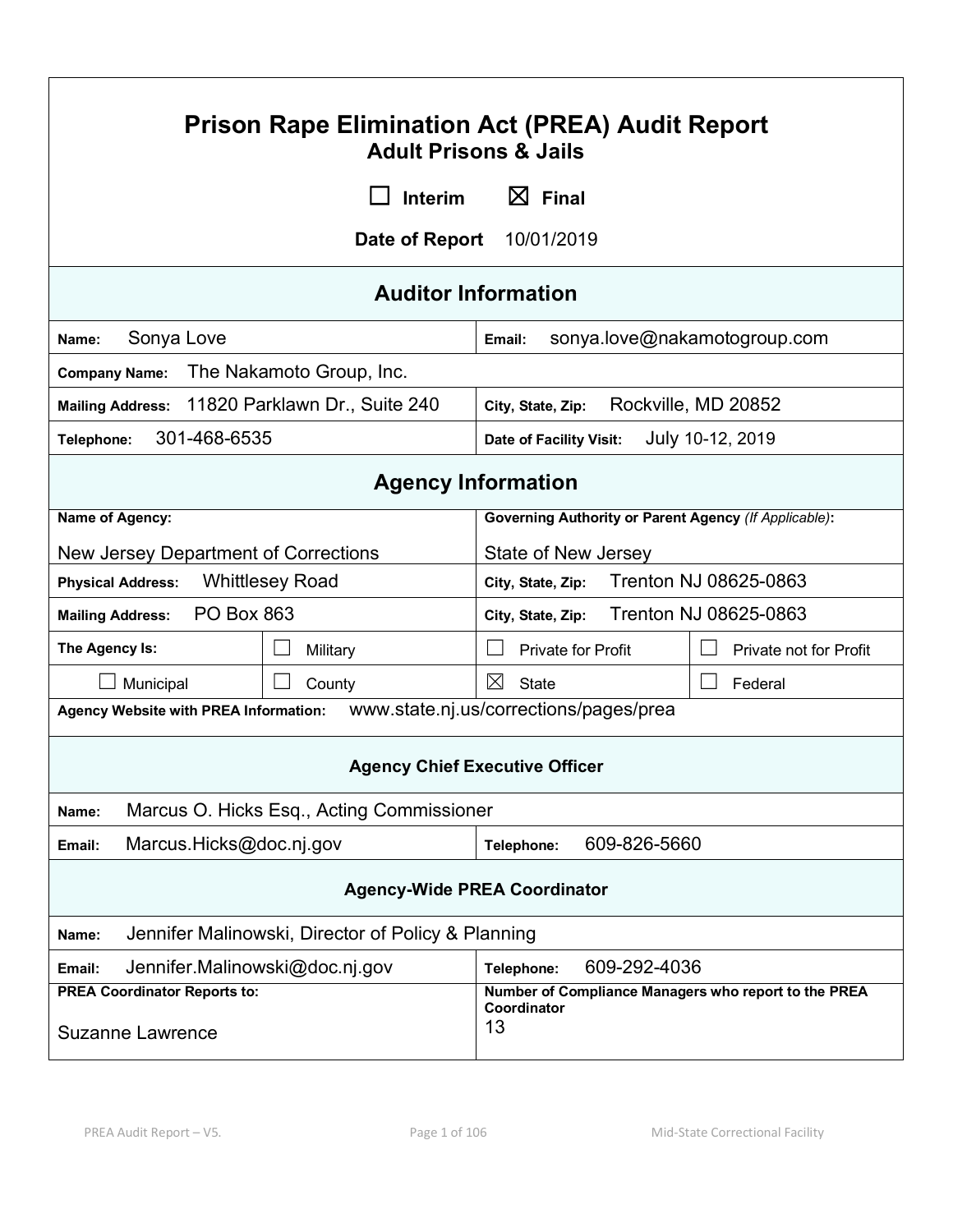| <b>Facility Information</b>                                                                                                                                                                                         |                                        |                   |                |                                        |                        |  |
|---------------------------------------------------------------------------------------------------------------------------------------------------------------------------------------------------------------------|----------------------------------------|-------------------|----------------|----------------------------------------|------------------------|--|
| <b>Name of Facility:</b>                                                                                                                                                                                            | <b>Mid-State Correctional Facility</b> |                   |                |                                        |                        |  |
| Physical Address: 8401 Range Road                                                                                                                                                                                   |                                        | City, State, Zip: |                | Fort Dix, NJ 08562                     |                        |  |
| Mailing Address (if different from above):<br><b>PO BOX 866</b>                                                                                                                                                     |                                        | City, State, Zip: |                | Wrightstown NJ 08562                   |                        |  |
| The Facility Is:                                                                                                                                                                                                    | Military                               |                   |                | <b>Private for Profit</b>              | Private not for Profit |  |
| Municipal                                                                                                                                                                                                           | County                                 |                   | $\boxtimes$    | <b>State</b>                           | Federal                |  |
| <b>Facility Type:</b>                                                                                                                                                                                               | $\boxtimes$                            | Prison            |                |                                        | Jail                   |  |
| <b>Facility Website with PREA Information:</b>                                                                                                                                                                      |                                        |                   |                | www.state.nj.us/corrections/pages/prea |                        |  |
| Has the facility been accredited within the past 3 years?                                                                                                                                                           |                                        | $\Box$ Yes        | $\boxtimes$ No |                                        |                        |  |
| If the facility has been accredited within the past 3 years, select the accrediting organization(s) - select all that apply (N/A if<br>the facility has not been accredited within the past 3 years):<br><b>ACA</b> |                                        |                   |                |                                        |                        |  |
| <b>NCCHC</b>                                                                                                                                                                                                        |                                        |                   |                |                                        |                        |  |
| <b>CALEA</b>                                                                                                                                                                                                        |                                        |                   |                |                                        |                        |  |
| Other (please name or describe: Click or tap here to enter text.                                                                                                                                                    |                                        |                   |                |                                        |                        |  |
| $\times$ N/A                                                                                                                                                                                                        |                                        |                   |                |                                        |                        |  |
| If the facility has completed any internal or external audits other than those that resulted in accreditation, please describe:<br>N/A                                                                              |                                        |                   |                |                                        |                        |  |
| Warden/Jail Administrator/Sheriff/Director                                                                                                                                                                          |                                        |                   |                |                                        |                        |  |
| Derick Loury<br>Name:                                                                                                                                                                                               |                                        |                   |                |                                        |                        |  |
| Derick.Loury@doc.nj.gov<br>Email:                                                                                                                                                                                   |                                        | Telephone:        |                | 609-723-4221                           |                        |  |
| <b>Facility PREA Compliance Manager</b>                                                                                                                                                                             |                                        |                   |                |                                        |                        |  |
| Ryan O'Dea<br>Name:                                                                                                                                                                                                 |                                        |                   |                |                                        |                        |  |
| 609-723-4221<br>Ryan.Odea@doc.nj.gov<br>Telephone:<br>Email:                                                                                                                                                        |                                        |                   |                |                                        |                        |  |
| <b>Facility Health Service Administrator</b>                                                                                                                                                                        |                                        |                   |                |                                        |                        |  |
| Neo Castro<br>Name:                                                                                                                                                                                                 |                                        |                   |                |                                        |                        |  |
| Castronb@ubhc.rutgers.edu<br>Email:                                                                                                                                                                                 |                                        | Telephone:        |                | 609-723-4221                           |                        |  |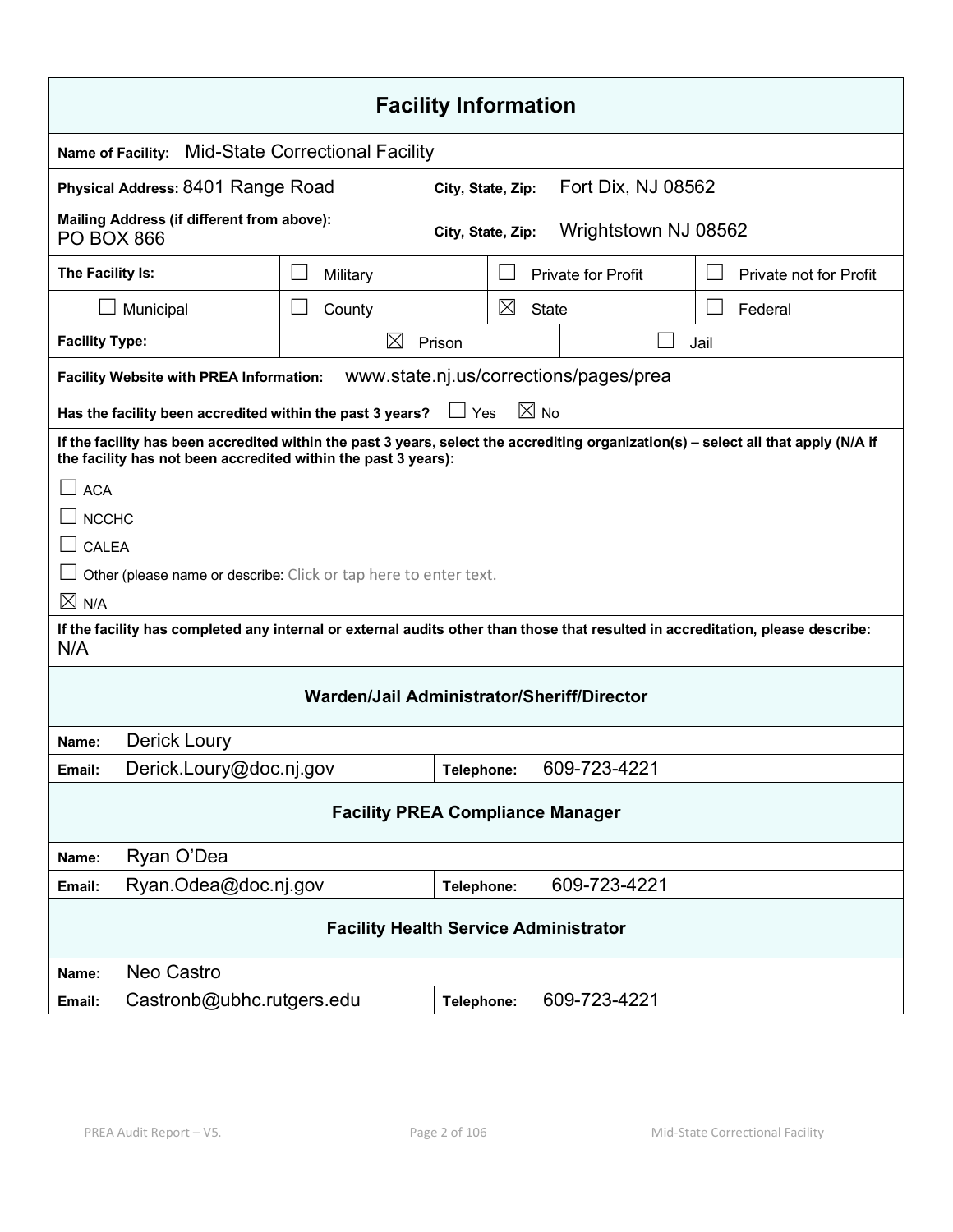| <b>Facility Characteristics</b>                                                                                                                                                                            |                                                                             |                               |  |
|------------------------------------------------------------------------------------------------------------------------------------------------------------------------------------------------------------|-----------------------------------------------------------------------------|-------------------------------|--|
| <b>Designated Facility Capacity:</b>                                                                                                                                                                       | 696                                                                         |                               |  |
| <b>Current Population of Facility:</b>                                                                                                                                                                     | 647                                                                         |                               |  |
| Average daily population for the past 12 months:                                                                                                                                                           | 782                                                                         |                               |  |
| Has the facility been over capacity at any point in the<br>past 12 months?                                                                                                                                 | $\boxtimes$ Yes<br><b>No</b>                                                |                               |  |
| Which population(s) does the facility hold?                                                                                                                                                                | $\boxtimes$ Males<br>Females                                                | <b>Both Females and Males</b> |  |
| Age range of population:                                                                                                                                                                                   | 20-74                                                                       |                               |  |
| Average length of stay or time under supervision:                                                                                                                                                          | 9 months                                                                    |                               |  |
| Facility security levels/inmate custody levels:                                                                                                                                                            | Medium                                                                      |                               |  |
| Number of inmates admitted to facility during the past 12 months:                                                                                                                                          |                                                                             | 782                           |  |
| Number of inmates admitted to facility during the past 12 months whose length of stay<br>in the facility was for 72 hours or more:                                                                         |                                                                             | 781                           |  |
| Number of inmates admitted to facility during the past 12 months whose length of stay<br>in the facility was for 30 days or more:                                                                          |                                                                             | 735                           |  |
| $\boxtimes$ No<br>Does the facility hold youthful inmates?<br>$\Box$ Yes                                                                                                                                   |                                                                             |                               |  |
| Number of youthful inmates held in the facility during the past 12 months: (N/A if the<br>facility never holds youthful inmates)<br>$\boxtimes$ N/A                                                        |                                                                             |                               |  |
| Does the audited facility hold inmates for one or more other agencies (e.g. a State<br>correctional agency, U.S. Marshals Service, Bureau of Prisons, U.S. Immigration and<br><b>Customs Enforcement)?</b> |                                                                             | $\boxtimes$ No<br>Yes         |  |
|                                                                                                                                                                                                            | <b>Federal Bureau of Prisons</b>                                            |                               |  |
|                                                                                                                                                                                                            | U.S. Marshals Service                                                       |                               |  |
|                                                                                                                                                                                                            | $\Box$ U.S. Immigration and Customs Enforcement                             |                               |  |
|                                                                                                                                                                                                            | $\perp$ Bureau of Indian Affairs                                            |                               |  |
|                                                                                                                                                                                                            | $\Box$ U.S. Military branch                                                 |                               |  |
| Select all other agencies for which the audited<br>facility holds inmates: Select all that apply (N/A if the                                                                                               | $\boxtimes$ State or Territorial correctional agency                        |                               |  |
| audited facility does not hold inmates for any other<br>agency or agencies):                                                                                                                               | County correctional or detention agency                                     |                               |  |
|                                                                                                                                                                                                            | Judicial district correctional or detention facility                        |                               |  |
|                                                                                                                                                                                                            | City or municipal correctional or detention facility (e.g. police lockup or |                               |  |
|                                                                                                                                                                                                            | city jail)<br>Private corrections or detention provider                     |                               |  |
|                                                                                                                                                                                                            | Other - please name or describe: Click or tap here to enter text.           |                               |  |
|                                                                                                                                                                                                            | N/A                                                                         |                               |  |
| 303<br>Number of staff currently employed by the facility who may have contact with inmates:                                                                                                               |                                                                             |                               |  |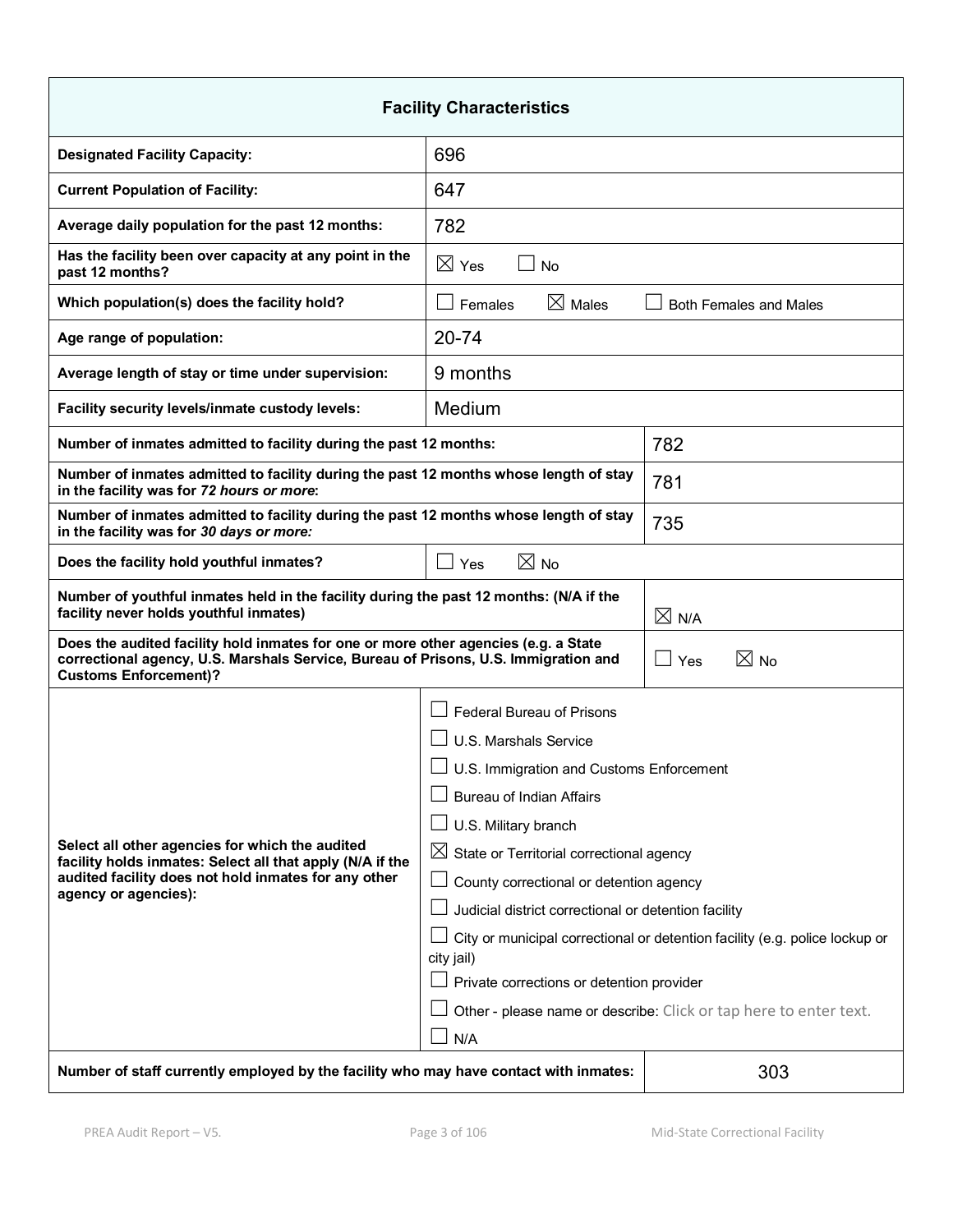| Number of staff hired by the facility during the past 12 months who may have contact<br>with inmates:                                                                                                                                                                                                                                                                                                                                                                                                                                                                                                                                                                                                                                                                                                                                                                                                                                                                                                                                                                                                                                                                                                                                                                                                                                                                                                                                                                                                                                                                                                                                                                                                                                                                                         |                 | 25 |                 |
|-----------------------------------------------------------------------------------------------------------------------------------------------------------------------------------------------------------------------------------------------------------------------------------------------------------------------------------------------------------------------------------------------------------------------------------------------------------------------------------------------------------------------------------------------------------------------------------------------------------------------------------------------------------------------------------------------------------------------------------------------------------------------------------------------------------------------------------------------------------------------------------------------------------------------------------------------------------------------------------------------------------------------------------------------------------------------------------------------------------------------------------------------------------------------------------------------------------------------------------------------------------------------------------------------------------------------------------------------------------------------------------------------------------------------------------------------------------------------------------------------------------------------------------------------------------------------------------------------------------------------------------------------------------------------------------------------------------------------------------------------------------------------------------------------|-----------------|----|-----------------|
| Number of contracts in the past 12 months for services with contractors who may<br>have contact with inmates:                                                                                                                                                                                                                                                                                                                                                                                                                                                                                                                                                                                                                                                                                                                                                                                                                                                                                                                                                                                                                                                                                                                                                                                                                                                                                                                                                                                                                                                                                                                                                                                                                                                                                 |                 | 12 |                 |
| Number of individual contractors who have contact with inmates, currently authorized<br>to enter the facility:                                                                                                                                                                                                                                                                                                                                                                                                                                                                                                                                                                                                                                                                                                                                                                                                                                                                                                                                                                                                                                                                                                                                                                                                                                                                                                                                                                                                                                                                                                                                                                                                                                                                                |                 | 12 |                 |
| Number of volunteers who have contact with inmates, currently authorized to enter the<br>facility:                                                                                                                                                                                                                                                                                                                                                                                                                                                                                                                                                                                                                                                                                                                                                                                                                                                                                                                                                                                                                                                                                                                                                                                                                                                                                                                                                                                                                                                                                                                                                                                                                                                                                            |                 | 22 |                 |
| <b>Physical Plant</b>                                                                                                                                                                                                                                                                                                                                                                                                                                                                                                                                                                                                                                                                                                                                                                                                                                                                                                                                                                                                                                                                                                                                                                                                                                                                                                                                                                                                                                                                                                                                                                                                                                                                                                                                                                         |                 |    |                 |
| <b>Number of buildings:</b>                                                                                                                                                                                                                                                                                                                                                                                                                                                                                                                                                                                                                                                                                                                                                                                                                                                                                                                                                                                                                                                                                                                                                                                                                                                                                                                                                                                                                                                                                                                                                                                                                                                                                                                                                                   |                 |    |                 |
| Auditors should count all buildings that are part of the facility, whether inmates are<br>formally allowed to enter them or not. In situations where temporary structures have<br>been erected (e.g., tents) the auditor should use their discretion to determine whether<br>to include the structure in the overall count of buildings. As a general rule, if a<br>temporary structure is regularly or routinely used to hold or house inmates, or if the<br>temporary structure is used to house or support operational functions for more than a<br>short period of time (e.g., an emergency situation), it should be included in the overall<br>count of buildings.                                                                                                                                                                                                                                                                                                                                                                                                                                                                                                                                                                                                                                                                                                                                                                                                                                                                                                                                                                                                                                                                                                                       | 1               |    |                 |
| Number of inmate housing units:                                                                                                                                                                                                                                                                                                                                                                                                                                                                                                                                                                                                                                                                                                                                                                                                                                                                                                                                                                                                                                                                                                                                                                                                                                                                                                                                                                                                                                                                                                                                                                                                                                                                                                                                                               |                 |    |                 |
| Enter 0 if the facility does not have discrete housing units. DOJ PREA Working Group<br>FAQ on the definition of a housing unit: How is a "housing unit" defined for the<br>purposes of the PREA Standards? The question has been raised in particular as it<br>relates to facilities that have adjacent or interconnected units. The most common<br>concept of a housing unit is architectural. The generally agreed-upon definition is a<br>space that is enclosed by physical barriers accessed through one or more doors of<br>various types, including commercial-grade swing doors, steel sliding doors,<br>interlocking sally port doors, etc. In addition to the primary entrance and exit,<br>additional doors are often included to meet life safety codes. The unit contains<br>sleeping space, sanitary facilities (including toilets, lavatories, and showers), and a<br>dayroom or leisure space in differing configurations. Many facilities are designed with<br>modules or pods clustered around a control room. This multiple-pod design provides<br>the facility with certain staff efficiencies and economies of scale. At the same time, the<br>design affords the flexibility to separately house inmates of differing security levels, or<br>who are grouped by some other operational or service scheme. Generally, the control<br>room is enclosed by security glass, and in some cases, this allows inmates to see into<br>neighboring pods. However, observation from one unit to another is usually limited by<br>angled site lines. In some cases, the facility has prevented this entirely by installing<br>one-way glass. Both the architectural design and functional use of these multiple pods<br>indicate that they are managed as distinct housing units. | 18              |    |                 |
| Number of single cell housing units:                                                                                                                                                                                                                                                                                                                                                                                                                                                                                                                                                                                                                                                                                                                                                                                                                                                                                                                                                                                                                                                                                                                                                                                                                                                                                                                                                                                                                                                                                                                                                                                                                                                                                                                                                          | 1               |    |                 |
| Number of multiple occupancy cell housing units:                                                                                                                                                                                                                                                                                                                                                                                                                                                                                                                                                                                                                                                                                                                                                                                                                                                                                                                                                                                                                                                                                                                                                                                                                                                                                                                                                                                                                                                                                                                                                                                                                                                                                                                                              | 1               |    |                 |
| Number of open bay/dorm housing units:                                                                                                                                                                                                                                                                                                                                                                                                                                                                                                                                                                                                                                                                                                                                                                                                                                                                                                                                                                                                                                                                                                                                                                                                                                                                                                                                                                                                                                                                                                                                                                                                                                                                                                                                                        | 16              |    |                 |
| Number of segregation cells (for example, administrative, disciplinary, protective<br>custody, etc.):                                                                                                                                                                                                                                                                                                                                                                                                                                                                                                                                                                                                                                                                                                                                                                                                                                                                                                                                                                                                                                                                                                                                                                                                                                                                                                                                                                                                                                                                                                                                                                                                                                                                                         | 4               |    |                 |
| In housing units, does the facility maintain sight and sound separation between<br>youthful inmates and adult inmates? (N/A if the facility never holds youthful inmates)                                                                                                                                                                                                                                                                                                                                                                                                                                                                                                                                                                                                                                                                                                                                                                                                                                                                                                                                                                                                                                                                                                                                                                                                                                                                                                                                                                                                                                                                                                                                                                                                                     | Yes             | No | $\boxtimes$ N/A |
| Does the facility have a video monitoring system, electronic surveillance system, or<br>other monitoring technology (e.g. cameras, etc.)?                                                                                                                                                                                                                                                                                                                                                                                                                                                                                                                                                                                                                                                                                                                                                                                                                                                                                                                                                                                                                                                                                                                                                                                                                                                                                                                                                                                                                                                                                                                                                                                                                                                     | $\boxtimes$ Yes | No |                 |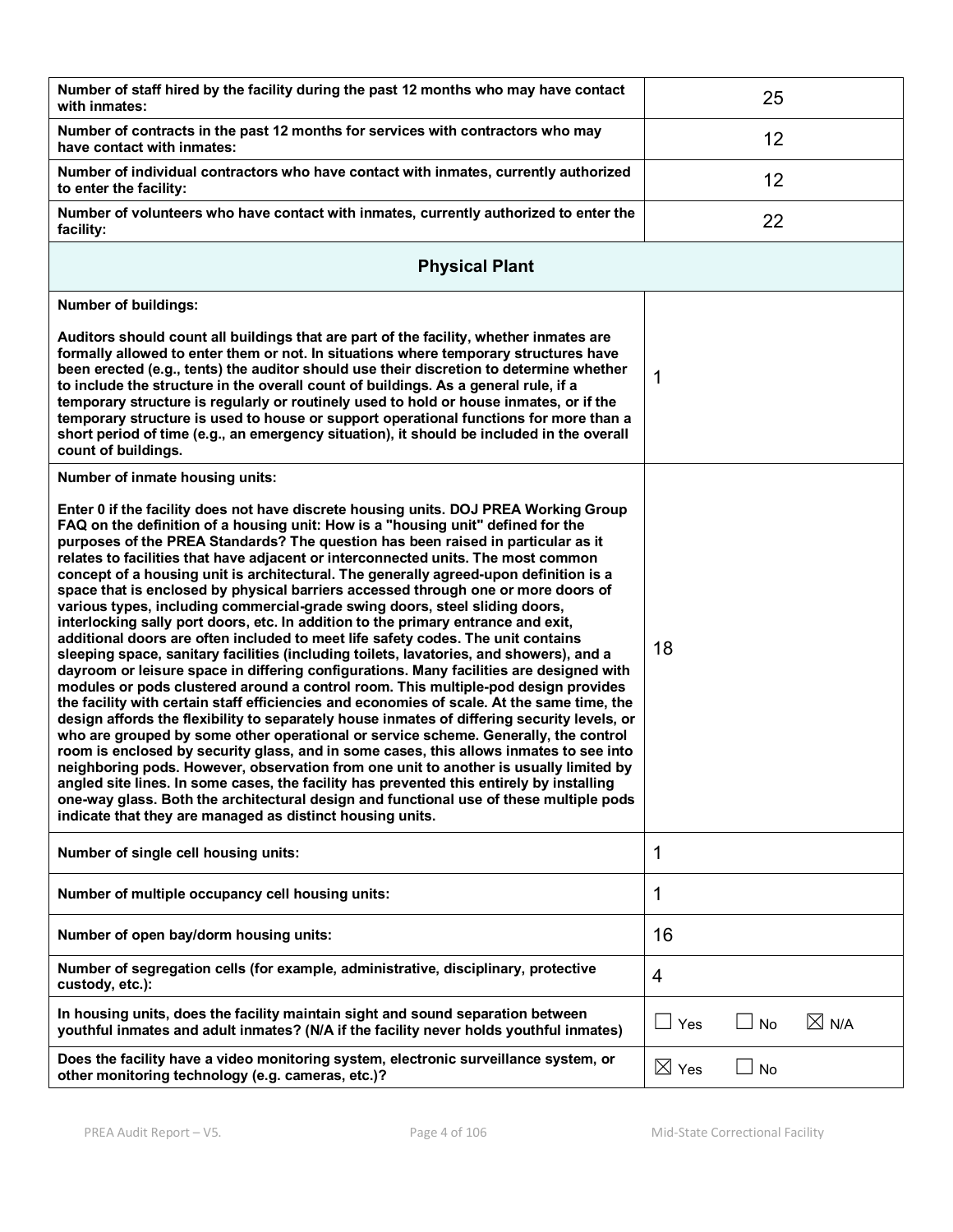| Has the facility installed or updated a video monitoring system, electronic surveillance $\Box$ Yes | $\boxtimes$ No |
|-----------------------------------------------------------------------------------------------------|----------------|
| system, or other monitoring technology in the past 12 months?                                       |                |

| <b>Medical and Mental Health Services and Forensic Medical Exams</b>                                                                                                                                                                                                                                                                                                       |                                                                                                                                                                       |                                                                                                            |  |
|----------------------------------------------------------------------------------------------------------------------------------------------------------------------------------------------------------------------------------------------------------------------------------------------------------------------------------------------------------------------------|-----------------------------------------------------------------------------------------------------------------------------------------------------------------------|------------------------------------------------------------------------------------------------------------|--|
| Are medical services provided on-site?                                                                                                                                                                                                                                                                                                                                     | $\boxtimes$ Yes<br><b>No</b>                                                                                                                                          |                                                                                                            |  |
| Are mental health services provided on-site?                                                                                                                                                                                                                                                                                                                               | $\boxtimes$ Yes<br><b>No</b>                                                                                                                                          |                                                                                                            |  |
| Where are sexual assault forensic medical exams<br>provided? Select all that apply.                                                                                                                                                                                                                                                                                        | On-site<br>$\boxtimes$ Local hospital/clinic<br>Rape Crisis Center<br>Other (please name or describe:)                                                                |                                                                                                            |  |
|                                                                                                                                                                                                                                                                                                                                                                            | Investigations                                                                                                                                                        |                                                                                                            |  |
|                                                                                                                                                                                                                                                                                                                                                                            | <b>Criminal Investigations</b>                                                                                                                                        |                                                                                                            |  |
| Number of investigators employed by the agency and/or facility who are responsible<br>for conducting CRIMINAL investigations into allegations of sexual abuse or sexual<br>harassment:                                                                                                                                                                                     |                                                                                                                                                                       | 80                                                                                                         |  |
| When the facility received allegations of sexual abuse or sexual harassment (whether<br>staff-on-inmate or inmate-on-inmate), CRIMINAL INVESTIGATIONS are conducted by:<br>Select all that apply.                                                                                                                                                                          |                                                                                                                                                                       | $\boxtimes$ Facility investigators<br>$\boxtimes$ Agency investigators<br>An external investigative entity |  |
| Select all external entities responsible for CRIMINAL<br>INVESTIGATIONS: Select all that apply (N/A if no<br>external entities are responsible for criminal<br>investigations)                                                                                                                                                                                             | Local police department<br>Local sheriff's department<br>State police<br>A U.S. Department of Justice component<br>Other (please name or describe:<br>$\boxtimes$ N/A |                                                                                                            |  |
|                                                                                                                                                                                                                                                                                                                                                                            | <b>Administrative Investigations</b>                                                                                                                                  |                                                                                                            |  |
| Number of investigators employed by the agency and/or facility who are responsible<br>for conducting ADMINISTRATIVE investigations into allegations of sexual abuse or<br>sexual harassment?                                                                                                                                                                               |                                                                                                                                                                       | 80                                                                                                         |  |
| When the facility receives allegations of sexual abuse or sexual harassment (whether<br>staff-on-inmate or inmate-on-inmate), ADMINISTRATIVE INVESTIGATIONS are<br>conducted by: Select all that apply                                                                                                                                                                     |                                                                                                                                                                       | $\boxtimes$ Facility investigators<br>$\boxtimes$ Agency investigators<br>An external investigative entity |  |
| Local police department<br>Select all external entities responsible for<br><b>ADMINISTRATIVE INVESTIGATIONS: Select all that</b><br>Local sheriff's department<br>apply (N/A if no external entities are responsible for<br>State police<br>administrative investigations)<br>A U.S. Department of Justice component<br>Other (please name or describe:<br>$\boxtimes$ N/A |                                                                                                                                                                       |                                                                                                            |  |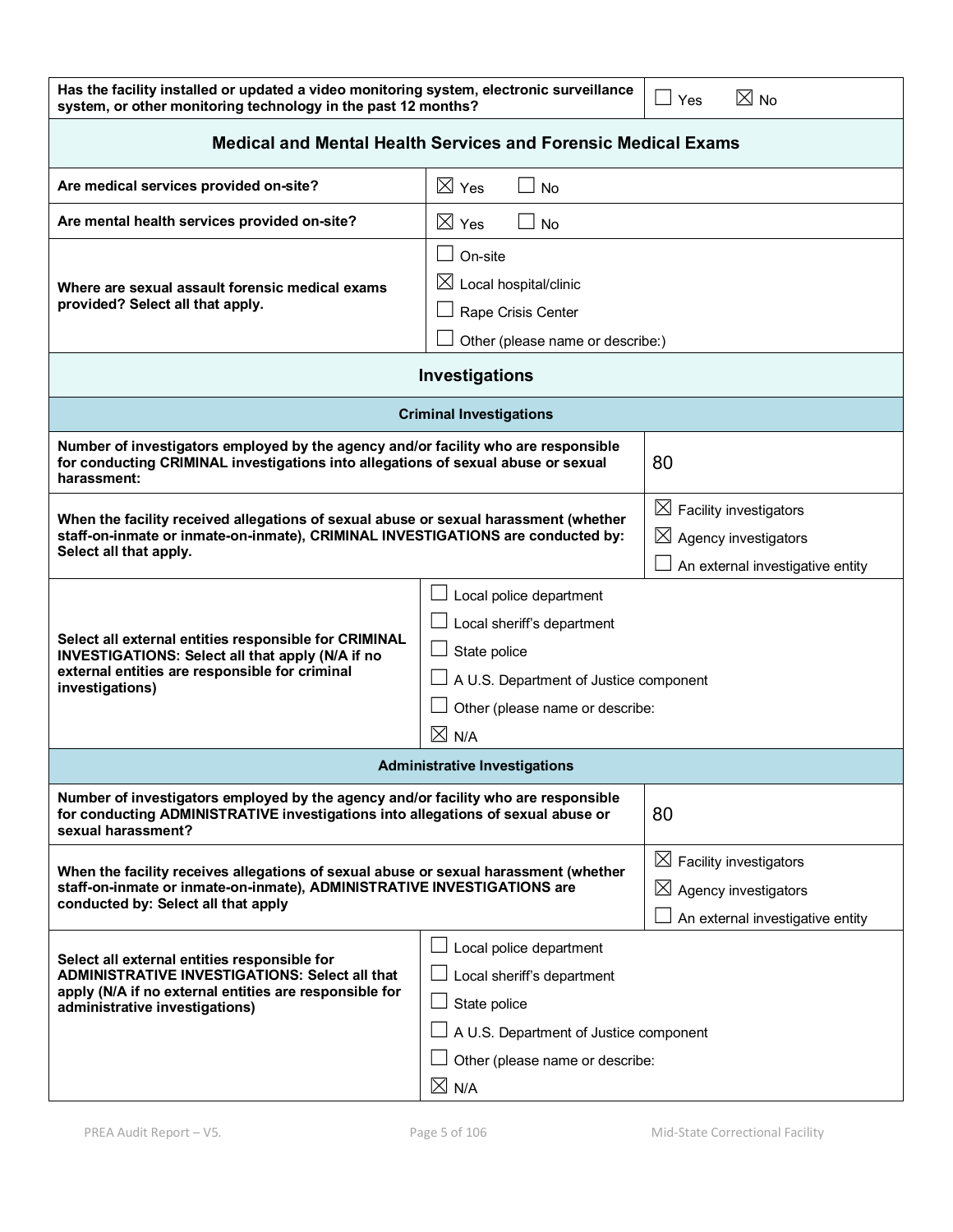# **Audit Findings**

# **Audit Narrative**

*The auditor's description of the audit methodology should include a detailed description of the following processes during the pre-onsite audit, onsite audit, and post-audit phases: documents and files reviewed, discussions and types of interviews conducted, number of days spent on-site, observations made during the site-review, and a detailed description of any follow-up work conducted during the post-audit phase. The narrative should describe the techniques the auditor used to sample documentation and select interviewees, and the auditor's process for the site review.*

#### **Overview**

The on-site Prison Rape Elimination Act (PREA) audit of the Mid-State Correctional Facility (MSCF) is in Fort Dix, New Jersey. The audit was conducted on July 10-12, 2019. The audit was completed by Sonya Love, certified PREA Auditor with The Nakamoto Group, Inc. Mid-State Correctional Facility is classified as a medium security facility. MSCF houses inmates according to their custody level (determined by several factors including the past criminal history and the length of their sentence).

#### **Pre-Audit Phase**

The standards used for this audit became effective August 20, 2012. A meeting took place with management staff to outline the Auditor's sampling strategy, logistics for the facility tour, interview schedule and to discuss the need to review additional directives and supplemental documents.

The Auditor also confirmed through an internet search that New Jersey Department of Corrections (NJDOC) PREA audit cycles run from August 20<sup>th</sup> - August 19<sup>th</sup> each year. NJDOC audits are scheduled in 3-year incremental cycles. In 2016, NJDOC completed PREA audits at Bayside, Northern and New Jersey State Prisons. Mid-State Correctional Facility (MSCF) was decommissioned then recommissioned by the agency and therefore this represents the first PREA audit for this facility. NJDOC website included public information such as:

# **The Prison Rape Elimination Act (PREA) at the New Jersey Department of Corrections**

The New Jersey Department of Corrections (NJDOC) maintains compliance with the Prison Rape Elimination Act (PREA). Signed into federal law in 2003, PREA is designed to prevent, detect, and respond to incidences of sexual abuse and sexual harassment in confinement facilities.

#### **Under PREA, inmates who are committed to the custody of the NJDOC:**

- Have the right to serve their incarceration free of sexual abuse and sexual harassment;
- Have multiple means by which to report sexual abuse/sexual harassment;
- Have the right to be free from retaliation, whether victim, perpetrator, or reporter of sexual abuse/sexual harassment;
- Have the responsibility not to engage in sexually abusive and/or sexually harassing conduct;
- Are assessed for PREA risk with the goal of keeping separate those inmates at risk of being sexually victimized from those at risk of being sexually abusive;
- Have the right to access medical and mental health services that address sexual abuse; and
- Have access to external sexual abuse emotional support services.

PREA reporting and resource information is available throughout each correctional facility. Additionally, Institutional PREA Compliance Managers are assigned at each correctional facility to oversee and coordinate PREA compliance.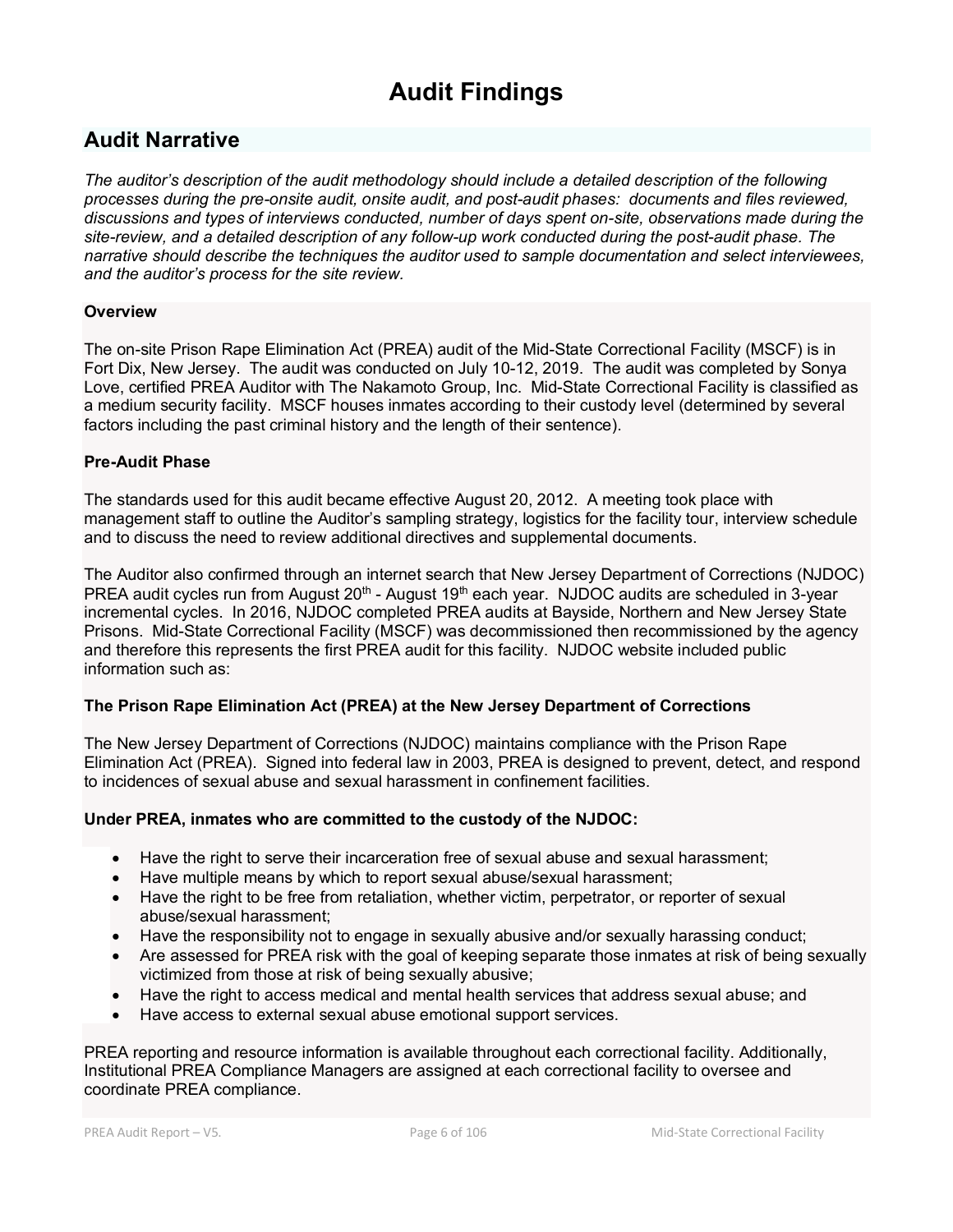#### **NJDOC Zero Tolerance Policy**

The NJDOC maintains a zero tolerance toward all forms of inmate sexual abuse and inmate sexual harassment. The NJDOC will respond to, investigate, and support the prosecution of sexual abuse and sexual harassment within the correctional system and externally in partnership with state and local authorities.

**The NJDOC accepts and investigates** all inmate and third-party verbal, written, and anonymous reports of sexual abuse/sexual harassment. Additionally, the County Prosecutor may be contacted for potential criminal investigation and prosecution.

**All NJDOC staff** members, contractors and volunteers receive training on their duties and responsibilities under the NJDOC's zero tolerance policy and PREA standards.

**All NJDOC staff** members, contractors and volunteers are required to immediately report any occurrence of inmate sexual abuse /sexual harassment.

**NJDOC** any person is subject to disciplinary action who files an allegation of sexual abuse/sexual harassment knowing it to be false.

#### **Healthcare for Inmates**

The Health Services Unit establishes NJDOC policy regarding medical, dental, nursing, pharmacy and mental health care of inmates held in state custody. The unit monitors professional activities to ensure compliance with applicable rules, regulations and statutes related to inmate healthcare services, with a goal of assuring that community standards are maintained. The NJDOC Quality Assurance Section develops formal auditing instruments that allow for the performance of objective audits of all areas of inmate healthcare services, which were privatized in 1996.

#### **Reporting Inmate Sexual Abuse/Sexual Harassment**

Inmates who are victims of sexual abuse/ sexual harassment, or have knowledge of sexual abuse/sexual harassment should immediately report the incident by using any of the following reporting methods:

- Verbally or in writing to any NJDOC staff member, contractor or volunteer
- Using the Inmate Remedy System form/GTL Inmate Computer Kiosk
- Contacting the Institutional PREA Compliance Manager
- Contacting the Special Investigations Division (via the confidential SID box at the correctional facility or by dialing \*SID1# on the inmate telephone system)

#### **SEXUAL ABUSE SURVIVOR INFORMATION:**

#### **To obtain a sexual abuse survivor information packet write to Just Detention International at:**

Cynthia Totten, Esq. Just Detention International 3325 Wilshire Blvd., Suite 340 Los Angeles, CA 90010

#### **Contacting the Correction Ombudsman:**

• Inmate Only Toll-Free Number: 1-555-555-5555

#### **Inmate Telephone System**

• All calls are subject to recording and/or monitoring, except for legal, AIDS hotline and Ombudsman calls.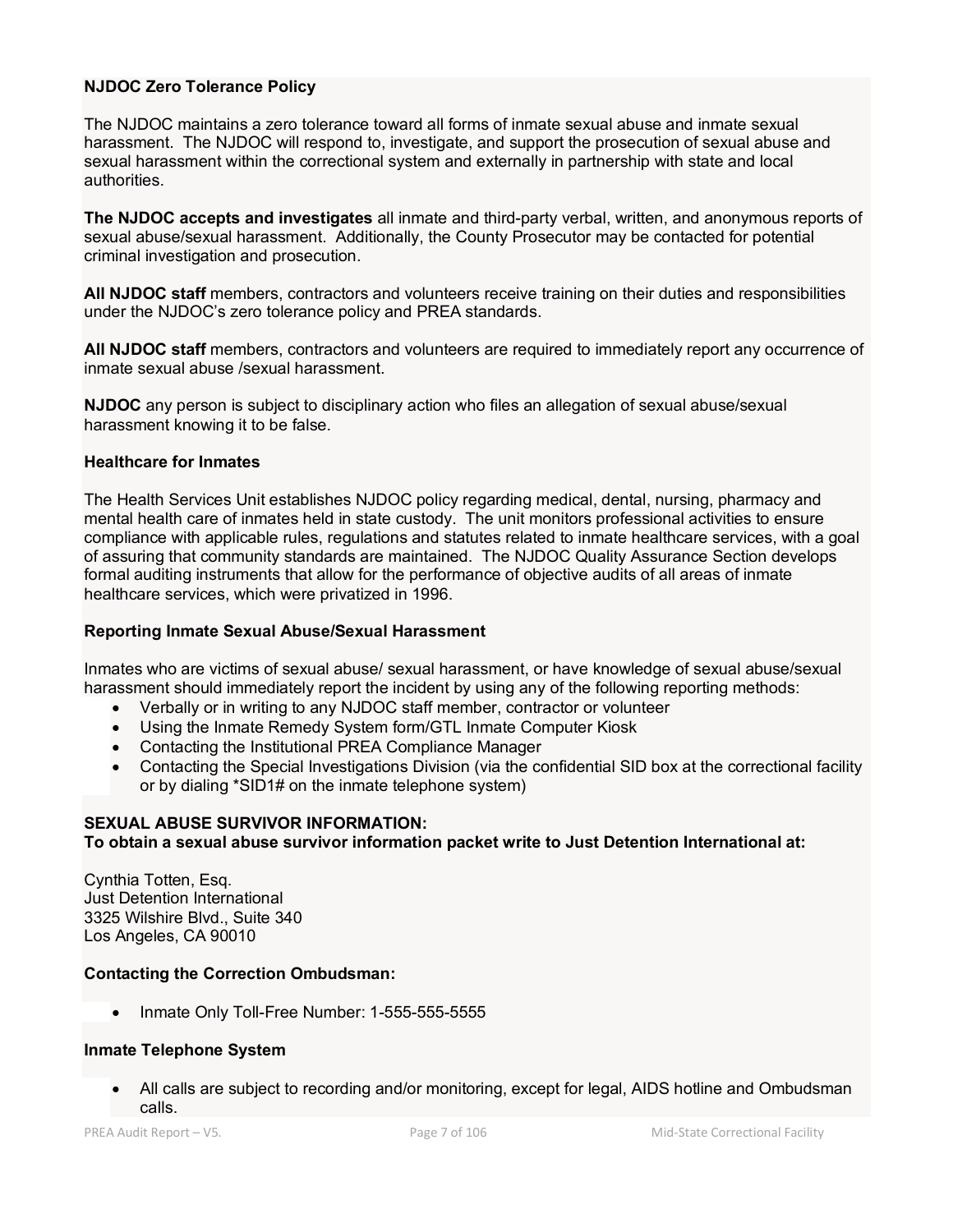#### **Third Party Reporting of Inmate Sexual Abuse/Sexual Harassment:**

Family members, friends, attorneys, clergy or any other third party may make a report of sexual abuse/sexual harassment on an inmate's behalf by using any of the following methods:

- Contacting the Correctional Facility's Institutional PREA Compliance Manager;
- Contacting the Special Investigations Division Telephone: (609) 826-5617
- Address for the Correction Ombudsman:

#### **Telephone: (609) 633-2596 Address: Office of the Correction Ombudsman PO Box 855 Trenton, NJ, 08625**

Pursuant to PREA standards 115.87; 115.88 and 115.89 the NJDOC collects and retains incident-based data for all allegations of sexual abuse and sexual harassment reported from the thirteen (13) state correctional facilities under the supervision of the NJDOC as well as from the state's contracted residential community release program (RCRP) facilities

#### **Document Request**

The auditor completed a document review of the Pre-Audit Questionnaire (PAQ), applicable policies, procedures, program statements and supplemental information. Telephone calls and emails were exchanged between the NJDOC Management Analysts assigned to monitor the 2019 PREA onsite portion of the audit. The following documentation was requested for review during the onsite visit:

- Roster of inmates by unit
- Roster of inmates with disabilities
- Roster of inmates who were Limited English Proficient (LEP)
- LGBTI inmates
- Inmates who reported sexual abuse
- Inmates who reported sexual victimization during risk screening
- Staff roster by shifts
- Specialized staff roster
- Inmate census the first day of the audit
- A roster of new employees hired in the past 12 months
- Unannounced institutional rounds
- List of contact information for volunteers
- SANE/SAFE point of contact information
- Copies of training acknowledgments for volunteers and contractors

#### **Applicable PREA Related Policies - New Jersey Department of Corrections**

Policies at the NJDOC are promulgated through the Administrative Policies and Procedures Manual (APPM) Unit. APPM is the operational unit responsible for the generation, distribution and maintenance of NJDOC policy statements and internal management procedures, which are documents that impact the operation of all organizational units under the authority of the Commissioner of the NJDOC. Special emphasis is placed on the development of standardized, custody-related policies and procedures that impact the safety and security of the public, staff and inmates.

There are two basic types of documents found: NJDOC's in the Administrative Policies and Procedures Manual (APPM), agency level policy statements, and Internal Management Procedures (IMPs), Agency Level 1 termed. Where appropriate, each facility is responsible for disseminating its own Level III Internal Management Procedures (IMPs) to correspond with an agency Level 1 policy or IMP. An agency policy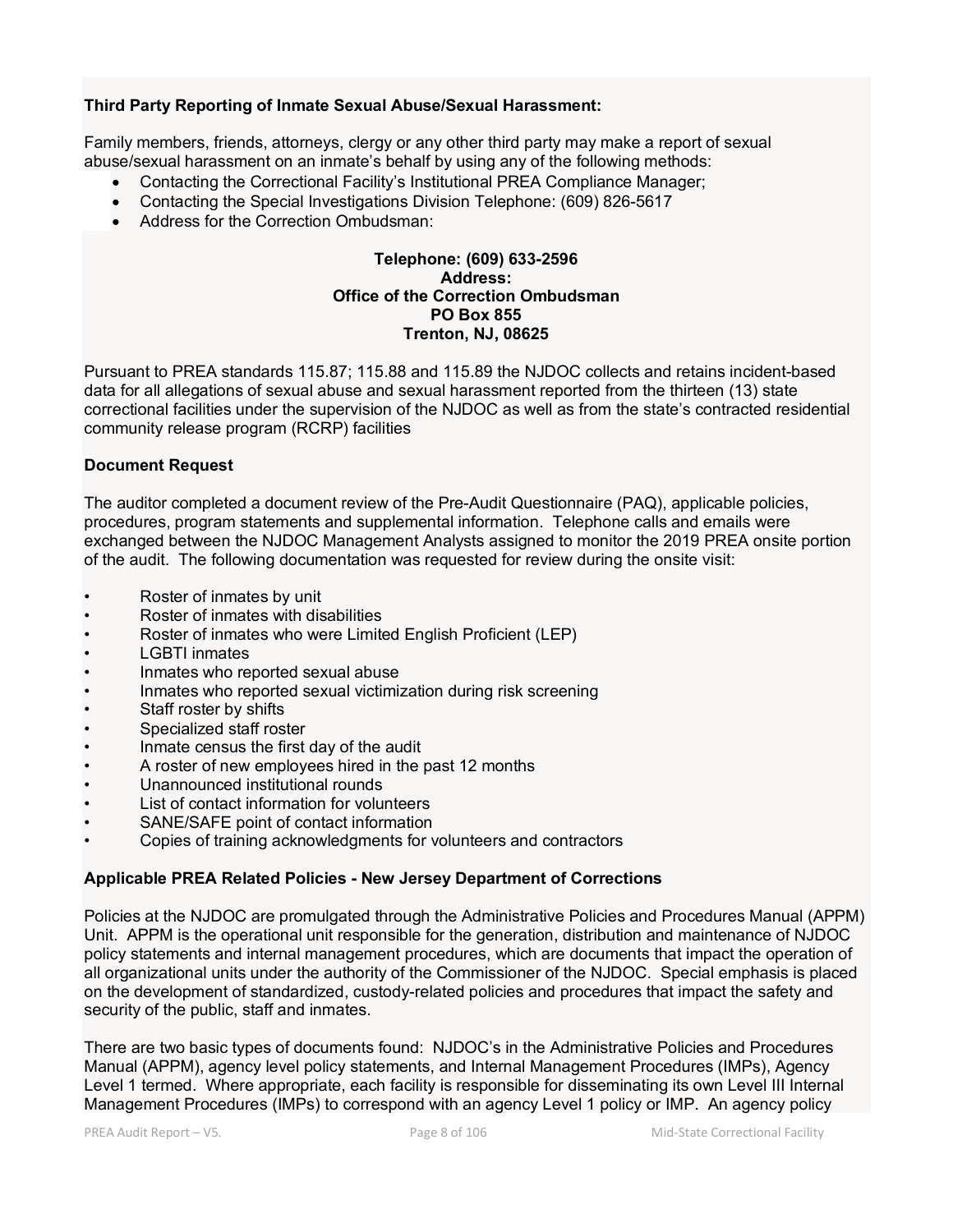statement or Level I IMP is applicable to all facilities under the NJDOC umbrella. A Level I IMP is facility specific and provides guidance for the unique operations of Mid-State Correctional Facility.

The following NJDOC agency and local policies serve as the primary directives to guide operational and performance compliance with the Prison Rape Elimination Act (PREA): IMM.001.004 (Zero Tolerance of Sexual Assault); PCS.001.PREA.ICM (Institutional PREA Compliance Manager); PCS.001.PREA.EMS (PREA E-Management System); MED.IMA.001 (Health Appraisals at Reception); ADM.006.007 (Pre-Employment and ID Card Renewal Background Checks: Issuance of Employee/Volunteer ID Cards); ADM.006.011 (Investigations of SID); IMP # 14 (Procedures for Sexual Offenses); IMP # 35 (Investigative Procedures); ADM.010.004 (Standards of Professional Conduct; Staff/Inmate Over Familiarity); PSM.001.011 (Staff Selections and Promotions); IMM.002.001(Inmate Remedy and Grievance Process); IMM.002.IRS.001 (Inmate Remedy System); PCS.001.PREA.001(Sexual Assault/PREA Advisory Committee); PSM.001.000 (Office of Human Resources MGO); E3-HRB 84-17 (Human Resources Bulletin); CUS.001.CSM.001(Crime Scene Management); CUS.110.011 (Searches of Inmates and Correctional Facilities); CUS.001.SEA.001 (Searches); CUS.003.001(Gender Restricted Posts); New Jersey Administrative Code (NJAC) 10A:4-12.2(Inmate Discipline); MED.MLI.007 (Sexual Assault); ADM.019.TCC.01 (Temporary Close Custody Status); PCS.001.006 (Transgender-Intersex Inmates); CLS.002.INT (Classification and Intake Process); and CLS.005.001 (Review of Inmate by Classification).

This Auditor should mention that during this audit cycle, some NJDOC Level 1 directives were created, updated, or modified during this audit cycle to better align with PREA standards and requirements. Specifically, the policy on zero tolerance of inmate sexual abuse/sexual harassment was updated. The policy on "Temporary Close Custody (TCC) Status" was updated to provide uniform guidelines for the placement and short term housing of inmates in a secure unit designated to limit an inmate's contacts with others when an immediate need to be separated from the general population for special observation (other than a healthcare need) and/or investigation exists to determine an appropriate custody or housing placement. The agency also has an established multi-disciplinary Sexual Assault Advisory Council (SAAC). The council convenes at both the correctional facility and departmental level to review all allegations and instances of sexual abuse/sexual harassment with the purpose of assessing and improving PREA prevention, detection and response.

# **Entrance Briefing and Tour (On-site Audit)-First Day**

An opening meeting took place with management staff to outline the Auditor's sampling strategy, logistics for the facility tour, interview schedule and to discuss the need to review additional directives and supplemental documents. The Auditor was provided a private room in which to work and conduct confidential interviews. All requested files and rosters, both staff and inmates were made available to the Auditor for review. The population on the first day of the audit was 647 adult males.

#### **Site Review/Tour**

Immediately following the opening meeting, a tour of the facility was completed. The Auditor was escorted by the Assistant Superintendent/IPCM and NJDOC staff. During the tour, the Auditor reviewed PREA related documentation and materials located on bulletin boards and throughout the facility. The Auditor also observed camera surveillance, physical supervision, and electronic monitoring capabilities throughout the facility. Some cameras were checked from the control room to determine and verify angle positioning. Other areas of focus during the facility tour included, but were not limited to, levels of staff supervision, and limits to cross-gender viewing. All signs and postings were in both English and Spanish.

The tour of MSCF included the Receiving and Discharge (R&D), intake processing areas, all housing units, the Special Housing Unit (SHU), the Health Services Department, Recreation, Food Service, facility support areas, Education, Visiting Room, Psychology Services and other programming areas. MSCF has a Special Housing Unit (SHU) consisting of 4 administrative and disciplinary segregation cells. During the onsite visit, zero inmates were housed in SHU as a result of sexual victimization. During the tour of MSCF, the Auditor noted the following deficiencies in need of corrective action: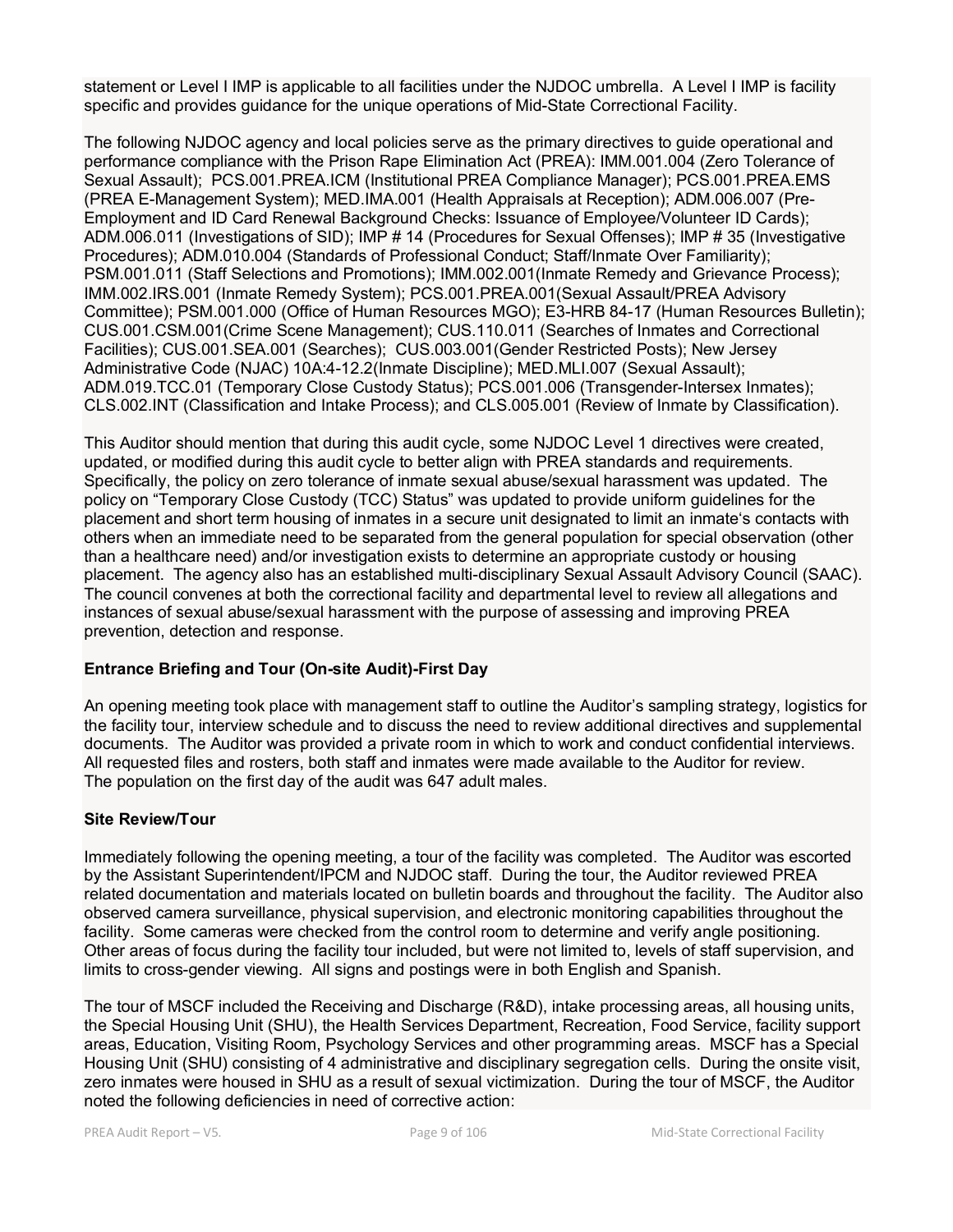- 1. Mirror needed in a Social Service Office to eliminate a blind spot.
- 2. Coverings over intermediate custody staff door windows preventing monitoring to identify and deter staff sexual abuse and sexual harassment.
- 3. Coverings over Union office door window when not in use with for privacy preventing monitoring to identify and deter staff sexual abuse and sexual harassment.
- 4. Control room custody staff were observed watching game shows on big screen television in realtime in lieu of monitoring kitchen activity to identify and deter sexual abuse and sexual harassment.
- 5. Storehouse left unsecure and unstaffed.

All areas noted deficiencies were corrected.

#### **Other observations noted during the tour:**

- Zero inmates were housed in SHU because of an allegation of sexual victimization.
- Mid-State Correctional Facility does not house youthful inmates.
- GTL telephones were accessible to inmates and all were found in good working order.
- The Auditor tested telephones throughout the facility to determine PREA audit notifications were available to inmates from the housing units.

#### **Inmate Interviews**

At the time of the audit, there were 647 male inmates at Mid-State Correctional Facility and a designated capacity of 696. A total of 55 random male and targeted inmates were interviewed. No inmates refused to be interviewed. Interviews were conducted using the Department of Justice (DOJ) protocols to assess inmate's knowledge of the PREA and the reporting mechanisms available to them.

Number and categories of inmates are as follows:

| Random inmates            | つに<br>ັບປ |
|---------------------------|-----------|
| Targeted inmates          | 20        |
| Total inmates interviewed | 55        |

| Inmates who are Limited English Proficient (LEP)                | 5  |
|-----------------------------------------------------------------|----|
| Inmates who are Blind, Deaf, or Hard of Hearing                 |    |
| Inmates who identify as Transgender                             |    |
| Inmates with a Cognitive Disability                             | າ  |
| Inmates in Segregated Housing for Risk of Victimization         |    |
| Inmates with a Physical Disability                              | ◠  |
| Youthful Inmates                                                |    |
| Inmates who Reported Sexual Abuse                               |    |
| Inmates who Identify as Lesbian, Gay, or Bisexual               | 5  |
| Inmates who Reported Sexual Victimization During Risk Screening | 5  |
| <b>Total Number of Targeted Inmates Interviews</b>              | 20 |

#### **Staff Interviews**

Mid-State Correctional Facility employs 303 full-time staff and a total of 31 were interviewed to include correctional officers from all shifts and administrative/specialized staff. All staff interviewed confirmed having received training to act as first responders in the event of a PREA related incident. Both random and specialized staffs were interviewed on each day of the on-site audit.

#### **File Review**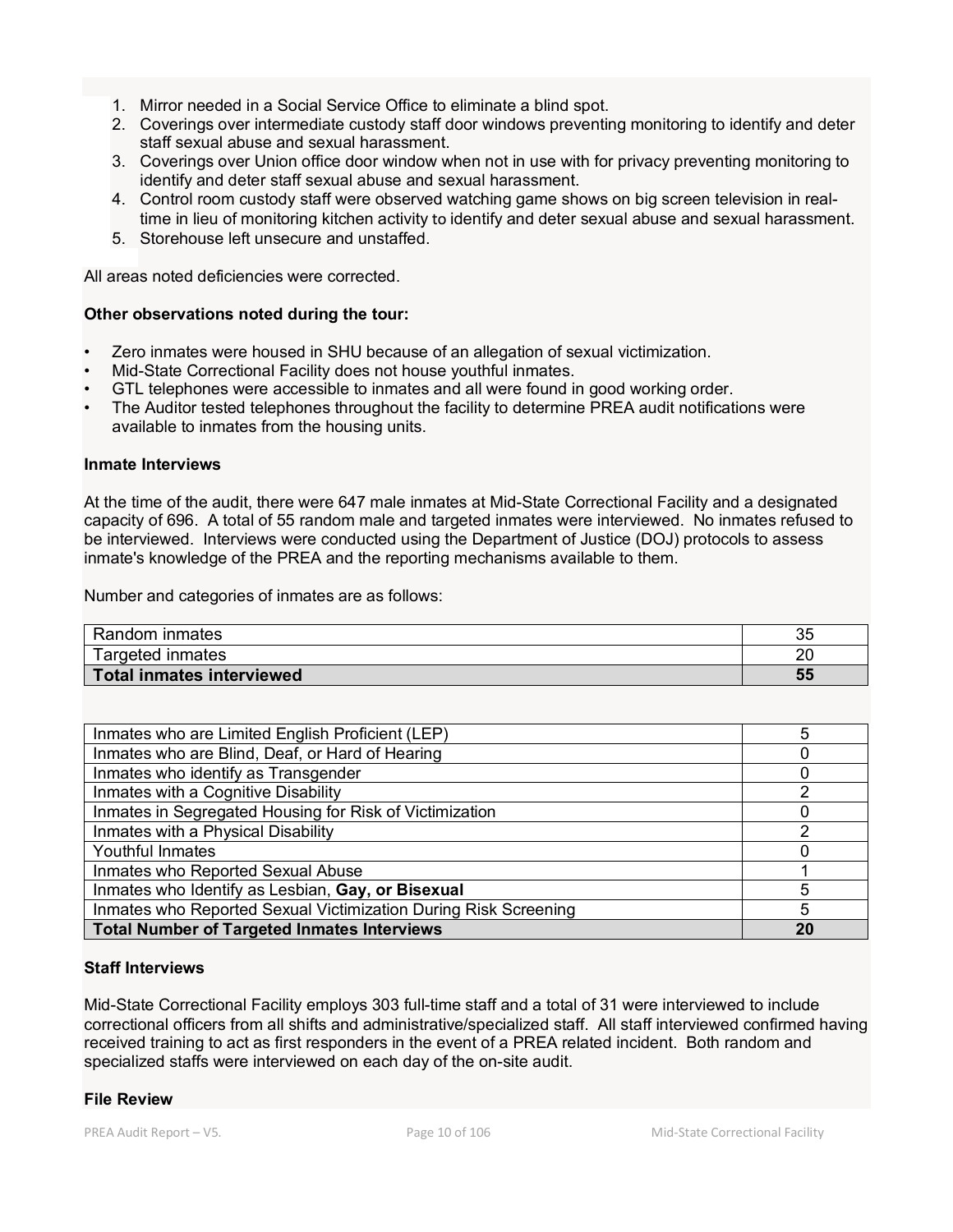Following the interviews, the Auditor reviewed the files requested during the Pre-Audit phase. The Auditor reviewed 25 training records to establish compliance with PREA training mandates. This Auditor confirmed that new employees completed background checks before hire, and all received National Crime Information Clearance before working around inmates. The Auditor reviewed four volunteer files. Screening and intake procedures were evaluated by reviewing 35 inmate files which included a vulnerability assessment instrument and inmate education verification documentation.

#### **Investigations**

During the current auditing period, Mid-State Correctional Facility indicated in the Pre-Audit Questionnaire, zero reported allegations of sexual abuse/sexual harassment and that all administrative investigations are handled by the facility/agency investigator. Criminal investigations when necessary are transmitted quickly to the appropriate investigating agency with the legal authority to conduct criminal investigations. Additionally, sexual abuse investigative outcomes are submitted to, reviewed by, and finalized by the Assistant Superintendent/IPCM as the facility designee. The Auditor reviewed four (4) investigations while on site and found Mid-State Correctional Facility utilized a system to triage inmate complaints alleging PREA but determined by management not PREA related and categorized the complaint "not PREA." For more information see the applicable standard.

#### **Inmate Correspondence**

The Auditor did not receive any correspondence from inmates or staff from Mid-State Correctional Facility.

#### **Advocacy Contact**

The Auditor contacted Just Detention International (JDI), Leelyn Aquino-Shinn, Operations Director by email on July 1, 2019. JDI indicated they have not received any complaints against Mid-State Correctional Facility. More, JDI did not indicate any concerns about Mid-State Correctional Facility.

The Auditor conducted a telephone interview with a local community victim advocacy organization (New Jersey Coalition Against Sexual Violence), regarding their relationship with MSCF and to determine if this organization received any complaints from inmates at Mid-State Correctional Facility. The conversation confirmed that New Jersey Coalition Against Sexual Violence had not received any complaints from inmates at Mid-State Correctional Facility nor third-party complaints from friends or family members. MSCF has a victim advocacy provider relationship with CONTACT of Burlington County, a county victim advocacy organization that will provide, a 24 hour per day, seven days per week Sexual Assault Hotline, medical accompaniment and advocacy for an inmate victim of sexual assault during a SANE/SAFE examination. CONTACT of Burlington's mailing address is listed as:

#### **CONTACT of Burlington P.O. Box 333 Moorestown, NJ 08057**

Forensic examination are conducted at Deborah Heart and Lung Center, Browns Mills, New Jersey, trained Sexual Assault Nurse and Forensic Examiners.

#### **Closeout**

A closing meeting was held with the Auditor and administrative staff on July 12, 2019. Discussions centered on the audit process, preliminary findings, and the post-audit process. The Auditor discussed the next step in the PREA process audit process.

# **Facility Characteristics**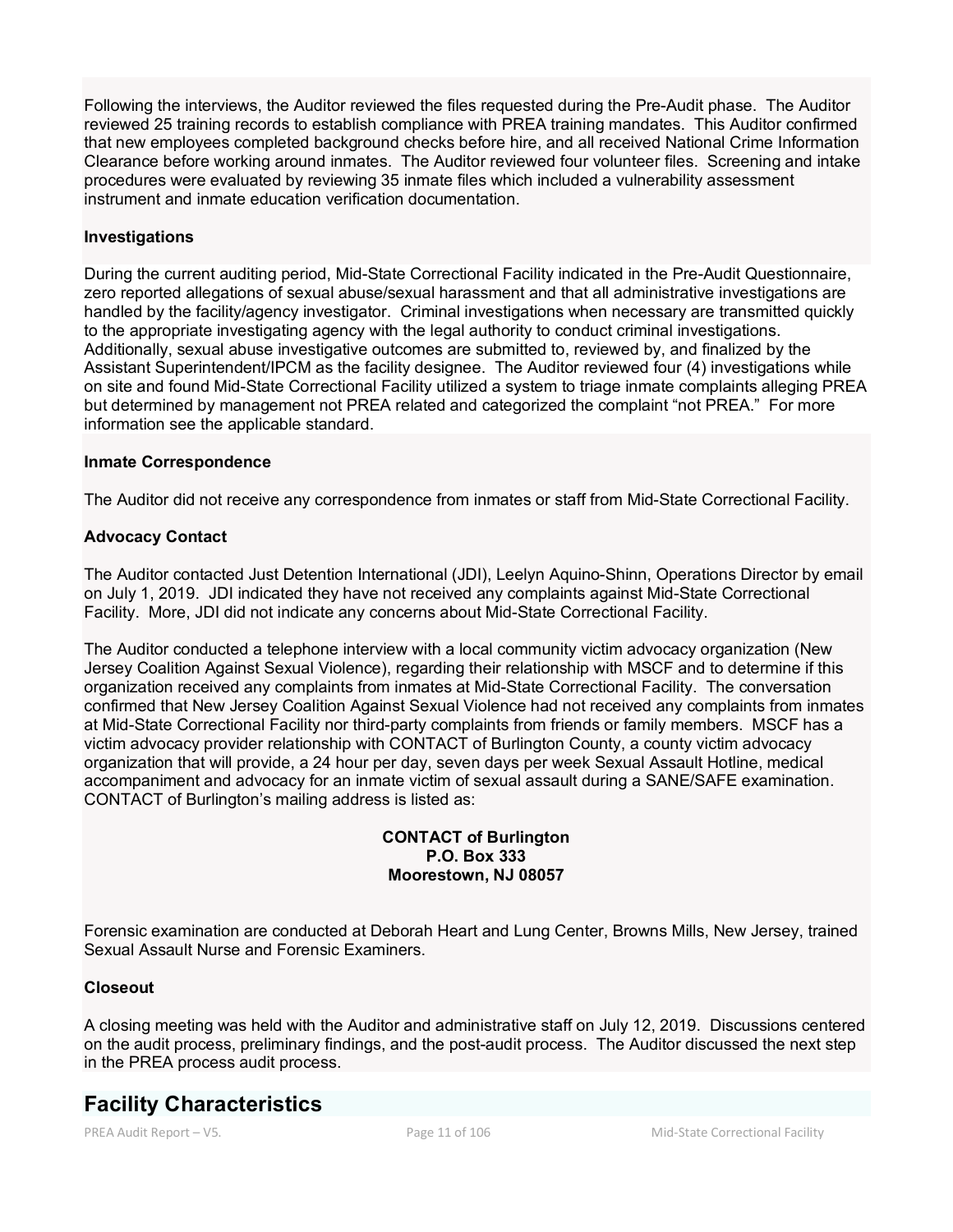*The auditor's description of the audited facility should include details about the facility type, demographics and size of the inmate, resident or detainee population, numbers and type of staff positions, configuration and layout of the facility, numbers of housing units, description of housing units including any special housing units, a description of programs and services, including food service and recreation. The auditor should describe how these details are relevant to PREA implementation and compliance.*

#### **Facility Mission:**

The mission is to promote and prepare the offender to leave in better shape than when they arrived, giving them the best chance to never come back and thus lower the state's recidivism rate.

#### **Facility Characteristics**

Mid-State Correctional Facility (MSCF) was closed in June 2014 and reopened in April 2017. Mid-State is the first licensed, clinically driven drug treatment program provided by the NJDOC. MSCF is in Burlington County, at 8401 Range Road in Wrightstown, NJ. Inmates are placed at the facility according to their custody level (determined by several factors including the past criminal history and the length of their sentence). Mid-State Correctional Facility is composed of one building with one single cell housing unit, 1 multiple occupancy cell housing unit, 16 open bay/dorm housing unit and 4 segregation cells (administrative and disciplinary). This medium security level facility has a rated capacity is 686 inmates. The age range of the inmate population is 20-74 years old. The number of inmates admitted to the facility during the past 12 months whose stay was 72 hours, or more was 781. The average length of stay at Mid-State Correctional Facility is 9 months. The average daily number of inmates in last year was 640 with a facility staffing plan predicated on a population factor of 696 inmates. All inmates are assigned to work details and can participate in various programs. The facility offers a variety of services, included but not limited to, educational and vocational training, medical and dental care, psychiatric, psychological, social services, inmate victim advocacy, and social programs. All which can be found on the NJDOC website (https://www.inmateaid.com/prisons/nj-doc-mid-state-correctional-facility).

# **Summary of Audit Findings**

*The summary should include the number and list of standards exceeded, number of standards met, and number and list of standards not met.*

*Auditor Note: No standard should be found to be "Not Applicable" or "NA". A compliance determination must be made for each standard.*

| <b>Standards Exceeded</b>                                                                                                                                                                                                                                                                                                                                                                            |         |
|------------------------------------------------------------------------------------------------------------------------------------------------------------------------------------------------------------------------------------------------------------------------------------------------------------------------------------------------------------------------------------------------------|---------|
| Number of Standards Exceeded: 1                                                                                                                                                                                                                                                                                                                                                                      |         |
| <b>List of Standards Exceeded:</b>                                                                                                                                                                                                                                                                                                                                                                   | §115.31 |
| <b>Standards Met</b>                                                                                                                                                                                                                                                                                                                                                                                 |         |
| <b>Number of Standards Met:</b>                                                                                                                                                                                                                                                                                                                                                                      | 44      |
| §115.11; §115.12; §115.13; §115.14; §115.15; §115.16; §115.17; §115.18<br>§115.21; §115.22<br>§115.32; §115.33; §115.34; §115.35<br>§115.41; §115.42; §115.43<br>§115.51; §115.52; §115.53; §115.54<br>§115.61; §115.62; §115.63; §115.64; §115.65; §115.66; §115.67; §115.68<br>§115.71; §115.72; §115.73; §115.76; §115.77; §115.78<br>§115.81§115.82; §115.83; §115.86; §115.87; §115.88; §115.89 |         |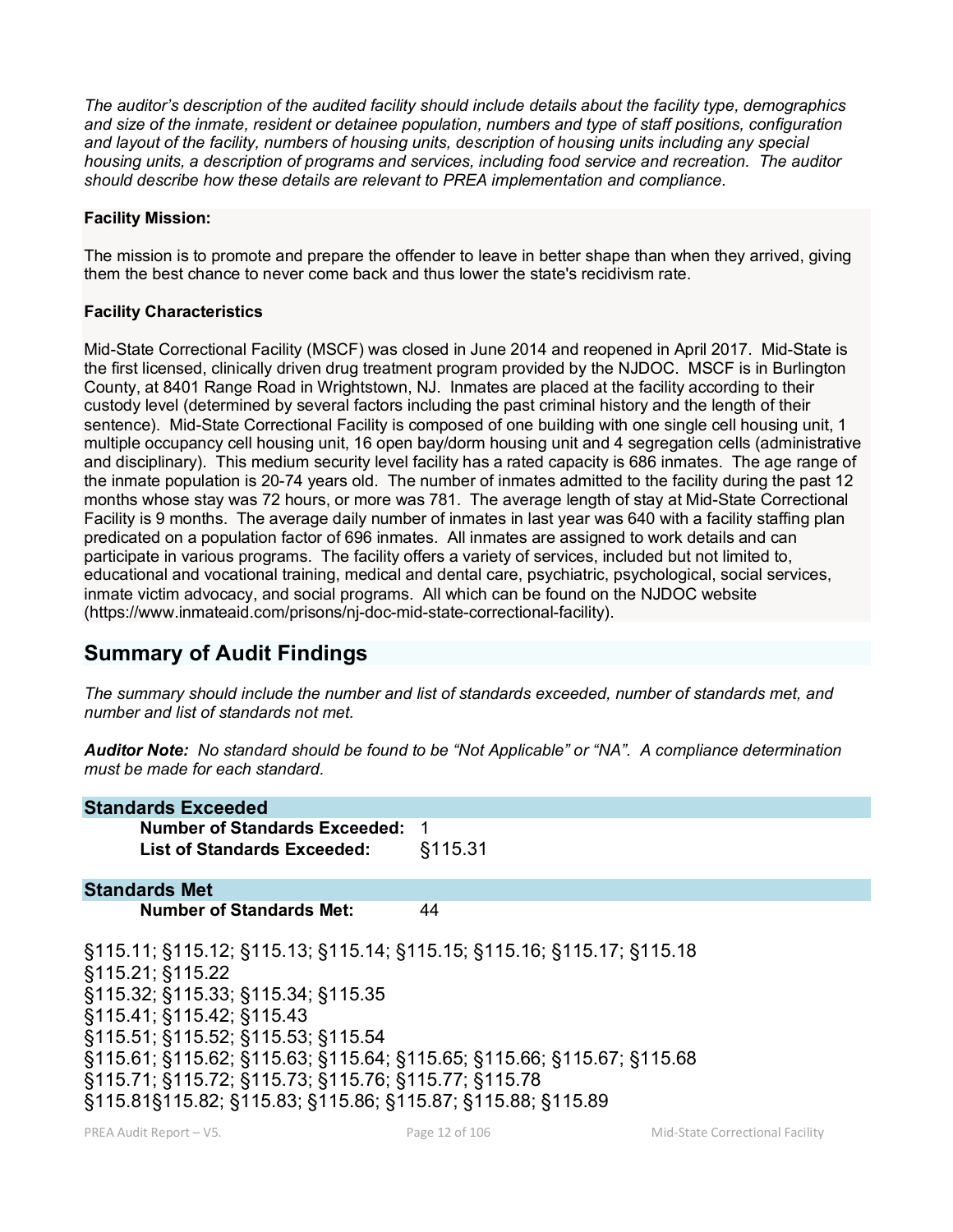# **Standards Not Met**

**Number of Standards Not Met: List of Standards Not Met:** 

#### **Summary of Corrective Action (if any)**

#### **Standard 115.13: Supervision and monitoring**

During the tour of MSCF, the Auditor noted the following deficiencies in need of correction action:

- 1. Mirror needed in a Social Service Office to eliminate a blind sport. Corrected
- 2. Coverings over intermediate custody staff door windows preventing monitoring to identify and deter staff sexual abuse and/sexual harassment. Corrected
- 3. Covering over the Union Office door window when not in use for privacy preventing monitoring to identify and deter staff sexual abuse and/or sexual harassment. Corrected
- 4. Control room custody staff were observed watching game shows on the big screen television in realtime in lieu of monitoring kitchen activity to identify and deter possible incidents of sexual abuse and/or sexual harassment. Corrected

#### **Standard 115.22: Policies to ensure referrals of allegations for investigations**

Mid-State Correctional Facility and the Sexual Assault Advisory Council Incident Review employ incident review determinations of Substantiated, Unsubstantiated, Unfounded and an add-on category termed "NOT PREA." More, the PAQ, 115.22a (2-4) indicated that during the past 12 months, the number of allegation of sexual abuse and sexual harassment that were received was zero, the number of allegations resulting in an administrative investigation as zero and the number of allegations referred for criminal investigation as zero**.** 

#### **Corrective Action:**

NJDOC will implement the auditor's recommendation that such cases be deemed unfounded rather than use of the term "not PREA." Corrected.

#### **Standard 115.71: Criminal and administrative agency investigations**

The Auditor reviewed a case in which the inmate filed a grievance about the manner of a pat frisk conducted by a MSCF custody staff that he characterized as "borderline PREA" and asked for the matter to be addressed. A Custody Supervisor initially met with inmate to determine the nature of the complaint and to assess the inmate's immediate safety concerns. The inmate indicated that he was not presently "in danger" at MSCF and that the remedy was a "misunderstanding." The matter was then referred the Special Investigations Division.

The inmate was interviewed by the Special Investigations Division Investigator. The inmate reported during the investigation that he was pat frisked by an officer and he felt that the pat frisk was a bit excessive and the officer was new. The inmate stated that the interaction was not PREA related. Relying on the inmate's statement and the pat frisk as conducted as part of routine duties, the investigator found that the allegation was "not PREA" in that it did not meet the definition of sexual abuse as defined in the definitions outlined in standard 115.6. The Auditor could not rule out fear of retaliation or fear of TCC as a motivating factor for recanting the grievance. The auditor recommends a corrective action that the facility deem such cases unfounded and rely upon other forms of evidence such as video footage of the incident or other witnesses to the incident to determine if an allegation is unfounded. The auditor recommends that this case be deemed unfounded.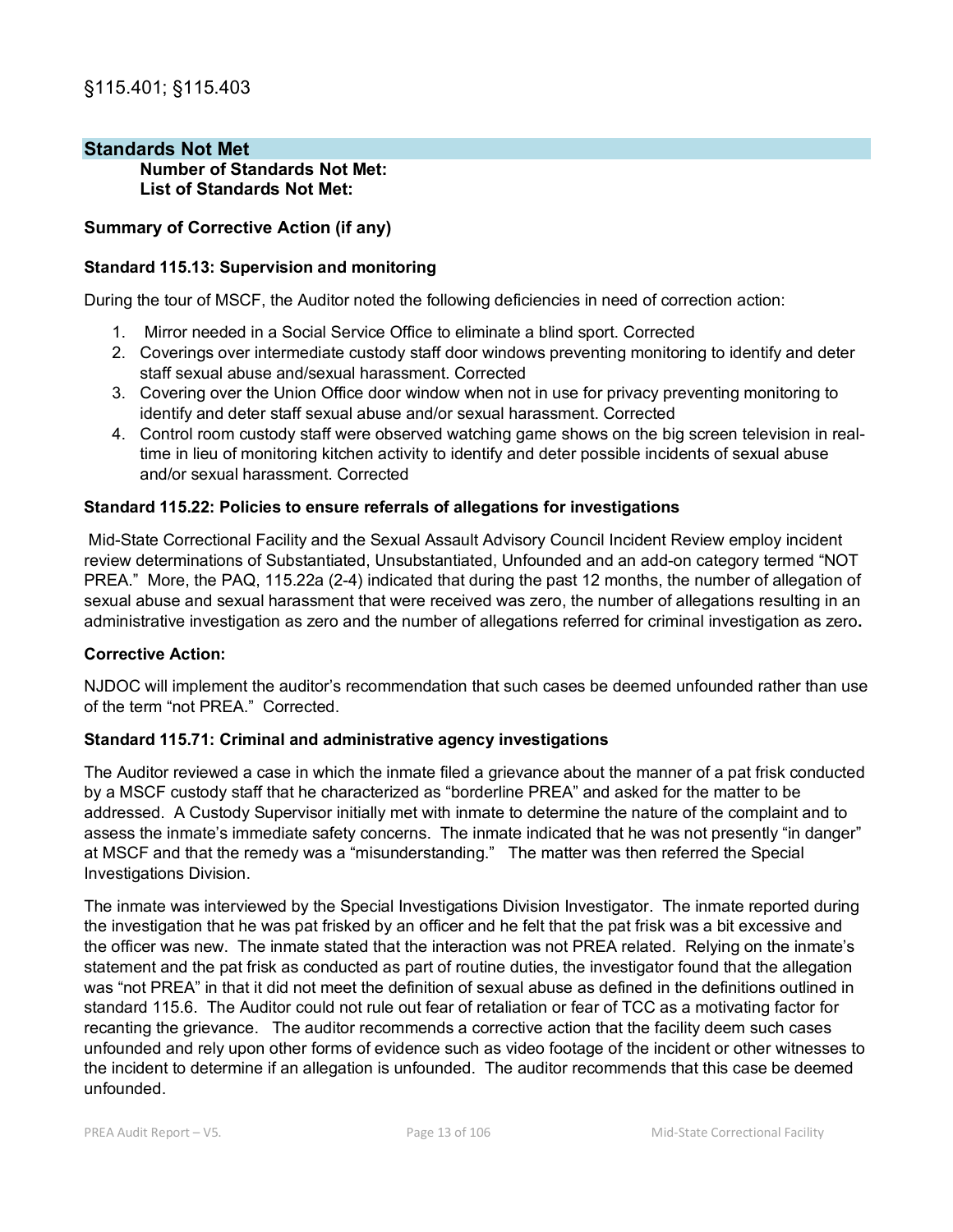# **Corrective Action**

A meeting took place with Mid-State Correctional Facility Assistant Superintendent and Institutional PREA Compliance Manager and NJDOC PREA staff. The auditor provided instruction that allegations that do not meet the definition of prohibited conduct as defined by standard 115.5 should be unfounded, meaning no evidence existed to confirm the incident was a PREA incident. This finding must be supported by a thorough and objective investigation to interviews of the alleged victims, suspected perpetrators and witnesses and any physical, testimonial and documentary evidence. The auditor reinforced that in a thorough investigation, the credibility of the alleged victims, perpetrators and witnesses must be assessed. NJDOC can rely on investigations conducted in accordance with the requirements of standard 115.71 to make the determination of substantiated, unsubstantiated or unfounded. This corrective action confirms compliance with the requirements of standard 115.71 that investigations are done promptly, thoroughly and objectively and allegations are not screened or ruled out by any preliminary investigation.

To implement the corrective action prescribed by the auditor NJDOC deemed this case unfounded and all investigations will be conducted in accordance with 115.71. NJDOC will implement the auditor's recommendation that such cases be deemed unfounded rather than use of the term "not PREA." Corrected.

# **PREVENTION PLANNING**

# **Standard 115.11: Zero tolerance of sexual abuse and sexual harassment; PREA coordinator**

# **All Yes/No Questions Must Be Answered by The Auditor to Complete the Report**

# **115.11 (a)**

- **Does the agency have a written policy mandating zero tolerance toward all forms of sexual** abuse and sexual harassment?  $\boxtimes$  Yes  $\Box$  No
- **Does the written policy outline the agency's approach to preventing, detecting, and responding** to sexual abuse and sexual harassment?  $\boxtimes$  Yes  $\Box$  No

# **115.11 (b)**

- Has the agency employed or designated an agency wide PREA Coordinator?  $\boxtimes$  Yes  $\Box$  No
- Is the PREA Coordinator position in the upper level of the agency hierarchy?  $\boxtimes$  Yes  $\Box$  No
- Does the PREA Coordinator have sufficient time and authority to develop, implement, and oversee agency efforts to comply with the PREA standards in all of its facilities? ☒ Yes ☐ No

# **115.11 (c)**

- If this agency operates more than one facility, has each facility designated a PREA compliance manager? (N/A if agency operates only one facility.)  $\boxtimes$  Yes  $\Box$  No  $\Box$  NA
- Does the PREA compliance manager have sufficient time and authority to coordinate the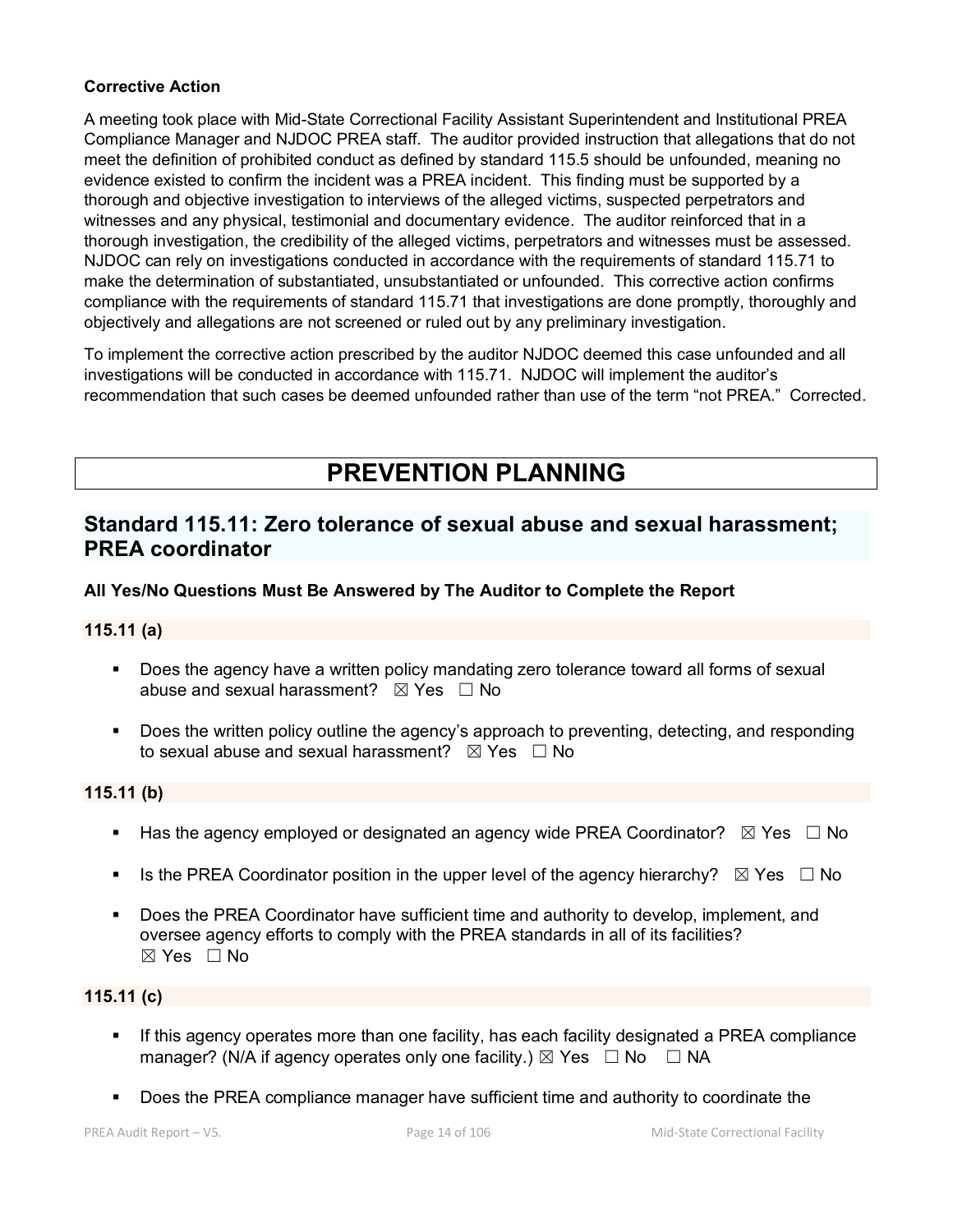facility's efforts to comply with the PREA standards? (N/A if agency operates only one facility.)  $\boxtimes$  Yes  $\Box$  No  $\Box$  NA

# **Auditor Overall Compliance Determination**

- ☐ **Exceeds Standard** (*Substantially exceeds requirement of standards*) ☒ **Meets Standard** (*Substantial compliance; complies in all material ways with the standard for the relevant review period*)
- ☐ **Does Not Meet Standard** (*Requires Corrective Action*)

#### **Instructions for Overall Compliance Determination Narrative**

*The narrative below must include a comprehensive discussion of all the evidence relied upon in making the compliance or non-compliance determination, the auditor's analysis and reasoning, and the auditor's conclusions. This discussion must also include corrective action recommendations where the facility does not meet the standard. These recommendations must be included in the Final Report, accompanied by information on specific corrective actions taken by the facility.*

IMM.001.004 (Zero Tolerance of Sexual Assault) and NJAC 10A:4-12.2 (Zero Tolerance Policy), NJDOC mandates zero tolerance toward all forms of sexual abuse and sexual harassment as required by Standard 115.11. The Auditor reviewed the organization chart which demonstrates that a PREA Coordinator and Institutional PREA Compliance Manager has been designated by the agency. PCS.001.008, PREA Compliance Overview, establishes the roles of the agency PREA Coordinator and the Institutional PREA Compliance Manager. More, both job descriptions were reviewed by the Auditor. NJDOC has a designated agency-wide PREA Coordinator with the time and authority to develop, implement, and oversee NJDOC's efforts to comply with the Prison Rape Elimination Act (PREA). An interview of the PREA Coordinator for the 2019 cycle remains on file with The Nakamoto Group. Likewise, Mid-State Correctional Facility has designated the Assistant Superintendent as the Institutional PREA Compliance Manager (IPCM). The Auditor interviewed the Assistant Superintendent/IPCM who indicated that he has the time and the authority to develop, implement, and oversee the facility's efforts to comply with the Prison Rape Elimination Act (PREA). Mid-State Correctional Facility met the requirements of Standard 115.11.

#### . **Evidence relied upon to make auditor determination:**

- Pre-Audit Questionnaire
- NJAC 10A:4-12.2 (Zero Tolerance Policy)
- IMM.001.004 (Zero Tolerance of Sexual Assault)
- Mid-State Organizational Chart
- PCS.001.PREA.AC/Prison Rape Elimination Act (PREA) Agency Coordinator
- PCS.001.008 PREA Compliance Overview
- PCS.001.PREA.ICM Institutional Prison Rape Elimination Act (PREA) Compliance Manager
- Interview with the PREA Coordinator (on file)
- Interview with the Institutional PREA Compliance Manager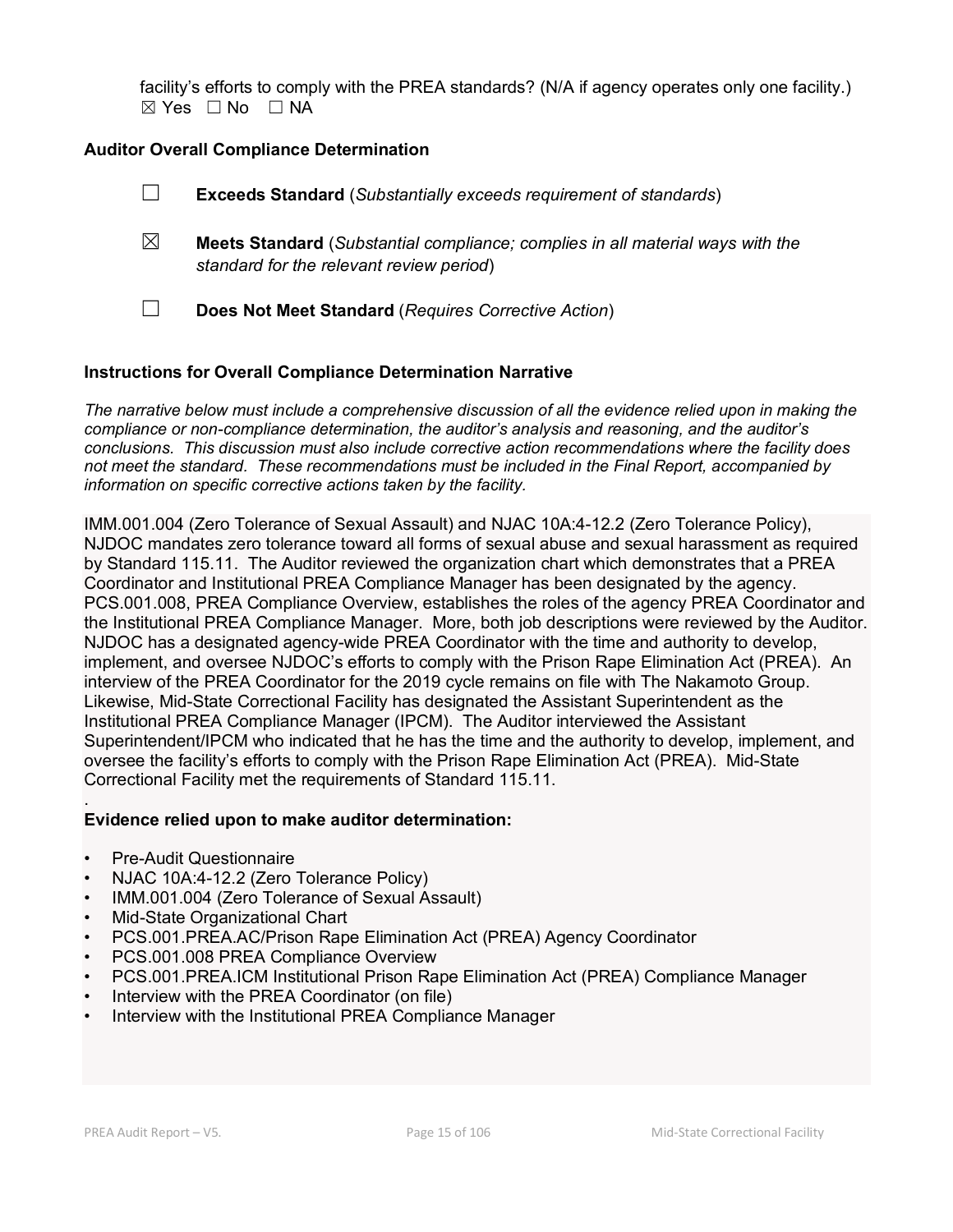# **Standard 115.12: Contracting with other entities for the confinement of inmates**

# **All Yes/No Questions Must Be Answered by the Auditor to Complete the Report**

# **115.12 (a)**

 If this agency is public and it contracts for the confinement of its inmates with private agencies or other entities including other government agencies, has the agency included the entity's obligation to comply with the PREA standards in any new contract or contract renewal signed on or after August 20, 2012? (N/A if the agency does not contract with private agencies or other entities for the confinement of inmates.)  $\boxtimes$  Yes  $\Box$  No  $\Box$  NA

# **115.12 (b)**

 Does any new contract or contract renewal signed on or after August 20, 2012 provide for agency contract monitoring to ensure that the contractor is complying with the PREA standards? (N/A if the agency does not contract with private agencies or other entities for the confinement of inmates.) ⊠ Yes □ No □ NA

# **Auditor Overall Compliance Determination**

- ☐ **Exceeds Standard** (*Substantially exceeds requirement of standards*)
- ☒ **Meets Standard** (*Substantial compliance; complies in all material ways with the standard for the relevant review period*)
- ☐ **Does Not Meet Standard** (*Requires Corrective Action*)

# **Instructions for Overall Compliance Determination Narrative**

*The narrative below must include a comprehensive discussion of all the evidence relied upon in making the compliance or non-compliance determination, the auditor's analysis and reasoning, and the auditor's conclusions. This discussion must also include corrective action recommendations where the facility does not meet the standard. These recommendations must be included in the Final Report, accompanied by information on specific corrective actions taken by the facility.*

A review of the uploaded documentation confirmed the agency requires contracts with other entities. The contractor is expected to adopt and comply with the PREA standards. All agency contractual agreements include the language requiring all contractors to adopt and comply with the PREA standards. The agency has a contract monitoring system to ensure that the contractor is complying with the PREA standards. Mid-State Correctional Facility met the requirements of Standard 115.12.

#### **Evidence relied upon to make auditor determination:**

- Pre-Audit Questionnaire
- Interview with the PREA Coordinator (on file)
- PCS.000.000 (Division of Programs and Community Services Vision, Mission, Goals, Objectives and Organizational Structure)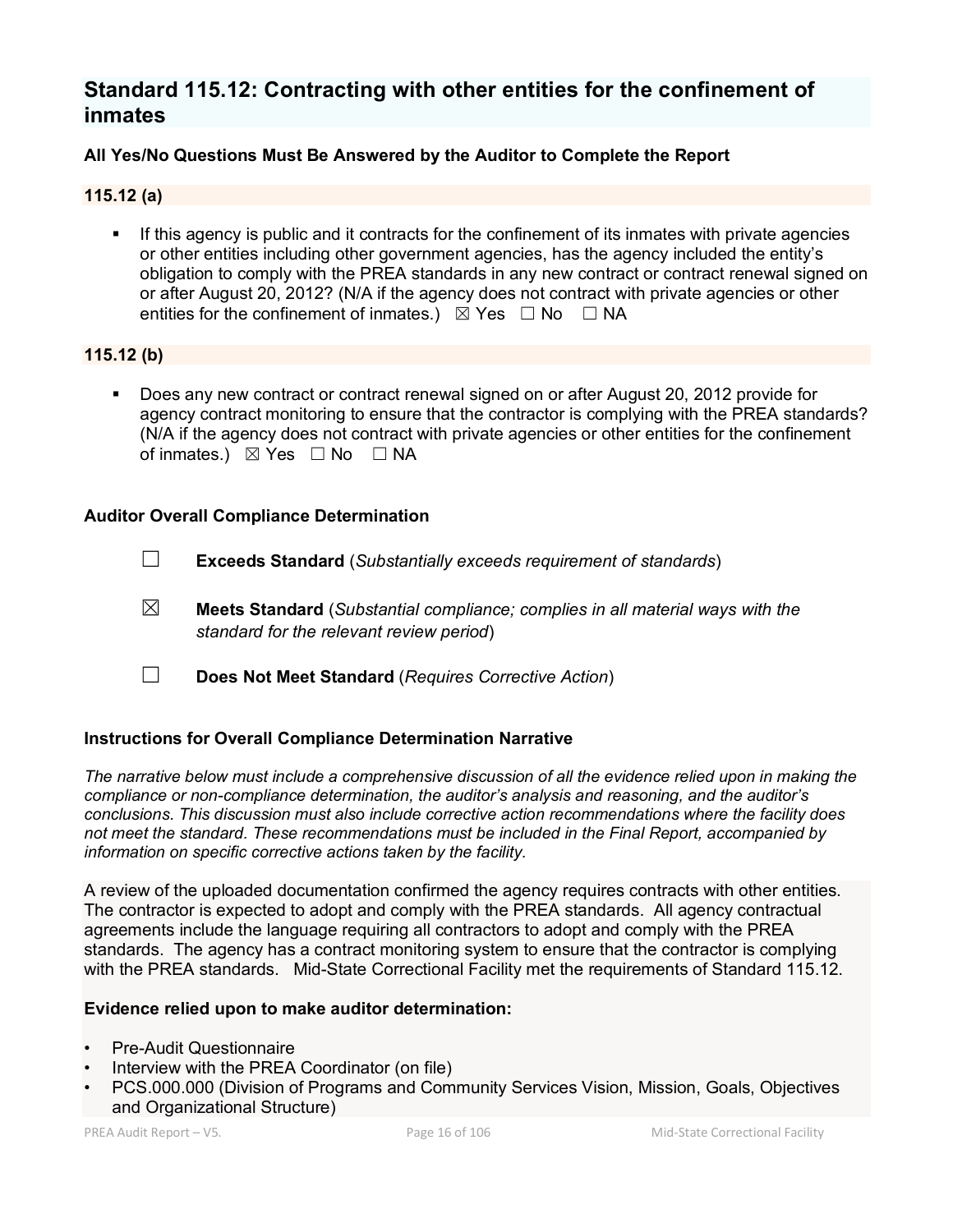- PCS.011.000 (Community Programs, Mission Goals and Objections)
- IMM.001.004 (Zero Tolerance of Sexual Assault)
- Contract Compliance Evaluation System

# **Standard 115.13: Supervision and monitoring**

# **All Yes/No Questions Must Be Answered by the Auditor to Complete the Report**

### **115.13 (a)**

- Does the facility have a documented staffing plan that provides for adequate levels of staffing and, where applicable, video monitoring, to protect inmates against sexual abuse?  $\boxtimes$  Yes  $\Box$  No
- In calculating adequate staffing levels and determining the need for video monitoring, does the staffing plan take into consideration: Generally accepted detention and correctional practices? ☒ Yes ☐ No
- In calculating adequate staffing levels and determining the need for video monitoring, does the staffing plan take into consideration: Any iudicial findings of inadequacy?  $\boxtimes$  Yes  $\Box$  No
- In calculating adequate staffing levels and determining the need for video monitoring, does the staffing plan take into consideration: Any findings of inadequacy from Federal investigative agencies? ⊠ Yes □ No
- In calculating adequate staffing levels and determining the need for video monitoring, does the staffing plan take into consideration: Any findings of inadequacy from internal or external oversight bodies? ⊠ Yes □ No
- In calculating adequate staffing levels and determining the need for video monitoring, does the staffing plan take into consideration: All components of the facility's physical plant (including "blind-spots" or areas where staff or inmates may be isolated)?  $\boxtimes$  Yes  $\Box$  No
- In calculating adequate staffing levels and determining the need for video monitoring, does the staffing plan take into consideration: The composition of the inmate population?  $\boxtimes$  Yes  $\Box$  No
- In calculating adequate staffing levels and determining the need for video monitoring, does the staffing plan take into consideration: The number and placement of supervisory staff?  $\boxtimes$  Yes  $\Box$  No
- In calculating adequate staffing levels and determining the need for video monitoring, does the staffing plan take into consideration: The institution programs occurring on a particular shift?  $⊠ Yes ⊡ No ⊡ NA$
- In calculating adequate staffing levels and determining the need for video monitoring, does the staffing plan take into consideration: Any applicable State or local laws, regulations, or standards? ⊠ Yes □ No
- In calculating adequate staffing levels and determining the need for video monitoring, does the staffing plan take into consideration: The prevalence of substantiated and unsubstantiated incidents of sexual abuse?  $\boxtimes$  Yes  $\Box$  No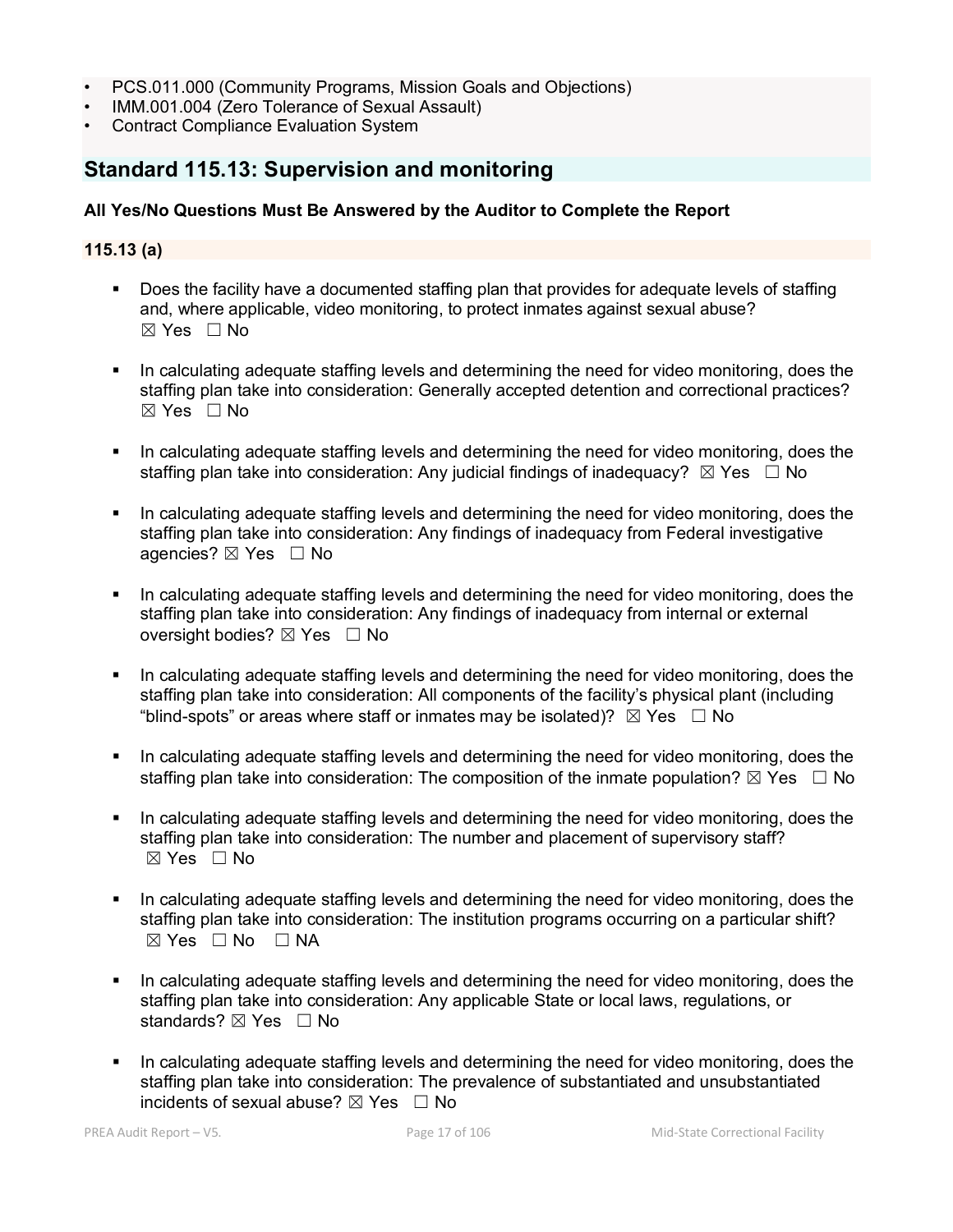In calculating adequate staffing levels and determining the need for video monitoring, does the staffing plan take into consideration: Any other relevant factors?  $\boxtimes$  Yes  $\Box$  No

# **115.13 (b)**

 In circumstances where the staffing plan is not complied with, does the facility document and justify all deviations from the plan? (N/A if no deviations from staffing plan.) ☐ Yes ☐ No ☒ NA

#### **115.13 (c)**

- In the past 12 months, has the facility, in consultation with the agency PREA Coordinator, assessed, determined, and documented whether adjustments are needed to: The staffing plan established pursuant to paragraph (a) of this section?  $\boxtimes$  Yes  $\Box$  No
- In the past 12 months, has the facility, in consultation with the agency PREA Coordinator, assessed, determined, and documented whether adjustments are needed to: The facility's deployment of video monitoring systems and other monitoring technologies?  $\boxtimes$  Yes  $\Box$  No
- In the past 12 months, has the facility, in consultation with the agency PREA Coordinator, assessed, determined, and documented whether adjustments are needed to: The resources the facility has available to commit to ensure adherence to the staffing plan?  $\boxtimes$  Yes  $\;\;\Box$  No

# **115.13 (d)**

- Has the facility/agency implemented a policy and practice of having intermediate-level or higherlevel supervisors conduct and document unannounced rounds to identify and deter staff sexual abuse and sexual harassment?  $\boxtimes$  Yes  $\Box$  No
- Is this policy and practice implemented for night shifts as well as day shifts?  $\boxtimes$  Yes  $\Box$  No
- Does the facility/agency have a policy prohibiting staff from alerting other staff members that these supervisory rounds are occurring, unless such announcement is related to the legitimate operational functions of the facility?  $\boxtimes$  Yes  $\Box$  No

#### **Auditor Overall Compliance Determination**

- ☐ **Exceeds Standard** (*Substantially exceeds requirement of standards*)
- ☒ **Meets Standard** (*Substantial compliance; complies in all material ways with the standard for the relevant review period*)
- ☐ **Does Not Meet Standard** (*Requires Corrective Action*)

#### **Instructions for Overall Compliance Determination Narrative**

*The narrative below must include a comprehensive discussion of all the evidence relied upon in making the compliance or non-compliance determination, the auditor's analysis and reasoning, and the auditor's conclusions. This discussion must also include corrective action recommendations where the facility does*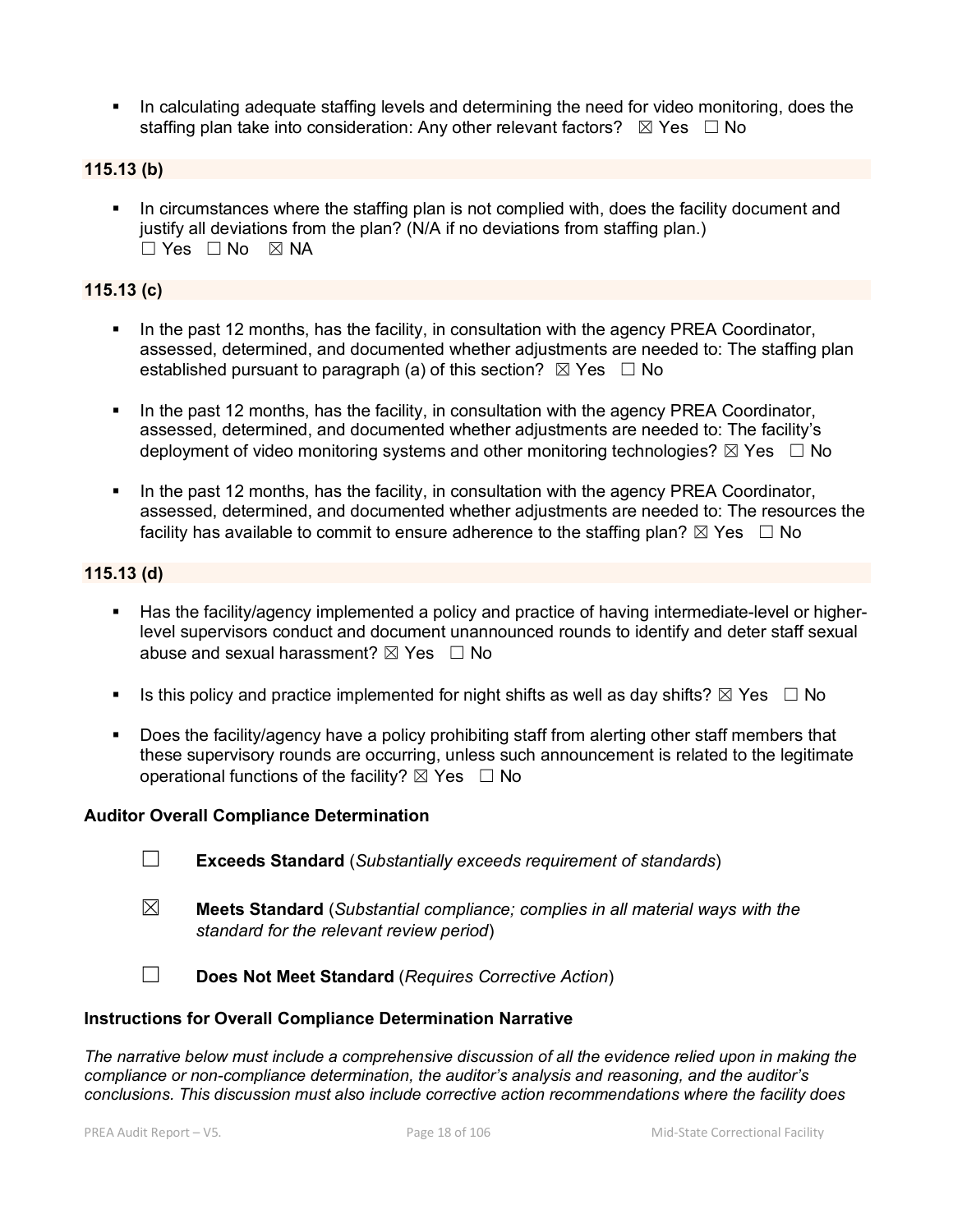*not meet the standard. These recommendations must be included in the Final Report, accompanied by information on specific corrective actions taken by the facility.*

NJDOC Post Trick Analysis/Baseline Custody Staffing policy statement 3301; the 2018 Internal PREA Audit; CUS 001.CRP.01 (Camera Review Procedures); CUS.001.011 (Searches of Inmates in Facility); and IMM 001.004 (Zero of Tolerance Sexual Assault) address the requirements of PREA standard 115.13. These policies require frequent monitoring of the staffing plan, frequent reporting on the effects of staffing on PREA supervision objectives, and regular facility rounds to assess sexual abuse vulnerabilities caused by staffing issues. In addition, the same policies require that MSCF has a written staffing plan that provides for adequate levels of staffing and, where applicable, video monitoring, to protect inmates against sexual abuse. The Assistant Superintendent/IPCM indicated that during staffing analysis and the development and review of the facility's staffing plan, they would consider generally accepted detention and correctional practices; the need for additional video monitoring; any judicial findings of inadequacy; the facility's physical plant (including "blind-spots" or areas where staff or inmates may be isolated); and the prevalence of substantiated and unsubstantiated incidents of sexual abuse. The Assistant Superintendent/IPCM confirmed that in the past 12 months, the facility, in consultation with the agency PREA Coordinator, assessed, determined, and documented whether adjustments are needed to the facility's deployment of video monitoring systems and other monitoring technologies.

The unannounced rounds were conducted by upper-level and intermediate-level custody management staff. Random unannounced rounds were examined (Jan 2019, June2019, and December 2018) by the Auditor. The examination confirmed that Mid-State Correctional Facility conducted unannounced rounds on every shift and the unannounced rounds were conducted by a member of intermediate-level or upper-level management. Likewise, the facility has a procedure in place that allows custody managers to enter the facility without staff having an opportunity to alert other staff.

The Assistant Superintendent/IPCM confirmed during his interview that deviations from the approved staffing plan would be documented. The Auditor confirmed that Mid-State Correctional Facility documented and justified all deviations from the established staffing plan for reasons such as:

- Unscheduled medical appointments
- Constant suicide watch
- Emergency maintenance
- An emergency inmate transfer
- A state of emergency

# **Corrective Action:**

During the tour of MSCF, the Auditor noted the following deficiencies in need of corrective action:

- 1. Mirror needed in a Social Service Office to eliminate a blind spot. Corrected
- 2. Coverings over intermediate custody staff door windows preventing monitoring to identify and deter staff sexual abuse and sexual harassment. Corrected
- 3. Coverings over Union office door window when not in use with for privacy preventing monitoring to identify and deter staff sexual abuse and/or sexual harassment. Corrected
- 4. Control room custody staff were observed watching game shows on big screen television in real-time in lieu of monitoring kitchen activity to identify and deter possible incidents of sexual abuse and/or sexual harassment. Corrected

Mid-State Correctional Facility now meets the requirements of Standard 115.13.

#### **Evidence relied upon to make auditor determination:**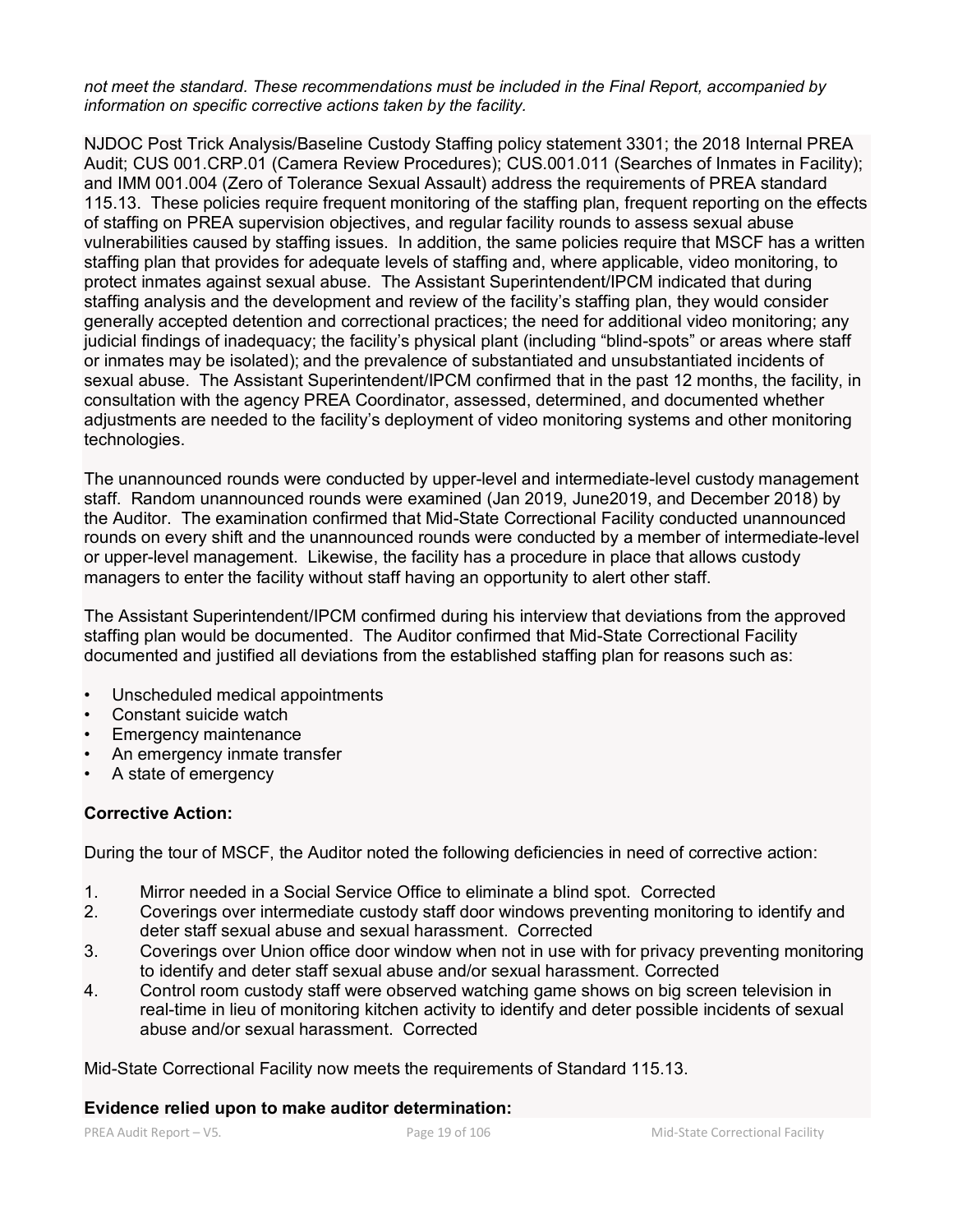- Pre-Audit Questionnaire
- CUS.001.012 (Security at Facility Entry Points)
- CUS.001.CRP.01 (Camera Review Procedures)
- CUS.001.011 (Searches of Inmates in Facility)
- 10A:4-12.2 (Zero Tolerance Policies)
- Baseline post trick analysis policy
- CUS.001.SEA.001 (Searches Confidential)
- Mid-State Annual Staffing Plan
- Classification Data/ Institution Capacity/Shift Roster/Visitor Log/Group Shift Report
- Auditor review unannounced rounds
- Interview with the PREA Coordinator (on file)
- Interview with the Institutional PREA Compliance Manager
- Interviews with staff (random)

# **Standard 115.14: Youthful inmates**

# **All Yes/No Questions Must Be Answered by the Auditor to Complete the Report**

# **115.14 (a)**

 Does the facility place all youthful inmates in housing units that separate them from sight, sound, and physical contact with any adult inmates through use of a shared dayroom or other common space, shower area, or sleeping quarters? (N/A if facility does not have youthful inmates [inmates <18 years old].)  $\Box$  Yes  $\Box$  No  $\boxtimes$  NA

#### **115.14 (b)**

- In areas outside of housing units does the agency maintain sight and sound separation between youthful inmates and adult inmates? (N/A if facility does not have youthful inmates [inmates <18 vears old].)  $\Box$  Yes  $\Box$  No  $\boxtimes$  NA
- In areas outside of housing units does the agency provide direct staff supervision when youthful inmates and adult inmates have sight, sound, or physical contact? (N/A if facility does not have youthful inmates [inmates <18 years old].)  $\Box$  Yes  $\Box$  No  $\boxtimes$  NA

# **115.14 (c)**

- **Does the agency make its best efforts to avoid placing youthful inmates in isolation to comply** with this provision? (N/A if facility does not have youthful inmates [inmates <18 years old].)  $\Box$  Yes  $\Box$  No  $\boxtimes$  NA
- Does the agency, while complying with this provision, allow youthful inmates daily large-muscle exercise and legally required special education services, except in exigent circumstances? (N/A if facility does not have youthful inmates [inmates <18 years old].)  $\Box$  Yes  $\Box$  No  $\boxtimes$  NA
- Do youthful inmates have access to other programs and work opportunities to the extent possible? (N/A if facility does not have youthful inmates [inmates <18 years old].)  $\square$  Yes  $\square$  No  $\square$  NA

# **Auditor Overall Compliance Determination**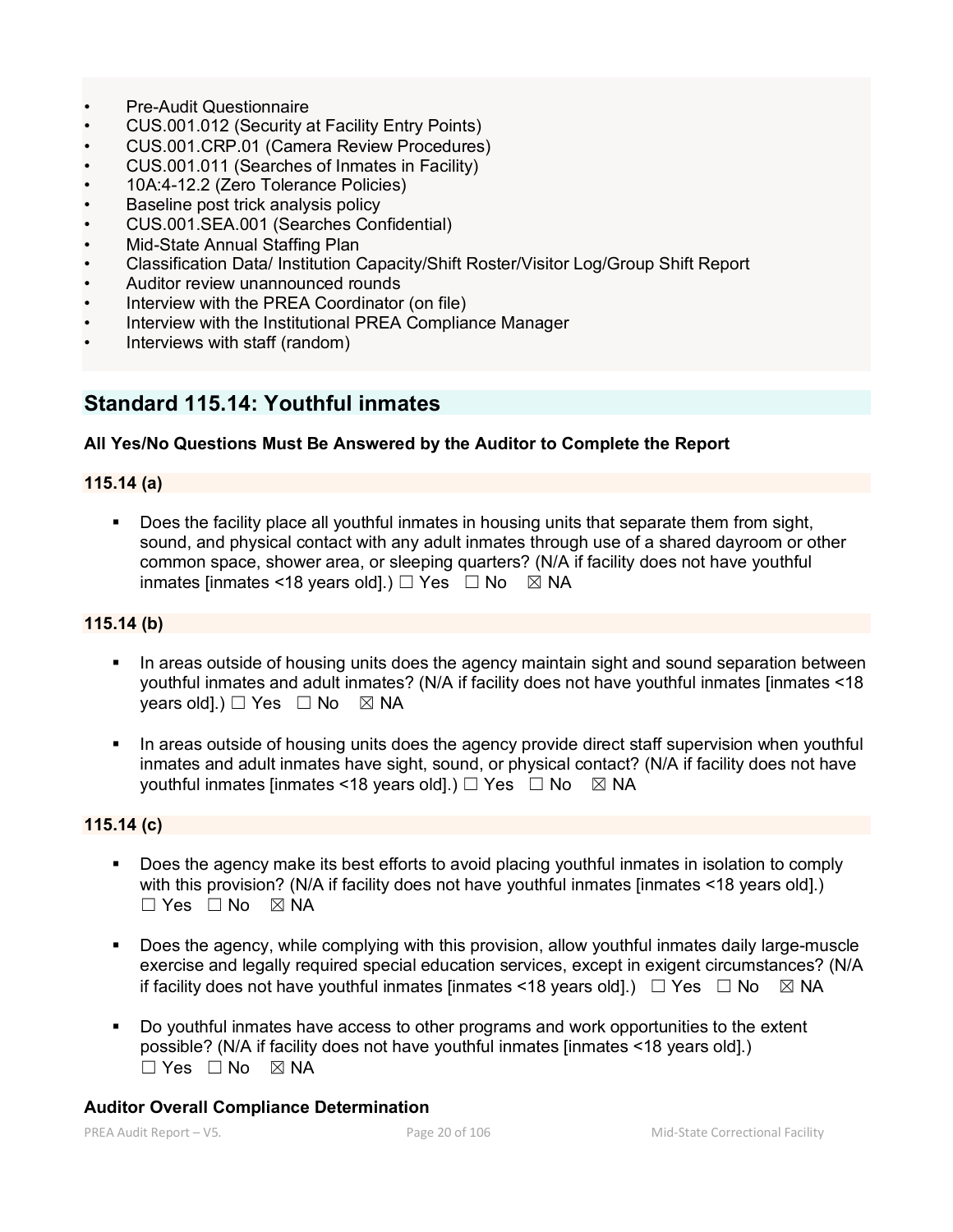☐ **Exceeds Standard** (*Substantially exceeds requirement of standards*)

☒ **Meets Standard** (*Substantial compliance; complies in all material ways with the standard for the relevant review period*)

☐ **Does Not Meet Standard** (*Requires Corrective Action*)

### **Instructions for Overall Compliance Determination Narrative**

*The narrative below must include a comprehensive discussion of all the evidence relied upon in making the compliance or non-compliance determination, the auditor's analysis and reasoning, and the auditor's conclusions. This discussion must also include corrective action recommendations where the facility does not meet the standard. These recommendations must be included in the Final Report, accompanied by information on specific corrective actions taken by the facility.*

Mid-State Correctional Facility does not house youthful offenders based on the 2015 New Jersey Revised Statutes Title 2A- Administration of Civil and Criminal Justice Section 2A:4A-261- Filing motion seeking waiver of jurisdiction. The stature states "there shall be a presumption that the juvenile shall serve any custodial sentence imposed in a State juvenile facility operated by the Juvenile Justice Commission until the juvenile reaches the age of 21". Mid-State Correctional facility met the requirements of Standard 115.14.

#### **Evidence relied upon to make auditor determination:**

- Pre-Audit Questionnaire
- 2015 New Jersey Revised Statutes Title 2A Administration of Civil and Criminal Justice Section 2A:4A-261
- Daily population reports
- Interviews with the Assistant Superintendent/IPCM

# **Standard 115.15: Limits to cross-gender viewing and searches**

# **All Yes/No Questions Must Be Answered by the Auditor to Complete the Report**

#### **115.15 (a)**

 Does the facility always refrain from conducting any cross-gender strip or cross-gender visual body cavity searches, except in exigent circumstances or by medical practitioners?  $\boxtimes$  Yes  $\Box$  No

# **115.15 (b)**

- Does the facility always refrain from conducting cross-gender pat-down searches of female inmates, except in exigent circumstances? (N/A if the facility does not have female inmates.)  $\Box$  Yes  $\Box$  No  $\boxtimes$  NA
- Does the facility always refrain from restricting female inmates' access to regularly available programming or other out-of-cell opportunities in order to comply with this provision? (N/A if the facility does not have female inmates.)  $\Box$  Yes  $\Box$  No  $\boxtimes$  NA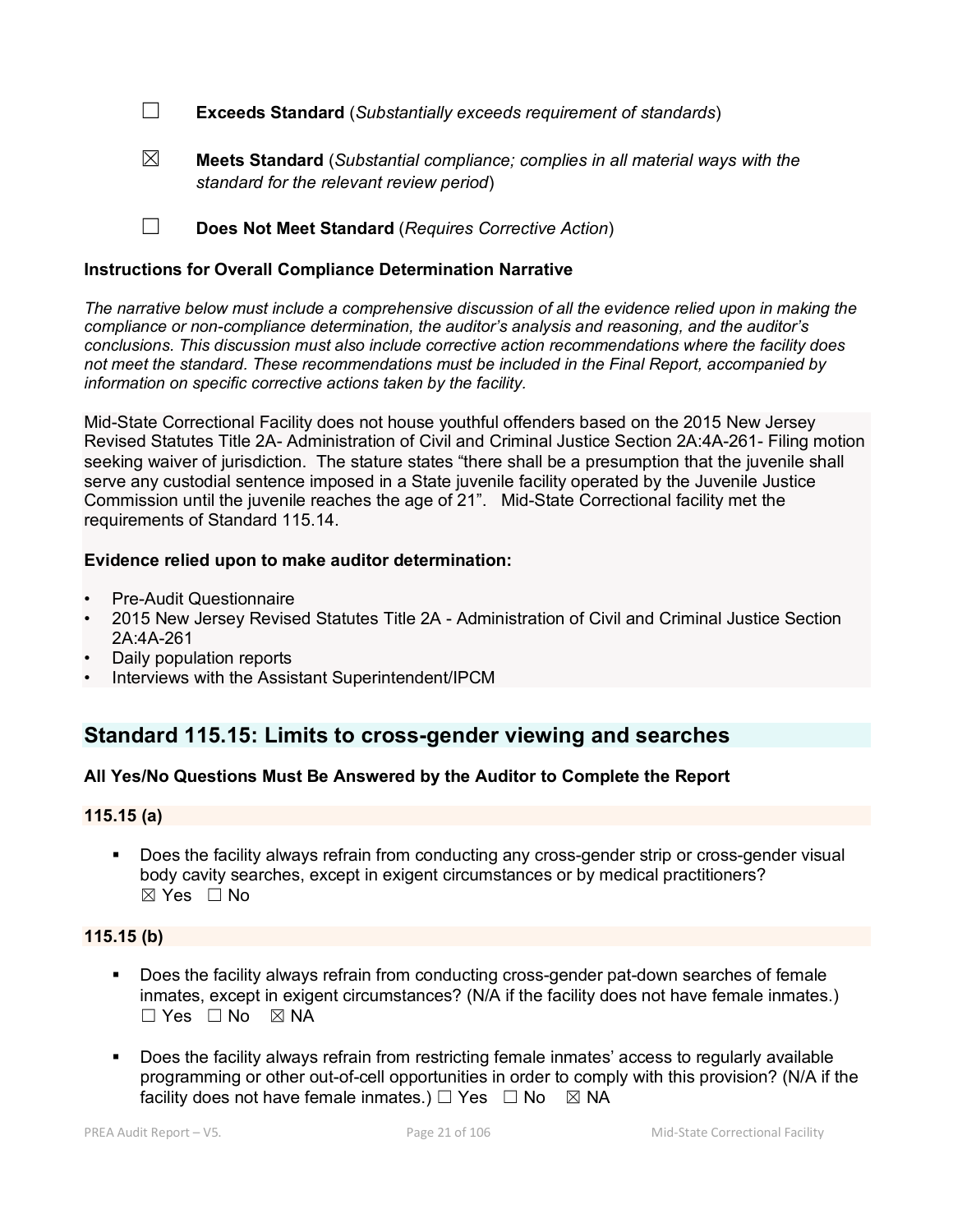#### **115.15 (c)**

- Does the facility document all cross-gender strip searches and cross-gender visual body cavity searches? ⊠ Yes □ No
- **Does the facility document all cross-gender pat-down searches of female inmates? (N/A if the** facility does not have female inmates.)  $\Box$  Yes  $\Box$  No  $\boxtimes$  NA

### **115.15 (d)**

- Does the facility have policies that enables inmates to shower, perform bodily functions, and change clothing without nonmedical staff of the opposite gender viewing their breasts, buttocks, or genitalia, except in exigent circumstances or when such viewing is incidental to routine cell checks?  $\boxtimes$  Yes  $\Box$  No
- Does the facility have procedures that enables inmates to shower, perform bodily functions, and change clothing without nonmedical staff of the opposite gender viewing their breasts, buttocks, or genitalia, except in exigent circumstances or when such viewing is incidental to routine cell checks? ☒ Yes ☐ No
- Does the facility require staff of the opposite gender to announce their presence when entering an inmate housing unit?  $\boxtimes$  Yes  $\Box$  No

### **115.15 (e)**

- Does the facility always refrain from searching or physically examining transgender or intersex inmates for the sole purpose of determining the inmate's genital status?  $\boxtimes$  Yes  $\Box$  No
- If an inmate's genital status is unknown, does the facility determine genital status during conversations with the inmate, by reviewing medical records, or, if necessary, by learning that information as part of a broader medical examination conducted in private by a medical practitioner? ⊠ Yes □ No

#### **115.15 (f)**

- Does the facility/agency train security staff in how to conduct cross-gender pat down searches in a professional and respectful manner, and in the least intrusive manner possible, consistent with security needs?  $\boxtimes$  Yes  $\Box$  No
- Does the facility/agency train security staff in how to conduct searches of transgender and intersex inmates in a professional and respectful manner, and in the least intrusive manner possible, consistent with security needs?  $\boxtimes$  Yes  $\Box$  No

#### **Auditor Overall Compliance Determination**



☐ **Exceeds Standard** (*Substantially exceeds requirement of standards*)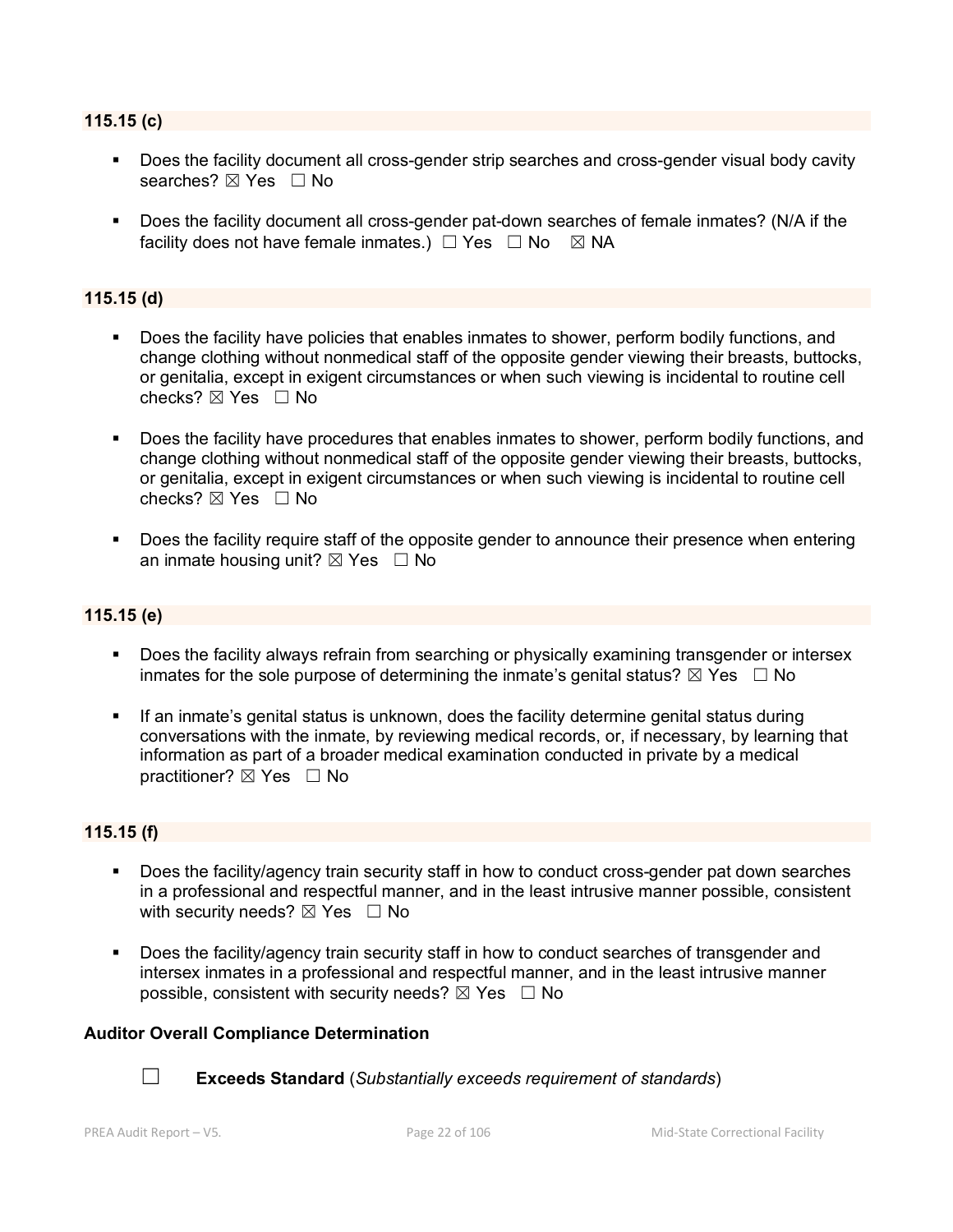- ☒ **Meets Standard** (*Substantial compliance; complies in all material ways with the standard for the relevant review period*)
- ☐ **Does Not Meet Standard** (*Requires Corrective Action*)

# **Instructions for Overall Compliance Determination Narrative**

*The narrative below must include a comprehensive discussion of all the evidence relied upon in making the compliance or non-compliance determination, the auditor's analysis and reasoning, and the auditor's conclusions. This discussion must also include corrective action recommendations where the facility does not meet the standard. These recommendations must be included in the Final Report, accompanied by information on specific corrective actions taken by the facility.*

CUS.001.011, Searches of Inmates in Facilities, CUS.001.SEA.001, Searches Confidential, and PCS.001.006, Transgender/Intersex Inmates, address the requirements of Standard 115.15. NJDOC does not allow cross-gender strip searches or visual cavity searches except as indicated in Standard 115.15 in exigent circumstances. During interviews random staff detailed examples of an exigent circumstance and each staff (100%) interviewed firmly declared the agency's position of cross-gender viewing and searches. All staff (100%) interviewed confirmed receiving training on the agency's rules regarding the parameters for pat searches, strip searches and body cavity searches. Staff training files confirm that custody staff are trained. NJDOC policy does not allow cross-gender strip searches, cross-gender visual body cavity searches, and cross-gender pat down searches be conducted.

Of the fifty-five (55) random and targeted inmates interviewed (50) confirmed that most opposite gender staff announce their presence before entering the male living units. Five (5) inmates from the sample indicated that they either did not pay attention to the announcements, were working or could not hear the announcement because of the chatter on the unit. Staff sampled (random and specialized) indicated that all opposite gender staff make announcement when entering a unit.

The Auditor confirmed by examination that Mid-State Correctional Facility has policies in place that enable inmates to shower, perform bodily functions, and change clothing without nonmedical staff of the opposite gender viewing their breasts, buttocks, or genitalia, except in exigent circumstances or when such viewing is incidental to routine cell checks. Moreover, the Auditor observed, during the tour that in the housing unit inmates are permitted to shower, perform bodily functions and change clothes privately. Further, all inmates (100%) confirmed that they are provided a measure of privacy to shower, perform bodily functions and change their clothes. Staff sampled (random and specialized) also confirmed that inmates can perform bodily functions such as bathe, change clothes and perform bodily function privately and that transgender and intersex inmates can shower separately from other inmates. Mid-State Correctional Facility does not house females therefore 115.15 (b) is not applicable. Random staff (100%) sampled also confirmed during interviews that Mid-State Correctional Facility always refrains from searching or physically examining transgender or intersex inmates for the sole purpose of determining the inmate's genital status. If an inmate's genital status is unknown, the facility could determine genital status during conversations with the inmate, by reviewing medical records, or, if necessary, by learning that information as part of a broader medical examination conducted in private by a medical practitioner. Mid-State Correctional Facility met the requirements of Standard 115.15.

# **Evidence relied upon to make auditor determination:**

- Pre-Audit Questionnaire
- CUS.001.011 (Searches of Inmates in Facilities)
- CUS.001.SEA.001 (Searches Confidential)
- CUS.003.001 (Gender Restrictions of Custody Posts)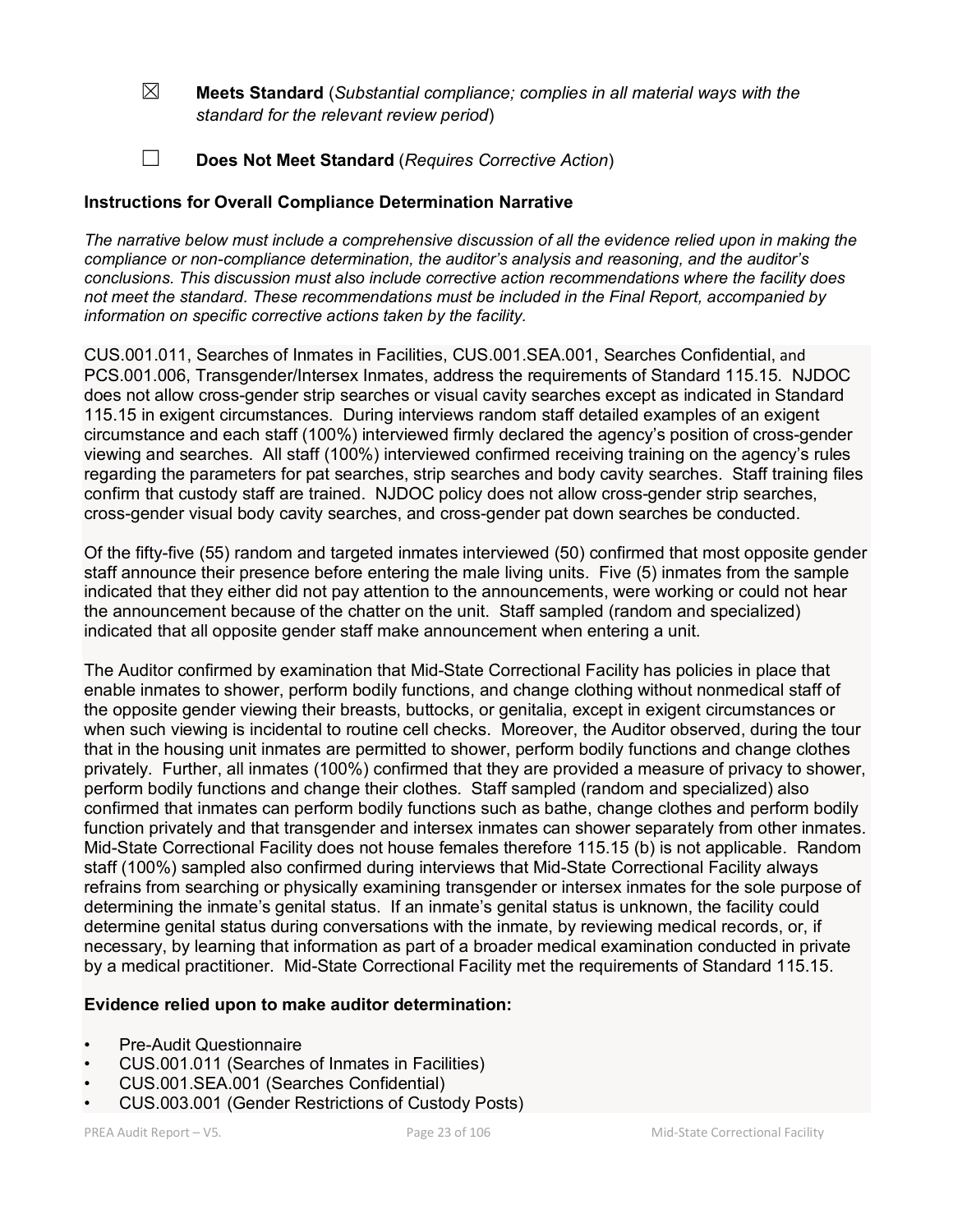- NJAC 10A:3-5.7 (Strip searches)
- NJAC 10A:3-5.6 (Pat search)
- PCS.001.006 (Transgender/Intersex Inmates)
- **Security Skills Refresher Evaluation**
- **Strip and Cavity Searches**
- Training sign in sheets and curriculum
- Inmate handbook
- Interview with staff (random and specialized)
- Interview with inmates (random and targeted)
- Interview with the Assistant Superintendent/IPCM
- Observations of Auditor during the on-site portion of the audit

# **Standard 115.16: Inmates with disabilities and inmates who are limited English proficient**

#### **All Yes/No Questions Must Be Answered by the Auditor to Complete the Report**

#### **115.16 (a)**

- Does the agency take appropriate steps to ensure that inmates with disabilities have an equal opportunity to participate in or benefit from all aspects of the agency's efforts to prevent, detect, and respond to sexual abuse and sexual harassment, including: inmates who are deaf or hard of hearing?  $\boxtimes$  Yes  $\Box$  No
- Does the agency take appropriate steps to ensure that inmates with disabilities have an equal opportunity to participate in or benefit from all aspects of the agency's efforts to prevent, detect, and respond to sexual abuse and sexual harassment, including: inmates who are blind or have low vision? ⊠ Yes □ No
- Does the agency take appropriate steps to ensure that inmates with disabilities have an equal opportunity to participate in or benefit from all aspects of the agency's efforts to prevent, detect, and respond to sexual abuse and sexual harassment, including: inmates who have intellectual disabilities?  $\boxtimes$  Yes  $\Box$  No
- Does the agency take appropriate steps to ensure that inmates with disabilities have an equal opportunity to participate in or benefit from all aspects of the agency's efforts to prevent, detect, and respond to sexual abuse and sexual harassment, including: inmates who have psychiatric disabilities?  $\boxtimes$  Yes  $\Box$  No
- Does the agency take appropriate steps to ensure that inmates with disabilities have an equal opportunity to participate in or benefit from all aspects of the agency's efforts to prevent, detect, and respond to sexual abuse and sexual harassment, including: inmates who have speech disabilities? ☒ Yes ☐ No
- Does the agency take appropriate steps to ensure that inmates with disabilities have an equal opportunity to participate in or benefit from all aspects of the agency's efforts to prevent, detect, and respond to sexual abuse and sexual harassment, including: Other (if "other," please explain in overall determination notes)?  $\boxtimes$  Yes  $\Box$  No
- Do such steps include, when necessary, ensuring effective communication with inmates who are deaf or hard of hearing?  $\boxtimes$  Yes  $\Box$  No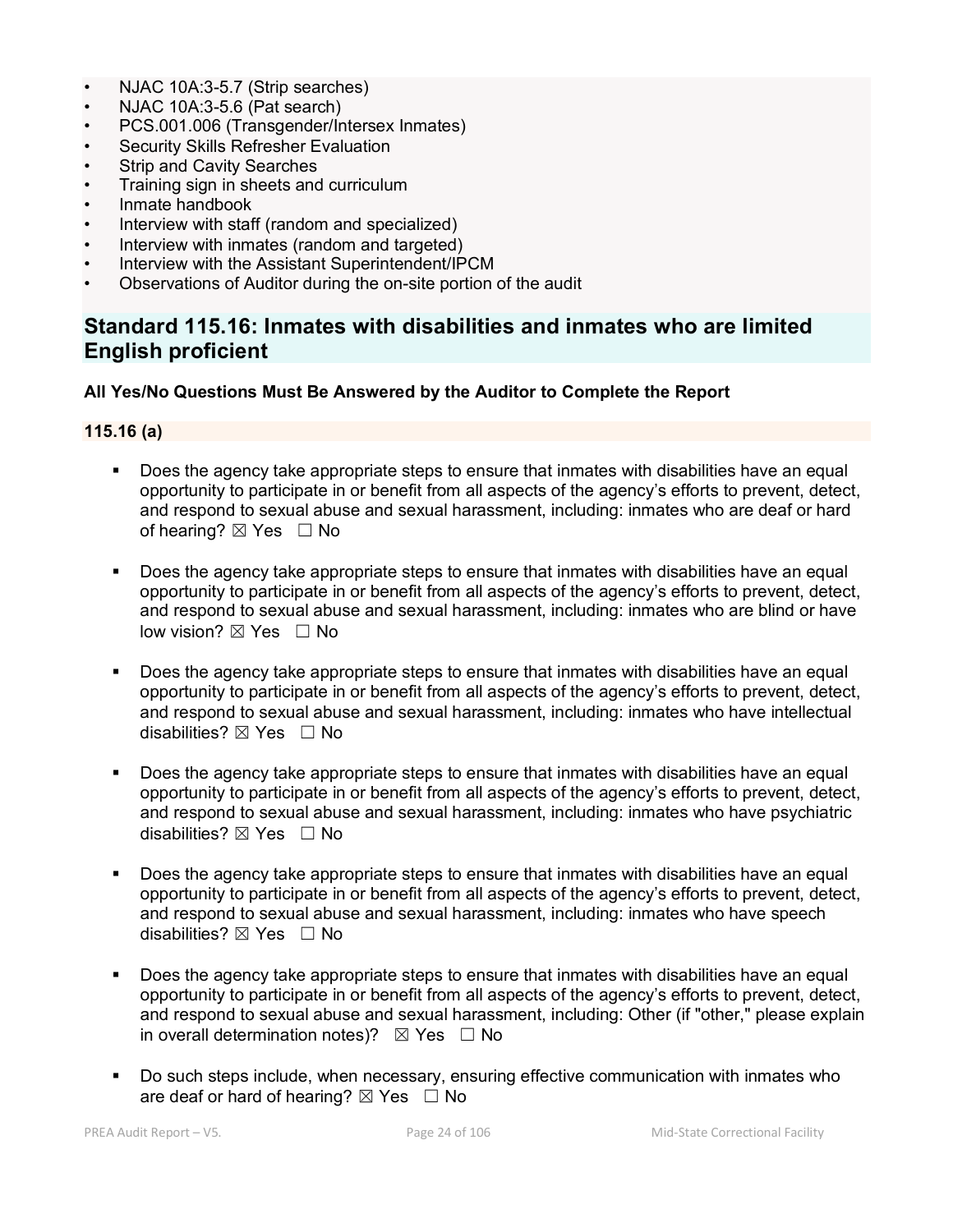- Do such steps include, when necessary, providing access to interpreters who can interpret effectively, accurately, and impartially, both receptively and expressively, using any necessary specialized vocabulary?  $\boxtimes$  Yes  $\Box$  No
- Does the agency ensure that written materials are provided in formats or through methods that ensure effective communication with inmates with disabilities including inmates who: Have intellectual disabilities?  $\boxtimes$  Yes  $\Box$  No
- Does the agency ensure that written materials are provided in formats or through methods that ensure effective communication with inmates with disabilities including inmates who: Have limited reading skills?  $\boxtimes$  Yes  $\Box$  No
- **Does the agency ensure that written materials are provided in formats or through methods that** ensure effective communication with inmates with disabilities including inmates who: Are blind or have low vision?  $\boxtimes$  Yes  $\Box$  No

# **115.16 (b)**

- Does the agency take reasonable steps to ensure meaningful access to all aspects of the agency's efforts to prevent, detect, and respond to sexual abuse and sexual harassment to inmates who are limited English proficient?  $\boxtimes$  Yes  $\Box$  No
- Do these steps include providing interpreters who can interpret effectively, accurately, and impartially, both receptively and expressively, using any necessary specialized vocabulary?  $\boxtimes$  Yes  $\Box$  No

# **115.16 (c)**

 Does the agency always refrain from relying on inmate interpreters, inmate readers, or other types of inmate assistance except in limited circumstances where an extended delay in obtaining an effective interpreter could compromise the inmate's safety, the performance of firstresponse duties under §115.64, or the investigation of the inmate's allegations?  $\boxtimes$  Yes  $\Box$  No

#### **Auditor Overall Compliance Determination**

- ☐ **Exceeds Standard** (*Substantially exceeds requirement of standards*)
- ☒ **Meets Standard** (*Substantial compliance; complies in all material ways with the standard for the relevant review period*)
- ☐ **Does Not Meet Standard** (*Requires Corrective Action*)

#### **Instructions for Overall Compliance Determination Narrative**

*The narrative below must include a comprehensive discussion of all the evidence relied upon in making the compliance or non-compliance determination, the auditor's analysis and reasoning, and the auditor's conclusions. This discussion must also include corrective action recommendations where the facility does not meet the standard. These recommendations must be included in the Final Report, accompanied by information on specific corrective actions taken by the facility.*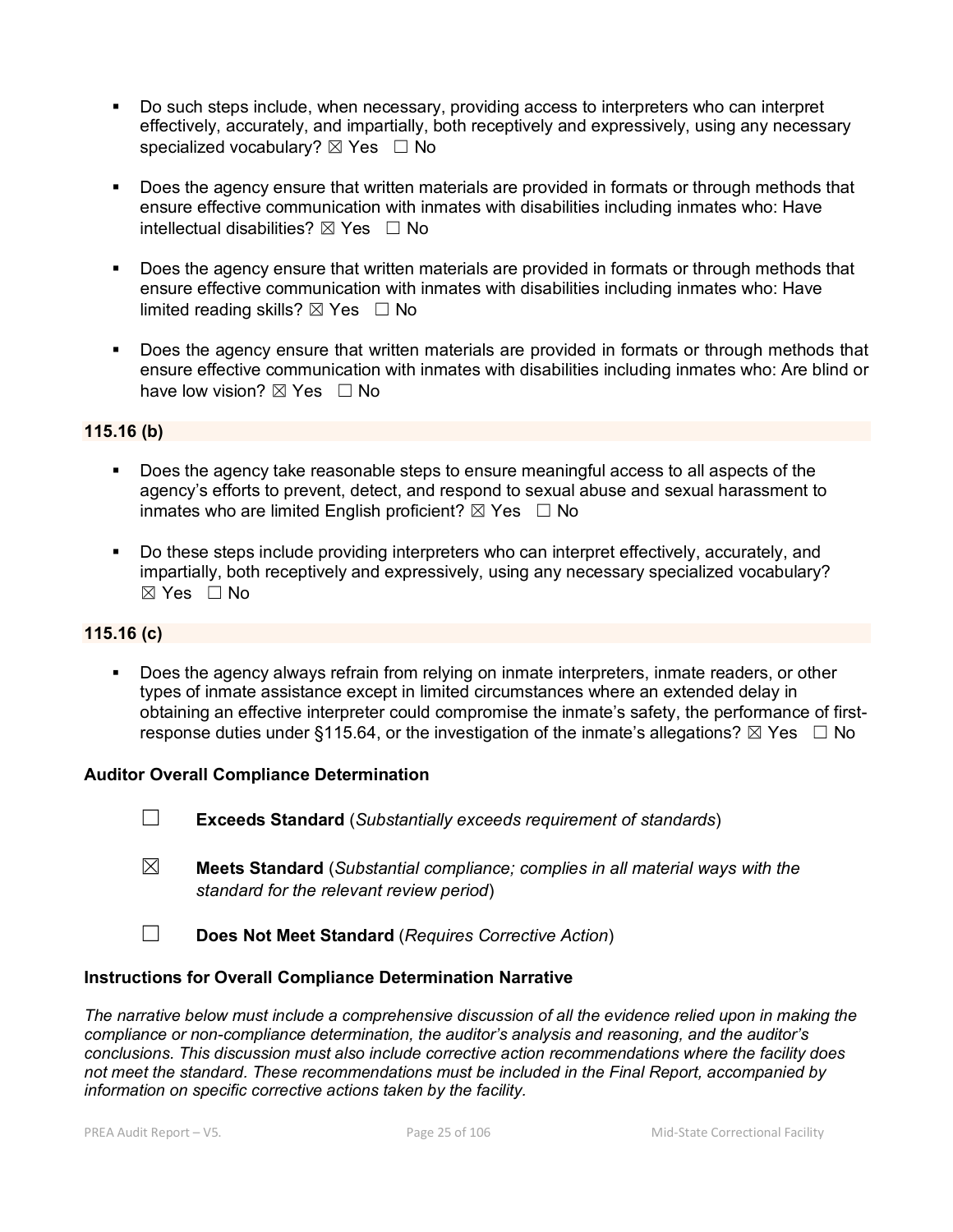PCS.001.DFH.01, Deaf/Hard of Hearing Inmates, IMM.002.003 Americans with Disabilities Act and New Jersey Law Against Discrimination Reasonable Accommodations for Inmates, ADM.008.LEP.01, Hearings Held on Limited English Proficiency (LEP) Inmates, SUP.004.001 Limited English Proficient (LEP) Language Assistance: Bilingual Staff and Use of the Language Line, and New Jersey Department of Corrections Deaf and Hard of Hearing Waiver for the Hearing Loss Identification collectively address Standard 115.16. Through policy and practice, Mid-State Correctional Facility ensures that inmates with disabilities have an equal opportunity to participate in and benefit from all aspects of the agency's efforts to prevent, detect and respond to sexual abuse and sexual harassment. The Auditor interviewed five (5) Limited English Proficient (LEP) inmates and each LEP inmate confirmed through an interpreter that they were provided PREA related information and orientation in a language they understood. It should be mentioned that the interpreter was a custody staff person.

Random inmates sampled also confirmed that they received PREA education in a language they understood. More, all inmates sampled (100%) confirmed they were knowledgeable regarding multiple ways to report an incident of sexual abusive behavior or sexual harassment to authorities. All PREA related information, including posters, brochures and handouts were available in English and in Spanish. The Auditor observed PREA related educational information posted in multiple languages displayed throughout the facility.

The Assistant Superintendent/IPCM indicated that during intake facility staff will employ bi-lingual staff or utilize a language line service to meet the need of LEP inmates. Likewise, the agency provides PREA related videos with closed captions for hearing impaired inmates assigned to the facility. The Assistant Superintendent/IPCM confirmed that the facility does not use inmate interpreters, inmate readers or other types of inmate assistants in the performance of first responder duties or during the investigation of an inmate's allegations. Interviews with first responders, medical and mental health staff, and the Assistant Superintendent/IPCM confirmed their awareness of the prohibition of using inmate interpreters for any PREA investigative purpose. Interviews with staff and an examination of supporting documentation confirmed compliance with Standard 115.16.

# **Evidence relied upon to make auditor determination:**

- Pre-Audit Questionnaire
- PCS.001.DFH.01 (Deaf/Hard of Hearing Inmates)
- IMM.002.003 Americans with Disabilities Act and New Jersey Law Against Discrimination Reasonable Accommodations for Inmates
- ADM.008.LEP.01 Hearings Held on Limited English Proficiency (LEP) Inmates
- SUP.004.001 Limited English Proficient (LEP) Language Assistance: Bilingual Staff and Use of the Language Line
- New Jersey Department of Corrections Deaf and Hard of Hearing Waiver for the Hearing Loss Identification
- Interview with inmates (random and targeted)
- Interview with staff (random and specialized)
- Interview with the Assistant Superintendent/IPCM
- Observations of Auditor during the on-site portion of the audit
- Review of various forms translated into languages other than English and for those with disabilities

# **Standard 115.17: Hiring and promotion decisions**

# **All Yes/No Questions Must Be Answered by the Auditor to Complete the Report**

### **115.17 (a)**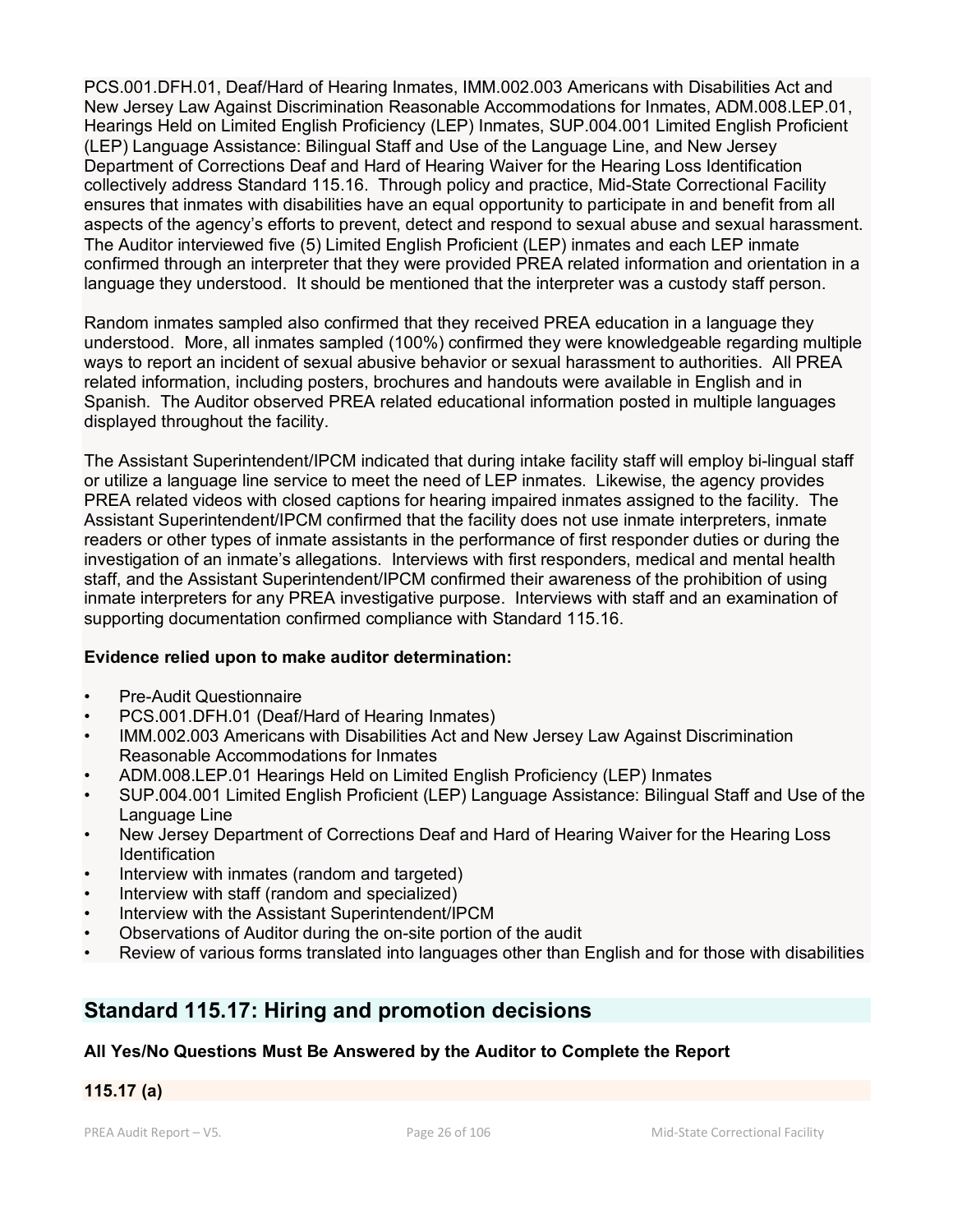- Does the agency prohibit the hiring or promotion of anyone who may have contact with inmates who has engaged in sexual abuse in a prison, jail, lockup, community confinement facility, juvenile facility, or other institution (as defined in 42 U.S.C. 1997)?  $\boxtimes$  Yes  $\Box$  No
- Does the agency prohibit the hiring or promotion of anyone who may have contact with inmates who has been convicted of engaging or attempting to engage in sexual activity in the community facilitated by force, overt or implied threats of force, or coercion, or if the victim did not consent or was unable to consent or refuse?  $\boxtimes$  Yes  $\Box$  No
- Does the agency prohibit the hiring or promotion of anyone who may have contact with inmates who has been civilly or administratively adjudicated to have engaged in the activity described in the question immediately above?  $\boxtimes$  Yes  $\Box$  No
- Does the agency prohibit the enlistment of services of any contractor who may have contact with inmates who has engaged in sexual abuse in a prison, jail, lockup, community confinement facility, juvenile facility, or other institution (as defined in 42 U.S.C. 1997)?  $\boxtimes$  Yes  $\Box$  No
- Does the agency prohibit the enlistment of services of any contractor who may have contact with inmates who has been convicted of engaging or attempting to engage in sexual activity in the community facilitated by force, overt or implied threats of force, or coercion, or if the victim did not consent or was unable to consent or refuse?  $\boxtimes$  Yes  $\Box$  No
- Does the agency prohibit the enlistment of services of any contractor who may have contact with inmates who has been civilly or administratively adjudicated to have engaged in the activity described in the question immediately above?  $\boxtimes$  Yes  $\Box$  No

# **115.17 (b)**

- Does the agency consider any incidents of sexual harassment in determining whether to hire or promote anyone who may have contact with inmates?  $\boxtimes$  Yes  $\Box$  No
- **Does the agency consider any incidents of sexual harassment in determining whether to enlist** the services of any contractor who may have contact with inmates?  $\boxtimes$  Yes  $\Box$  No

# **115.17 (c)**

- Before hiring new employees, who may have contact with inmates, does the agency perform a criminal background records check?  $\boxtimes$  Yes  $\Box$  No
- Before hiring new employees who may have contact with inmates, does the agency, consistent with Federal, State, and local law, make its best efforts to contact all prior institutional employers for information on substantiated allegations of sexual abuse or any resignation during a pending investigation of an allegation of sexual abuse?  $\boxtimes$  Yes  $\Box$  No

# **115.17 (d)**

 Does the agency perform a criminal background records check before enlisting the services of any contractor who may have contact with inmates?  $\boxtimes$  Yes  $\Box$  No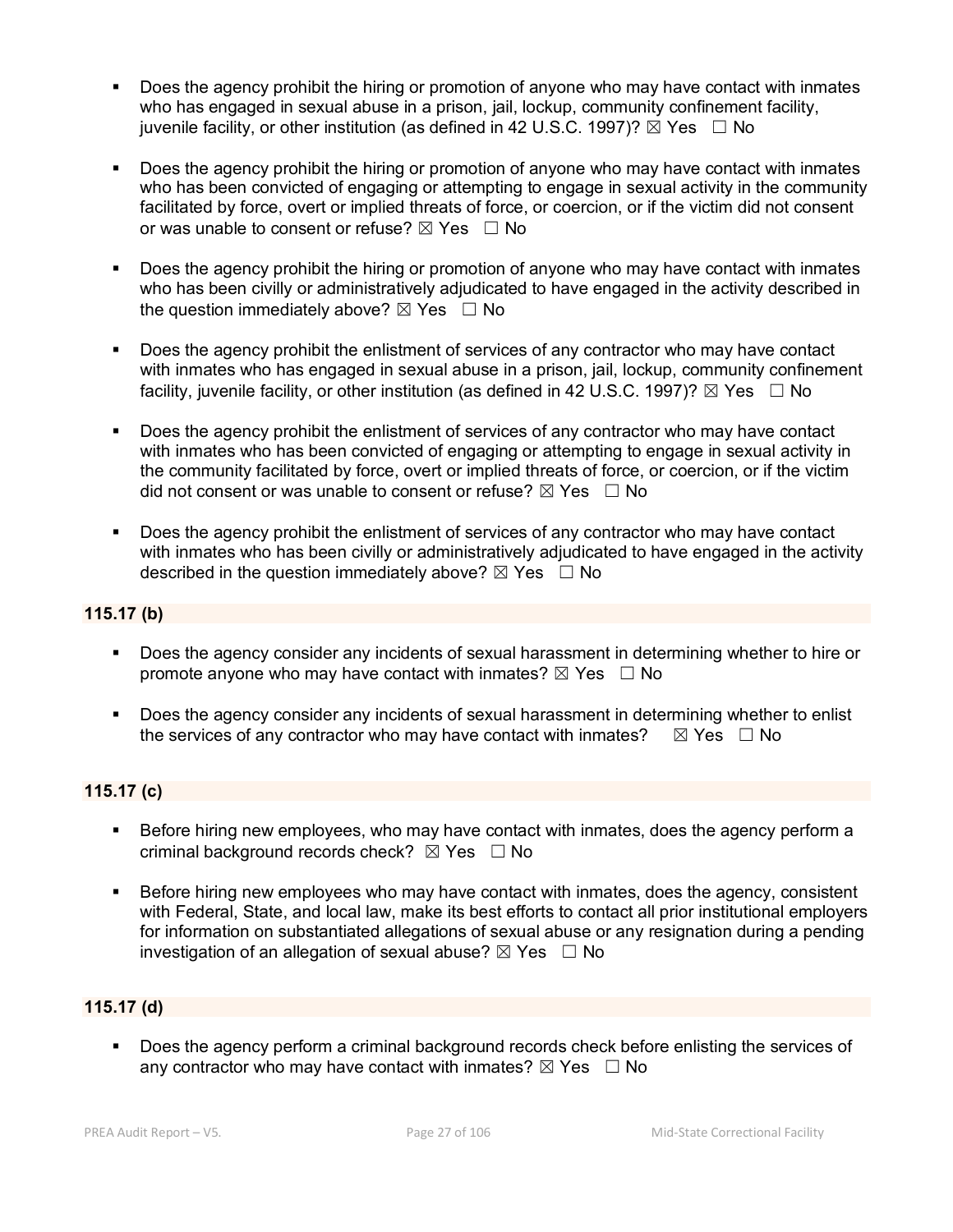# **115.17 (e)**

 Does the agency either conduct criminal background records checks at least every five years of current employees and contractors who may have contact with inmates or have in place a system for otherwise capturing such information for current employees?  $\boxtimes$  Yes  $\Box$  No

#### **115.17 (f)**

- Does the agency ask all applicants and employees who may have contact with inmates directly about previous misconduct described in paragraph (a) of this section in written applications or interviews for hiring or promotions?  $\boxtimes$  Yes  $\Box$  No
- Does the agency ask all applicants and employees who may have contact with inmates directly about previous misconduct described in paragraph (a) of this section in any interviews or written self-evaluations conducted as part of reviews of current employees?  $\boxtimes$  Yes  $\Box$  No
- Does the agency impose upon employees a continuing affirmative duty to disclose any such misconduct?  $\boxtimes$  Yes  $\Box$  No

#### **115.17 (g)**

 Does the agency consider material omissions regarding such misconduct, or the provision of materially false information, grounds for termination?  $\boxtimes$  Yes  $\Box$  No

#### **115.17 (h)**

**Does the agency provide information on substantiated allegations of sexual abuse or sexual** harassment involving a former employee upon receiving a request from an institutional employer for whom such employee has applied to work? (N/A if providing information on substantiated allegations of sexual abuse or sexual harassment involving a former employee is prohibited by law.)  $\boxtimes$  Yes  $\Box$  No  $\Box$  NA

#### **Auditor Overall Compliance Determination**

- ☐ **Exceeds Standard** (*Substantially exceeds requirement of standards*)
- ☒ **Meets Standard** (*Substantial compliance; complies in all material ways with the standard for the relevant review period*)
- ☐ **Does Not Meet Standard** (*Requires Corrective Action*)

#### **Instructions for Overall Compliance Determination Narrative**

*The narrative below must include a comprehensive discussion of all the evidence relied upon in making the compliance or non-compliance determination, the auditor's analysis and reasoning, and the auditor's conclusions. This discussion must also include corrective action recommendations where the facility does not meet the standard. These recommendations must be included in the Final Report, accompanied by information on specific corrective actions taken by the facility.*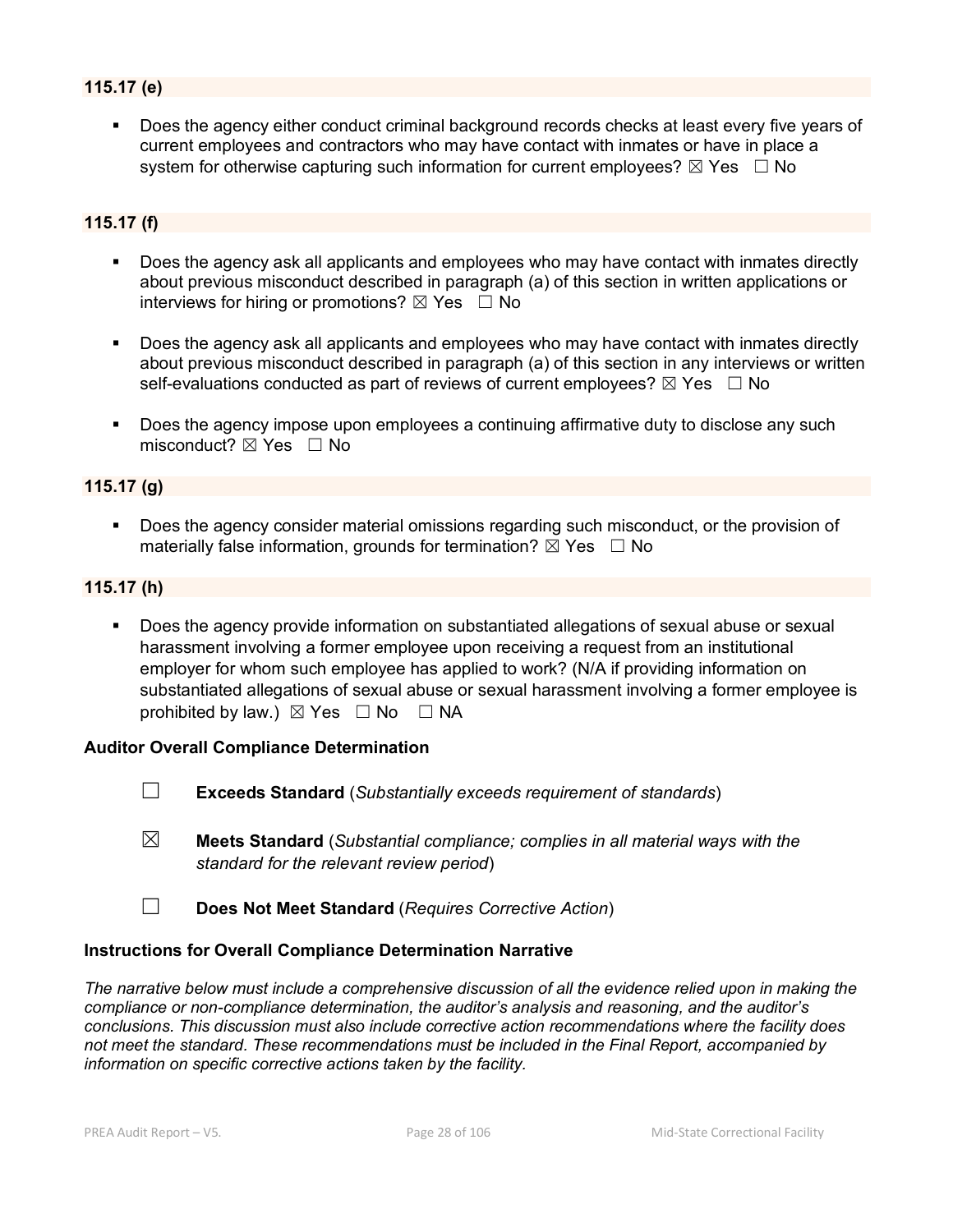ADM.006.007 Pre-Employment Background Checks and Issuance of ID Cards, HR Memo PREA Promotional Background Checks, PSM.001.011 Staff Selection and Promotions, PSM.SSP.003 Panel Interviews, and PSM.001.001 Reporting of Summons, Arrests, etc. of NJDOC Staff all collectively address the policy requirements for Standard 115.17. NJDOC by policy indicates that the agency prohibits hiring or promoting anyone who may have contact with inmates, and prohibits enlisting the services of any contractor who may have contact with inmates, who: Has engaged in sexual abuse in a prison, jail, lockup, community confinement facility, juvenile facility, or other institution (as defined in 42 U.S.C. 1997). NJDOC policies support the requirement that criminal background records check be conducted at least every five years of current employees. The Auditor sampled five (5) contractor background checks. In addition, NJDOC requires three-year background checks conducted on contractors, temporary employees and volunteers who may have contact with inmates per Standard 115.17. During an interview with the Assistant Superintendent/IPCM he confirmed the Mid-State Correctional Facility hiring practices which were in line with the agency's policies. The Human Resource Manager was unavailable for interview before the submission of this report. It should be mentioned that a NJDOC Human Resource representative was previously interviewed by a member of the PREA audit team for The Nakamoto Group during the 2019 cycle.

The Human Resource representative previously confirmed that the agency attempts to contact prior employers for information on substantiated allegations of sexual abuse or resignations which occurred during a pending investigation of sexual abuse. Likewise, the HR representative also confirmed that the agency provides information on substantiated allegations of sexual abuse or sexual harassment involving a former employee upon receiving a request from an institutional employer for whom such employee has applied to work. NJDOC notifies appropriate licensing/certifying agencies, when professional personnel are terminated for substantiated allegations of sexual abuse or sexual harassment. All applicable policies and a memorandum were examined by the Auditor, coupled with an interview with the Assistant Superintendent all confirmed compliance with Standard 115.17.

# **Evidence relied upon to make auditor determination:**

- Pre-Audit Questionnaire
- ADM.006.007 (ADM.006.007, Pre-Employment Background Checks and Issuance of ID Cards)
- PSM.001.001 Reporting of Summons, Arrests, etc. of NJDOC Staff
- Interviews with staff
- Interview with Human Resources Manager (on file 2019)
- Interview with PREA Coordinator (on file 2019)
- Application for clearance
- Executive order # 11
- Human Resources Memorandum regarding PREA Promotional Background Checks
- PSM.001.011 Staff Selection and Promotions
- PSM.SSP.003 Panel Interviews

# **Standard 115.18: Upgrades to facilities and technologies**

# **All Yes/No Questions Must Be Answered by the Auditor to Complete the Report**

# **115.18 (a)**

 If the agency designed or acquired any new facility or planned any substantial expansion or modification of existing facilities, did the agency consider the effect of the design, acquisition, expansion, or modification upon the agency's ability to protect inmates from sexual abuse? (N/A if agency/facility has not acquired a new facility or made a substantial expansion to existing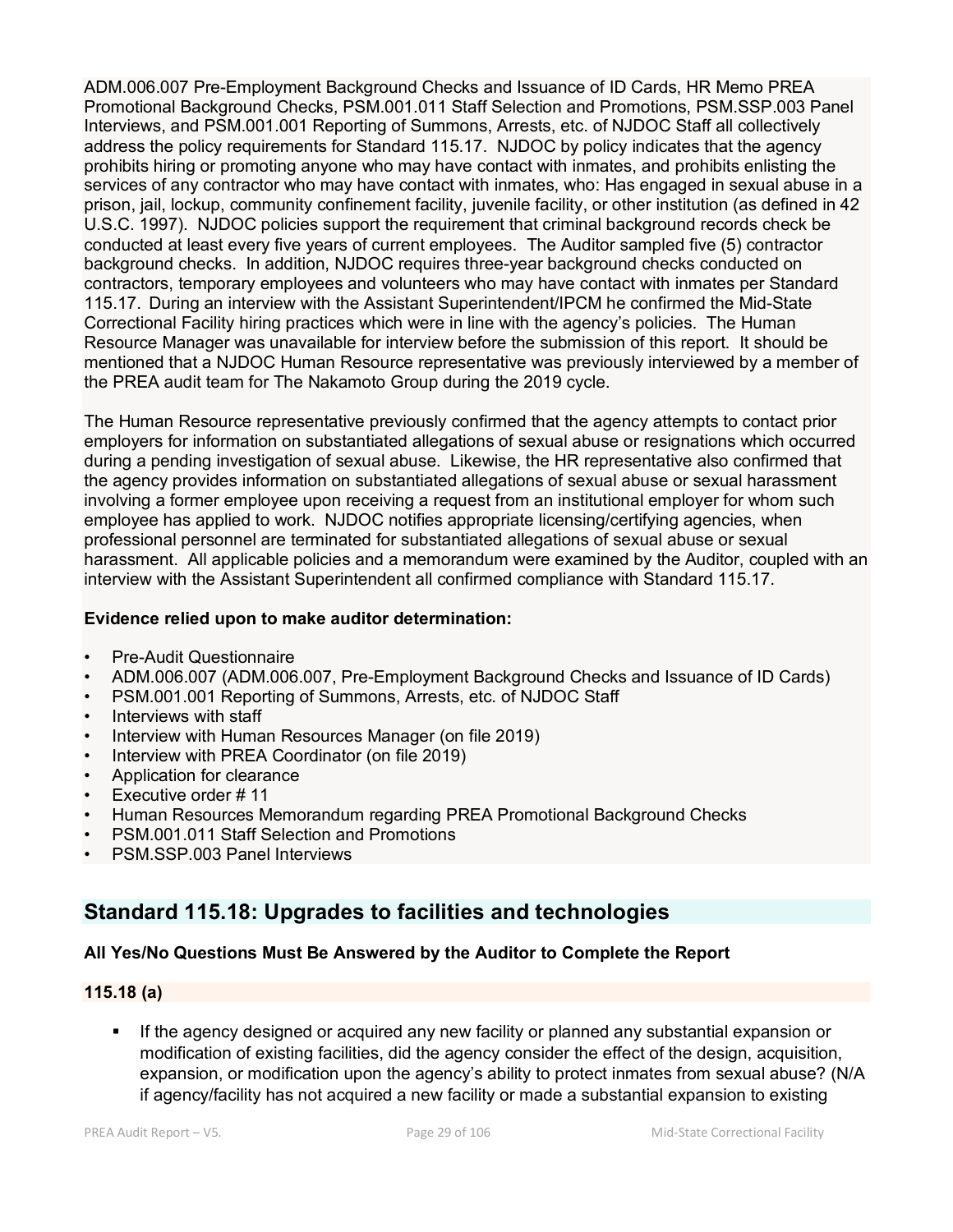facilities since August 20, 2012, or since the last PREA audit, whichever is later.)  $\square$  Yes  $\square$  No  $\square$  NA

# **115.18 (b)**

If the agency installed or updated a video monitoring system, electronic surveillance system, or other monitoring technology, did the agency consider how such technology may enhance the agency's ability to protect inmates from sexual abuse? (N/A if agency/facility has not installed or updated a video monitoring system, electronic surveillance system, or other monitoring technology since August 20, 2012, or since the last PREA audit, whichever is later.)  $\boxtimes$  Yes  $\Box$  No  $\Box$  NA

#### **Auditor Overall Compliance Determination**

- ☐ **Exceeds Standard** (*Substantially exceeds requirement of standards*)
- ☒ **Meets Standard** (*Substantial compliance; complies in all material ways with the standard for the relevant review period*)
- ☐ **Does Not Meet Standard** (*Requires Corrective Action*)

#### **Instructions for Overall Compliance Determination Narrative**

*The narrative below must include a comprehensive discussion of all the evidence relied upon in making the compliance or non-compliance determination, the auditor's analysis and reasoning, and the auditor's conclusions. This discussion must also include corrective action recommendations where the facility does not meet the standard. These recommendations must be included in the Final Report, accompanied by information on specific corrective actions taken by the facility.*

SUP.001.000 Capital Planning and Construction: Mission, Goals and Objectives addresses requirement of Standard 115.18. Mid-State Correctional Facility has not acquired a new facility or made any substantial expansions or modifications to the existing facility since August 20, 2012. In separate interviews with the Assistant Administrator and the Assistant Superintendent/IPCM both confirmed that NJDOC has installed and updated the video monitoring system, by adding additional cameras. Intent for the updates to the monitoring technology was to eliminate blind spots. The cameras were visible during the tour. Mid-State Correctional Facility met Standard 115.18.

#### **Evidence relied upon to make auditor determination:**

- Pre-Audit Questionnaire
- SUP.001.000 Capital Planning and Construction: Mission, Goals and Objectives
- Observations of the Auditor during the on-site tour
- Observations of the Auditor of video monitoring from the control room
- Interviews with staff
- Interview with the Assistant Superintendent/IPCM
- Interview with the Assistant Administrator

# **RESPONSIVE PLANNING**

# **Standard 115.21: Evidence protocol and forensic medical examinations**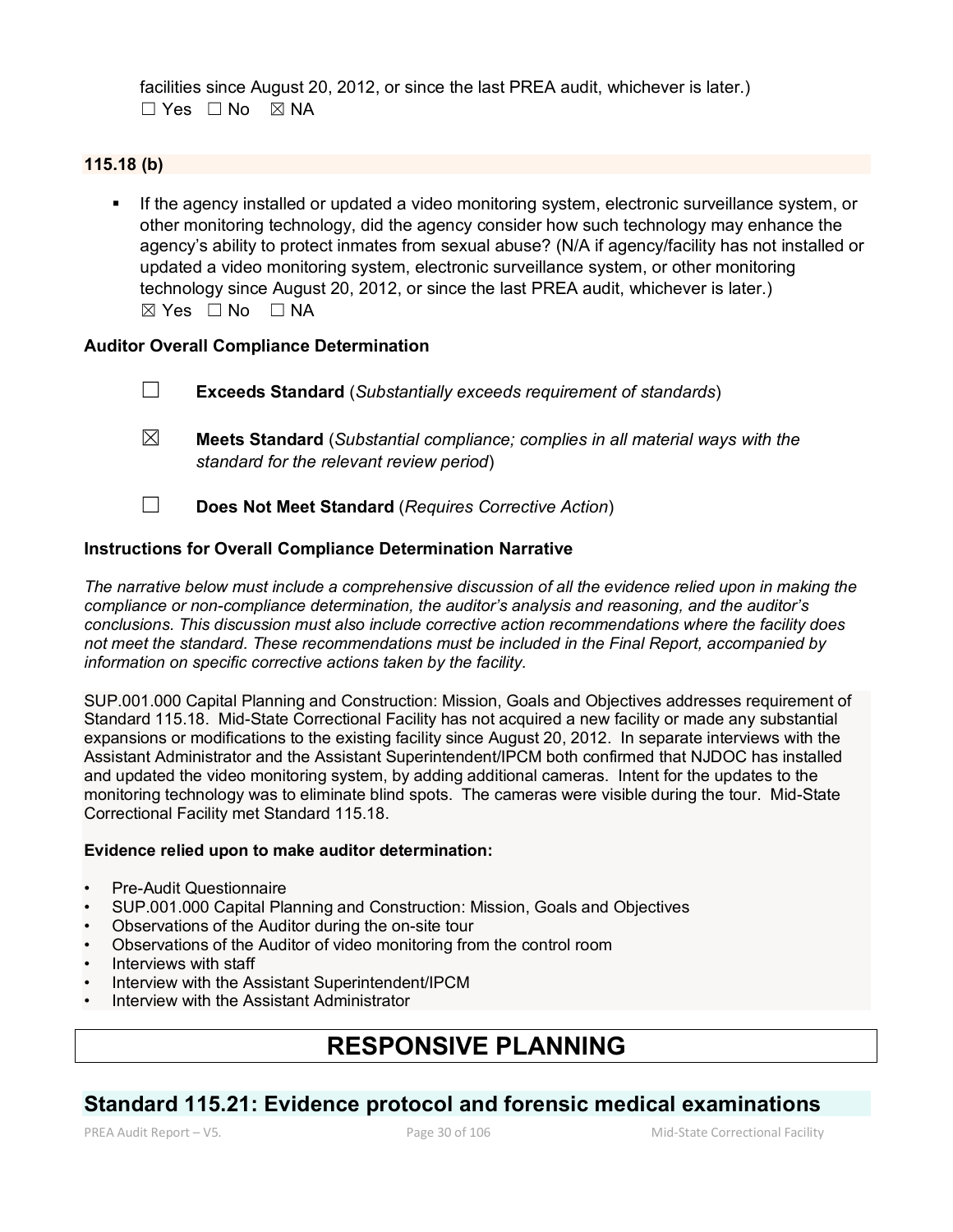# **All Yes/No Questions Must Be Answered by the Auditor to Complete the Report**

#### **115.21 (a)**

**If the agency is responsible for investigating allegations of sexual abuse, does the agency follow** a uniform evidence protocol that maximizes the potential for obtaining usable physical evidence for administrative proceedings and criminal prosecutions? (N/A if the agency/facility is not responsible for conducting any form of criminal OR administrative sexual abuse investigations.)  $\boxtimes$  Yes  $\Box$  No  $\Box$  NA

# **115.21 (b)**

- Is this protocol developmentally appropriate for youth where applicable? (N/A if the agency/facility is not responsible for conducting any form of criminal OR administrative sexual abuse investigations.) □ Yes □ No ⊠ NA
- Is this protocol, as appropriate, adapted from or otherwise based on the most recent edition of the U.S. Department of Justice's Office on Violence Against Women publication, "A National Protocol for Sexual Assault Medical Forensic Examinations, Adults/Adolescents," or similarly comprehensive and authoritative protocols developed after 2011? (N/A if the agency/facility is not responsible for conducting any form of criminal OR administrative sexual abuse investigations.) ☒ Yes ☐ No ☐ NA

# **115.21 (c)**

- Does the agency offer all victims of sexual abuse access to forensic medical examinations, whether on-site or at an outside facility, without financial cost, where evidentiary or medically appropriate?  $\boxtimes$  Yes  $\Box$  No
- Are such examinations performed by Sexual Assault Forensic Examiners (SAFEs) or Sexual Assault Nurse Examiners (SANEs) where possible?  $\boxtimes$  Yes  $\Box$  No
- If SAFEs or SANEs cannot be made available, is the examination performed by other qualified medical practitioners (they must have been specifically trained to conduct sexual assault forensic exams)? ⊠ Yes □ No
- Has the agency documented its efforts to provide SAFEs or SANEs?  $\boxtimes$  Yes  $\Box$  No

#### **115.21 (d)**

- Does the agency attempt to make available to the victim a victim advocate from a rape crisis center? ⊠ Yes □ No
- If a rape crisis center is not available to provide victim advocate services, does the agency make available to provide these services a qualified staff member from a community-based organization, or a qualified agency staff member? (N/A if the agency *always* makes a victim advocate from a rape crisis center available to victims.)  $\Box$  Yes  $\Box$  No  $\boxtimes$  NA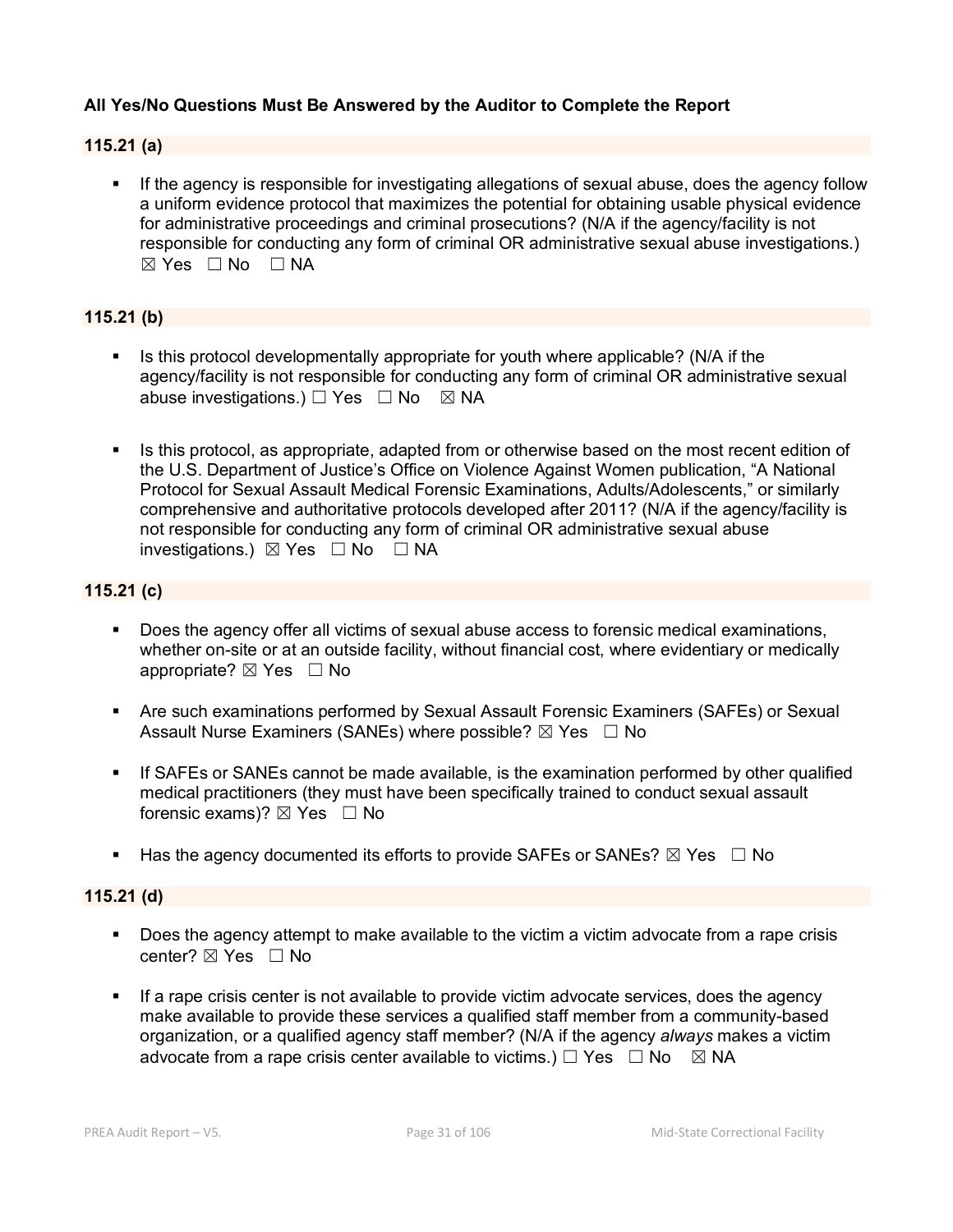Has the agency documented its efforts to secure services from rape crisis centers? ☒ Yes ☐ No

# **115.21 (e)**

- As requested by the victim, does the victim advocate, qualified agency staff member, or qualified community-based organization staff member accompany and support the victim through the forensic medical examination process and investigatory interviews?  $\boxtimes$  Yes  $\Box$  No
- As requested by the victim, does this person provide emotional support, crisis intervention, information, and referrals?  $\boxtimes$  Yes  $\Box$  No

#### **115.21 (f)**

 If the agency itself is not responsible for investigating allegations of sexual abuse, has the agency requested that the investigating agency follow the requirements of paragraphs (a) through (e) of this section? (N/A if the agency/facility is responsible for conducting criminal AND administrative sexual abuse investigations.)  $\Box$  Yes  $\Box$  No  $\boxtimes$  NA

#### **115.21 (g)**

Auditor is not required to audit this provision.

#### **115.21 (h)**

If the agency uses a qualified agency staff member or a qualified community-based staff member for the purposes of this section, has the individual been screened for appropriateness to serve in this role and received education concerning sexual assault and forensic examination issues in general? (N/A if agency *always* makes a victim advocate from a rape crisis center available to victims.)  $\Box$  Yes  $\Box$  No  $\boxtimes$  NA

#### **Auditor Overall Compliance Determination**

- ☐ **Exceeds Standard** (*Substantially exceeds requirement of standards*)
- ☒ **Meets Standard** (*Substantial compliance; complies in all material ways with the standard for the relevant review period*)
- ☐ **Does Not Meet Standard** (*Requires Corrective Action*)

#### **Instructions for Overall Compliance Determination Narrative**

*The narrative below must include a comprehensive discussion of all the evidence relied upon in making the compliance or non-compliance determination, the auditor's analysis and reasoning, and the auditor's conclusions. This discussion must also include corrective action recommendations where the facility does not meet the standard. These recommendations must be included in the Final Report, accompanied by information on specific corrective actions taken by the facility.*

ADM.SID.014 Sexual Assault/Sexual Offenses Procedures, ADM.SID.035 Investigation Procedures Confidential, MED.MLI.007 Sexual Assault, MED.MHS.002.001 Emergency Mental Health Services,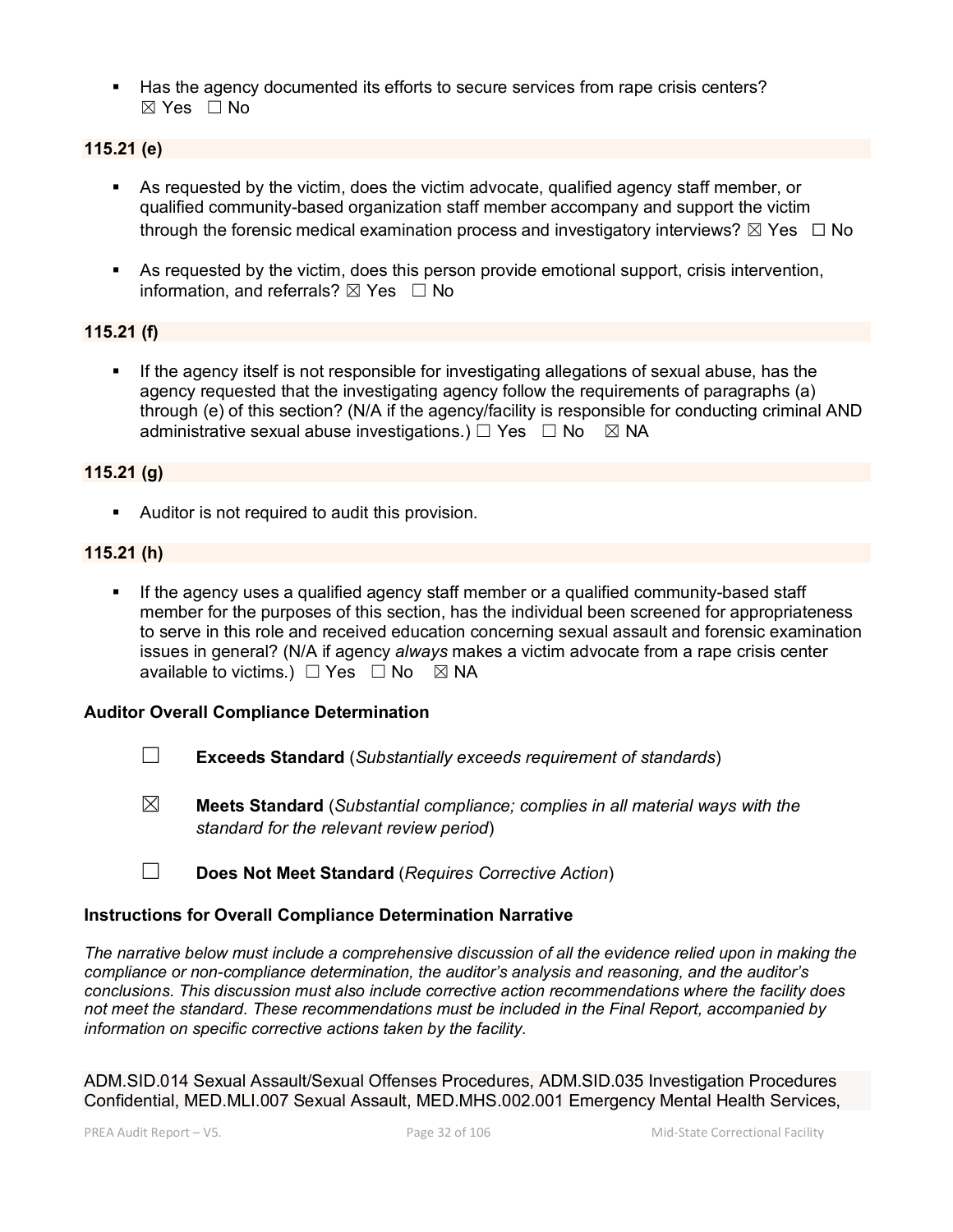and MED.MLI.005 Forensic Specimen Collection collectively address Standard 115.21. Mid-State Correctional Facility has assigned agency investigators who are responsible for investigating allegations of administrative and criminal sexual abuse/sexual harassment that occur in the facility. NJDOC maintains an investigative department which follows the uniform evidence protocol and maximizes the potential for obtaining usable physical evidence for administrative proceedings and criminal prosecutorial requirements for investigating allegations of sexual abuse. The investigative protocol is developmentally appropriate for adults and not applicable for youthful inmates as the facility does not house youthful inmates.

NJDOC assigns the responsibility of conducting investigations to the Special Investigative Division (SID). SID responsibilities extend to investigating violations of the laws of the United States, the State of New Jersey, as well as violations of the New Jersey Administrative Code (10A), New Jersey Criminal Code Title 2C and NJDOC policies and procedures by inmates, staff and other individuals who visit NJDOC facilities.

Moreover, the Special Investigations Division (SID), is responsible for conducting investigations at the discretion of the Commissioner or designee. SID is a division within the Office of the Commissioner whose duties include, but are not limited to, ensuring that possible violations of the laws of the State of New Jersey, as well as violations of the New Jersey Administrative Code (10A), the NJ Criminal Code Title 2C, the Prison Rape Elimination Act of 2003 (PREA) and NJDOC policies and procedures by inmates, employees and individuals who visit NJDOC correctional facilities are investigated. Additionally, SID serves as the NJDOC liaison to all other law enforcement agencies, conducts cooperative investigations in conjunction with federal, state, county and municipal law enforcement agencies and supervises the safety and security of the NJDOC Central Office Complex. The Auditor confirmed by examination that SID investigators complete specialized training to include conducting investigation in confinement settings to ensure that each investigation is conducted in a thorough, competent, and objective manner.

NJDOC protocol was adapted from or otherwise based on the most recent edition of the U.S. Department of Justice's Office on Violence Against Women publication, "A National Protocol for Sexual Assault Medical Forensic Examinations, Adults/Adolescents," or similarly comprehensive and authoritative protocols developed after 2011 according to an interview with a NJDOC Principal Investigator.

MED.MLI.007 Sexual Assault, directs NJDOC medical and mental health staff to respond quickly and appropriately to sexual victimizations. More, facility staff are directed by policy to transport the inmate to an Emergency Department such as Deborah Heart and Lung Center which is the closest medical facility with SANE/SAFE providers to assess and deliver the health needs of the inmate to include medical treatment, prophylaxis and evidence collection. NJDOC and Mid-State Correctional Facility by extension offers all inmates who experience sexual abuse access to forensic medical examinations offsite, without financial cost, where evidentiary or medically appropriate. The facility has two alternatives in providing emergency care for an inmate who was the victim of a sexual assault, a local specialty hospital called Deborah Heart and Lung Center and Saint Francis Medical Center, Trenton NJ. Mid-State Correctional Facility does not have a MOU with Deborah Heart and Lung Center. The agency maintains a secure medical wing in Saint Francis Hospital strictly for inmates. Aftercare and medical follow-up care would be completed by Inmate Health Care Services for The New Jersey Department of Corrections. NJDOC has a contractual agreement with Saint Francis Hospital.

The services provided are as follows:

• Exams by Sexual Assault Forensic Examiners (SAFEs) or Sexual Assault Nurse Examiners (SANEs);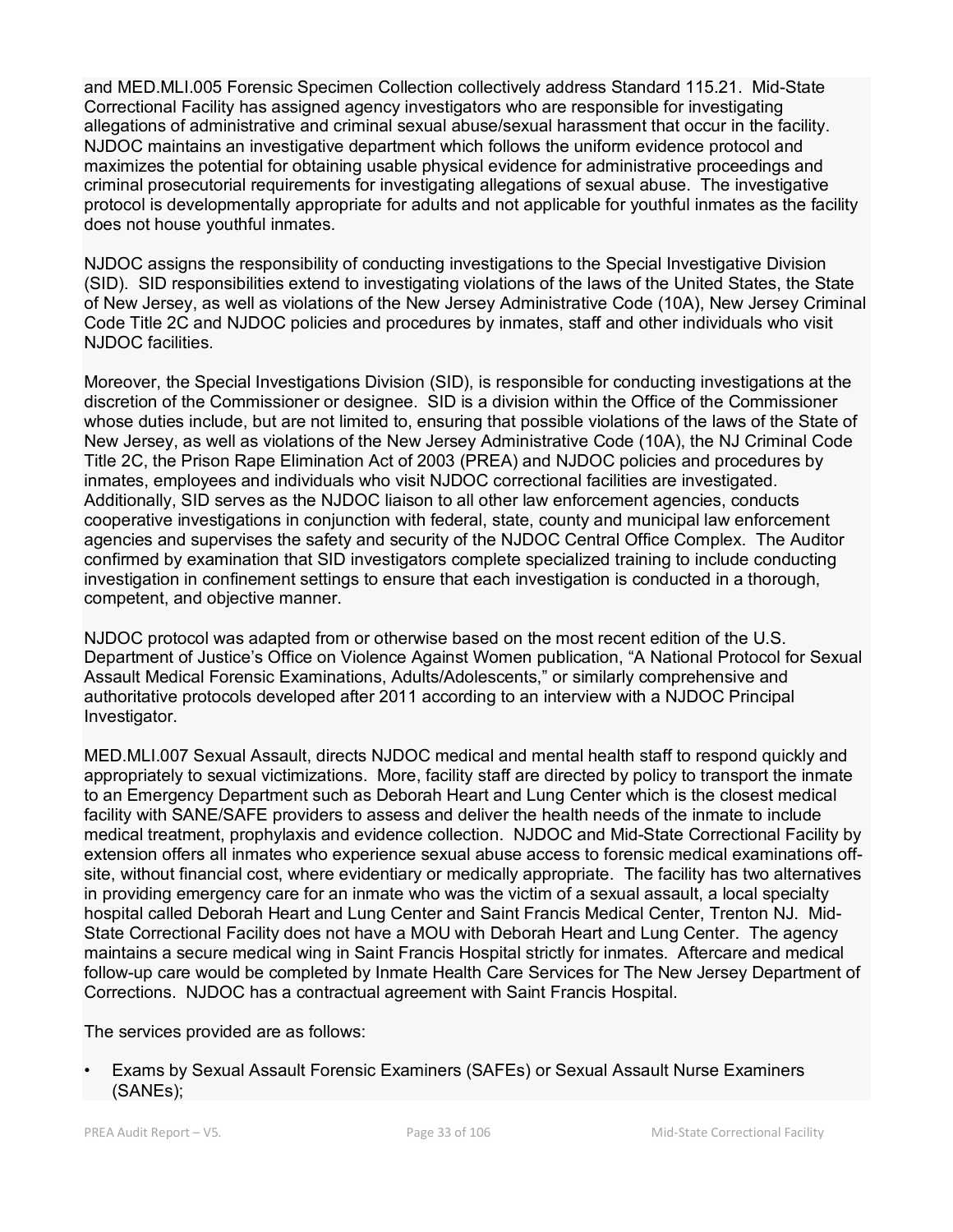• SAFE or SANE examiners are available or on call 24 hours and seven days a week; provides the inmates with Victim Advocacy, emotional support, crisis intervention, information, and referrals.

Further, NJDOC Counseling Services for Victims of Sexual Assault, MED.MHS.002.010, mandates that all incarcerated individuals under the control of the Department of Correction will have access to Mental Health Services which shall include, but not be limited to counseling by trained mental health services staff for inmates who are victims of sexual assault, in addition to counseling offered by the emergency department of the hospital to which the inmate is referred.

Random staff and inmate questionnaires were conducted, and staff and inmates displayed knowledge of services available to victims of sexual abuse and the agency's policy of no payment for this type of emergency service or follow-up care. Mid-State Correctional Facility met the requirements of Standard 115.21.

# **Evidence relied upon to make auditor determination:**

- Pre-Audit Questionnaire
- Interview with the Institutional PREA Compliance Manager
- Memorandum of Agreement, Inmate Health Care Services for The New Jersey Department of Corrections by Rutgers, The State University of New Jersey
- ADM.SID.014 Sexual Assault/Sexual Offenses Procedures
- IMM.001.004 Zero Tolerance Policy: Prison Sexual Assault
- MED.MLI.007 Sexual Assault/Section:52:4B-50: Findings, declarations relative to Sexual Assault
- ADM.SID.035 Investigation Procedures Confidential Interviews with staff (random and specialized)
- Inmate interviews (random and targeted)
- Telephone conversation with staff from the outside entity providing services
- Interview with the PREA Coordinator (on file)

# **Standard 115.22: Policies to ensure referrals of allegations for investigations**

# **All Yes/No Questions Must Be Answered by the Auditor to Complete the Report**

#### **115.22 (a)**

- **Does the agency ensure an administrative or criminal investigation is completed for all** allegations of sexual abuse?  $\boxtimes$  Yes  $\Box$  No
- **Does the agency ensure an administrative or criminal investigation is completed for all** allegations of sexual harassment?  $\boxtimes$  Yes  $\Box$  No

# **115.22 (b)**

- Does the agency have a policy and practice in place to ensure that allegations of sexual abuse or sexual harassment are referred for investigation to an agency with the legal authority to conduct criminal investigations, unless the allegation does not involve potentially criminal behavior? **⊠** Yes □ No
- Has the agency published such policy on its website or, if it does not have one, made the policy available through other means?  $\boxtimes$  Yes  $\Box$  No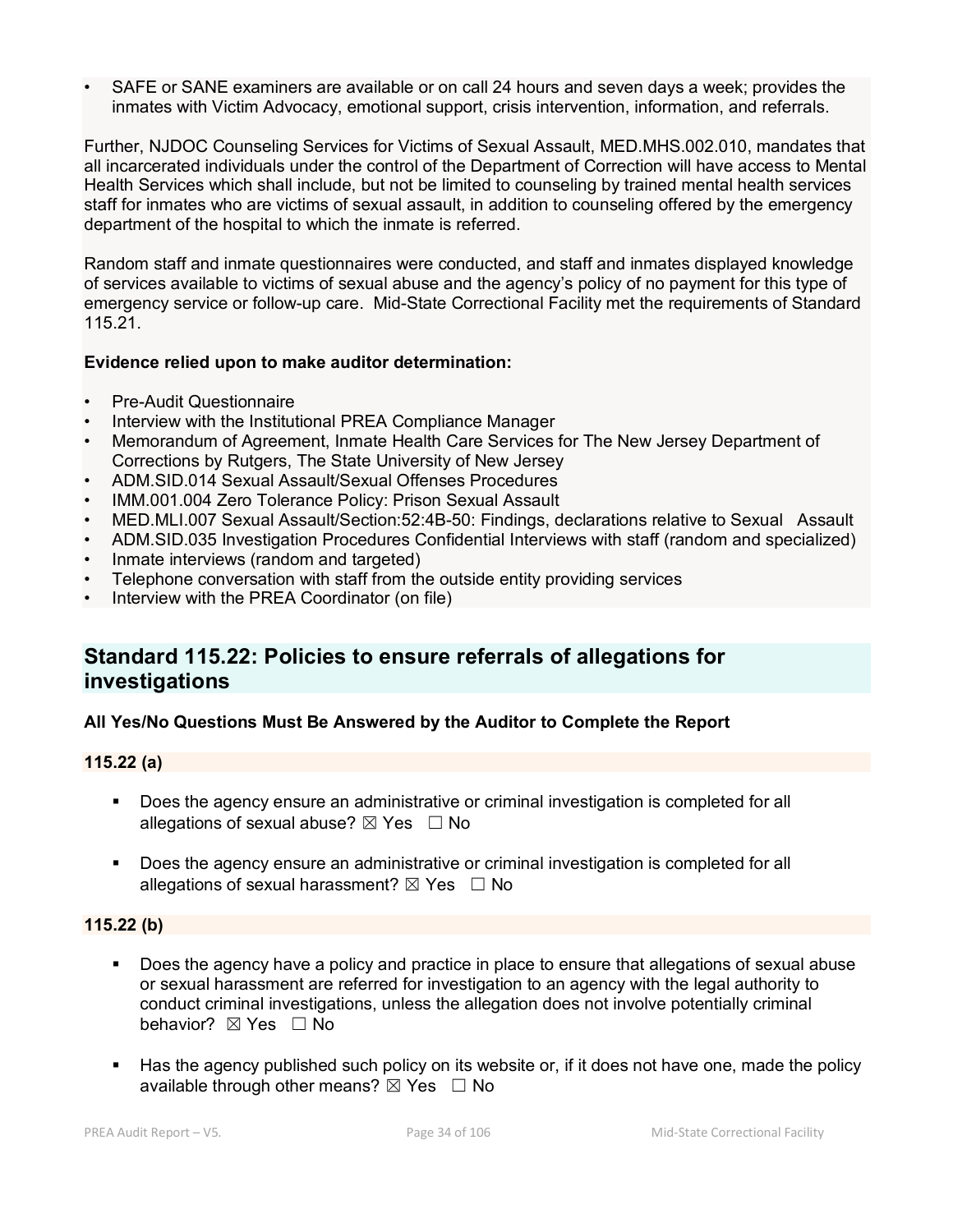Does the agency document all such referrals?  $\boxtimes$  Yes  $\Box$  No

#### **115.22 (c)**

 If a separate entity is responsible for conducting criminal investigations, does the policy describe the responsibilities of both the agency and the investigating entity? (N/A if the agency/facility is responsible for criminal investigations. See 115.21(a).)  $\Box$  Yes  $\Box$  No  $\boxtimes$  NA

#### **115.22 (d)**

Auditor is not required to audit this provision.

#### **115.22 (e)**

**Auditor is not required to audit this provision.** 

#### **Auditor Overall Compliance Determination**

- ☐ **Exceeds Standard** (*Substantially exceeds requirement of standards*)
- ☒ **Meets Standard** (*Substantial compliance; complies in all material ways with the standard for the relevant review period*)
- ☐ **Does Not Meet Standard** (*Requires Corrective Action*)

#### **Instructions for Overall Compliance Determination Narrative**

*The narrative below must include a comprehensive discussion of all the evidence relied upon in making the compliance or non-compliance determination, the auditor's analysis and reasoning, and the auditor's conclusions. This discussion must also include corrective action recommendations where the facility does not meet the standard. These recommendations must be included in the Final Report, accompanied by information on specific corrective actions taken by the facility.*

ADM.006.011, Investigations by the Special Investigations Division is in place to ensure that allegations of sexual abuse or sexual harassment are investigated by a legal authority to conduct criminal investigations. The policy addresses Standard 115.22. NJDOC assigns to the SID the responsibility of investigating violations of the laws of the United States, the State of New Jersey, as well as violations of the New Jersey Administrative Code (10A), New Jersey Criminal Code Title 2C and NJDOC policies and procedures by inmates, staff and other individuals who visit NJDOC facilities. The Auditor confirmed through examination that NJDOC has policies in place directing SID to complete administrative or criminal investigation for all allegations of sexual abuse.

A review of four allegations that resulted in 2 of 4 investigations determined and designated as "Not PREA." The auditor provided instruction that allegations that do not meet the definition of prohibited conduct as defined by standard 115.5 should be unfounded, meaning no evidence existed to confirm the incident was a PREA incident. This finding must be supported by a thorough and objective investigation which should include interviews of the alleged victims, suspected perpetrators and witnesses, any physical, testimonial and documentary evidence. The auditor reinforced that in a thorough investigation, the credibility of the alleged victims, perpetrators and witnesses must be assessed. NJDOC can rely on investigations conducted in accordance with the requirements of standard 115.71 to make the determination of substantiated, unsubstantiated or unfounded. The PAQ, 115.22a (2-4) indicated that during the past 12 months, the number of allegation of sexual abuse and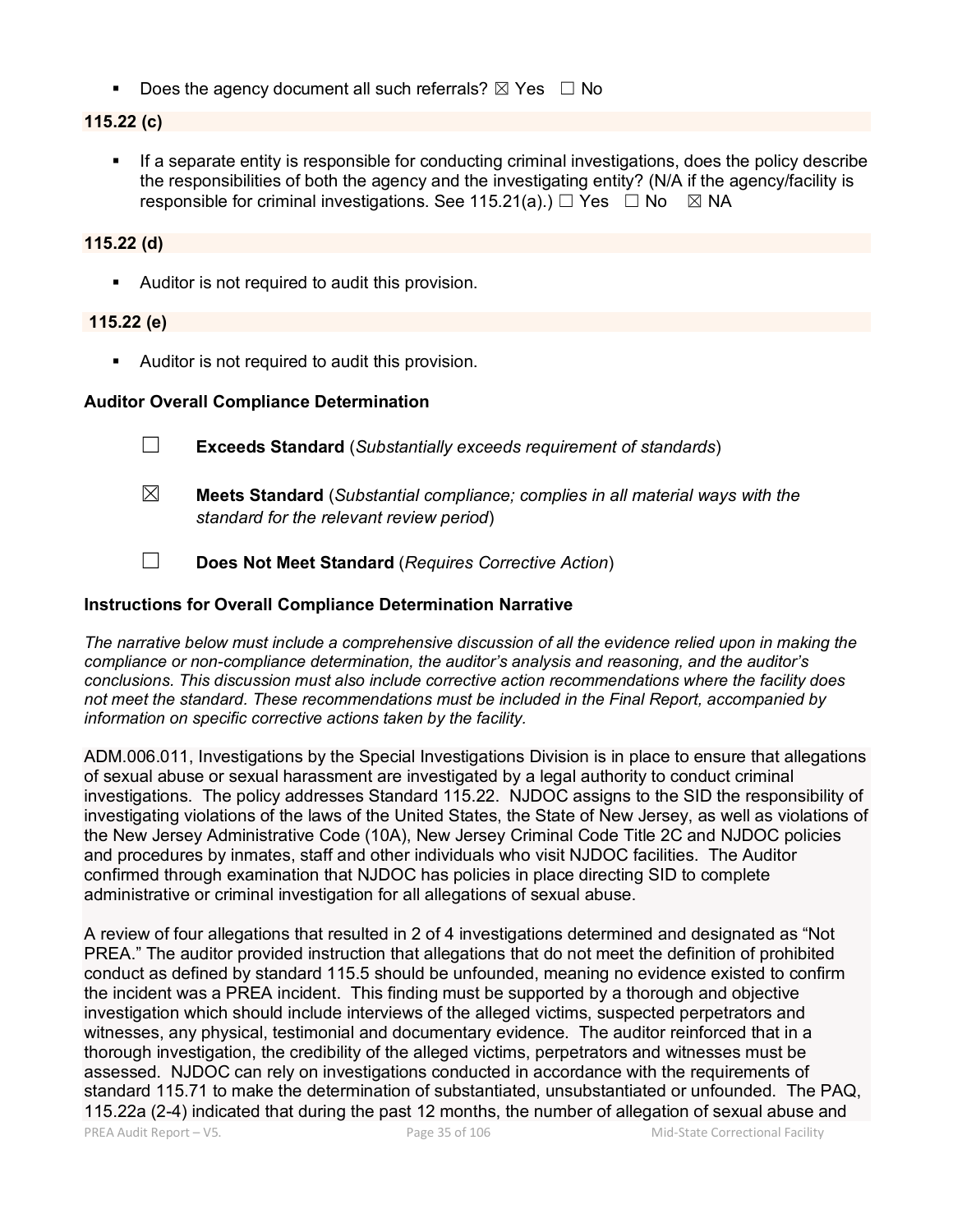sexual harassment that were received was zero, the number of allegations resulting in an administrative investigation as zero and the number of allegations referred for criminal investigation as zero.

A review of training documents confirmed that investigators received instruction in conducting sexual assault investigations in confinement. The specialized training received by members of the SID helps to ensure that such investigations are conducted in a thorough, competent, objective manner and using the most current techniques and equipment possible. While remaining cognizant of the limitations and ramifications of the use of such investigatory techniques, any lawful techniques to perform an investigation may be used. Interviews with SID staff and an examination of training documentation, such as the training records confirm the facility's compliance to this Standard 115.22. The properly trained investigators should triage the incidents to ensure the standards are adhered to.

# **Evidence relied upon to make auditor determination:**

- Pre-Audit Questionnaire
- ADM.006.011, Investigations by the Special Investigations Division
- Review of investigation files
- Review of the agency's website
- Interview with the Assistant Superintendent/IPCM
- Interviews with SID investigators
- Review of SID training records

# **Corrective Action:**

The Auditor reviewed relevant PRC Frequently Asked Questions to determine the corrective action for this standard. In addition, the Auditor reviewed the webinar about investigation of sexual abuse in confinement. The narrator clearly defined terms such as unfounded. The allegation in the cases reviewed, fell into the category of "unfounded" meaning no evidence to confirm the incident was PREA related in lieu of a designation of "NOT PREA." A meeting took place with Mid-State Correctional Facility, Assistant Superintendent/IPCM and NJDOC PREA Unit staff. The determination of "NOT PREA" was removed from the determination and all investigations will be fully investigated by SID staff with the legal authority to conduct this type of investigation. Corrected

# **TRAINING AND EDUCATION**

# **Standard 115.31: Employee training**

# **All Yes/No Questions Must Be Answered by the Auditor to Complete the Report**

# **115.31 (a)**

- Does the agency train all employees who may have contact with inmates on its zero-tolerance policy for sexual abuse and sexual harassment?  $\boxtimes$  Yes  $\Box$  No
- Does the agency train all employees who may have contact with inmates on how to fulfill their responsibilities under agency sexual abuse and sexual harassment prevention, detection, reporting, and response policies and procedures?  $\boxtimes$  Yes  $\Box$  No
- Does the agency train all employees who may have contact with inmates on inmates' right to be free from sexual abuse and sexual harassment  $\boxtimes$  Yes  $\Box$  No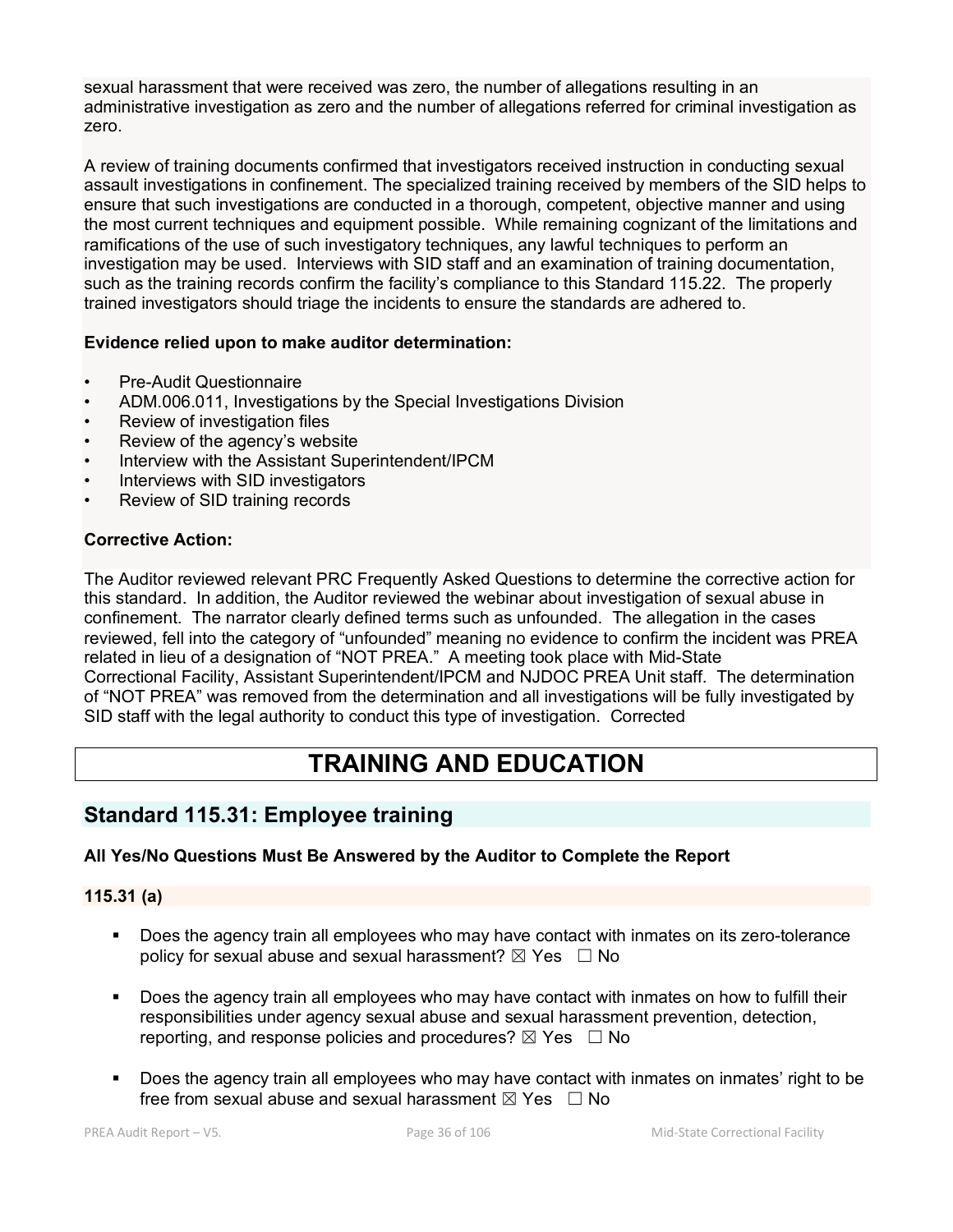- Does the agency train all employees who may have contact with inmates on the right of inmates and employees to be free from retaliation for reporting sexual abuse and sexual harassment? ☒ Yes ☐ No
- **Does the agency train all employees who may have contact with inmates on the dynamics of** sexual abuse and sexual harassment in confinement?  $\boxtimes$  Yes  $\Box$  No
- Does the agency train all employees who may have contact with inmates on the common reactions of sexual abuse and sexual harassment victims?  $\boxtimes$  Yes  $\Box$  No
- Does the agency train all employees who may have contact with inmates on how to detect and respond to signs of threatened and actual sexual abuse?  $\boxtimes$  Yes  $\Box$  No
- Does the agency train all employees who may have contact with inmates on how to avoid inappropriate relationships with inmates?  $\boxtimes$  Yes  $\Box$  No
- Does the agency train all employees who may have contact with inmates on how to communicate effectively and professionally with inmates, including lesbian, gay, bisexual, transgender, intersex, or gender nonconforming inmates?  $\boxtimes$  Yes  $\Box$  No
- Does the agency train all employees who may have contact with inmates on how to comply with relevant laws related to mandatory reporting of sexual abuse to outside authorities?  $\boxtimes$  Yes  $\Box$  No

#### **115.31 (b)**

- Is such training tailored to the gender of the inmates at the employee's facility?  $\boxtimes$  Yes  $\Box$  No
- Have employees received additional training if reassigned from a facility that houses only male inmates to a facility that houses only female inmates, or vice versa?  $\boxtimes$  Yes  $\Box$  No

### **115.31 (c)**

- Have all current employees who may have contact with inmates received such training? ☒ Yes ☐ No
- Does the agency provide each employee with refresher training every two years to ensure that all employees know the agency's current sexual abuse and sexual harassment policies and procedures? ⊠ Yes □ No
- In years in which an employee does not receive refresher training, does the agency provide refresher information on current sexual abuse and sexual harassment policies?  $\boxtimes$  Yes  $\Box$  No

### **115.31 (d)**

 Does the agency document, through employee signature or electronic verification, that employees understand the training they have received?  $\boxtimes$  Yes  $\Box$  No

#### **Auditor Overall Compliance Determination**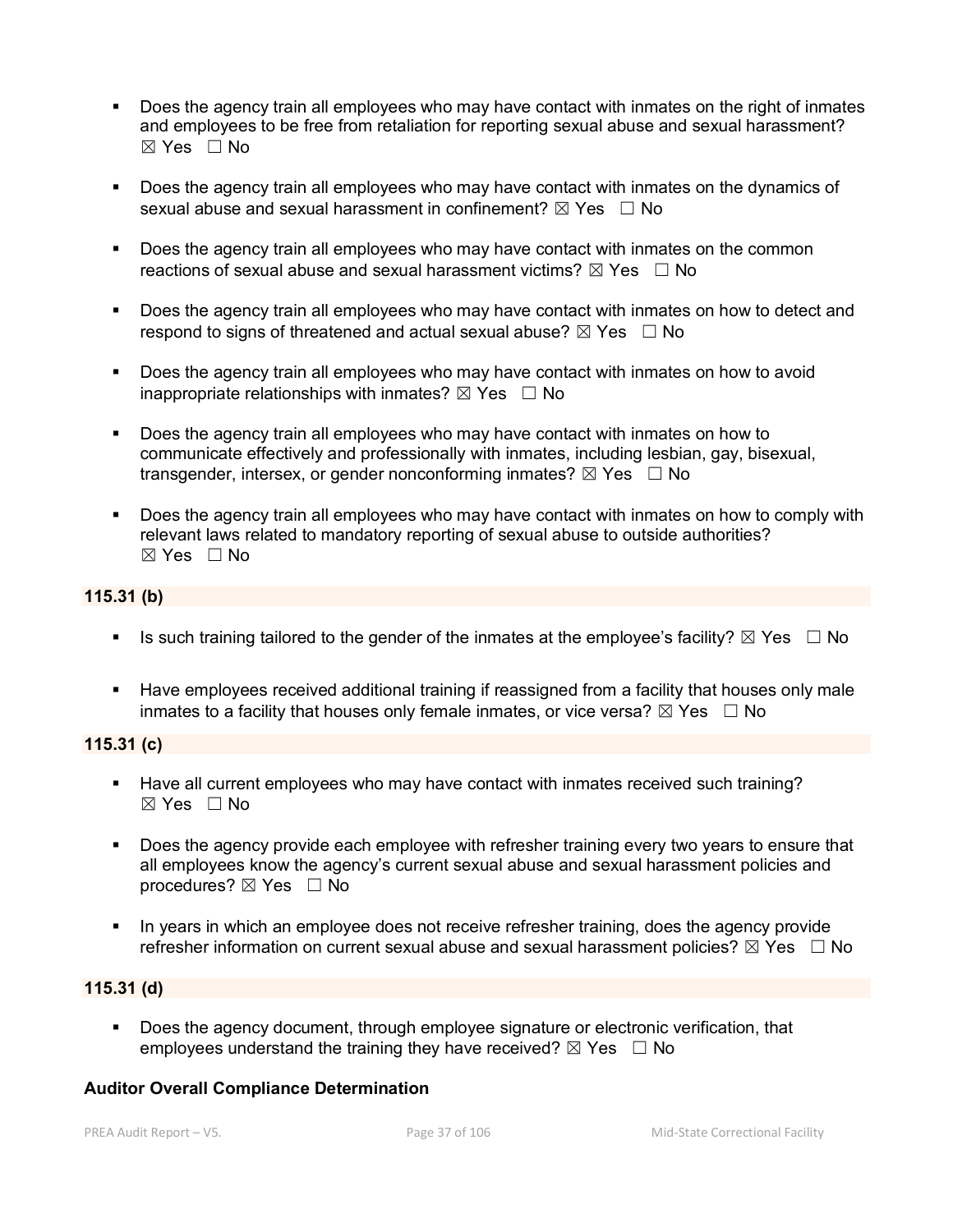☒ **Exceeds Standard** (*Substantially exceeds requirement of standards*)

☐ **Meets Standard** (*Substantial compliance; complies in all material ways with the standard for the relevant review period*)

☐ **Does Not Meet Standard** (*Requires Corrective Action*)

### **Instructions for Overall Compliance Determination Narrative**

*The narrative below must include a comprehensive discussion of all the evidence relied upon in making the compliance or non-compliance determination, the auditor's analysis and reasoning, and the auditor's conclusions. This discussion must also include corrective action recommendations where the facility does not meet the standard. These recommendations must be included in the Final Report, accompanied by information on specific corrective actions taken by the facility.*

ADM.010.004 Standards of Professional Conduct: Staff/ Inmate Over Familiarity and IMM.001.004 Zero Tolerance Policy: Prison Sexual Assault Random collectively addresses Standard 115.31. The agency trains all employees who may have contact with inmates:

- on its zero-tolerance policy for sexual abuse and sexual harassment
- how to fulfill their responsibilities under agency sexual abuse and sexual harassment prevention, detection, reporting, and response policies and procedures,
- inmates' right to be free from sexual abuse and sexual harassment, employees who may have contact with inmates on the right of inmates and employees to be free from retaliation for reporting sexual abuse and sexual harassment,
- how to communicate effectively and professionally with inmates, including lesbian, gay, bisexual, transgender, intersex, or gender nonconforming inmates and
- how to comply with relevant laws related to mandatory reporting of sexual abuse to outside authorities.

Staff training files were examined by the Auditor. All training files reviewed reflected that the staff received the appropriate training. Interviews with random and specialized staff, all confirmed that they understood the agency's current sexual abuse and sexual harassment policies and procedures. The training curriculums provided by the agency is tailored to the unique needs and attributes of inmates and staff. In 2018, the NJDOC PREA Unit staff developed PREA educational enhancements to further expand the knowledge base of NJDOC staff. The PREA Unit is currently working on additional reference material to enhance the delivery of informative PREA education for NJDOC. The hard work and dedication of the PREA Unit staff is evident in the quality of the document produced such as:

- "Understanding P.R.E.A." educational guide
- PREA Inmate Handout
- PREA Inmate Handout for RCRP
- **EMCF PREA Hotline Announcement**
- **EMCF PREA Overview Poster**
- Hunterdon PREA Resource Guidebook
- PREA Emotional Support Services Poster

Mid-State Correctional exceeded the requirements for Standard 115.31.

### **Evidence relied upon to make auditor determination:**

• Pre-Audit Questionnaire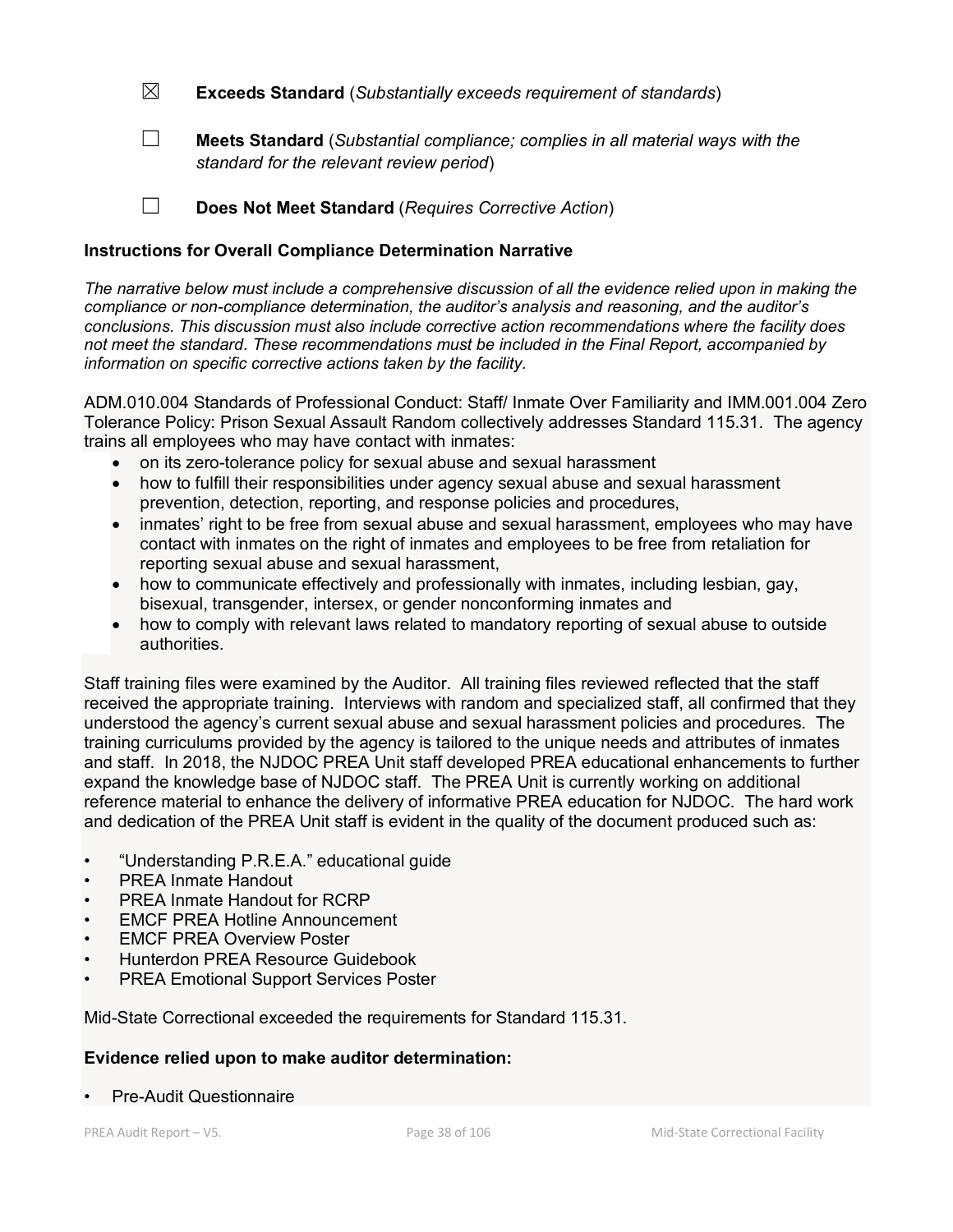- ADM.010.004 Standards of Professional Conduct: Staff/ Inmate Over Familiarity
- 10.19 Prison Rape Elimination Act
- IMM.001.004 Zero Tolerance Policy: Prison Sexual Assault
- Curriculum/Basic Course and In-Service for Correctional Staff Employees
- Receipt of Acknowledgment
- Auditor review of training files
- Auditor review of training curriculum/brochures
- Interviews with staff (random and specialized)
- Interview with the Institutional PREA Compliance Manager

# **Standard 115.32: Volunteer and contractor training**

### **All Yes/No Questions Must Be Answered by the Auditor to Complete the Report**

#### **115.32 (a)**

 Has the agency ensured that all volunteers and contractors who have contact with inmates have been trained on their responsibilities under the agency's sexual abuse and sexual harassment prevention, detection, and response policies and procedures?  $\boxtimes$  Yes  $\Box$  No

### **115.32 (b)**

 Have all volunteers and contractors who have contact with inmates been notified of the agency's zero-tolerance policy regarding sexual abuse and sexual harassment and informed how to report such incidents (the level and type of training provided to volunteers and contractors shall be based on the services they provide and level of contact they have with inmates)?  $\boxtimes$  Yes  $\Box$  No

#### **115.32 (c)**

 Does the agency maintain documentation confirming that volunteers and contractors understand the training they have received?  $\boxtimes$  Yes  $\Box$  No

#### **Auditor Overall Compliance Determination**

- ☐ **Exceeds Standard** (*Substantially exceeds requirement of standards*)
- ☒ **Meets Standard** (*Substantial compliance; complies in all material ways with the standard for the relevant review period*)
- ☐ **Does Not Meet Standard** (*Requires Corrective Action*)

#### **Instructions for Overall Compliance Determination Narrative**

*The narrative below must include a comprehensive discussion of all the evidence relied upon in making the compliance or non-compliance determination, the auditor's analysis and reasoning, and the auditor's conclusions. This discussion must also include corrective action recommendations where the facility does not meet the standard. These recommendations must be included in the Final Report, accompanied by information on specific corrective actions taken by the facility.*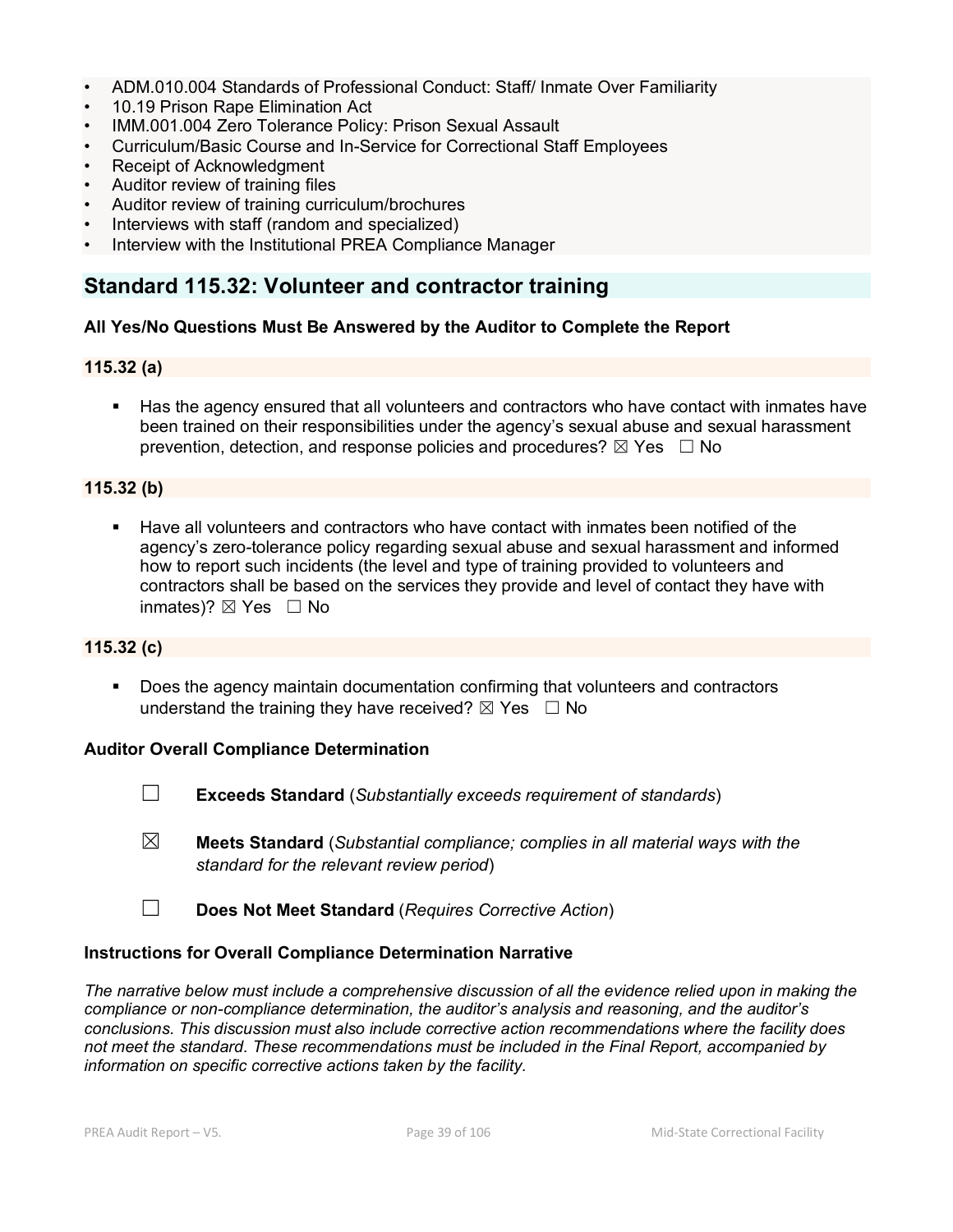PCS.001.003 Volunteer Service Program addresses the agency requirements for Standard 115.32. The Auditor confirmed by interview and review of documentation that volunteers and contractors who have contact with inmates have been trained on their responsibilities under the agency's policies and procedures regarding sexual abuse and sexual harassment prevention and detection. The curriculum the agency utilized for training provide the level and type of training that is based on the services they provide and level of contact they have with inmates. The curriculum also covers the agency's zerotolerance policy regarding sexual abuse and sexual harassment and informed how to report such incidents. Mid-State Correctional Facility met the requirements of Standard 115.32.

### **Evidence relied upon to make auditor determination:**

- Pre-Audit Questionnaire
- Interview with the Assistant Superintendent/IPCM
- Acknowledgment of receipt of training
- Application for clearance
- NJDOC volunteer rules and responsibilities
- PCS.001.003 Volunteer Service Program
- Interview with contractors (medical staff)
- Interview with volunteers

# **Standard 115.33: Inmate education**

### **All Yes/No Questions Must Be Answered by the Auditor to Complete the Report**

#### **115.33 (a)**

- During intake, do inmates receive information explaining the agency's zero-tolerance policy regarding sexual abuse and sexual harassment?  $\boxtimes$  Yes  $\Box$  No
- During intake, do inmates receive information explaining how to report incidents or suspicions of sexual abuse or sexual harassment?  $\boxtimes$  Yes  $\Box$  No

#### **115.33 (b)**

- Within 30 days of intake, does the agency provide comprehensive education to inmates either in person or through video regarding: Their rights to be free from sexual abuse and sexual harassment?  $\boxtimes$  Yes  $\Box$  No
- Within 30 days of intake, does the agency provide comprehensive education to inmates either in person or through video regarding: Their rights to be free from retaliation for reporting such incidents? ⊠ Yes □ No
- Within 30 days of intake, does the agency provide comprehensive education to inmates either in person or through video regarding: Agency policies and procedures for responding to such incidents? ☒ Yes ☐ No

### **115.33 (c)**

**Have all inmates received the comprehensive education referenced in 115.33(b)?**  $\boxtimes$  Yes  $\Box$  No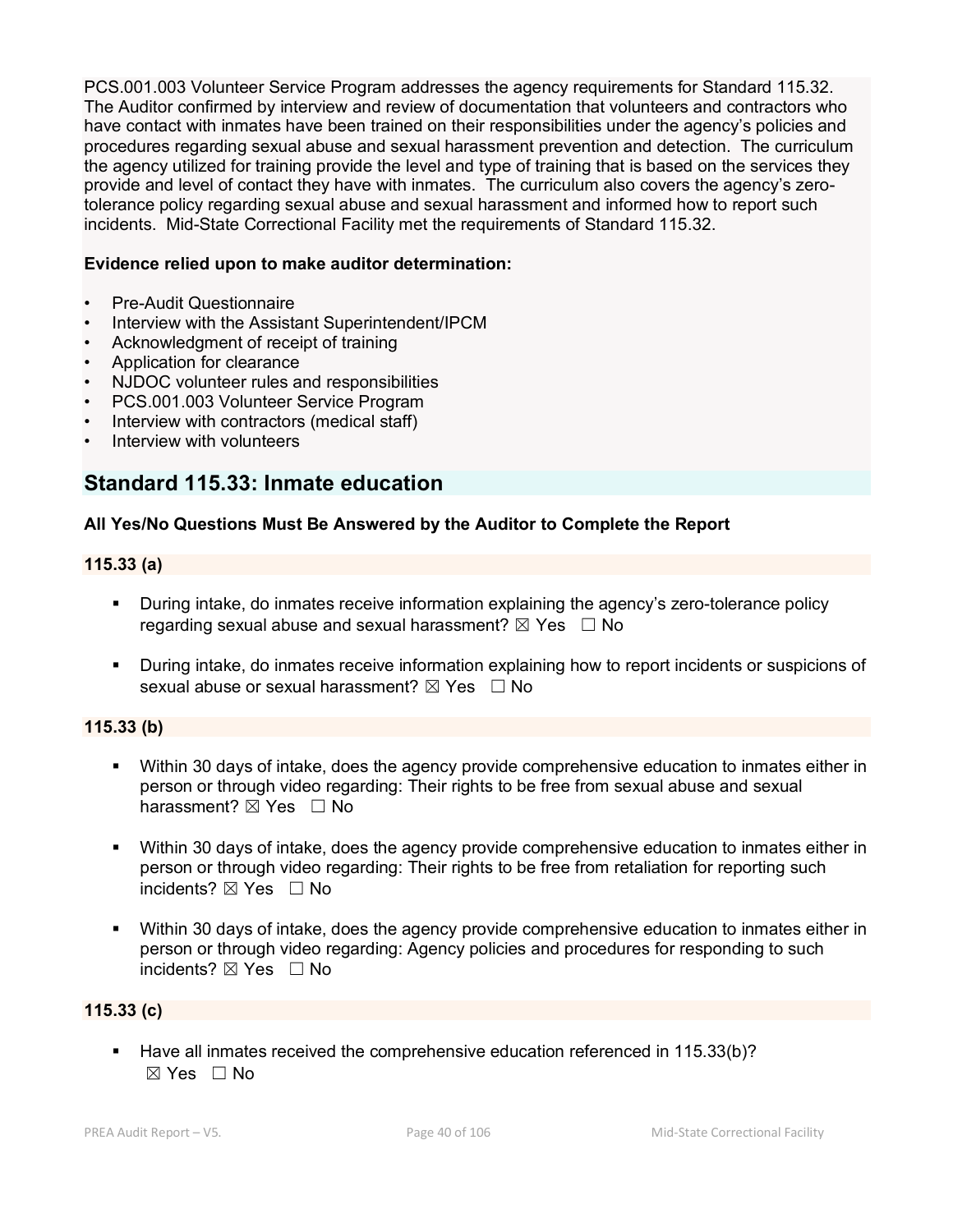Do inmates receive education upon transfer to a different facility to the extent that the policies and procedures of the inmate's new facility differ from those of the previous facility? ☒ Yes ☐ No

### **115.33 (d)**

- Does the agency provide inmate education in formats accessible to all inmates including those who are limited English proficient?  $\boxtimes$  Yes  $\Box$  No
- **Does the agency provide inmate education in formats accessible to all inmates including those** who are deaf?  $\boxtimes$  Yes  $\Box$  No
- Does the agency provide inmate education in formats accessible to all inmates including those who are visually impaired?  $\boxtimes$  Yes  $\Box$  No
- Does the agency provide inmate education in formats accessible to all inmates including those who are otherwise disabled?  $\boxtimes$  Yes  $\Box$  No
- Does the agency provide inmate education in formats accessible to all inmates including those who have limited reading skills?  $\boxtimes$  Yes  $\Box$  No

#### **115.33 (e)**

 Does the agency maintain documentation of inmate participation in these education sessions? ☒ Yes ☐ No

#### **115.33 (f)**

In addition to providing such education, does the agency ensure that key information is continuously and readily available or visible to inmates through posters, inmate handbooks, or other written formats?  $\boxtimes$  Yes  $\Box$  No

#### **Auditor Overall Compliance Determination**

- 
- ☐ **Exceeds Standard** (*Substantially exceeds requirement of standards*)
- ☒ **Meets Standard** (*Substantial compliance; complies in all material ways with the standard for the relevant review period*)
- ☐ **Does Not Meet Standard** (*Requires Corrective Action*)

### **Instructions for Overall Compliance Determination Narrative**

*The narrative below must include a comprehensive discussion of all the evidence relied upon in making the compliance or non-compliance determination, the auditor's analysis and reasoning, and the auditor's conclusions. This discussion must also include corrective action recommendations where the facility does not meet the standard. These recommendations must be included in the Final Report, accompanied by information on specific corrective actions taken by the facility.*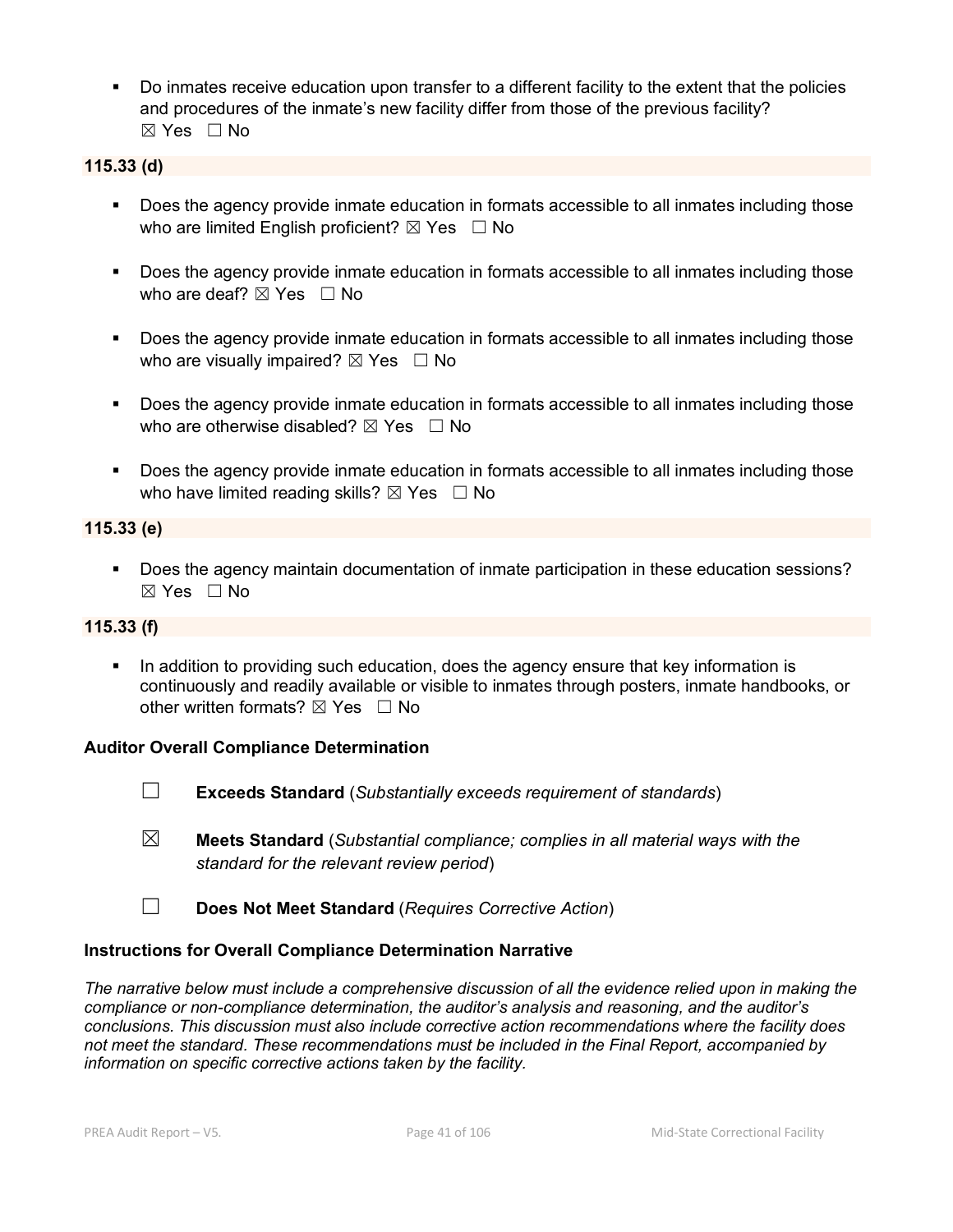IMM.001.004 Zero Tolerance Prison Sexual Assault and SUP.004.001 Limited English Proficient (LEP) Language Assistance: Bilingual Staff and Use of the Language Line collectively address the requirements of Standard 115.33. Mid-State Correctional Facility documents inmate PREA education in the inmate's institutional and clinical files. Documentation was examined to confirm that inmates received information explaining the agency's zero-tolerance policy regarding sexual abuse and sexual harassment during their intake process. The inmate handbook and brochure covered how to report incidents or suspicions of sexual abuse or sexual harassment. This same information was also provided to inmates who are limited English proficient (hearing or visually impaired), in an educational platform conducive for communicating with targeted inmates on a case-by-case basis. All inmates sampled (random and targeted) 100% confirmed to the Auditor that they understood their rights and provided the Auditor with multiple ways to report sexual abuse and sexual harassment.

Moreover, PREA Inmate Informational Handouts in both English and Spanish – were provided to all inmates which included an overview of the Department's zero tolerance for sexual abuse and other PREA related educational information was further enhanced by the PREA Unit in 2018. The enhancements included more PREA related information for inmates and interested parties, inmate rights and responsibilities under PREA, definitions of sexual abuse/sexual harassment reporting procedures, correctional facility PREA contact information and available services related to sexual abuse. Intake staff confirmed that PREA educational handouts and brochures are provided to inmates and the information is reviewed with inmates during inmate orientation to the facility.

Inmates (100%) sampled during the onsite portion of the audit also confirmed that within 30 days of intake, the agency provided age-appropriate comprehensive education to inmates such: their rights to be free from sexual abuse and sexual harassment and their rights to be free from retaliation for reporting such incidents.

The Assistant Superintendent/IPCM during his interview confirmed that in addition to providing PREA related education during the intake process, Mid-State Correctional Facility ensures that key information is continuously and readily available or visible to inmates through posters, inmate handbooks and informal PREA conversations. The Auditor observed PREA related education throughout the facility on posters printed in Spanish and English. Mid-State Correctional facility met the requirements of Standard 115.33.

### **Evidence relied upon to make auditor determination:**

- Pre-Audit Questionnaire
- SUP.004.001 Limited English Proficient (LEP) Language Assistance: Bilingual Staff and Use of the Language Line
- IMM.001.004 Zero Tolerance Policy: Prison Sexual Assault
- Auditor review of inmate education materials and inmate brochures
- Inmate PREA education acknowledgment forms
- Auditor review of inmate's files
- Interviews with staff
- Interviews with inmates (random and targeted)
- Interviews with the Assistant Superintendent/IPCM

# **Standard 115.34: Specialized training: Investigations**

### **All Yes/No Questions Must Be Answered by the Auditor to Complete the Report**

### **115.34 (a)**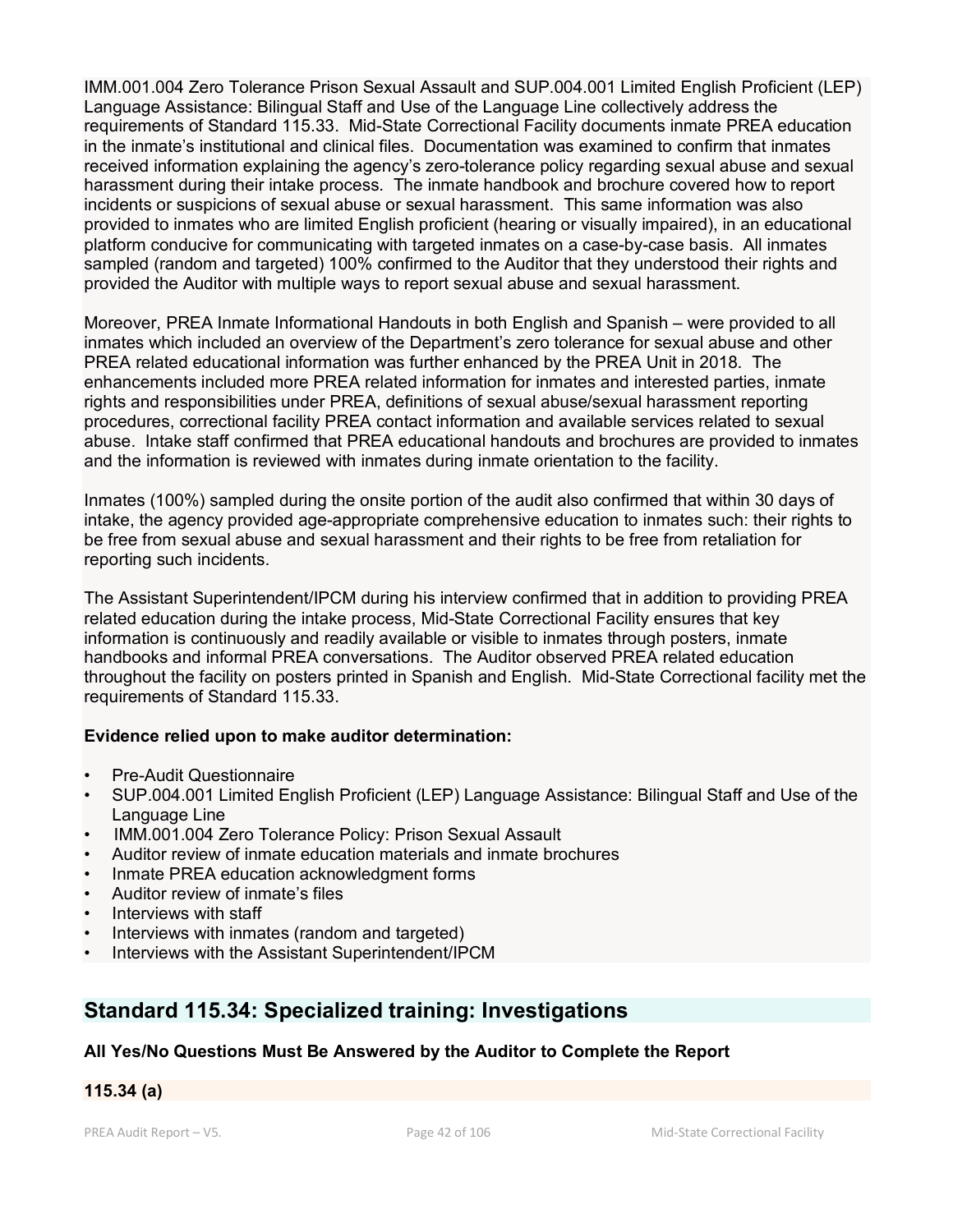In addition to the general training provided to all employees pursuant to §115.31, does the agency ensure that, to the extent the agency itself conducts sexual abuse investigations, its investigators receive training in conducting such investigations in confinement settings? (N/A if the agency does not conduct any form of administrative or criminal sexual abuse investigations. See 115.21(a).)  $\boxtimes$  Yes  $\Box$  No  $\Box$  NA

### **115.34 (b)**

- Does this specialized training include techniques for interviewing sexual abuse victims? (N/A if the agency does not conduct any form of administrative or criminal sexual abuse investigations. See 115.21(a).)  $\boxtimes$  Yes  $\Box$  No  $\Box$  NA
- Does this specialized training include proper use of Miranda and Garrity warnings? (N/A if the agency does not conduct any form of administrative or criminal sexual abuse investigations. See 115.21(a).) ⊠ Yes □ No □ NA
- Does this specialized training include sexual abuse evidence collection in confinement settings? (N/A if the agency does not conduct any form of administrative or criminal sexual abuse investigations. See 115.21(a).)  $\boxtimes$  Yes  $\Box$  No  $\Box$  NA
- Does this specialized training include the criteria and evidence required to substantiate a case for administrative action or prosecution referral? (N/A if the agency does not conduct any form of administrative or criminal sexual abuse investigations. See 115.21(a).)  $⊠ Yes ⊡ No ⊡ NA$

#### **115.34 (c)**

 Does the agency maintain documentation that agency investigators have completed the required specialized training in conducting sexual abuse investigations? (N/A if the agency does not conduct any form of administrative or criminal sexual abuse investigations. See 115.21(a).)  $\boxtimes$  Yes  $\Box$  No  $\Box$  NA

#### **115.34 (d)**

**Auditor is not required to audit this provision.** 

#### **Auditor Overall Compliance Determination**

- ☐ **Exceeds Standard** (*Substantially exceeds requirement of standards*)
- ☒ **Meets Standard** (*Substantial compliance; complies in all material ways with the standard for the relevant review period*)



☐ **Does Not Meet Standard** (*Requires Corrective Action*)

### **Instructions for Overall Compliance Determination Narrative**

PREA Audit Report – V5. Page 43 of 106 Mid-State Correctional Facility *The narrative below must include a comprehensive discussion of all the evidence relied upon in making the compliance or non-compliance determination, the auditor's analysis and reasoning, and the auditor's*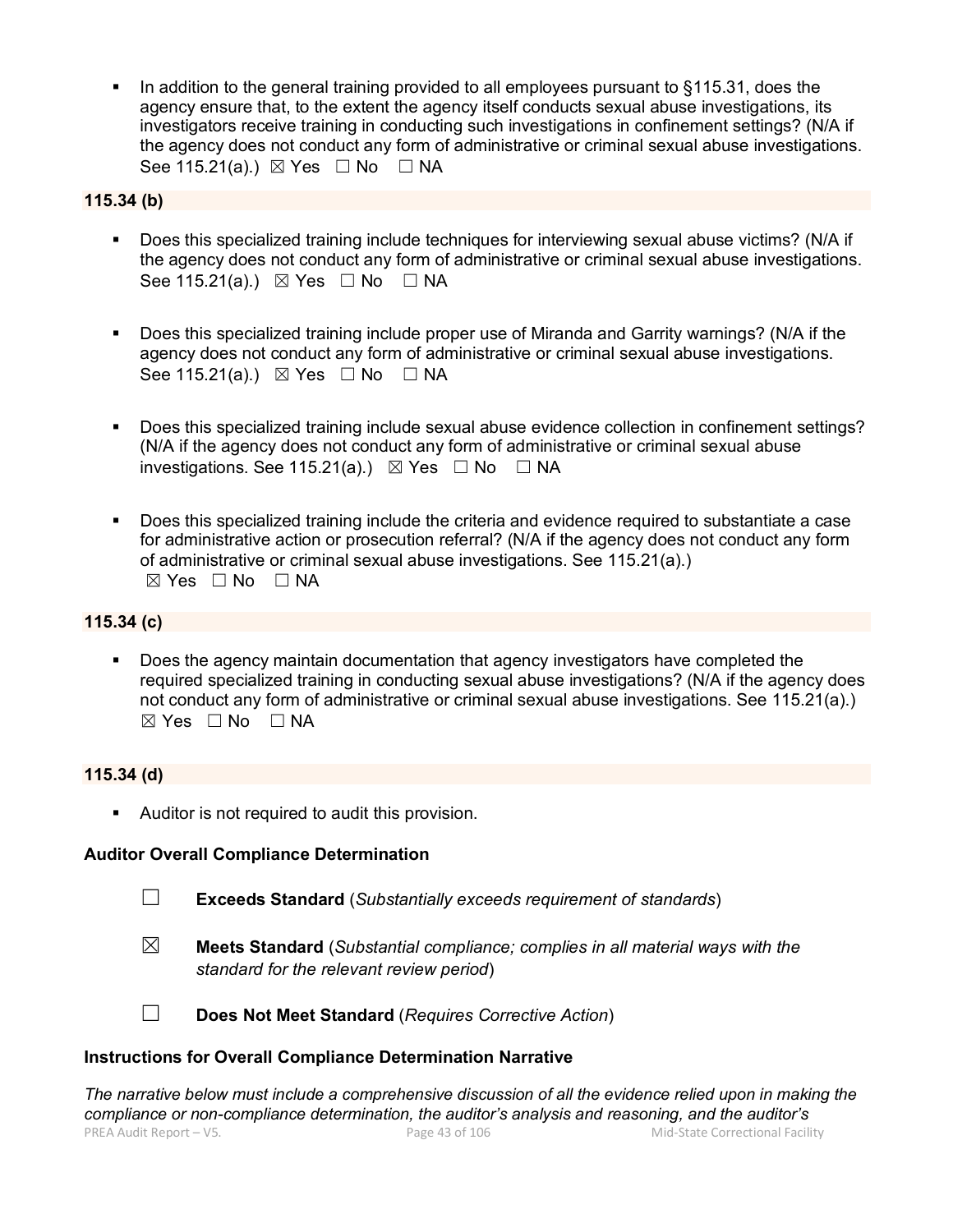*conclusions. This discussion must also include corrective action recommendations where the facility does not meet the standard. These recommendations must be included in the Final Report, accompanied by information on specific corrective actions taken by the facility.*

ADM.006.000 Special Investigation Mission, Goals and Objectives, Reporting and Handling of Sexual Assault Incidents PowerPoint, In–Service Training for Special Investigation Division PowerPoint, Internal Management Procedure #035 Investigation Procedures document, 10.19 Prison Rape Elimination Act PowerPoint, and NJDOC Special Investigations Division (SID) Sexual Assault Protocol (PREA) PowerPoint collectively address the requirements of Standard 115.34. NJDOC conducts criminal and administrative sexual abuse and sexual harassment investigations. Administrative investigations are considered informal and are only conducted to determine staff misconduct.

Specialized training for SID investigators includes techniques for interviewing sexual abused victims, proper use of Miranda and Garrity warnings, sexual abuse evidence collection in confinement settings, and the criteria and what evidence is required to substantiate a case for administrative action or prosecution referral as confirmed by a SID investigator interviewed during the onsite portion of the audit.

Mid-State Correctional Facility utilizes SID investigators to investigate all PREA allegations. If any allegation is determined to be criminal in nature, SID investigators will refer the case for prosecution. The Auditor examined specialized training certification for investigators that have been trained on conducting sexual abuse investigations. The agency maintains documentation that SID investigators have completed the required specialized training in conducting sexual abuse investigations. Mid-State Correctional facility met the requirements of Standard 115.34.

### **Evidence relied upon to make auditor determination:**

- Pre-Audit Questionnaire
- Internal Management Procedure #035 Investigation Procedures document
- ADM.006.000 Special Investigation Mission, Goals and Objectives, Reporting and Handling of Sexual Assault Incidents PowerPoint
- NJDOC Special Investigations Division (SID) Sexual Assault Protocol (PREA) PowerPoint
- Interview with the PREA Coordinator (on file)
- Interview with the Assistant Superintendent/IPCM
- Interview of agency SID Investigators
- Certificate of completion of specialized training
- 10.19 Prison Rape Elimination Act Special Investigations Division PowerPoint
- In–Service Training for Special Investigation Division PowerPoint

# **Standard 115.35: Specialized training: Medical and mental health care**

### **All Yes/No Questions Must Be Answered by the Auditor to Complete the Report**

### **115.35 (a)**

 Does the agency ensure that all full- and part-time medical and mental health care practitioners who work regularly in its facilities have been trained in how to detect and assess signs of sexual abuse and sexual harassment? (N/A if the agency does not have any full- or part-time medical or mental health care practitioners who work regularly in its facilities.)  $\boxtimes$  Yes  $\Box$  No  $\Box$  NA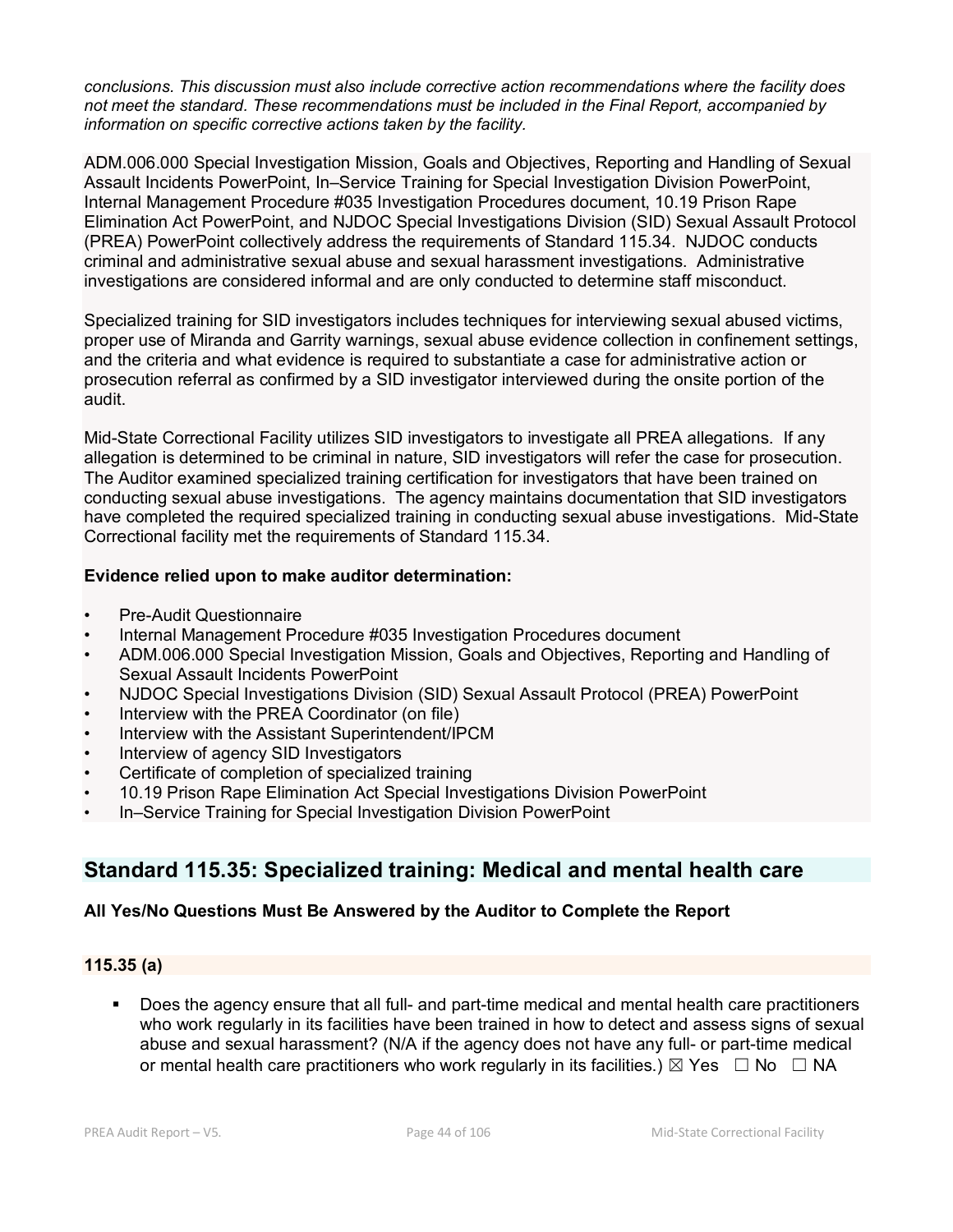- Does the agency ensure that all full- and part-time medical and mental health care practitioners who work regularly in its facilities have been trained in how to preserve physical evidence of sexual abuse? (N/A if the agency does not have any full- or part-time medical or mental health care practitioners who work regularly in its facilities.)  $\boxtimes$  Yes  $\Box$  No  $\Box$  NA
- Does the agency ensure that all full- and part-time medical and mental health care practitioners who work regularly in its facilities have been trained in how to respond effectively and professionally to victims of sexual abuse and sexual harassment? (N/A if the agency does not have any full- or part-time medical or mental health care practitioners who work regularly in its facilities.)  $\boxtimes$  Yes  $\Box$  No  $\Box$  NA
- Does the agency ensure that all full- and part-time medical and mental health care practitioners who work regularly in its facilities have been trained in how and to whom to report allegations or suspicions of sexual abuse and sexual harassment? (N/A if the agency does not have any fullor part-time medical or mental health care practitioners who work regularly in its facilities.)  $\boxtimes$  Yes  $\Box$  No  $\Box$  NA

### **115.35 (b)**

**If medical staff employed by the agency conduct forensic examinations, do such medical staff** receive appropriate training to conduct such examinations? (N/A if agency medical staff at the facility do not conduct forensic exams *or* the agency does not employ medical staff.)  $\boxtimes$  Yes  $\Box$  No  $\Box$  NA

### **115.35 (c)**

 Does the agency maintain documentation that medical and mental health practitioners have received the training referenced in this standard either from the agency or elsewhere? (N/A if the agency does not have any full- or part-time medical or mental health care practitioners who work regularly in its facilities.)  $\boxtimes$  Yes  $\Box$  No  $\Box$  NA

### **115.35 (d)**

- Do medical and mental health care practitioners employed by the agency also receive training mandated for employees by §115.31? (N/A if the agency does not have any full- or part-time medical or mental health care practitioners employed by the agency.)  $\boxtimes$  Yes  $\Box$  No  $\Box$  NA
- Do medical and mental health care practitioners contracted by or volunteering for the agency also receive training mandated for contractors and volunteers by §115.32? (N/A if the agency does not have any full- or part-time medical or mental health care practitioners contracted by or volunteering for the agency.)  $\boxtimes$  Yes  $\Box$  No  $\Box$  NA

### **Auditor Overall Compliance Determination**



- ☐ **Exceeds Standard** (*Substantially exceeds requirement of standards*)
- ☒ **Meets Standard** (*Substantial compliance; complies in all material ways with the standard for the relevant review period*)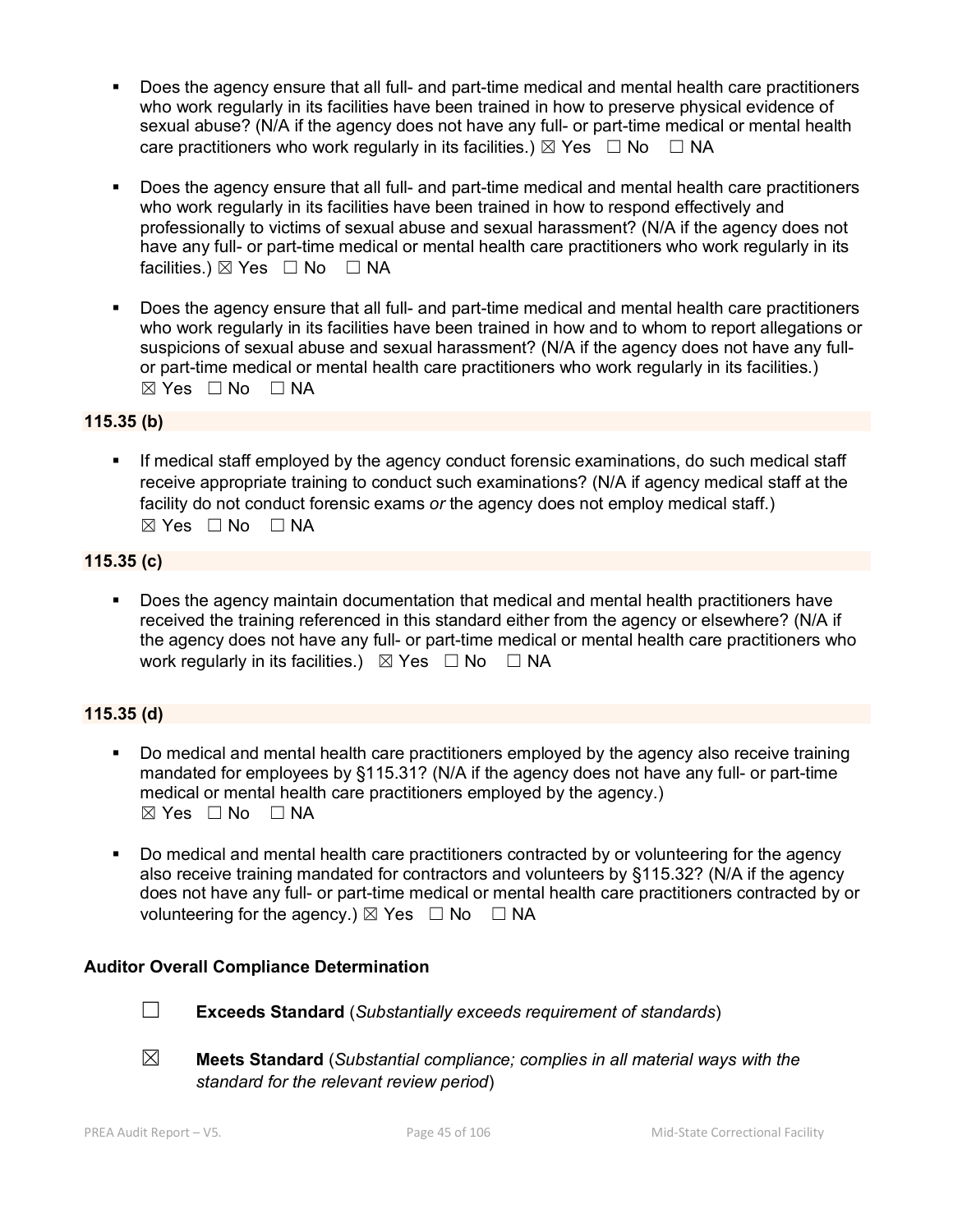### ☐ **Does Not Meet Standard** (*Requires Corrective Action*)

#### **Instructions for Overall Compliance Determination Narrative**

*The narrative below must include a comprehensive discussion of all the evidence relied upon in making the compliance or non-compliance determination, the auditor's analysis and reasoning, and the auditor's conclusions. This discussion must also include corrective action recommendations where the facility does not meet the standard. These recommendations must be included in the Final Report, accompanied by information on specific corrective actions taken by the facility.*

IMM.001.004 Zero Tolerance Policy: Prison Sexual Assault, MED.002.004 Mental Health Services Staff, and Power Point Presentation on "Addressing Sexual Abuse and Harassment of Inmates – Medical and Mental Health Staff Training 2014" collectively address the requirements of Standard 115.35. The agency has an uploaded policy University Correctional Healthcare related to the training of medical and mental health practitioners who work regularly in its facilities. They are also trained on topics such as; Addressing Sexual Abuse & Harassment of Inmates, Medical & Mental Health Staff Training 2014.

MSCF medical staff does not conduct forensic medical exams. NJDOC maintains documentation that medical and mental health practitioners have received the training referenced in this standard and it was verified through upload in section 115.35 (c)-1. Documentation provided to the Auditor confirmed that training files were examined, and medical and mental health providers sampled completed PREA specialized training for medical or mental health providers. Mid-State Correctional facility met the requirements of Standard 115.35.

#### **Evidence relied upon to make auditor determination:**

- Pre-Audit Questionnaire
- IMM.001.004 Zero Tolerance Policy: Prison Sexual Assault
- MED.002.004 Mental Health Services Staff
- Power Point Presentation on "Addressing Sexual Abuse and Harassment of Inmates Medical and Mental Health Staff Training 2014"
- The review of University Correctional Healthcare Curriculum
- Curriculum for Addressing Sexual Abuse & Harassment of Inmates, Medical & Mental Health Staff Training 2014
- Interviews with Medical and Mental Health Staff
- Interview with the Assistant Superintendent/IPCM
- Review of training certifications for completion of specialized training for medical and mental health staff

# **SCREENING FOR RISK OF SEXUAL VICTIMIZATION AND ABUSIVENESS**

# **Standard 115.41: Screening for risk of victimization and abusiveness**

### **All Yes/No Questions Must Be Answered by the Auditor to Complete the Report**

**115.41 (a)**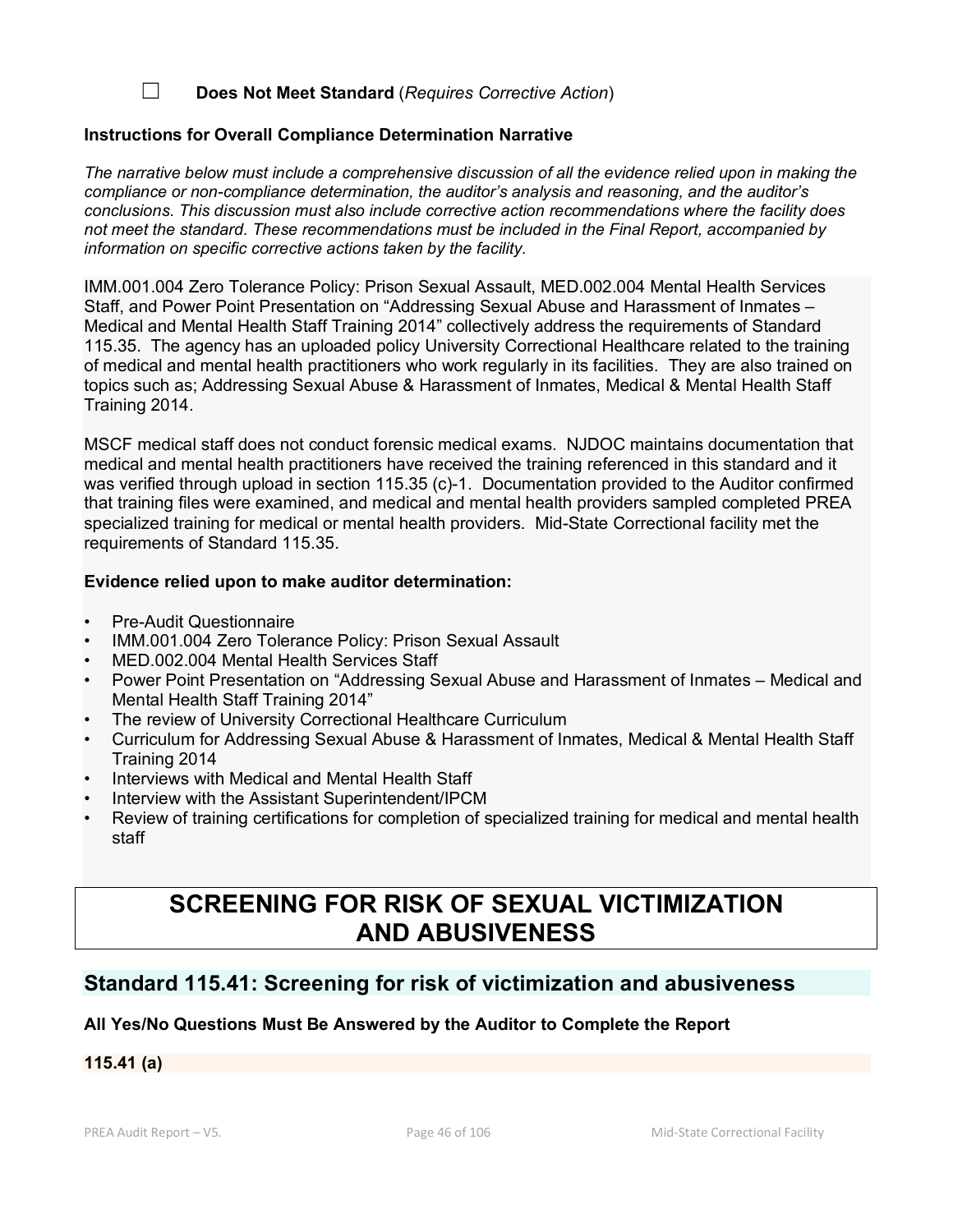- Are all inmates assessed during an intake screening for their risk of being sexually abused by other inmates or sexually abusive toward other inmates?  $\boxtimes$  Yes  $\Box$  No
- Are all inmates assessed upon transfer to another facility for their risk of being sexually abused by other inmates or sexually abusive toward other inmates?  $\boxtimes$  Yes  $\Box$  No

### **115.41 (b)**

 Do intake screenings ordinarily take place within 72 hours of arrival at the facility? ☒ Yes ☐ No

### **115.41 (c)**

 Are all PREA screening assessments conducted using an objective screening instrument? ☒ Yes ☐ No

### **115.41 (d)**

- Does the intake screening consider, at a minimum, the following criteria to assess inmates for risk of sexual victimization: (1) Whether the inmate has a mental, physical, or developmental disability? ⊠ Yes □ No
- Does the intake screening consider, at a minimum, the following criteria to assess inmates for risk of sexual victimization: (2) The age of the inmate?  $\boxtimes$  Yes  $\Box$  No
- Does the intake screening consider, at a minimum, the following criteria to assess inmates for risk of sexual victimization: (3) The physical build of the inmate?  $\boxtimes$  Yes  $\Box$  No
- Does the intake screening consider, at a minimum, the following criteria to assess inmates for risk of sexual victimization: (4) Whether the inmate has previously been incarcerated?  $\boxtimes$  Yes  $\Box$  No
- Does the intake screening consider, at a minimum, the following criteria to assess inmates for risk of sexual victimization: (5) Whether the inmate's criminal history is exclusively nonviolent? ☒ Yes ☐ No
- Does the intake screening consider, at a minimum, the following criteria to assess inmates for risk of sexual victimization: (6) Whether the inmate has prior convictions for sex offenses against an adult or child?  $\boxtimes$  Yes  $\Box$  No
- Does the intake screening consider, at a minimum, the following criteria to assess inmates for risk of sexual victimization: (7) Whether the inmate is or is perceived to be gay, lesbian, bisexual, transgender, intersex, or gender nonconforming (the facility affirmatively asks the inmate about his/her sexual orientation and gender identity AND makes a subjective determination based on the screener's perception whether the inmate is gender non-conforming or otherwise may be perceived to be LGBTI)?  $\boxtimes$  Yes  $\Box$  No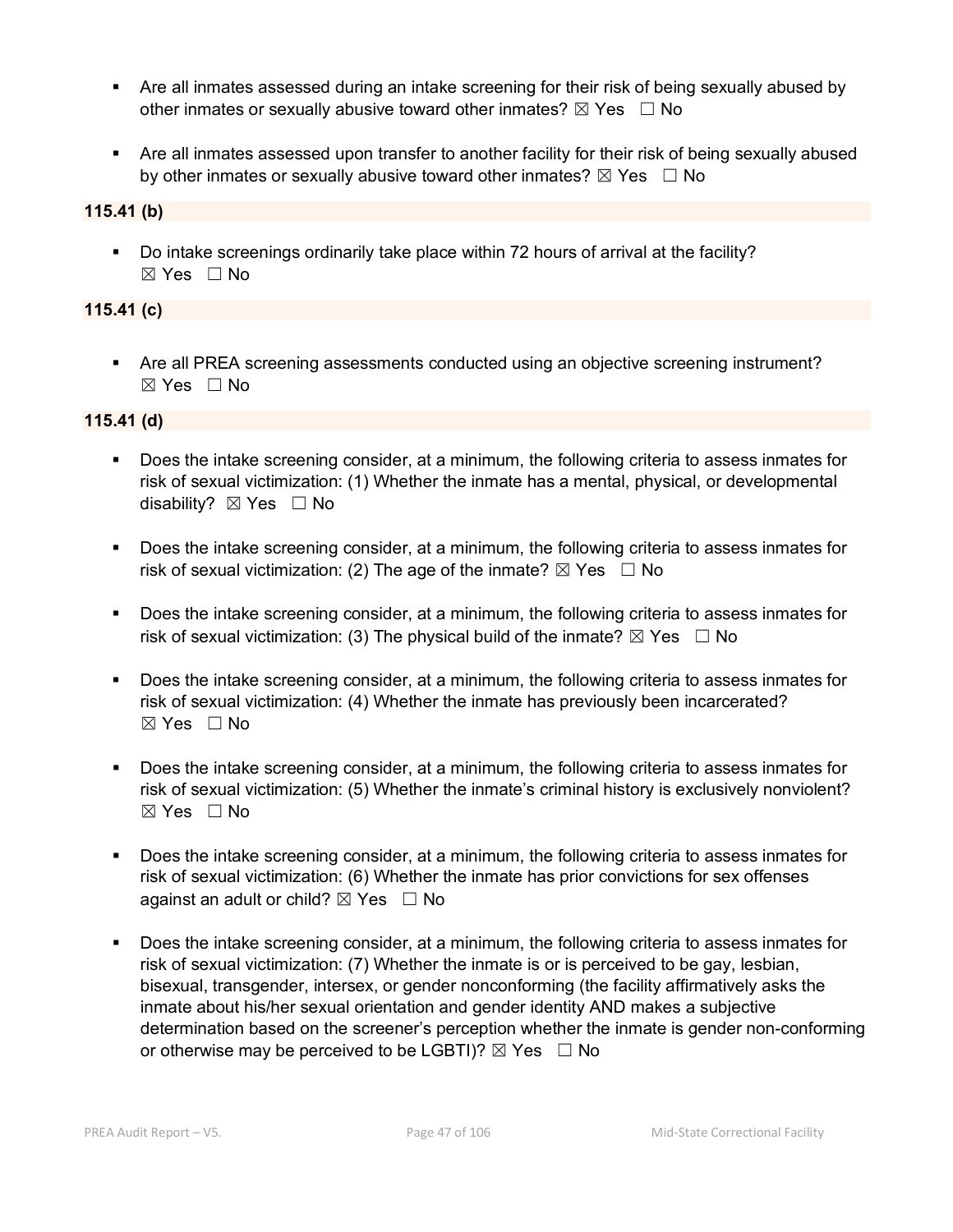- Does the intake screening consider, at a minimum, the following criteria to assess inmates for risk of sexual victimization: (8) Whether the inmate has previously experienced sexual victimization? **⊠** Yes □ No
- Does the intake screening consider, at a minimum, the following criteria to assess inmates for risk of sexual victimization: (9) The inmate's own perception of vulnerability?  $\boxtimes$  Yes  $\Box$  No
- Does the intake screening consider, at a minimum, the following criteria to assess inmates for risk of sexual victimization: (10) Whether the inmate is detained solely for civil immigration purposes? ⊠ Yes □ No

### **115.41 (e)**

- In assessing inmates for risk of being sexually abusive, does the initial PREA risk screening consider, as known to the agency, prior acts of sexual abuse?  $\boxtimes$  Yes  $\Box$  No
- In assessing inmates for risk of being sexually abusive, does the initial PREA risk screening consider, as known to the agency, prior convictions for violent offenses?  $\boxtimes$  Yes  $\Box$  No
- In assessing inmates for risk of being sexually abusive, does the initial PREA risk screening consider, as known to the agency, history of prior institutional violence or sexual abuse? ☒ Yes ☐ No

### **115.41 (f)**

 Within a set time period not more than 30 days from the inmate's arrival at the facility, does the facility reassess the inmate's risk of victimization or abusiveness based upon any additional, relevant information received by the facility since the intake screening?  $\boxtimes$  Yes  $\Box$  No

## **115.41 (g)**

- Does the facility reassess an inmate's risk level when warranted due to a referral?  $\boxtimes$  Yes  $\Box$  No
- **Does the facility reassess an inmate's risk level when warranted due to a request?**  $\boxtimes$  Yes  $\Box$  No
- Does the facility reassess an inmate's risk level when warranted due to an incident of sexual abuse? ☒ Yes ☐ No
- Does the facility reassess an inmate's risk level when warranted due to receipt of additional information that bears on the inmate's risk of sexual victimization or abusiveness? ☒ Yes ☐ No

### **115.41 (h)**

Is it the case that inmates are not ever disciplined for refusing to answer, or for not disclosing complete information in response to, questions asked pursuant to paragraphs (d)(1), (d)(7), (d)(8), or (d)(9) of this section?  $\boxtimes$  Yes  $\Box$  No

### **115.41 (i)**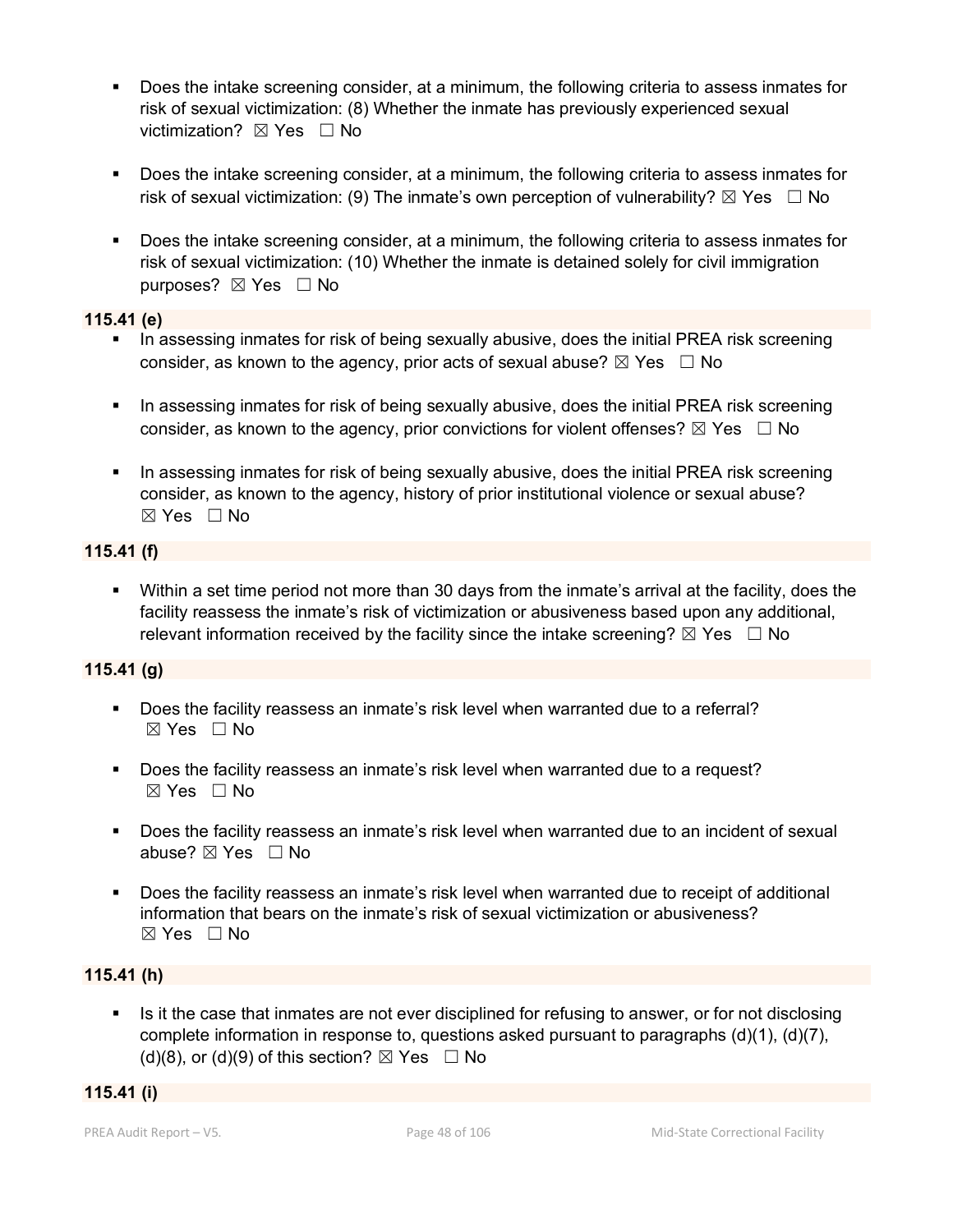Has the agency implemented appropriate controls on the dissemination within the facility of responses to questions asked pursuant to this standard in order to ensure that sensitive information is not exploited to the inmate's detriment by staff or other inmates?  $\boxtimes$  Yes  $\Box$  No

### **Auditor Overall Compliance Determination**

- ☐ **Exceeds Standard** (*Substantially exceeds requirement of standards*)
- ☒ **Meets Standard** (*Substantial compliance; complies in all material ways with the standard for the relevant review period*)
- ☐ **Does Not Meet Standard** (*Requires Corrective Action*)

#### **Instructions for Overall Compliance Determination Narrative**

*The narrative below must include a comprehensive discussion of all the evidence relied upon in making the compliance or non-compliance determination, the auditor's analysis and reasoning, and the auditor's conclusions. This discussion must also include corrective action recommendations where the facility does not meet the standard. These recommendations must be included in the Final Report, accompanied by information on specific corrective actions taken by the facility.*

IMM.001.004 Zero Tolerance Policy: Prison Sexual Assault, MED.IMA.005 Intra-system Transfers, MED.IMA.001 Health Appraisals at Reception, MED.MHS.001.002 Mental Health Services: Mental Health Reception and Evaluation, CLS.002.INT.01 Classification Intake Procedures, CLS.005.001 Review of Inmates by Classification and Review Committees, IMM.002.IRS.01 Inmate Remedy System, IMM.002.JPG.001 JPay Guidelines, Level 3 IMP on Multi-dimensional Sexual Victimization and Abusiveness Risk Assessment Checklist and Electronic Medical Record (EMR) Module on PREA Monitoring collectively address the requirements in Standard 115.41.

The Auditor interviewed intake staff to confirm the intake procedures. Intake staff indicated that initial assessments are completed on incoming inmates within 72 hours of admission. Further, a sexual victimization/abusiveness screening assessment instrument is completed by Mid-State Correctional facility staff to determine an inmate's risk of being sexually victimized or vulnerability or their level of abusiveness toward other inmates. The Auditor examined the screening instrument and determined it was objective. An example of the PREA screening assessments was provided to the Auditor for review to determine compliance with section 115.41 (b) 1 and to validate the use of an objective screening instrument by the facility.

NJDOC Level 3 instructions indicate that after the completion of the intake screening assessment, all inmates will undergo healthcare monitoring re-assessment within 30 days to reassess risk factors, vulnerability or abusive behavior or any relevant information received after the inmate arrived at Mid-State Correctional Facility. As previously mentioned, NJDOC prohibits inmates from being disciplined for refusing to answer screening questions or for not disclosing complete information during the intake screening process. Information received, during the screening process, is deemed confidential and only limited select staff have access to sensitive information on a need-to-know.

Inmate (random and targeted) interviews confirmed that each was screened during the intake process. More, inmates sampled also confirmed that the intake screening assessment considered, at a minimum, the following criteria to assess inmates for risk of sexual victimization: Whether the inmate is or is perceived to be gay, lesbian, bisexual, transgender, intersex, or gender nonconforming. The facility asks the inmate about his/her sexual orientation and gender identity AND makes a subjective determination based on the screener's perception whether the inmate is gender non-conforming or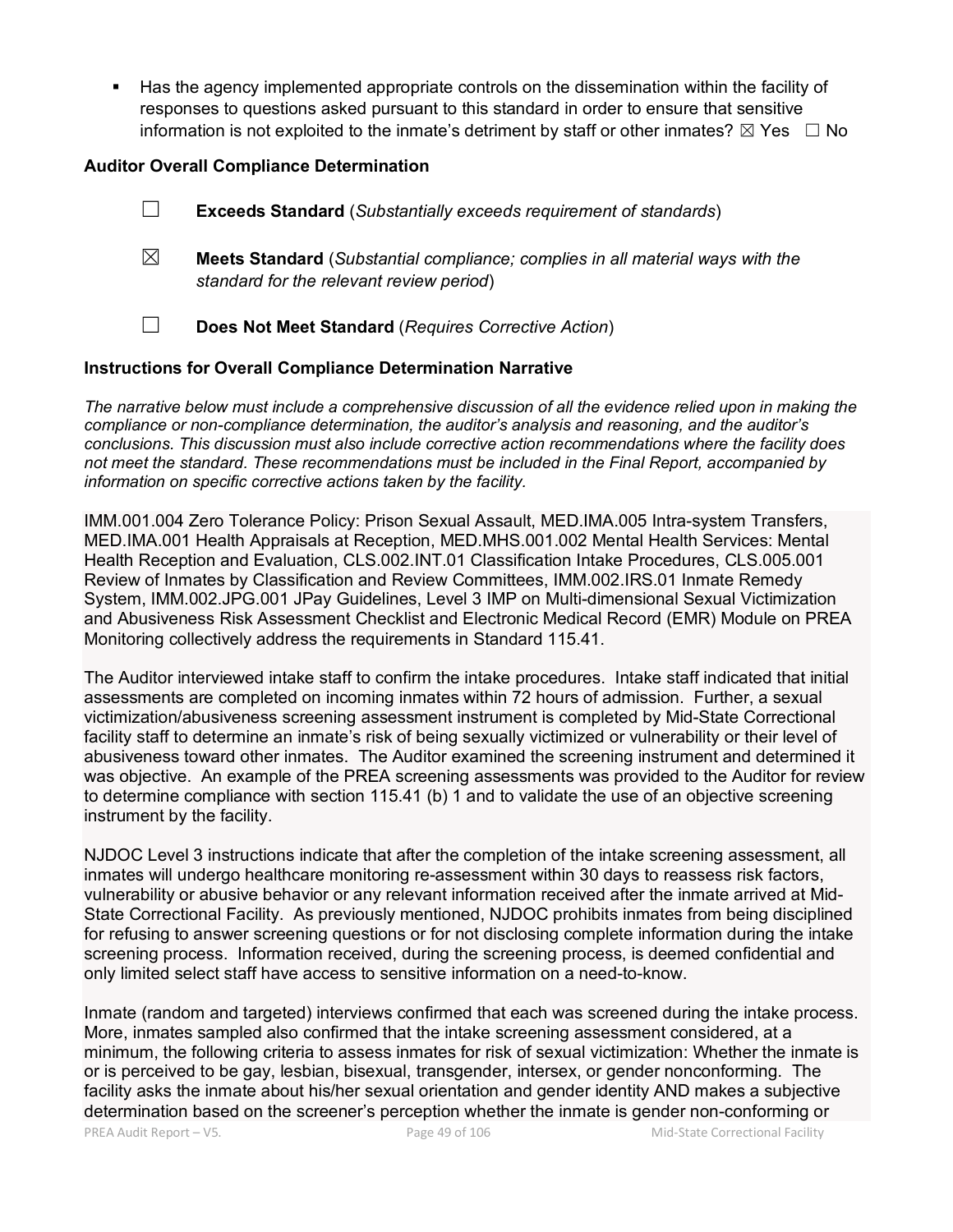otherwise may be perceived to be LGBTI. The thirty-five (35) institutional and clinical files documented that assessments and re-assessments were conducted. Through record review the facility demonstrates inmates were screened again within thirty (30) days but initial screening took place within 72 hours of arrival to the facility. Mid-State Correctional Facility met the requirements of Standard 115.42.

### **Evidence relied upon to make auditor determination:**

- Pre-Audit Questionnaire
- PREA Monitoring Test
- CLS.002.INT.001 Classification Intake Procedures
- CLS.005.001 Review of Inmates by Classification and Review Committees
- IMM.001.004 Zero Tolerance Policy: Prison Sexual Assault
- MED.IMA.005 Intra-system Transfers
- MED.IMA.001 Health Appraisals at Reception
- MED.MHS.001.002 Mental Health Services: Mental Health Reception and Evaluation
- IMM.002.IRS.01 Inmate Remedy System
- IMM.002.JPG.001 JPay Guidelines
- Electronic Medical Record (EMR) Module on PREA Monitoring Multidimensional
- Sexual Victimization and Abusiveness Risk Assessment Checklist
- Observations made during the on-site portion of the audit
- Auditor interviews with specialized staff
- Auditor interviews with inmates (random and targeted)
- Auditor Interviews with Assistant Superintendent/IPCM

# **Standard 115.42: Use of screening information**

### **All Yes/No Questions Must Be Answered by the Auditor to Complete the Report**

### **115.42 (a)**

- Does the agency use information from the risk screening required by § 115.41, with the goal of keeping separate those inmates at high risk of being sexually victimized from those at high risk of being sexually abusive, to inform: Housing Assignments?  $\boxtimes$  Yes  $\Box$  No
- Does the agency use information from the risk screening required by § 115.41, with the goal of keeping separate those inmates at high risk of being sexually victimized from those at high risk of being sexually abusive, to inform: Bed assignments?  $\boxtimes$  Yes  $\Box$  No
- Does the agency use information from the risk screening required by § 115.41, with the goal of keeping separate those inmates at high risk of being sexually victimized from those at high risk of being sexually abusive, to inform: Work Assignments?  $\boxtimes$  Yes  $\Box$  No
- Does the agency use information from the risk screening required by  $\S$  115.41, with the goal of keeping separate those inmates at high risk of being sexually victimized from those at high risk of being sexually abusive, to inform: Education Assignments?  $\boxtimes$  Yes  $\Box$  No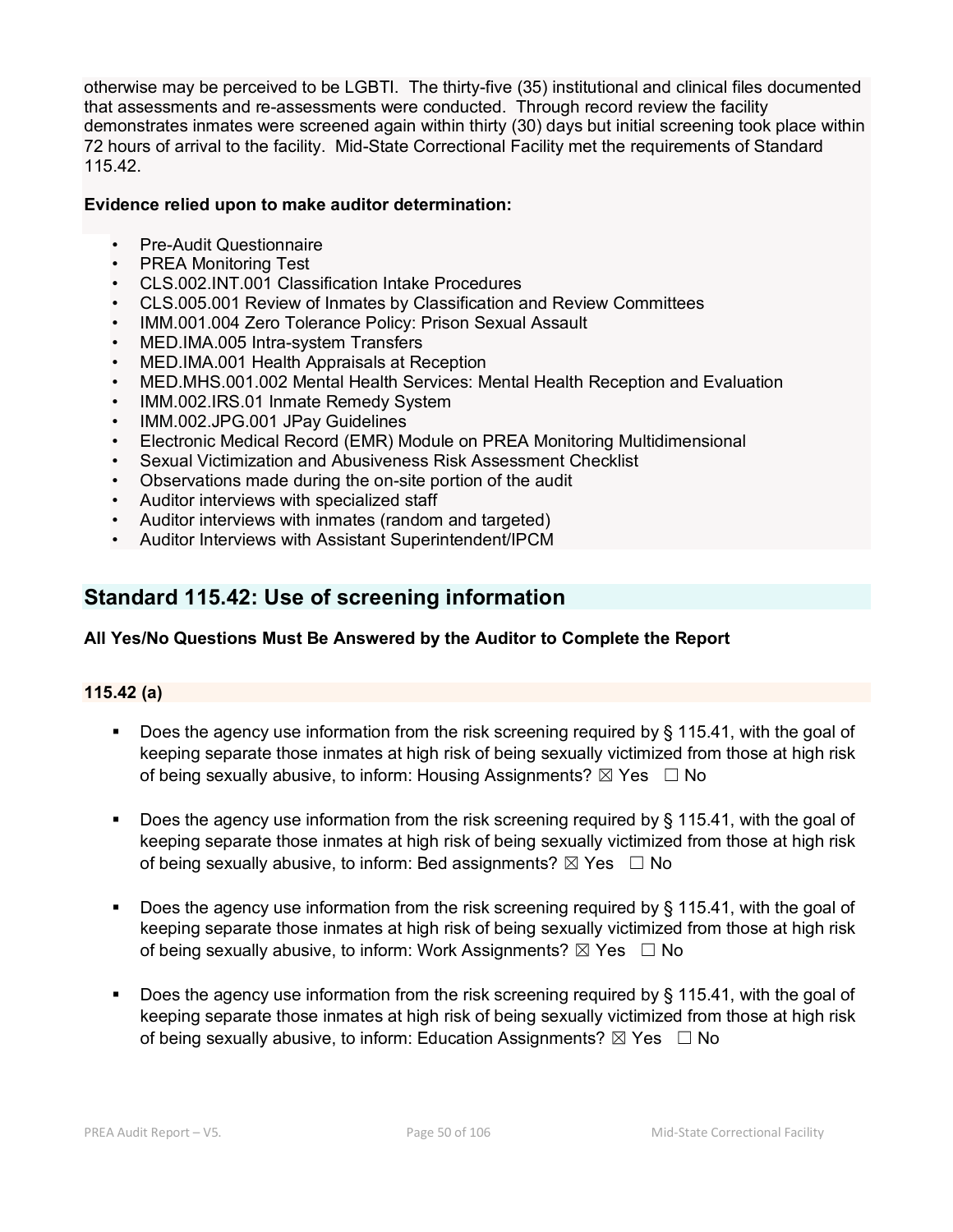Does the agency use information from the risk screening required by § 115.41, with the goal of keeping separate those inmates at high risk of being sexually victimized from those at high risk of being sexually abusive, to inform: Program Assignments?  $\boxtimes$  Yes  $\Box$  No

### **115.42 (b)**

 Does the agency make individualized determinations about how to ensure the safety of each inmate? ⊠ Yes □ No

### **115.42 (c)**

- When deciding whether to assign a transgender or intersex inmate to a facility for male or female inmates, does the **agency** consider, on a case-by-case basis whether a placement would ensure the inmate's health and safety, and whether a placement would present management or security problems (NOTE: if an agency by policy or practice assigns inmates to a male or female facility on the basis of anatomy alone, that agency is not in compliance with this standard)?  $\boxtimes$  Yes  $\Box$  No
- When making housing or other program assignments for transgender or intersex inmates, does the agency consider on a case-by-case basis whether a placement would ensure the inmate's health and safety, and whether a placement would present management or security problems?  $\boxtimes$  Yes  $\Box$  No

#### **115.42 (d)**

 Are placement and programming assignments for each transgender or intersex inmate reassessed at least twice each year to review any threats to safety experienced by the inmate? ☒ Yes ☐ No

#### **115.42 (e)**

 Are each transgender or intersex inmate's own views with respect to his or her own safety given serious consideration when making facility and housing placement decisions and programming assignments? ⊠ Yes □ No

#### **115.42 (f)**

 Are transgender and intersex inmates given the opportunity to shower separately from other inmates?  $\boxtimes$  Yes  $\Box$  No

### **115.42 (g)**

- Unless placement is in a dedicated facility, unit, or wing established in connection with a consent decree, legal settlement, or legal judgment for the purpose of protecting lesbian, gay, bisexual, transgender, or intersex inmates, does the agency always refrain from placing: lesbian, gay, and bisexual inmates in dedicated facilities, units, or wings solely on the basis of such identification or status? (N/A if the agency has a dedicated facility, unit, or wing solely for the placement of LGBT or I inmates pursuant to a consent decree, legal settlement, or legal judgement.)  $\boxtimes$  Yes  $\Box$  No  $\Box$  NA
- Unless placement is in a dedicated facility, unit, or wing established in connection with a consent decree, legal settlement, or legal judgment for the purpose of protecting lesbian, gay, bisexual, transgender, or intersex inmates, does the agency always refrain from placing: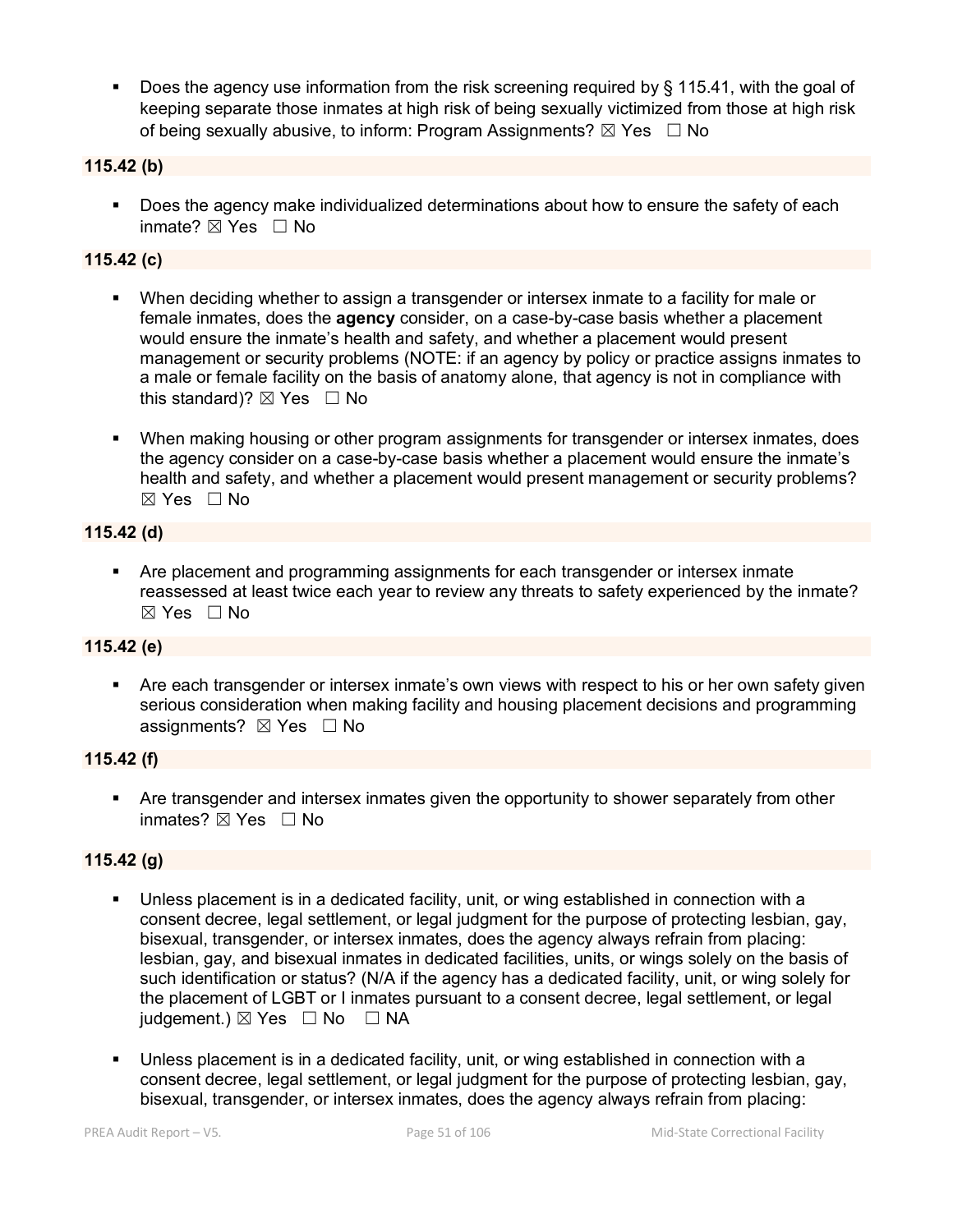transgender inmates in dedicated facilities, units, or wings solely on the basis of such identification or status? (N/A if the agency has a dedicated facility, unit, or wing solely for the placement of LGBT or I inmates pursuant to a consent decree, legal settlement, or legal judgement.)  $\boxtimes$  Yes  $\Box$  No  $\Box$  NA

 Unless placement is in a dedicated facility, unit, or wing established in connection with a consent decree, legal settlement, or legal judgment for the purpose of protecting lesbian, gay, bisexual, transgender, or intersex inmates, does the agency always refrain from placing: intersex inmates in dedicated facilities, units, or wings solely on the basis of such identification or status? (N/A if the agency has a dedicated facility, unit, or wing solely for the placement of LGBT or I inmates pursuant to a consent decree, legal settlement, or legal judgement.) ☒ Yes ☐ No ☐ NA

### **Auditor Overall Compliance Determination**

- ☐ **Exceeds Standard** (*Substantially exceeds requirement of standards*)
- ☒ **Meets Standard** (*Substantial compliance; complies in all material ways with the standard for the relevant review period*)
- ☐ **Does Not Meet Standard** (*Requires Corrective Action*)

### **Instructions for Overall Compliance Determination Narrative**

*The narrative below must include a comprehensive discussion of all the evidence relied upon in making the compliance or non-compliance determination, the auditor's analysis and reasoning, and the auditor's conclusions. This discussion must also include corrective action recommendations where the facility does not meet the standard. These recommendations must be included in the Final Report, accompanied by information on specific corrective actions taken by the facility.*

IMM.001.004 Zero Tolerance Policy: Prison Sexual Assault, PCS.001.006 Transgender/Intersex Inmates, CLS.002.INT.001 Classification Intake Procedures , CLS.005.001 Review of Inmates by Classification and Review Committees, 10A:9-3.1 Responsibilities of the Institutional Classification Committee, 10A:9-3.3 Institutional Classification Committee (I.C.C.) decision-making criteria, 10A:9-3.5 Review dates, 10A:9-3.6 Special reviews collectively all address the requirements of Standard 115.42. These policies require risk screening information to be used to determine housing, bed, work, education and program assignments. NJDOC policies require these determinations for various assignments to be made on a case-by-case basis, with the goal of keeping separate those inmates at high risk of being sexually victimized from those at high risk of being sexually abusive. In an interview with the Assistant Superintendent/IPCM, he indicated that the agency makes individualized determinations about how to ensure the safety of each inmate.

The classification review of a transgender or intersex inmate is an in-person review. Furthermore, the Assistant Superintendent/IPCM indicated that when Mid-State Correctional Facility makes housing or other program assignments for transgender or intersex inmates, it does so on a case-by-case basis. The case-by-case determination considers whether a particular placement would ensure the inmate's health and safety, and whether a placement would present management or security problems. During the onsite audit, there were zero transgender or intersex inmates assigned to the facility. More, the Assistant Superintendent/IPCM also confirmed that placement and programming assignments for each transgender or intersex inmate would be reassessed at least twice each year to review any threats to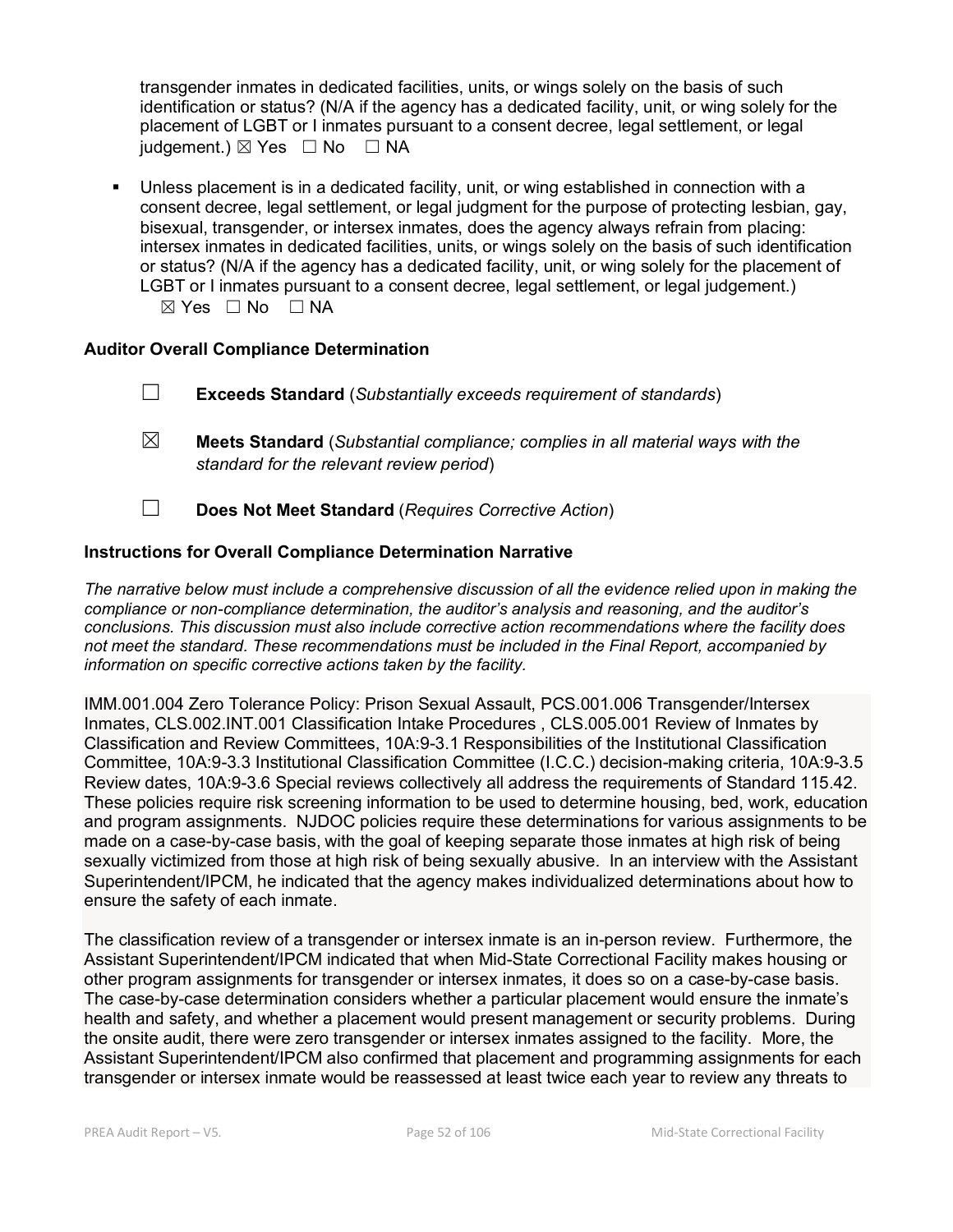safety experienced by the inmate, that a transgender or intersex inmate's own views with respect to his own safety would be given serious consideration when making facility decisions.

Interviews with targeted inmates from the sample population denied being placed in a dedicated facility on the basis of their gender identity. The Auditor reviewed the inmate housing roster and determined that the LGBTI population was placed in various housing units. The Assistant Administrator during her interview denied the use of a dedicated unit, or wing established in connection with a consent decree, legal settlement, or legal judgment for the purpose of protecting gay, bisexual, transgender, or intersex inmates. Additionally, the Assistant Administrator and PREA Coordinator indicated that NJDOC would always refrain from placing gay, and bisexual inmates in dedicated facilities, units, or wings solely on the basis of such identification or status. Interviews with staff and an examination of documentation/policy confirm MSCF is met the requirements of Standard 115.42

#### **Evidence relied upon to make auditor determination:**

- Pre-Audit Questionnaire
- IMM.001.004 Zero Tolerance Policy: Prison Sexual Assault
- Review of sexual vulnerability assessment documentation
- PREA Monitoring Test
- CLS.002.INT.001 Classification Intake Procedures
- CLS.005.001 Review of Inmates by Classification and Review Committees
- 10A:9-3.1 Responsibilities of the Institutional Classification Committee
- 10A:9-3.3 Institutional Classification Committee (I.C.C.) decision-making criteria
- 10A:9-3.5 Review dates
- 10A:9-3.6 Special reviews
- 10A:9-3.7 Discussions
- PCS.001.006 Transgender/Intersex Inmates
- Interviews with the PREA Coordinator
- Interview with the Assistant Superintendent/IPCM
- Interviews with Assistant Administrator
- Interviews with Inmates (random and targeted)
- Auditor observations
- Review of facility schematics

# **Standard 115.43: Protective Custody**

### **All Yes/No Questions Must Be Answered by the Auditor to Complete the Report**

#### **115.43 (a)**

- Does the facility always refrain from placing inmates at high risk for sexual victimization in involuntary segregated housing unless an assessment of all available alternatives has been made, and a determination has been made that there is no available alternative means of separation from likely abusers?  $\boxtimes$  Yes  $\Box$  No
- If a facility cannot conduct such an assessment immediately, does the facility hold the inmate in involuntary segregated housing for less than 24 hours while completing the assessment?  $\boxtimes$  Yes  $\Box$  No

#### **115.43 (b)**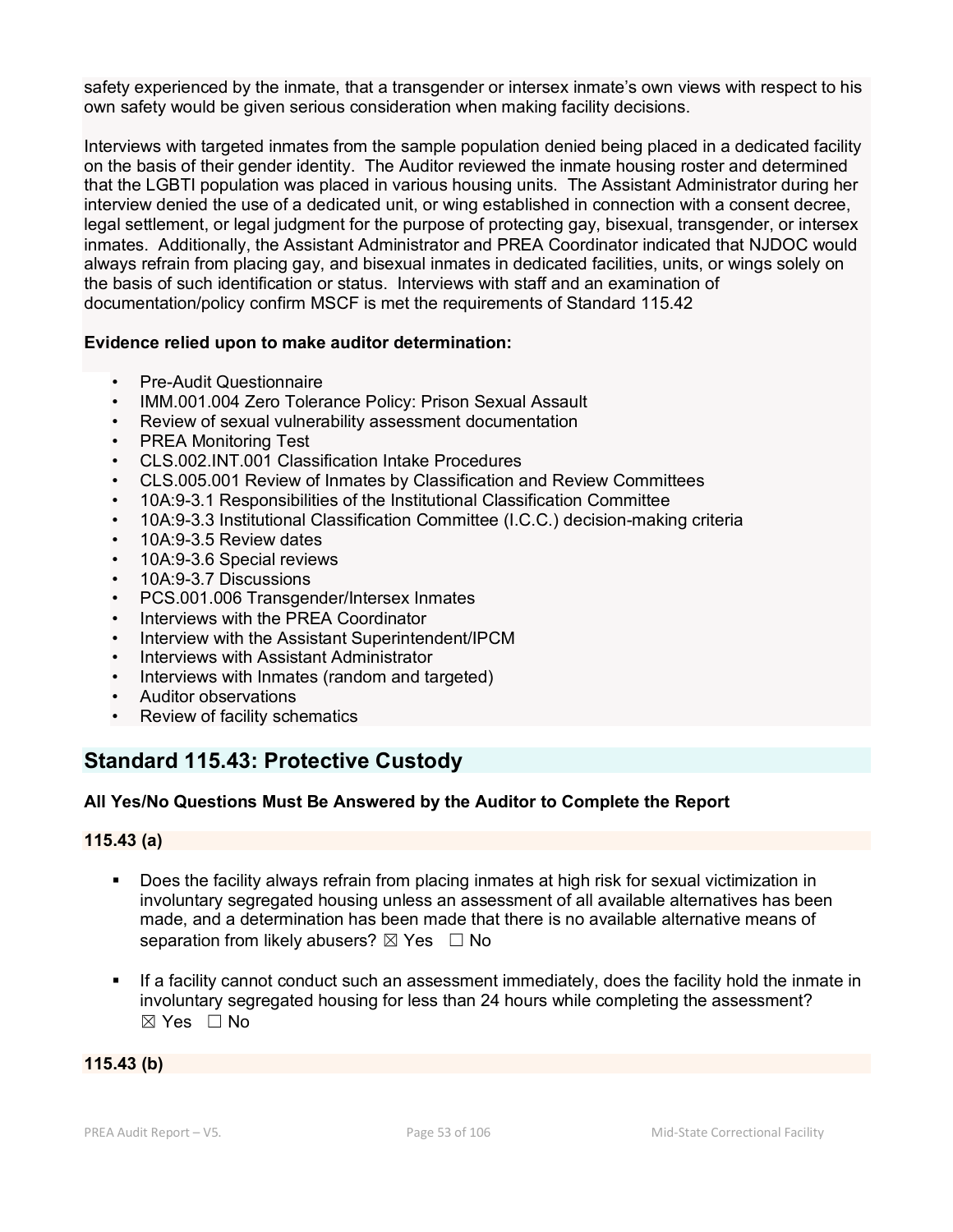- Do inmates who are placed in segregated housing because they are at high risk of sexual victimization have access to: Programs to the extent possible?  $\boxtimes$  Yes  $\Box$  No
- Do inmates who are placed in segregated housing because they are at high risk of sexual victimization have access to: Privileges to the extent possible?  $\boxtimes$  Yes  $\Box$  No
- Do inmates who are placed in segregated housing because they are at high risk of sexual victimization have access to: Education to the extent possible?  $\boxtimes$  Yes  $\Box$  No
- Do inmates who are placed in segregated housing because they are at high risk of sexual victimization have access to: Work opportunities to the extent possible?  $\boxtimes$  Yes  $\Box$  No
- If the facility restricts any access to programs, privileges, education, or work opportunities, does the facility document the opportunities that have been limited? (N/A if the facility *never* restricts access to programs, privileges, education, or work opportunities.)  $\boxtimes$  Yes  $\Box$  No  $\Box$  NA
- If the facility restricts any access to programs, privileges, education, or work opportunities, does the facility document the duration of the limitation? (N/A if the facility *never* restricts access to programs, privileges, education, or work opportunities.)  $\boxtimes$  Yes  $\Box$  No  $\Box$  NA
- If the facility restricts any access to programs, privileges, education, or work opportunities, does the facility document the reasons for such limitations? (N/A if the facility *never* restricts access to programs, privileges, education, or work opportunities.)  $\boxtimes$  Yes  $\Box$  No  $\Box$  NA

### **115.43 (c)**

- Does the facility assign inmates at high risk of sexual victimization to involuntary segregated housing only until an alternative means of separation from likely abusers can be arranged? ☒ Yes ☐ No
- Does such an assignment not ordinarily exceed a period of 30 days?  $\boxtimes$  Yes  $\Box$  No

### **115.43 (d)**

- If an involuntary segregated housing assignment is made pursuant to paragraph (a) of this section, does the facility clearly document the basis for the facility's concern for the inmate's safety? ⊠ Yes □ No
- If an involuntary segregated housing assignment is made pursuant to paragraph (a) of this section, does the facility clearly document the reason why no alternative means of separation can be arranged?  $\boxtimes$  Yes  $\Box$  No

### **115.43 (e)**

In the case of each inmate who is placed in involuntary segregation because he/she is at high risk of sexual victimization, does the facility afford a review to determine whether there is a continuing need for separation from the general population EVERY 30 DAYS?  $\boxtimes$  Yes  $\Box$  No

### **Auditor Overall Compliance Determination**

☐ **Exceeds Standard** (*Substantially exceeds requirement of standards*)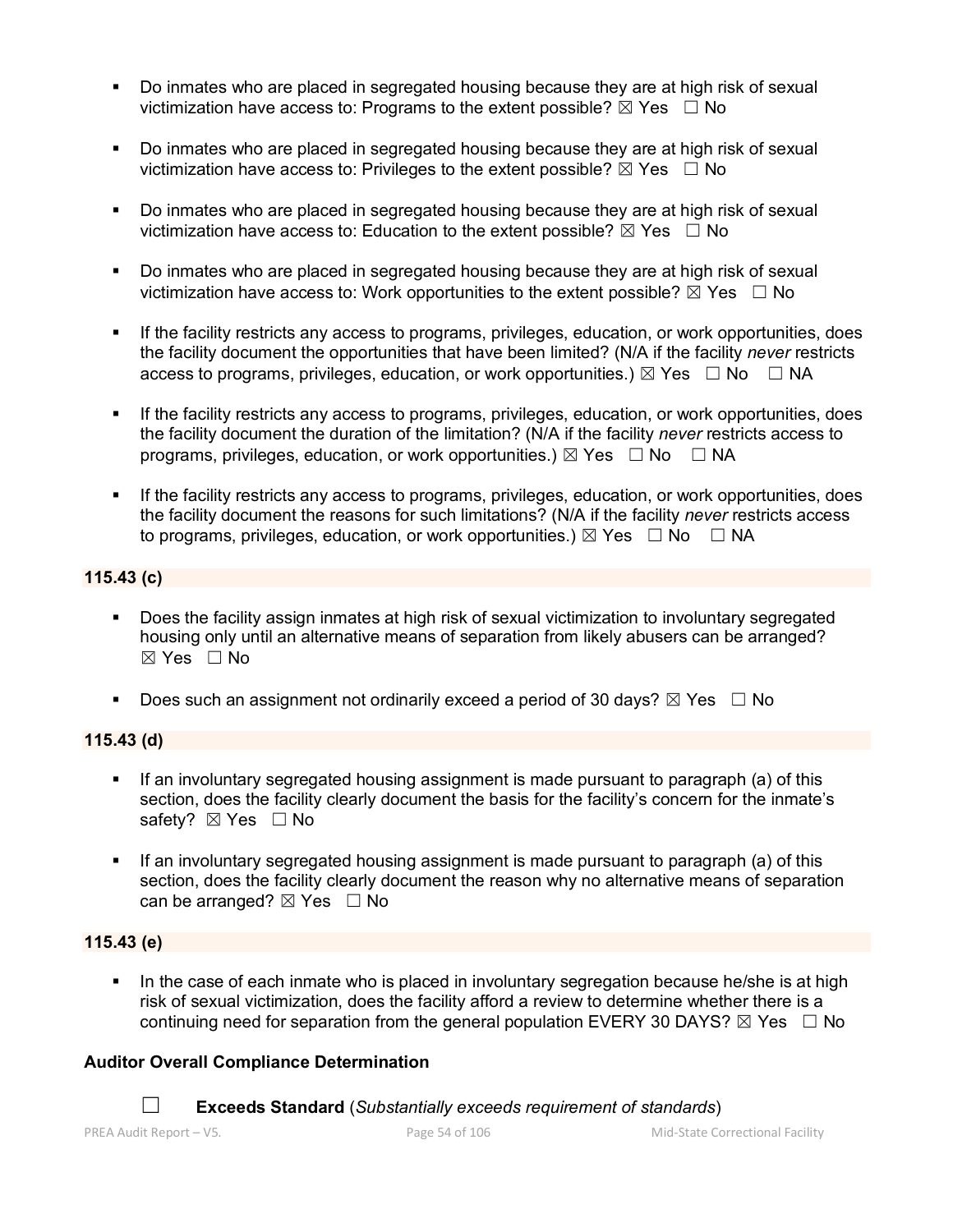☒ **Meets Standard** (*Substantial compliance; complies in all material ways with the standard for the relevant review period*)

☐ **Does Not Meet Standard** (*Requires Corrective Action*)

### **Instructions for Overall Compliance Determination Narrative**

*The narrative below must include a comprehensive discussion of all the evidence relied upon in making the compliance or non-compliance determination, the auditor's analysis and reasoning, and the auditor's conclusions. This discussion must also include corrective action recommendations where the facility does not meet the standard. These recommendations must be included in the Final Report, accompanied by information on specific corrective actions taken by the facility.*

ADM.019.TCC.01 Temporary Close Custody, CUS-104 Authorization for Temporary Close Custody, ADM.019.002 Restrictive Housing, ADM.019.PCS.01 Protective Custody Status, New Jersey Administrative Code 10A:5-5.1 Assignment to Prehearing Protective Custody or Admission to a Protective Custody Unit, New Jersey Administrative Code 10A:5-7.1, and Placement in temporary close custody status collectively address the requirements of Standard 115.43. The New Jersey Department of Corrections mandates that housing units designated as "Close Custody Units" to be maintained in designated correctional facilities.

NJDOC Policy, ADM.019.002, provides uniform guidelines for placement of inmates into a Restrictive Housing Unit. Restrictive Housing is a form of housing for inmates whose continued presence in the general population would pose a serious threat to life, property, self, staff or other inmates, or to the security or orderly operation of a correctional facility. Restrictive housing also includes the removal of an inmate from the general population for personal protection or as a punitive sanction for the commission of an infraction(s). According to the SID investigator, restrictive housing is designed to support a safe and productive environment for facility staff and inmates assigned to general population as well as to create a path for inmates assigned to the units to successfully transition to a less restrictive setting. The NJDOC has housing units, designated types of "Restrictive Housing", such as: Temporary Close Custody.

A Temporary Close Custody status by definition means the non-punitive removal of an inmate from general population or other assigned housing, with restriction to the inmate's cell or to a close custody unit for a period not to exceed 72 hours, for special observation (other than a healthcare need) or investigation, unless information or evidence warrants an extension beyond 72 hours.

The SID investigator interviewed during the onsite portion of the audit indicated that NJDOC has a policy that also allows involuntary segregated housing placement when a PREA allegation is received that requires victims be separated from perpetrators after all alternative means of separation have been assessed and no alternative means of separation are available (i.e. cell assignment/housing unit assignment change, intra-institutional transfer). More, the same SID investigator indicated that placement in TCC is not default placement for inmates making an allegation of sexual abuse. Mid-State Correctional Facility met the requirements of Standard 115.43. **Evidence relied upon to make auditor determination:**

- Pre-Audit Questionnaire
- Policy 02-11-115 (Sexual Abuse Prevention)
- Interview with the Assistant Superintendent/IPCM
- ADM.019.002 Restrictive Housing
- IMM.012.001 Administrative Segregation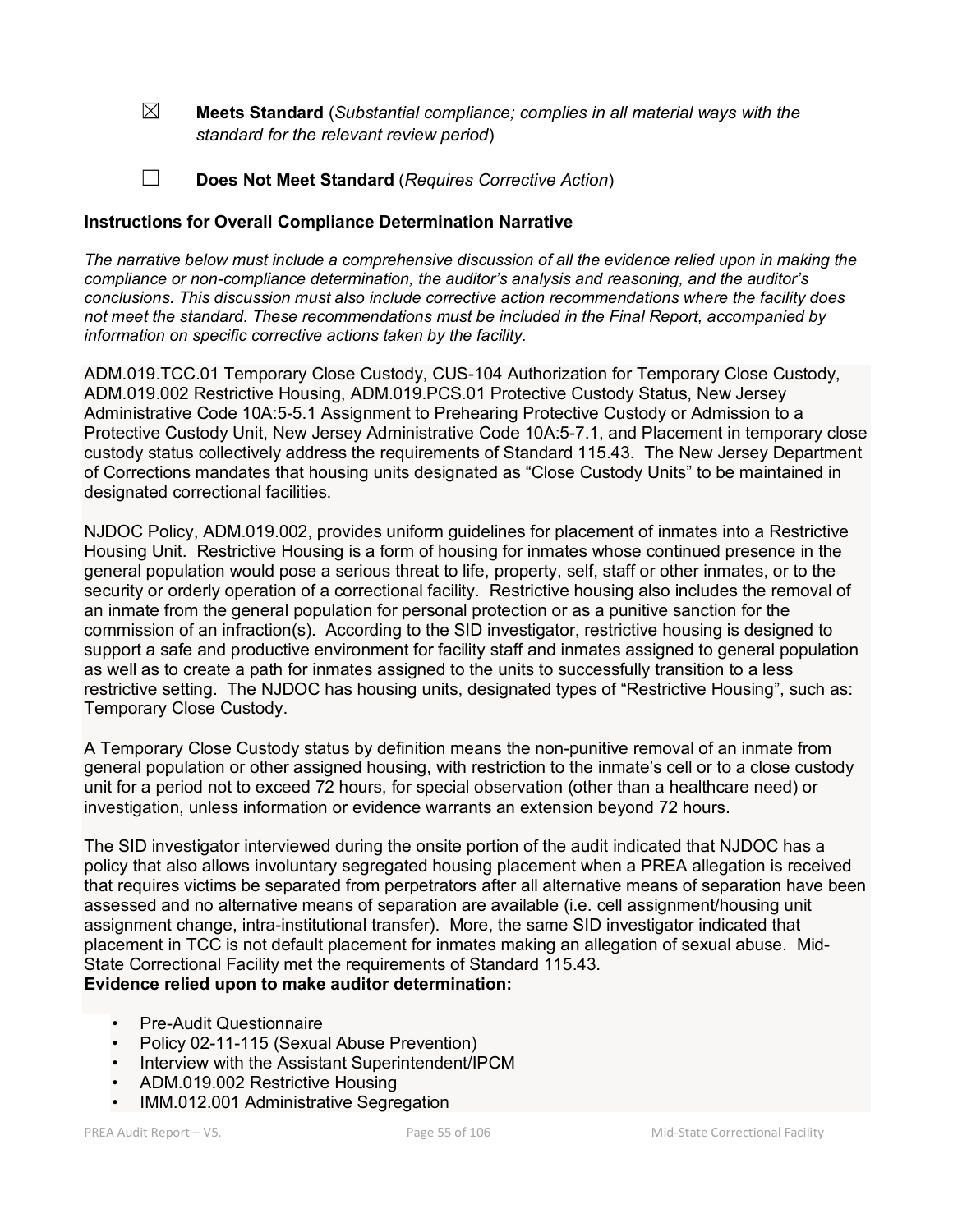- IMM.012.AD SEG.001 Admission to Administrative Segregation
- IMM.012.AD SEG.03 Administrative Segregation Two-Level Program
- Policy ADM.019.PCS.01 Protective Custody Status
- Policy ADM.019.TCC.01 Temporary Close Custody
- Inmate institutional files
- Inmate Placement Investigation Form
- Voluntary Protective Custody Consent
- Policy 10A:5-5.1 Assignment to Prehearing Protective Custody or Admission to a Protective Custody Unit
- Policy 10A:5-7.1 Placement in temporary close custody
- Prehearing Protective Custody Placement Form
- Authorization For Temporary Close Custody

# **REPORTING**

# **Standard 115.51: Inmate reporting**

#### **All Yes/No Questions Must Be Answered by the Auditor to Complete the Report**

#### **115.51 (a)**

- **Does the agency provide multiple internal ways for inmates to privately report sexual abuse and** sexual harassment? ⊠ Yes □ No
- Does the agency provide multiple internal ways for inmates to privately report retaliation by other inmates or staff for reporting sexual abuse and sexual harassment?  $\boxtimes$  Yes  $\Box$  No
- **Does the agency provide multiple internal ways for inmates to privately report staff neglect or** violation of responsibilities that may have contributed to such incidents?  $\boxtimes$  Yes  $\Box$  No

### **115.51 (b)**

- Does the agency also provide at least one way for inmates to report sexual abuse or sexual harassment to a public or private entity or office that is not part of the agency?  $\boxtimes$  Yes  $\Box$  No
- Is that private entity or office able to receive and immediately forward inmate reports of sexual abuse and sexual harassment to agency officials?  $\boxtimes$  Yes  $\Box$  No
- **Does that private entity or office allow the inmate to remain anonymous upon request?**  $\boxtimes$  Yes  $\Box$  No
- Are inmates detained solely for civil immigration purposes provided information on how to contact relevant consular officials and relevant officials at the Department of Homeland Security? (N/A if the facility *never* houses inmates detained solely for civil immigration purposes)  $\square$  Yes  $\square$  No  $\square$  NA

#### **115.51 (c)**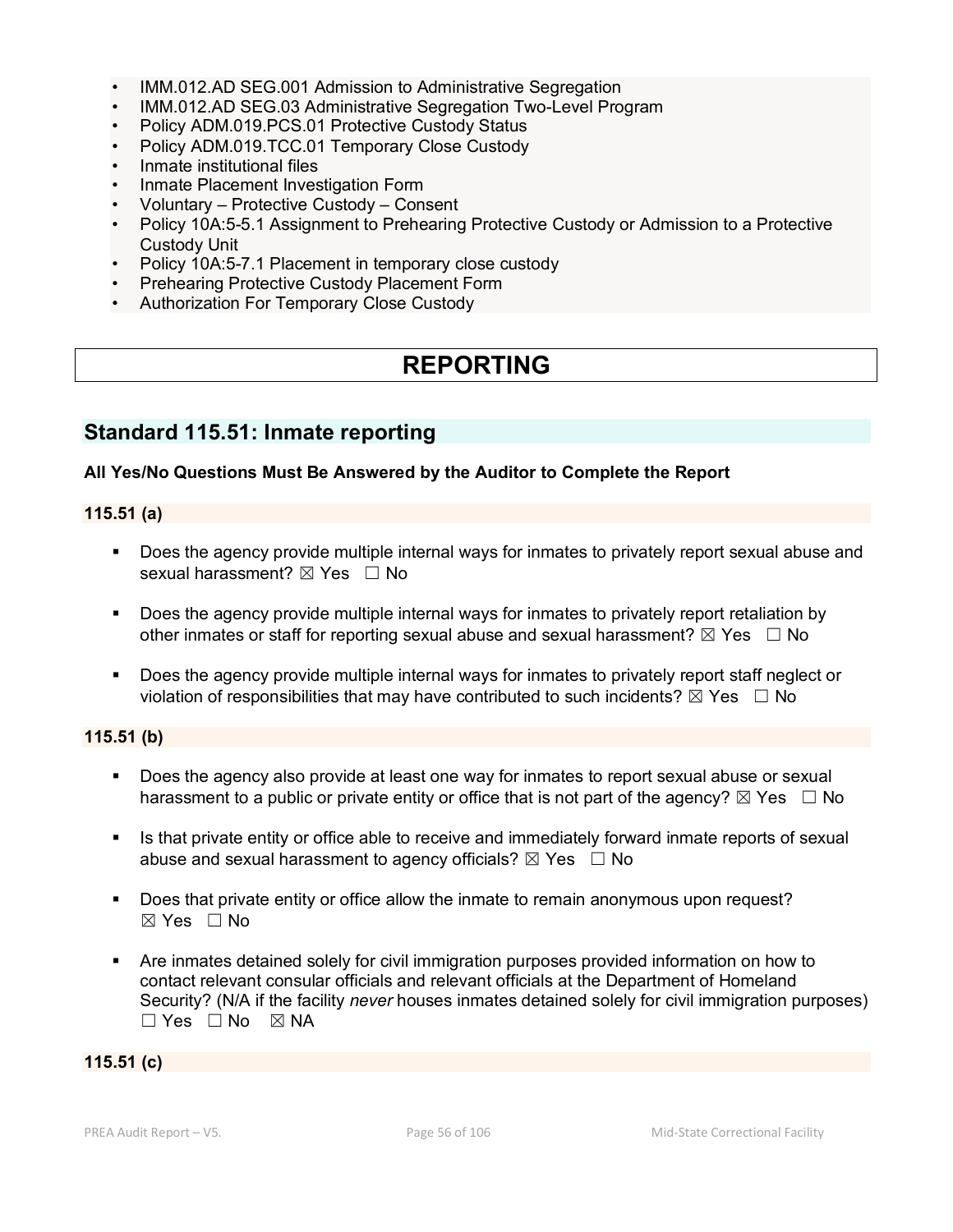- Does staff accept reports of sexual abuse and sexual harassment made verbally, in writing, anonymously, and from third parties?  $\boxtimes$  Yes  $\Box$  No
- Does staff promptly document any verbal reports of sexual abuse and sexual harassment?  $\boxtimes$  Yes  $\Box$  No

#### **115.51 (d)**

 Does the agency provide a method for staff to privately report sexual abuse and sexual harassment of inmates?  $\boxtimes$  Yes  $\Box$  No

#### **Auditor Overall Compliance Determination**

- ☐ **Exceeds Standard** (*Substantially exceeds requirement of standards*)
- ☒ **Meets Standard** (*Substantial compliance; complies in all material ways with the standard for the relevant review period*)
- ☐ **Does Not Meet Standard** (*Requires Corrective Action*)

#### **Instructions for Overall Compliance Determination Narrative**

*The narrative below must include a comprehensive discussion of all the evidence relied upon in making the compliance or non-compliance determination, the auditor's analysis and reasoning, and the auditor's conclusions. This discussion must also include corrective action recommendations where the facility does not meet the standard. These recommendations must be included in the Final Report, accompanied by information on specific corrective actions taken by the facility.*

IMM.002.001 Inmate Request, Interview, Administrative Remedy and Grievance Process, IMM.002.JPG.001 JPay Guidelines, IMM.001.004 Zero Tolerance Policy: Prison Sexual Assault, PCS.001.PREA.OMB Allegations of Sexual Abuse Assault, Harassment and Retaliation Reported to the Office of the Ombudsman, and IMM.002.IRS.01 Inmate Remedy System collectively address the requirements Standard 115.51.

NJDOC requires all staff to immediately report to his or her supervisor any knowledge, suspicion or information regarding inmate sexual abuse, sexual harassment, retaliation against an inmate or staff for reporting an incident of sexual abuse, or any staff neglect or violation of responsibilities that contributed to an incident of sexual abuse or harassment or retaliation. An employee, contractor or volunteer who fails to report an allegation, or coerces or threatens another person to submit inaccurate, incomplete or untruthful information with the intent to alter a report, may face disciplinary charges, up to and including dismissal, even on a first offense. Interviews with random and specialized staff confirmed that each receive regular training on their responsibility to report PREA related complaints or concerns.

The Assistant Superintendent/IPCM indicated that NJDOC has established procedures allowing for multiple internal ways for inmates to report privately to agency officials about:

- sexual abuse and sexual harassment;
- retaliation by other inmates or staff for reporting sexual abuse and sexual harassment; AND
- staff neglect or violation of responsibilities that may have contributed to such incidents.

The Auditor examined procedures for reporting sexual abuse or sexual harassment in the inmate handbook, on the agency's website and observed during the facility tour, PREA information displayed on living units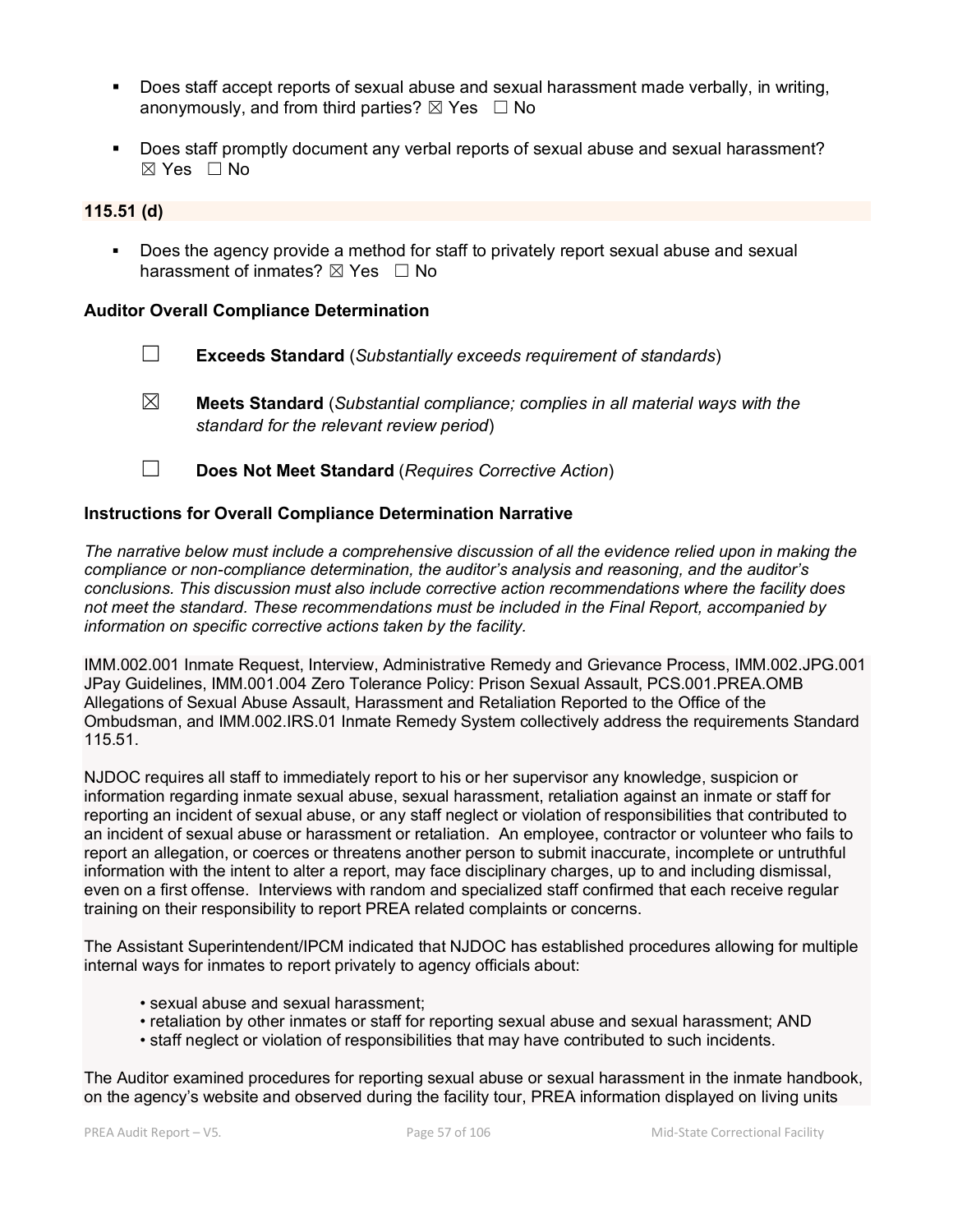and victim advocacy information easily visible in each common area. In addition, inmates are provided PREA brochures during the intake process. PREA posters were also displayed in English and Spanish throughout the facility. NJDOC also provides reporting access through the Correction Ombudsman Office:

#### **Correction Ombudsman Telephone: (609) 633-2596 Address: Office of the Correction Ombudsman PO Box 855 Trenton, NJ, 08625**

The multiple internal ways for inmates to privately report sexual abuse and sexual harassment is also available through the JPay grievance process, a hotline and simply telling a trusted staff person. During the inmate (100%) interviews they were able to articulate several ways of reporting sexual abuse or sexual harassment including third-party reporting. Most (84%) inmates indicated that they would simply tell staff. All inmates were also knowledgeable of the electronic JPay grievance process. Mid-State Correctional Facility met the requirements of Standard 115.51.

### **Evidence relied upon to make auditor determination:**

- Pre-Audit Questionnaire
- Policy IMM.002.001 Inmate Request, Interview, Administrative Remedy and Grievance Process
- IMM.002.JPG.001 JPay Guidelines
- IMM.001.004 Zero Tolerance Policy: Prison Sexual Assault
- PCS.001.PREA.OMB Allegations of Sexual Abuse Assault, Harassment and Retaliation Reported to the Office of the Ombudsman
- IMM.002.IRS.01 Inmate Remedy System
- Ombudsman Request for Assistance Form
- How Inmates Can Report Allegations of Sexual Abuse/Harassment Guidelines
- Inmate grievance
- Inmate Grievance System Redirection Form
- Form: IRSF 102 STAFF RESPONSE FORM
- Interviews with inmates (random and targeted)
- Interviews with staff (random and specialized)
- Interview with the PREA Coordinator (on file)
- Interview with the Assistant Superintendent/IPCM
- Brochures/PREA posters
- Inmate handbook

# **Standard 115.52: Exhaustion of administrative remedies**

### **All Yes/No Questions Must Be Answered by the Auditor to Complete the Report**

### **115.52 (a)**

 Is the agency exempt from this standard? NOTE: The agency is exempt ONLY if it does not have administrative procedures to address inmate grievances regarding sexual abuse. This does not mean the agency is exempt simply because an inmate does not have to or is not ordinarily expected to submit a grievance to report sexual abuse. This means that as a matter of explicit policy, the agency does not have an administrative remedies process to address sexual abuse. ☒ Yes ☐ No

### **115.52 (b)**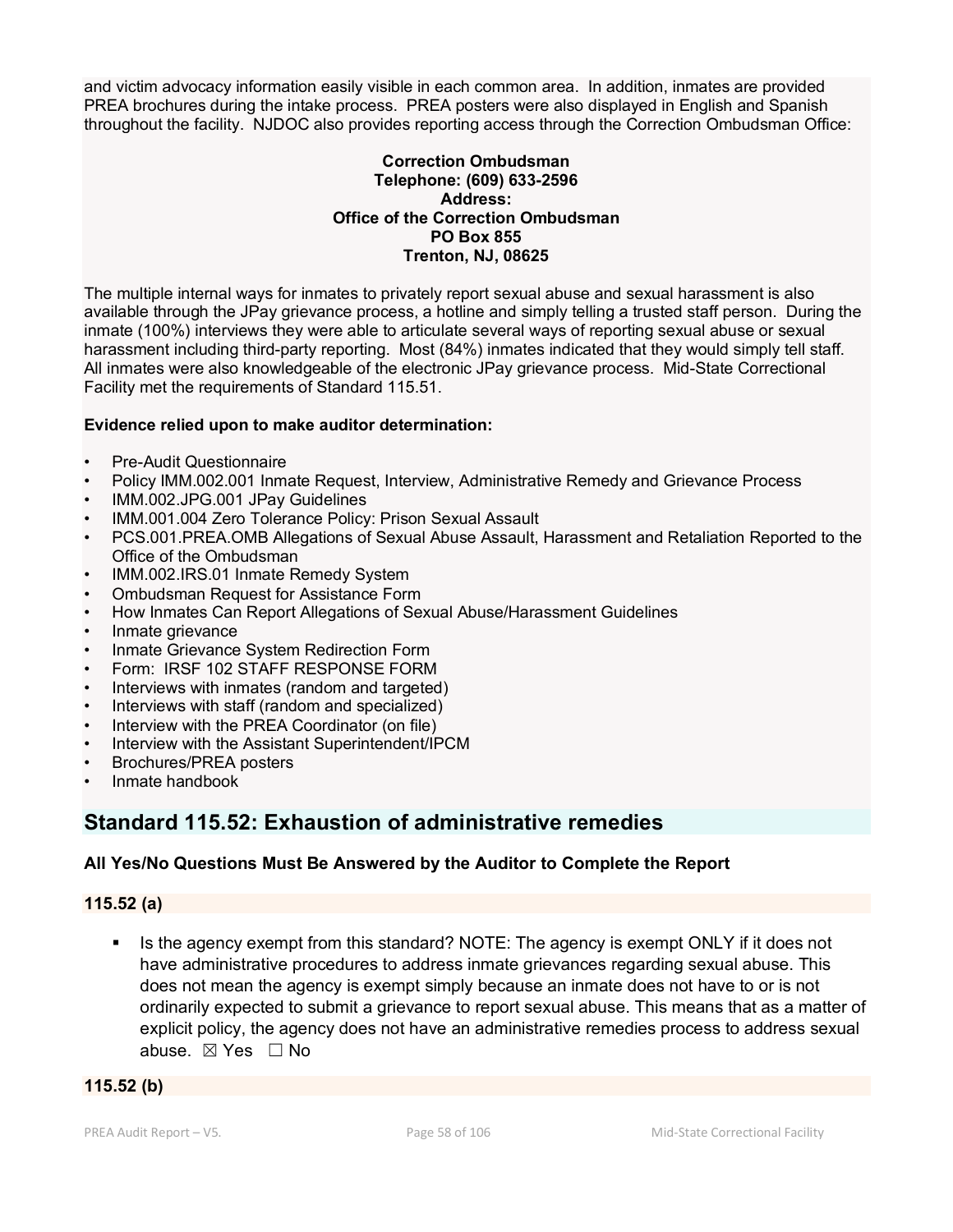- Does the agency permit inmates to submit a grievance regarding an allegation of sexual abuse without any type of time limits? (The agency may apply otherwise-applicable time limits to any portion of a grievance that does not allege an incident of sexual abuse.) (N/A if agency is exempt from this standard.)  $\boxtimes$  Yes  $\Box$  No  $\Box$  NA
- Does the agency always refrain from requiring an inmate to use any informal grievance process, or to otherwise attempt to resolve with staff, an alleged incident of sexual abuse? (N/A if agency is exempt from this standard.)  $\boxtimes$  Yes  $\Box$  No  $\Box$  NA

### **115.52 (c)**

- Does the agency ensure that: An inmate who alleges sexual abuse may submit a grievance without submitting it to a staff member who is the subject of the complaint? (N/A if agency is exempt from this standard.)  $\boxtimes$  Yes  $\Box$  No  $\Box$  NA
- Does the agency ensure that: Such grievance is not referred to a staff member who is the subject of the complaint? (N/A if agency is exempt from this standard.)  $\boxtimes$  Yes  $\Box$  No  $\Box$  NA

### **115.52 (d)**

- Does the agency issue a final agency decision on the merits of any portion of a grievance alleging sexual abuse within 90 days of the initial filing of the grievance? (Computation of the 90-day time period does not include time consumed by inmates in preparing any administrative appeal.) (N/A if agency is exempt from this standard.)  $\boxtimes$  Yes  $\Box$  No  $\Box$  NA
- If the agency claims the maximum allowable extension of time to respond of up to 70 days per 115.52(d)(3) when the normal time period for response is insufficient to make an appropriate decision, does the agency notify the inmate in writing of any such extension and provide a date by which a decision will be made? (N/A if agency is exempt from this standard.)  $\boxtimes$  Yes  $\Box$  No  $\Box$  NA
- At any level of the administrative process, including the final level, if the inmate does not receive a response within the time allotted for reply, including any properly noticed extension, may an inmate consider the absence of a response to be a denial at that level? (N/A if agency is exempt from this standard.)  $\boxtimes$  Yes  $\Box$  No  $\Box$  NA

### **115.52 (e)**

- Are third parties, including fellow inmates, staff members, family members, attorneys, and outside advocates, permitted to assist inmates in filing requests for administrative remedies relating to allegations of sexual abuse? (N/A if agency is exempt from this standard.)  $\boxtimes$  Yes  $\Box$  No  $\Box$  NA
- Are those third parties also permitted to file such requests on behalf of inmates? (If a third-party files such a request on behalf of an inmate, the facility may require as a condition of processing the request that the alleged victim agree to have the request filed on his or her behalf, and may also require the alleged victim to personally pursue any subsequent steps in the administrative remedy process.) (N/A if agency is exempt from this standard.)  $\boxtimes$  Yes  $\Box$  No  $\Box$  NA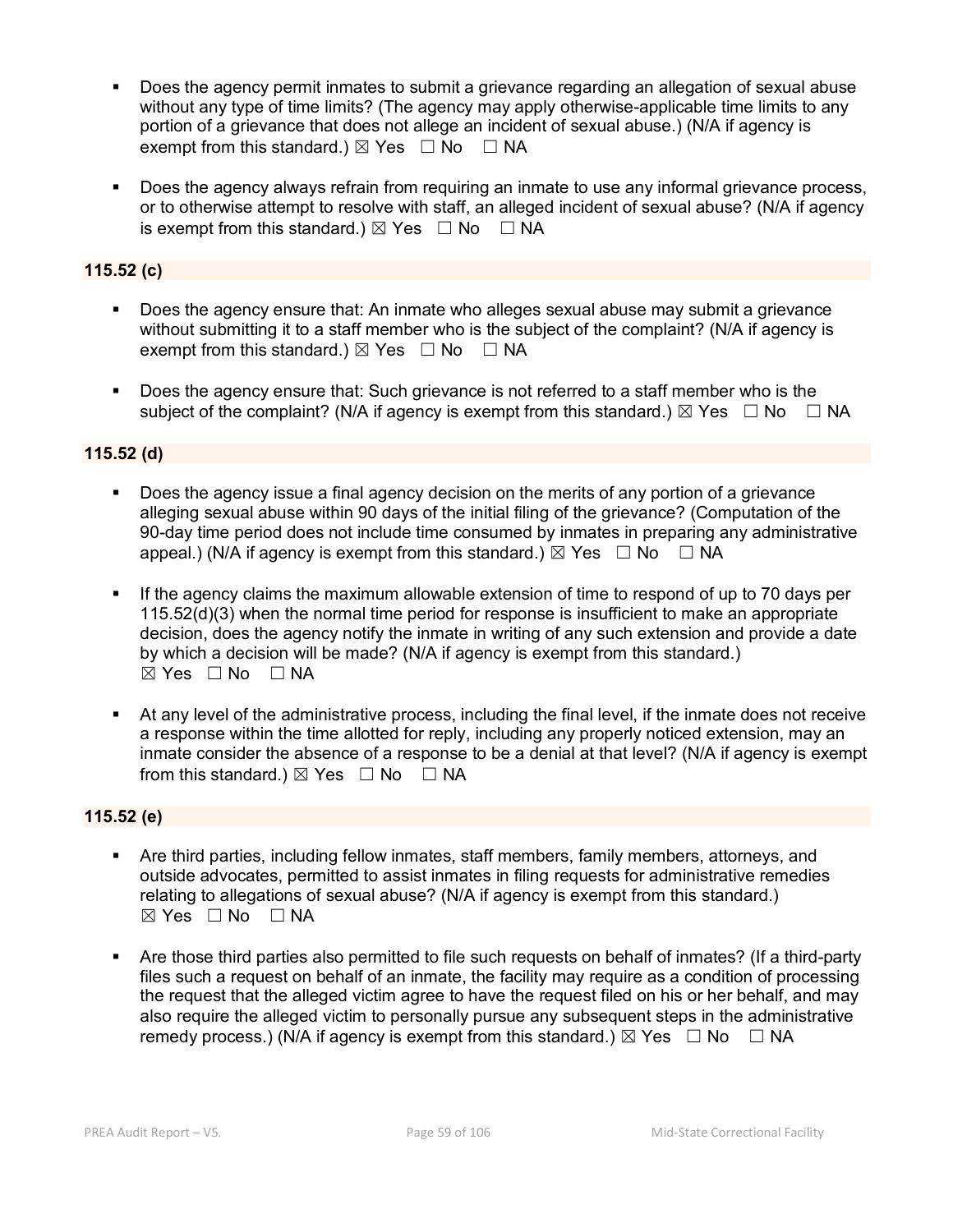If the inmate declines to have the request processed on his or her behalf, does the agency document the inmate's decision? (N/A if agency is exempt from this standard.)  $\boxtimes$  Yes  $\Box$  No  $\Box$  NA

### **115.52 (f)**

- Has the agency established procedures for the filing of an emergency grievance alleging that an inmate is subject to a substantial risk of imminent sexual abuse? (N/A if agency is exempt from this standard.)  $\boxtimes$  Yes  $\Box$  No  $\Box$  NA
- **After receiving an emergency grievance alleging an inmate is subject to a substantial risk of** imminent sexual abuse, does the agency immediately forward the grievance (or any portion thereof that alleges the substantial risk of imminent sexual abuse) to a level of review at which immediate corrective action may be taken? (N/A if agency is exempt from this standard.).  $\boxtimes$  Yes  $\Box$  No  $\Box$  NA
- After receiving an emergency grievance described above, does the agency provide an initial response within 48 hours? (N/A if agency is exempt from this standard.)  $\boxtimes$  Yes  $\Box$  No  $\Box$  NA
- **After receiving an emergency grievance described above, does the agency issue a final agency** decision within 5 calendar days? (N/A if agency is exempt from this standard.)  $\boxtimes$  Yes  $\Box$  No  $\Box$  NA
- Does the initial response and final agency decision document the agency's determination whether the inmate is in substantial risk of imminent sexual abuse? (N/A if agency is exempt from this standard.)  $\boxtimes$  Yes  $\Box$  No  $\Box$  NA
- **Does the initial response document the agency's action(s) taken in response to the emergency** grievance? (N/A if agency is exempt from this standard.)  $\boxtimes$  Yes  $\Box$  No  $\Box$  NA
- Does the agency's final decision document the agency's action(s) taken in response to the emergency grievance? (N/A if agency is exempt from this standard.)  $\boxtimes$  Yes  $\Box$  No  $\Box$  NA

### **115.52 (g)**

If the agency disciplines an inmate for filing a grievance related to alleged sexual abuse, does it do so ONLY where the agency demonstrates that the inmate filed the grievance in bad faith? (N/A if agency is exempt from this standard.)  $\boxtimes$  Yes  $\Box$  No  $\Box$  NA

#### **Auditor Overall Compliance Determination**

- ☐ **Exceeds Standard** (*Substantially exceeds requirement of standards*)
- ☒ **Meets Standard** (*Substantial compliance; complies in all material ways with the standard for the relevant review period*)

☐ **Does Not Meet Standard** (*Requires Corrective Action*)

#### **Instructions for Overall Compliance Determination Narrative**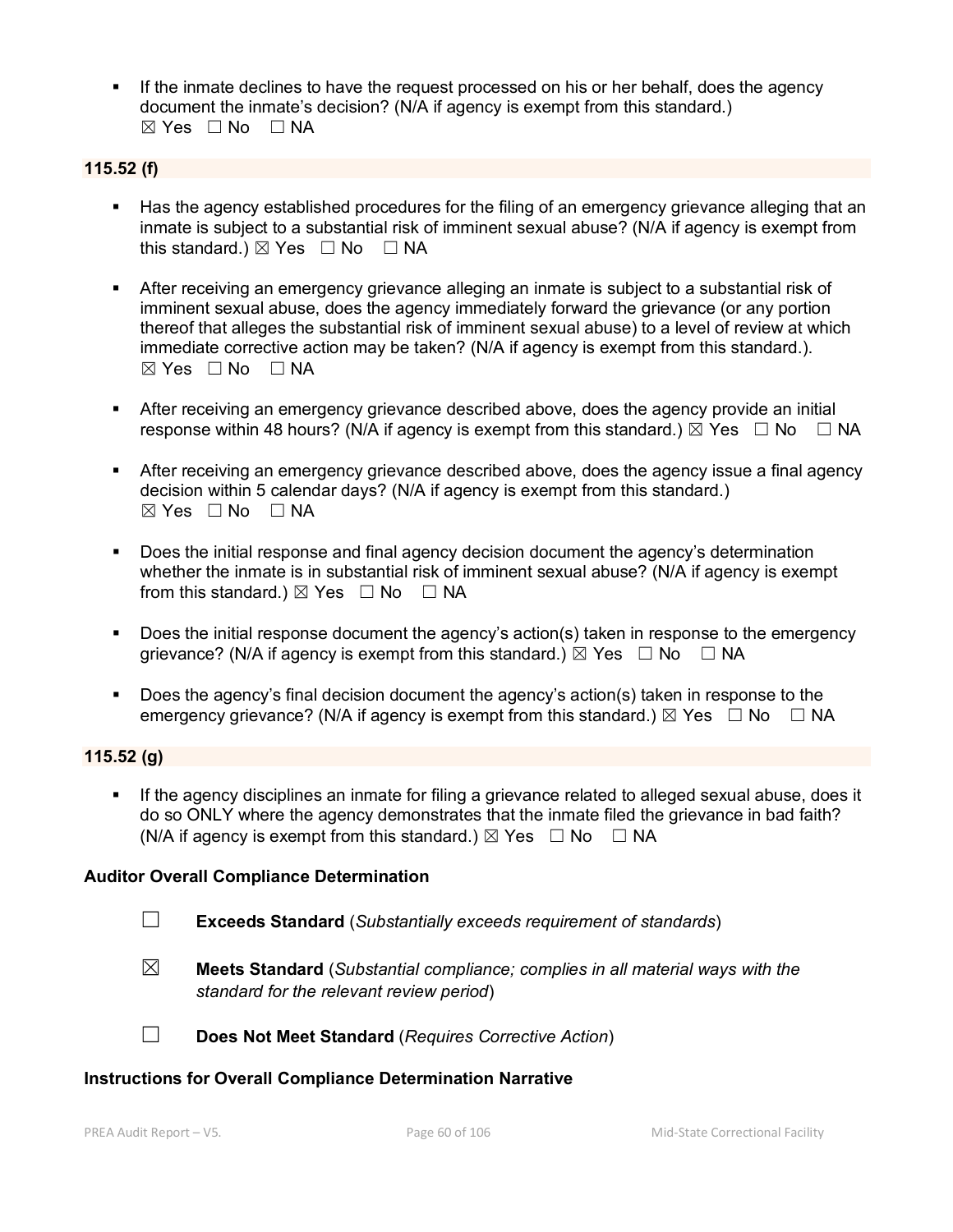*The narrative below must include a comprehensive discussion of all the evidence relied upon in making the compliance or non-compliance determination, the auditor's analysis and reasoning, and the auditor's conclusions. This discussion must also include corrective action recommendations where the facility does not meet the standard. These recommendations must be included in the Final Report, accompanied by information on specific corrective actions taken by the facility.*

IMM.002.001 Inmate Request, Interview, Administrative Remedy and Grievance Process, IMM.002.IRS.01 Inmate Remedy System, IMM.002.JPG.001 JPay Guidelines, and 10A:5-5.1 Assignment to Prehearing Protective Custody or Admission to a Protective Custody Unit, collectively address the requirements of Standard 115.52.

NJDOC policies indicate that Mid-State Correctional Facility is not exempt from this standard. IMM.002.IRS.01, Inmate Remedy System explains in detail the procedures of the Inmate Remedy System. The Inmate Remedy System provides a vehicle for inmates to address complaints, concerns, questions, problems and/or grievances to Mid-State Correctional Facility management and seek a resolution. Methods for accessing the Inmate Remedy System are available through the Inmate Inquiry Form, the Inmate Grievance Form or electronically through the JPay Kiosk.

An Inmate Remedy filed that alleges sexual abuse is immediately forwarded to SID and to the facility Administrator. Random and specialized staff (100%) affirmed their understanding that a third-party report can be filed as a remedy on behalf of another inmate when there is an allegation of sexual abuse. Grievances filed alleging sexual abuse/sexual harassment would result in the immediate opening of a formal investigation. NJDOC policy indicates that there is no time limit for filing a grievance relating to sexual abuse or sexual harassment. Additionally, the policies do not require an inmate to use any informal grievance process before filing an allegation involving sexual abuse/sexual harassment. NJDOC policy requires that a decision on the merits of any portion of a grievance alleging sexual abuse be made within 90 days of the filing.

During this report period, there were two (2) grievances filed in the past 12 months; grievances filed that alleged sexual abuse. The final decision was reached within ninety (90) days. Both investigations were determined to be "NOT PREA" thus unfounded. The inmates each received a response within the time allotted for reply. There were zero third-party reports during this reporting period. Zero emergency grievance were submitted by inmates during this reporting period. NJDOC has a policy that outlines that the agency can discipline an inmate for filing a grievance related to alleged sexual abuse, does it ONLY where the agency demonstrates that the inmate filed the grievance in bad faith. Mid-State met the requirements of Standard 115.52.

### **Evidence relied upon to make auditor determination:**

- Pre-Audit Questionnaire
- IMM.002.001 Inmate Request, Interview, Administrative Remedy and Grievance Process IMM.002.IRS.01 Inmate Remedy System
- IMM.002.JPG.001 JPay Guidelines
- 10A:5-5.1 Assignment to Prehearing Protective Custody or Admission to a Protective Custody Unit
- Interviews with staff (random and specialized)
- Interviews with inmates (random and targeted)
- Interview with the Assistant Superintendent/IPCM
- Investigative files and grievances

# **Standard 115.53: Inmate access to outside confidential support services**

**All Yes/No Questions Must Be Answered by the Auditor to Complete the Report**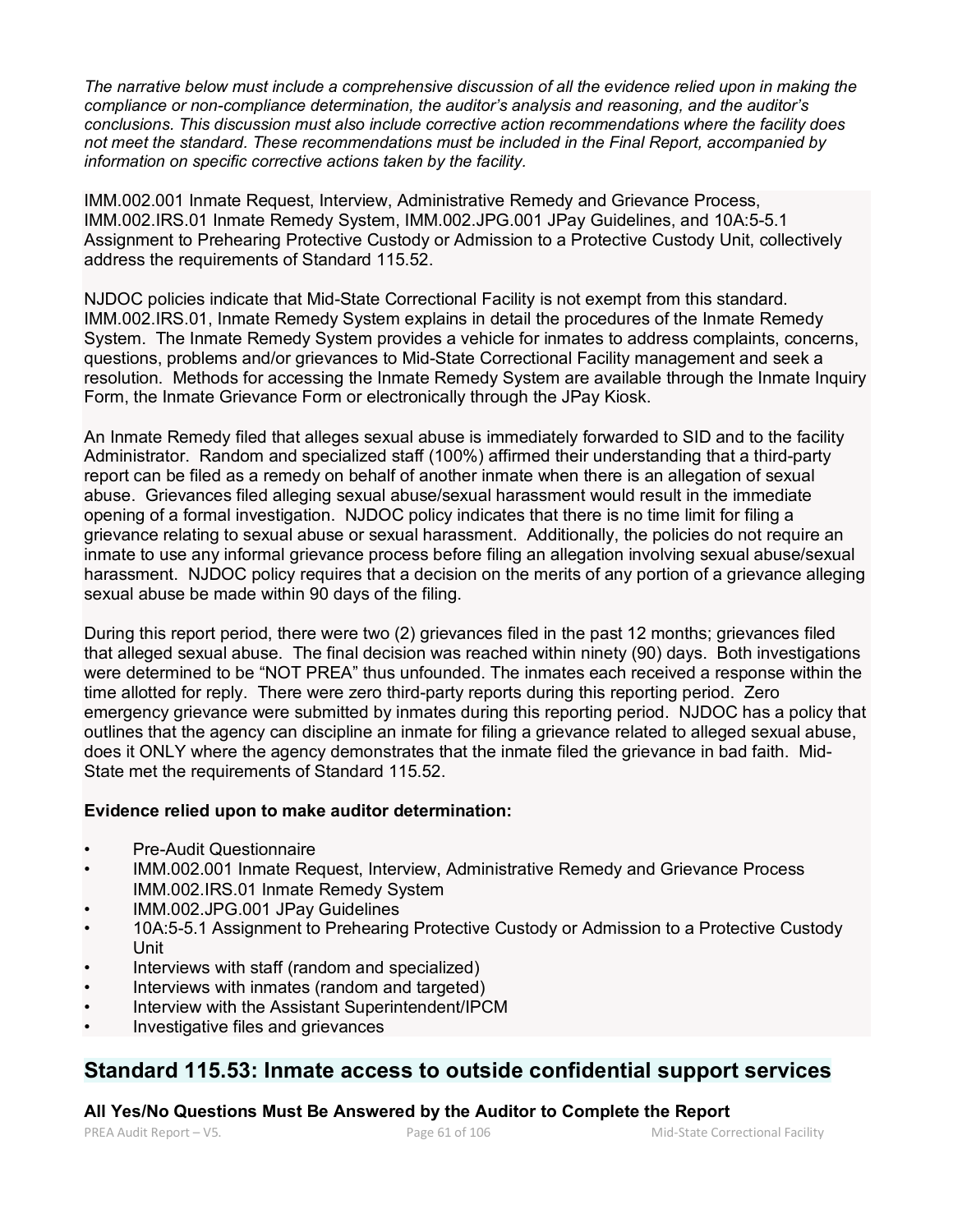### **115.53 (a)**

- Does the facility provide inmates with access to outside victim advocates for emotional support services related to sexual abuse by giving inmates mailing addresses and telephone numbers, including toll-free hotline numbers where available, of local, State, or national victim advocacy or rape crisis organizations?  $\boxtimes$  Yes  $\Box$  No
- **Does the facility provide persons detained solely for civil immigration purposes mailing** addresses and telephone numbers, including toll-free hotline numbers where available of local, State, or national immigrant services agencies? (N/A if the facility *never* has persons detained solely for civil immigration purposes.)  $\boxtimes$  Yes  $\Box$  No  $\Box$  NA
- Does the facility enable reasonable communication between inmates and these organizations and agencies, in as confidential a manner as possible?  $\boxtimes$  Yes  $\Box$  No

### **115.53 (b)**

 Does the facility inform inmates, prior to giving them access, of the extent to which such communications will be monitored and the extent to which reports of abuse will be forwarded to authorities in accordance with mandatory reporting laws?  $\boxtimes$  Yes  $\Box$  No

### **115.53 (c)**

- Does the agency maintain or attempt to enter into memoranda of understanding or other agreements with community service providers that are able to provide inmates with confidential emotional support services related to sexual abuse?  $\boxtimes$  Yes  $\Box$  No
- **Does the agency maintain copies of agreements or documentation showing attempts to enter** into such agreements?  $\boxtimes$  Yes  $\Box$  No

#### **Auditor Overall Compliance Determination**

☐ **Exceeds Standard** (*Substantially exceeds requirement of standards*)

- ☒ **Meets Standard** (*Substantial compliance; complies in all material ways with the standard for the relevant review period*)
- ☐ **Does Not Meet Standard** (*Requires Corrective Action*)

#### **Instructions for Overall Compliance Determination Narrative**

*The narrative below must include a comprehensive discussion of all the evidence relied upon in making the compliance or non-compliance determination, the auditor's analysis and reasoning, and the auditor's conclusions. This discussion must also include corrective action recommendations where the facility does not meet the standard. These recommendations must be included in the Final Report, accompanied by information on specific corrective actions taken by the facility.*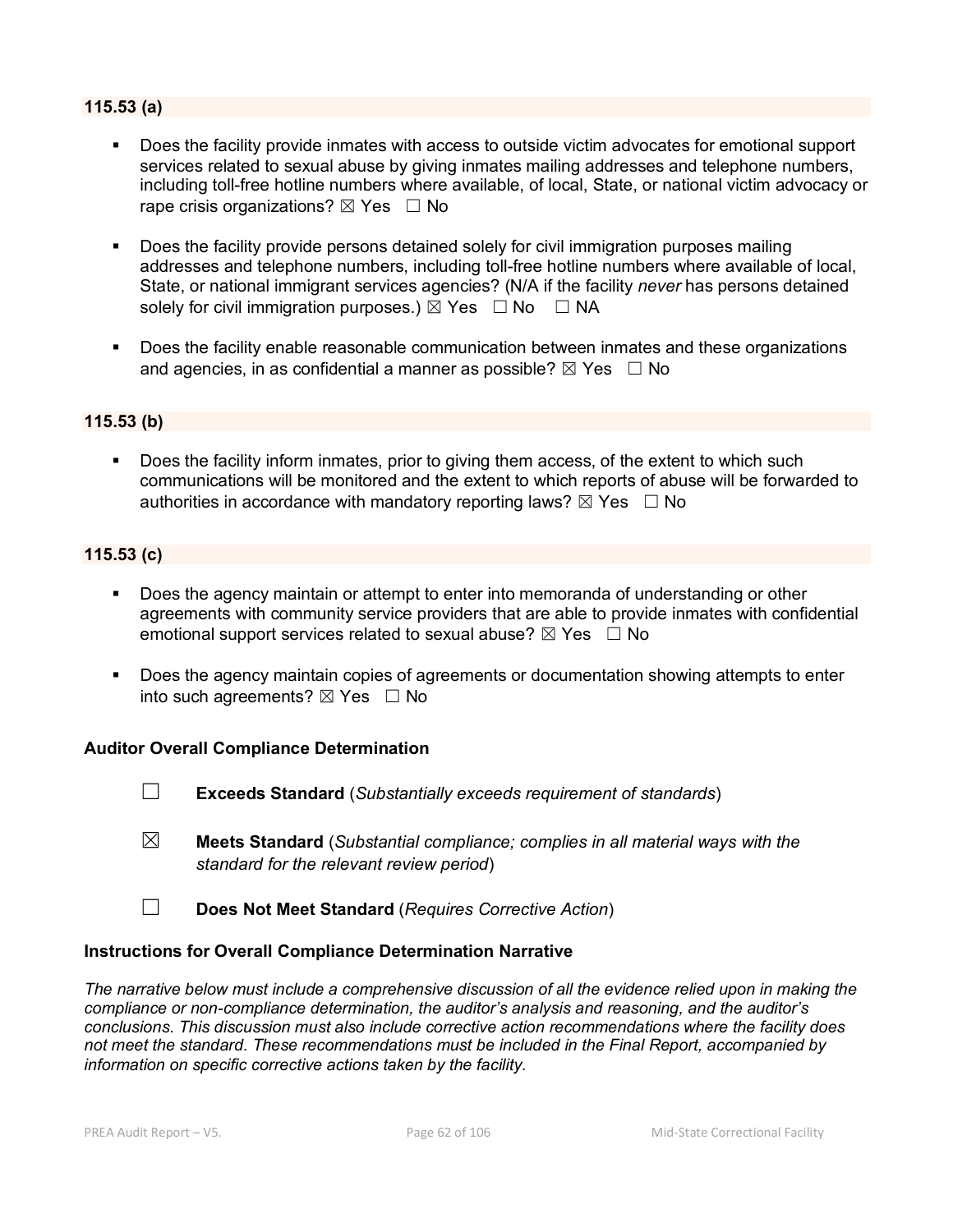IMM.001.004 Zero Tolerance Policy: Prison Sexual Assault, PCS.001.PREA.OMB Allegations of Sexual Abuse Assault, Harassment and Retaliation Reported to the Office of the Ombudsman, IMM.002.IRS.01 Inmate Remedy System, and a Memorandum of Understanding (MOU) between NJDOC and the "Center for Family Services, Services Empowering Rights of Victims" (SERV), collectively address the requirements of Standard 115.53.

The facility does not house detainees solely for civil immigration purposes. NJDOC policy establishes that inmates who are committed to the custody of the department will have access to external sexual abuse emotional support services. Access is provided even if they do not wish to make a report of sexual abuse. Services are based on the county where the inmate is housed and includes at a minimum, written access to emotional support services via correspondence. Where telephone hotline services are available, services can be accessed via the inmate telephone system by dialing \*PREA#. Inmates are advised that PREA external emotional support services are confidential. However, the service provider will notify the department if an inmate communicates a threat of imminent harm against self or others. Misuse of the external reporting emotional support line or the inmate telephone system may result in disciplinary action. Alleged victims are to be offered supportive services by trained victim advocacy staff. Services are available to alleged victims whether they name an alleged perpetrator or whether they cooperate with the investigation. Upon request, an alleged victim will be accompanied by supportive services throughout the forensic exam and investigative process.

### **Inmates may report PREA sexual abuse/sexual harassment by using one of the following methods:**

- Verbally or in writing to any NJDOC staff member, contractor or volunteer (Note: under PREA, all NJDOC staff members, contractors and volunteers are required to report any occurrence of inmate sexual abuse/sexual harassment)
- Contacting the Correctional Facility's Institutional PREA Compliance Manager
- Using the Inmate Remedy System/JPAY Kiosk
- Contacting the Special Investigations Division (SID) via the Confidential SID box or by dialing SID1# on the Inmate Telephone System (free call)
- Contacting the Correction Ombudsman:

#### **Office of the Correction Ombudsman PO Box 855 Trenton, NJ, 08625 Inmate Only Phone# 1-555-555-5555 (free call)**

Informational PREA pamphlets detailing victim advocacy services are issued upon the inmate's arrival. PREA postings in housing units provide the address and hotline phone number of the outside advocacy organization.

The facility provides inmates with access to outside victim advocates for emotional support services related to sexual abuse. The contact information is posted throughout the facility. The facility maintains copies of the agreement with the Inmate Health Care Services for The New Jersey Department of Corrections by Rutgers, The State University of New Jersey. Mid-State Correctional Facility met the requirements of Standard 115.53.

### **Evidence relied upon to make auditor determination:**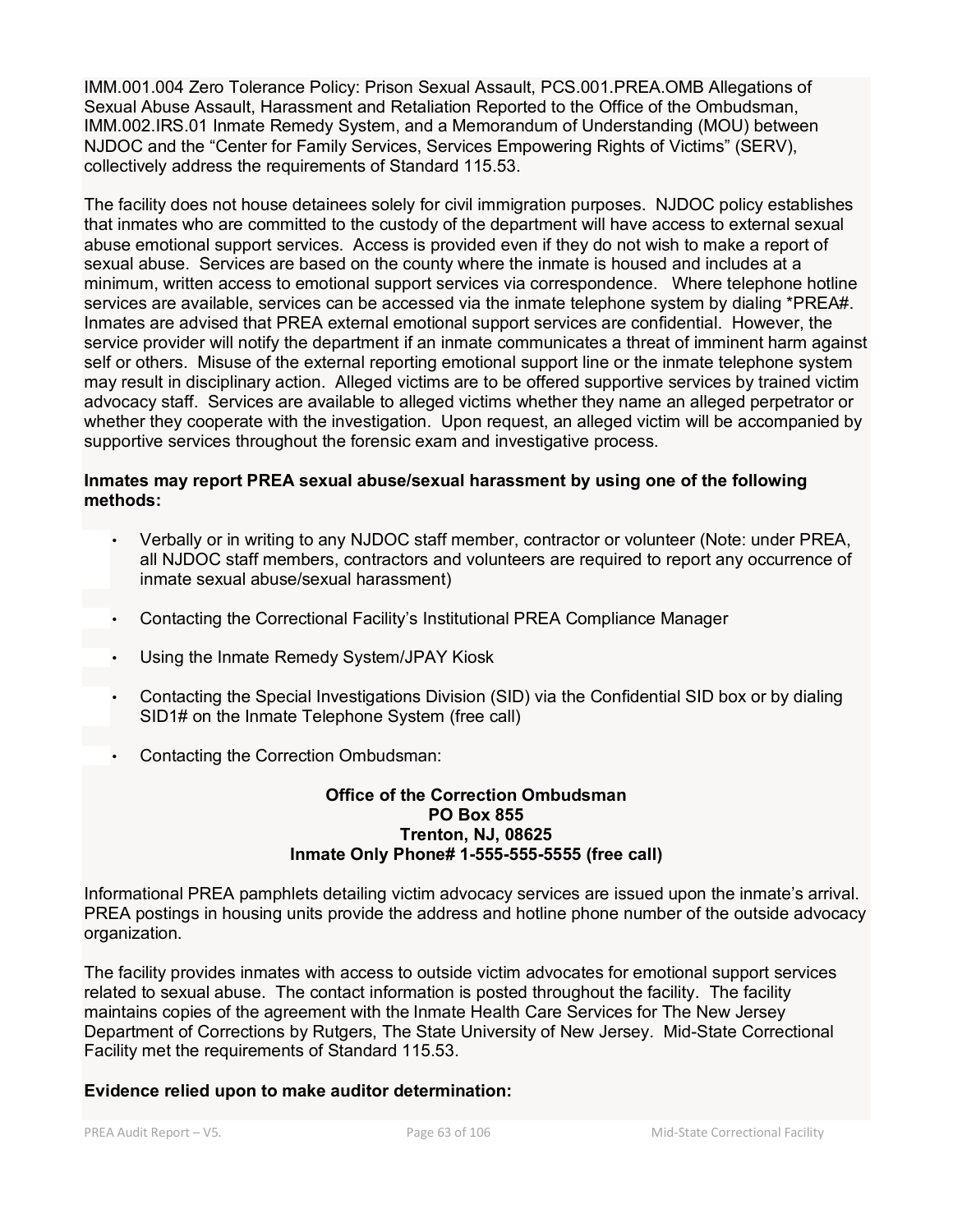- Pre-Audit Questionnaire
- Observations of the auditor made during the facility tour
- Agreement Inmate Health Care Services for The New Jersey Department of Corrections by Rutgers, The State University of New Jersey
- NJDOC PREA Emotional Support Services Hotline Training NJDOC Office of Policy & Planning
- IMM.001.004 Zero Tolerance Policy: Prison Sexual Assault
- PCS.001.PREA.OMB Allegations of Sexual Abuse, Assault, Harassment and Retaliation Reported to the Office of the Ombudsman
- Interviews with inmates (random and targeted)
- Interviews with staff (random and specialized)
- Interview with the PREA Coordinator (on file)
- Interview with the Assistant Superintendent/IPCM

# **Standard 115.54: Third-party reporting**

#### **All Yes/No Questions Must Be Answered by the Auditor to Complete the Report**

#### **115.54 (a)**

- Has the agency established a method to receive third-party reports of sexual abuse and sexual harassment? ⊠ Yes □ No
- Has the agency distributed publicly information on how to report sexual abuse and sexual harassment on behalf of an inmate?  $\boxtimes$  Yes  $\Box$  No

#### **Auditor Overall Compliance Determination**

- ☐ **Exceeds Standard** (*Substantially exceeds requirement of standards*)
- ☒ **Meets Standard** (*Substantial compliance; complies in all material ways with the standard for the relevant review period*)
- ☐ **Does Not Meet Standard** (*Requires Corrective Action*)

### **Instructions for Overall Compliance Determination Narrative**

*The narrative below must include a comprehensive discussion of all the evidence relied upon in making the compliance or non-compliance determination, the auditor's analysis and reasoning, and the auditor's conclusions. This discussion must also include corrective action recommendations where the facility does not meet the standard. These recommendations must be included in the Final Report, accompanied by information on specific corrective actions taken by the facility.*

IMM.001.004 Zero Tolerance Policy: Prison Sexual Assault and PCS.001.PREA.OMB Allegations of Sexual Abuse Assault, Harassment and Retaliation Reported to the Office of the Ombudsman address the requirements of this standard. Family members or other third-party individuals on behalf of an inmate may report sexual abuse/sexual harassment. A third party can file an inmate remedy form on behalf of an inmate when there is an allegation of sexual assault. Policy also establishes guidelines for handling contacts received in the Office of the Correction Ombudsman that pertain to allegations of sexual abuse, sexual assault, or harassment. It is the policy of the Office of the Correction Ombudsman to serve as an available resource to inmates in custody of the New Jersey Department of Corrections to report incidents of sexual abuse, assault, harassment or retaliation. The Office of the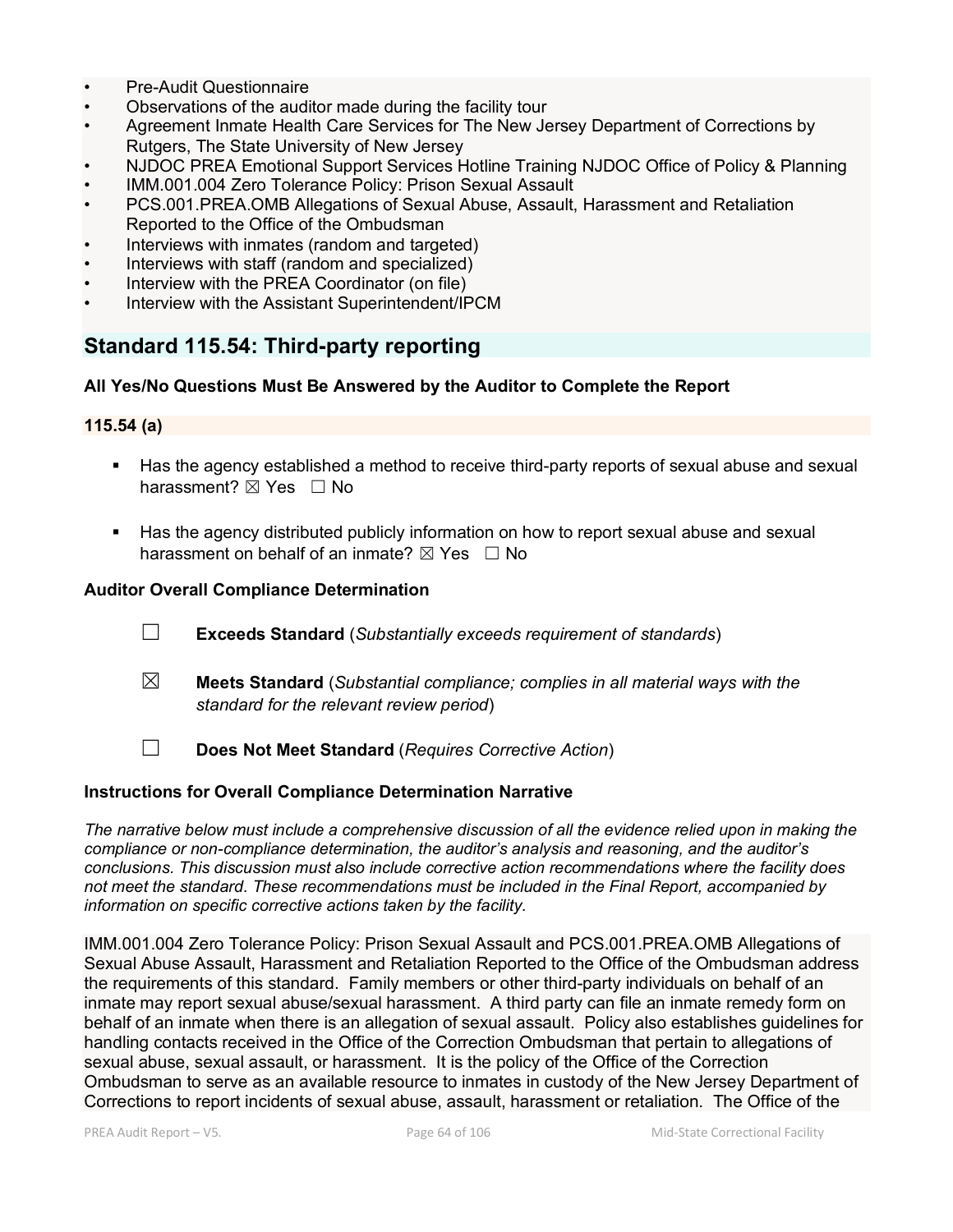Correction Ombudsman, upon receiving such information, shall immediately forward inmate reports of sexual abuse or sexual harassment to agency officials, allowing the inmate to remain anonymous upon request.

The Assistant Superintendent/IPCM indicated that Mid-State Correctional Facility accepts all third-party reports of inmate sexual abuse or sexual harassment. The PREA Coordinator confirmed that the agency has established a method to receive third-party reports of sexual abuse and sexual harassment that can be found on the agency's website. The agency distributed publicly information on how to report sexual abuse and sexual harassment on behalf of an inmate on their website.

Family members, friends, attorneys, clergy or any other third party may make a PREA report on an inmate's behalf. Third parties may report sexual abuse/sexual harassment by:

- Contacting the Correctional Facility's Institutional PREA Compliance Manager
- Contacting the Correction Ombudsman:

### **Office of the Correction Ombudsman PO Box 855 Trenton, NJ, 08625**

• Contacting the NJDOC Special Investigations Division:

#### **Trenton, NJ, 08625 (SID) (609) 826-5617 Phone# (609) 633-2596**

The department's public website www.state.nj.us./corrections/pages/PREA informs third party reporters on how to report allegations of sexual abuse/sexual harassment. The website provides contact information as well as whom the third-party reporter will speak to. Mid-State Correctional Facility met the requirements of Standard 115.54.

### **Evidence relied upon to make auditor determination:**

- Pre-Audit Questionnaire
- IMM.001.004 Zero Tolerance Policy: Prison Sexual Assault
- PCS.001.PREA.OMB Allegations of Sexual Abuse Assault, Harassment and Retaliation Reported to the Office of the Ombudsman
- Interviews with staff (random and specialized)
- Interviews with inmates (random and targeted)
- Interview with the PREA Coordinator (on file 2019)

# **OFFICIAL RESPONSE FOLLOWING AN INMATE REPORT**

# **Standard 115.61: Staff and agency reporting duties**

### **All Yes/No Questions Must Be Answered by the Auditor to Complete the Report**

### **115.61 (a)**

 Does the agency require all staff to report immediately and according to agency policy any knowledge, suspicion, or information regarding an incident of sexual abuse or sexual harassment that occurred in a facility, whether or not it is part of the agency?  $\boxtimes$  Yes  $\Box$  No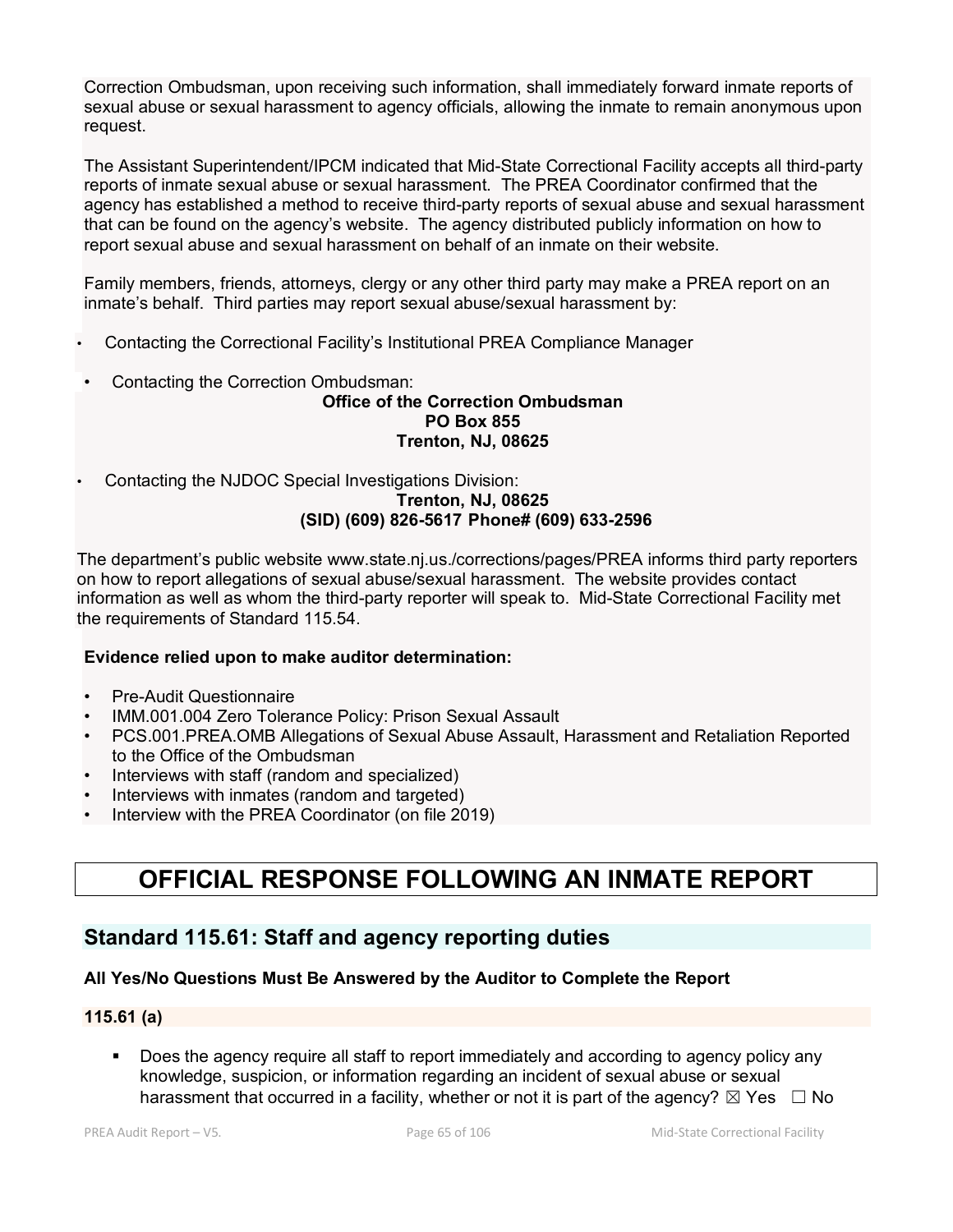- Does the agency require all staff to report immediately and according to agency policy any knowledge, suspicion, or information regarding retaliation against inmates or staff who reported an incident of sexual abuse or sexual harassment?  $\boxtimes$  Yes  $\Box$  No
- Does the agency require all staff to report immediately and according to agency policy any knowledge, suspicion, or information regarding any staff neglect or violation of responsibilities that may have contributed to an incident of sexual abuse or sexual harassment or retaliation? ☒ Yes ☐ No

### **115.61 (b)**

 Apart from reporting to designated supervisors or officials, does staff always refrain from revealing any information related to a sexual abuse report to anyone other than to the extent necessary, as specified in agency policy, to make treatment, investigation, and other security and management decisions?  $\boxtimes$  Yes  $\Box$  No

### **115.61 (c)**

- Unless otherwise precluded by Federal, State, or local law, are medical and mental health practitioners required to report sexual abuse pursuant to paragraph (a) of this section?  $\boxtimes$  Yes  $\Box$  No
- Are medical and mental health practitioners required to inform inmates of the practitioner's duty to report, and the limitations of confidentiality, at the initiation of services?  $\boxtimes$  Yes  $\Box$  No

### **115.61 (d)**

**If the alleged victim is under the age of 18 or considered a vulnerable adult under a State or** local vulnerable persons statute, does the agency report the allegation to the designated State or local services agency under applicable mandatory reporting laws?  $\boxtimes$  Yes  $\Box$  No

#### **115.61 (e)**

 Does the facility report all allegations of sexual abuse and sexual harassment, including thirdparty and anonymous reports, to the facility's designated investigators?  $\boxtimes$  Yes  $\Box$  No

#### **Auditor Overall Compliance Determination**

- ☐ **Exceeds Standard** (*Substantially exceeds requirement of standards*)
- ☒ **Meets Standard** (*Substantial compliance; complies in all material ways with the standard for the relevant review period*)
- ☐ **Does Not Meet Standard** (*Requires Corrective Action*)

#### **Instructions for Overall Compliance Determination Narrative**

*The narrative below must include a comprehensive discussion of all the evidence relied upon in making the compliance or non-compliance determination, the auditor's analysis and reasoning, and the auditor's conclusions. This discussion must also include corrective action recommendations where the facility does*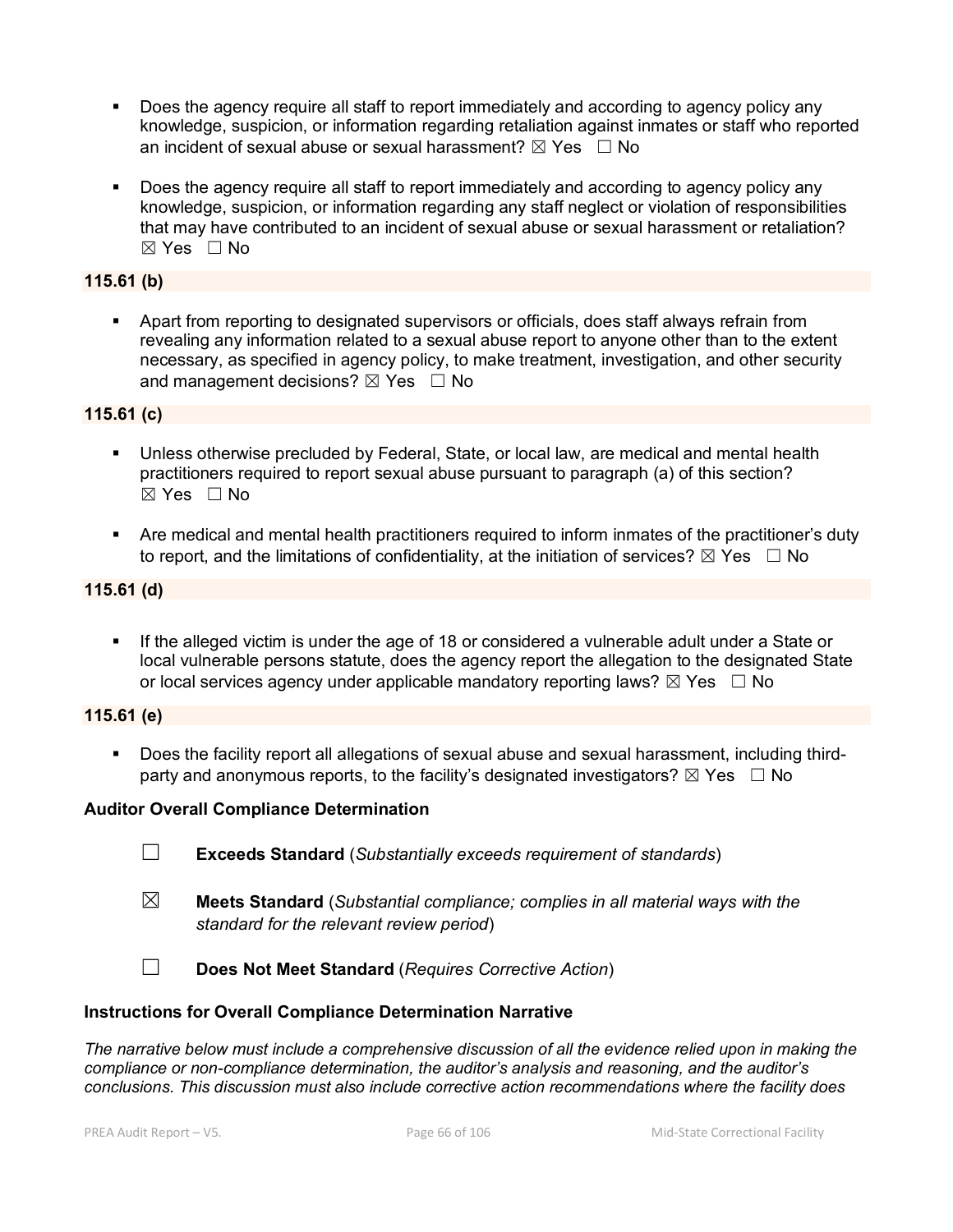*not meet the standard. These recommendations must be included in the Final Report, accompanied by information on specific corrective actions taken by the facility.*

IMM.001.004 Zero Tolerance Policy: Prison Sexual Assault, level 3 PREA Information for NJ DOC Contractors, and PCS.001.VOL.001 Volunteer Services collectively address the requirements of Standards 115.61. NJDOC requires all staff to immediately report to his or her supervisor any knowledge, suspicion or information regarding inmate sexual abuse, sexual harassment, retaliation against an inmate or staff for reporting an incident of sexual abuse, or any staff neglect or violation of responsibilities that contributed to an incident of sexual abuse or harassment or retaliation. Likewise, the agency also requires all staff to report immediately and according to agency policy any knowledge, suspicion, or information regarding retaliation against inmates or staff who reported an incident of sexual abuse or sexual harassment. Further, the agency also requires all staff to report immediately any knowledge, suspicion, or information regarding any staff neglect or violation of responsibilities that may have contributed to an incident of sexual abuse or sexual harassment or retaliation. Staff interviewed confirmed their responsibility to refrain from revealing any information related to a sexual abuse report to anyone other than to the extent necessary, as specified in agency policy, to make treatment, investigation, and other security and management decisions. Medical and mental health practitioners interviewed during the audit confirmed they are required to inform inmates the limitations of confidentiality, at the initiation of services. Mid-State Correctional Facility does not house youthful inmates therefore 115.61 (d) does not apply to this facility.

An employee, contractor or volunteer who fails to report an allegation, or coerces or threatens another person to submit inaccurate, incomplete or untruthful information with the intent to alter a report, may face disciplinary charges, up to and including dismissal, even on a first offense. Staff (random and specialized) 100% reported receiving annual training on their responsibility to prevent, respond, and report all allegations of sexual abuse and sexual harassment in accordance with the Prison Rape Elimination Act (PREA). Interviews with staff (random and specialized) supported compliance with Standard 115.61.

### **Evidence relied upon to make auditor determination:**

- Pre-Audit Questionnaire
- IMM.001.004 Zero Tolerance Policy: Prison Sexual Assault
- PCS.002.REV.VOL (Religious Volunteers)
- PCS.001.VOL.001 (Volunteer Services)
- Information for NJDOC Contractors
- Interviews with staff (random and specialized)
- Interviews with inmates (random and targeted)
- Interview with the PREA Coordinator
- Interview with the Assistant Superintendent/IPCM

# **Standard 115.62: Agency protection duties**

### **All Yes/No Questions Must Be Answered by the Auditor to Complete the Report**

#### **115.62 (a)**

 When the agency learns that an inmate is subject to a substantial risk of imminent sexual abuse, does it take immediate action to protect the inmate?  $\boxtimes$  Yes  $\Box$  No

#### **Auditor Overall Compliance Determination**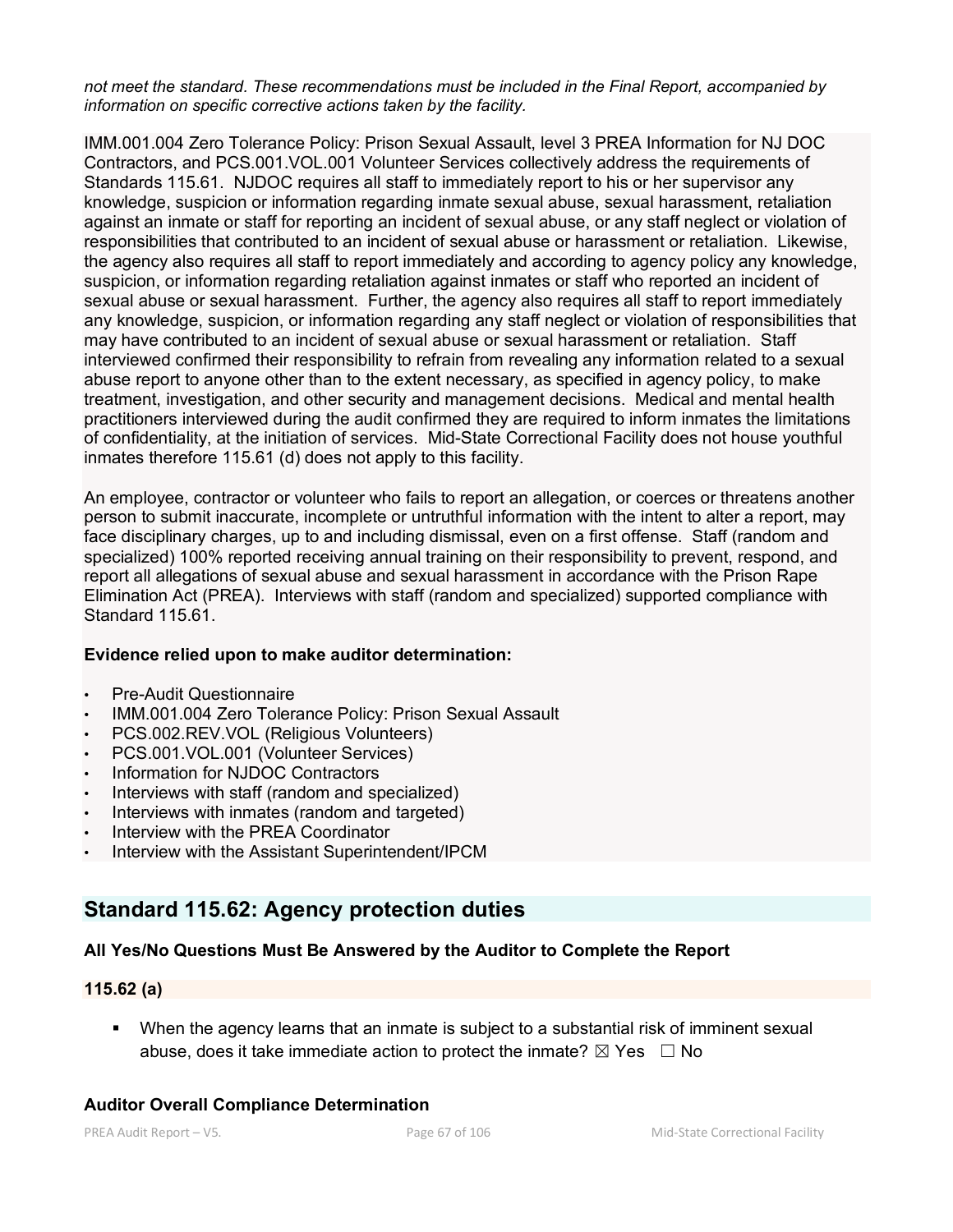- ☐ **Exceeds Standard** (*Substantially exceeds requirement of standards*)
- ☒ **Meets Standard** (*Substantial compliance; complies in all material ways with the standard for the relevant review period*)

☐ **Does Not Meet Standard** (*Requires Corrective Action*)

### **Instructions for Overall Compliance Determination Narrative**

*The narrative below must include a comprehensive discussion of all the evidence relied upon in making the compliance or non-compliance determination, the auditor's analysis and reasoning, and the auditor's conclusions. This discussion must also include corrective action recommendations where the facility does not meet the standard. These recommendations must be included in the Final Report, accompanied by information on specific corrective actions taken by the facility.*

IMM.001.004 Zero Tolerance Policy: Prison Sexual Assault requires staff to take immediate action to protect an inmate when he is identified as being subject to substantial risk of imminent sexual abuse, ADM.019.022 Restrictive Housing, ADM.019.TCC.01 Temporary Close Custody, ADM.019.PCS.01 Protective Custody Status, and New Jersey Administrative Code (NJAC) 10A:5-5.1 Assignment to Prehearing Protective Custody or Admission to a Protective Custody Unit collectively address the requirements of Standard 115.62. It is the policy of the New Jersey Department of Corrections to maintain zero tolerance toward all forms of sexual abuse and sexual harassment, and actively enforce all internal policies and procedures related to the prevention, detection, and response to such conduct.

NJDOC policies direct staff who staff learn that an inmate is subject to a substantial risk of imminent sexual abuse to take immediate action to protect the inmate. These same policies require NJDOC staff to be committed to ensuring the protection of victims of sexual assault, and will employ multiple measures, including but not limited to, housing changes or transfers for inmate victims or abusers, removal of alleged staff or inmate abusers from contact with victims, and emotional support services for inmates or staff who fear retaliation for reporting sexual abuse or harassment or for cooperating with investigations in order to fulfill this commitment. In the past 12 months, the PCM confirmed that the number times Mid-State Correctional Facility determined that an inmate was subject to a substantial risk of imminent sexual abuse was zero. Mid-State Correctional Facility met the requirements of Standard 115.62.

### **Evidence relied upon to make auditor determination:**

- Pre-Audit Questionnaire
- Policy IMM.001.004 (Zero Tolerance Policy: Prison Sexual Assault)
- 10A:5-5.1 Assignment to Prehearing Protective Custody or Admission to a Protective Custody Unit
- 10A:5-7.1 Placement in Temporary Close Custody
- Interviews with staff (random and specialized)
- Interview with the PREA Coordinator
- Interview with the PREA Compliance Manager (on file 2019)

# **Standard 115.63: Reporting to other confinement facilities**

**All Yes/No Questions Must Be Answered by the Auditor to Complete the Report**

### **115.63 (a)**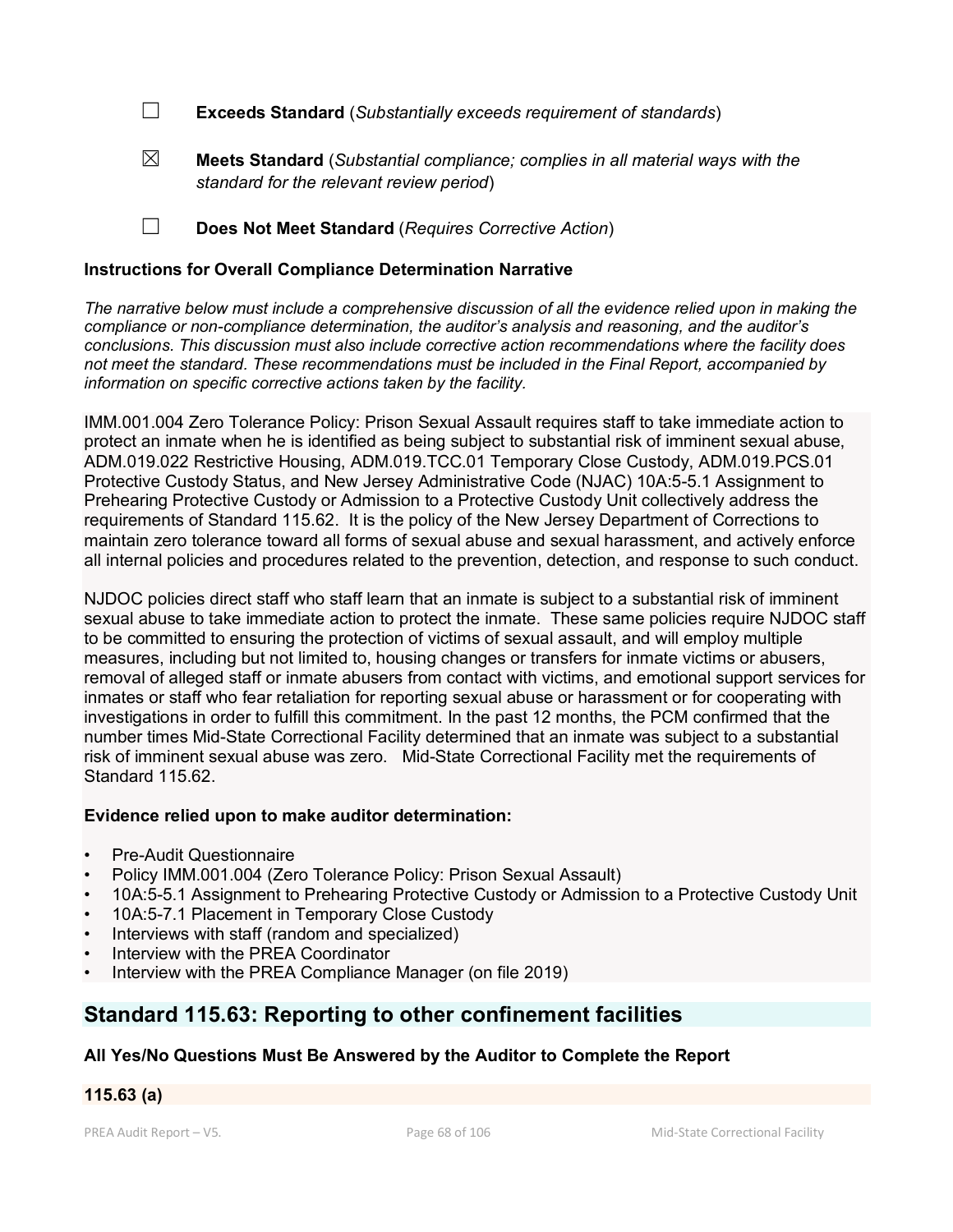Upon receiving an allegation that an inmate was sexually abused while confined at another facility, does the head of the facility that received the allegation notify the head of the facility or appropriate office of the agency where the alleged abuse occurred?  $\boxtimes$  Yes  $\Box$  No

**115.63 (b)**

Is such notification provided as soon as possible, but no later than 72 hours after receiving the allegation? ⊠ Yes □ No

#### **115.63 (c)**

Does the agency document that it has provided such notification?  $\boxtimes$  Yes  $\Box$  No

#### **115.63 (d)**

 Does the facility head or agency office that receives such notification ensure that the allegation is investigated in accordance with these standards?  $\boxtimes$  Yes  $\Box$  No

### **Auditor Overall Compliance Determination**

- ☐ **Exceeds Standard** (*Substantially exceeds requirement of standards*)
- ☒ **Meets Standard** (*Substantial compliance; complies in all material ways with the standard for the relevant review period*)
- ☐ **Does Not Meet Standard** (*Requires Corrective Action*)

### **Instructions for Overall Compliance Determination Narrative**

*The narrative below must include a comprehensive discussion of all the evidence relied upon in making the compliance or non-compliance determination, the auditor's analysis and reasoning, and the auditor's conclusions. This discussion must also include corrective action recommendations where the facility does not meet the standard. These recommendations must be included in the Final Report, accompanied by information on specific corrective actions taken by the facility.*

PCS.001.PREA.ICM (Institutional Prison Rape Elimination Act (PREA) Compliance Manager) supports compliance with this standard. Policy requires: "The institutional PREA Compliance Manager must also accept reports that an inmate was sexually abused while incarcerated at another facility. The PCM will advise the facility Administrator and serve as Administrator's designee. The designee will be notifying the head of the facility/agency where the alleged abuse occurred no later than 72 hours after receiving the allegation. The IPCM confirmed during his interview that during the past 12 months, there were zero allegations received that an inmate was abused while confined to another facility. Mid-State Correctional Facility met the requirements of Standard 115.63.

#### **Evidence relied upon to make auditor determination:**

- Pre-Audit Questionnaire
- PCS.001.PREA.ICM Institutional Prison Rape Elimination Act (PREA) Compliance Manager
- Interview with the PREA Compliance Manager
- Interview with the PREA Coordinator (on file 2019)

# **Standard 115.64: Staff first responder duties**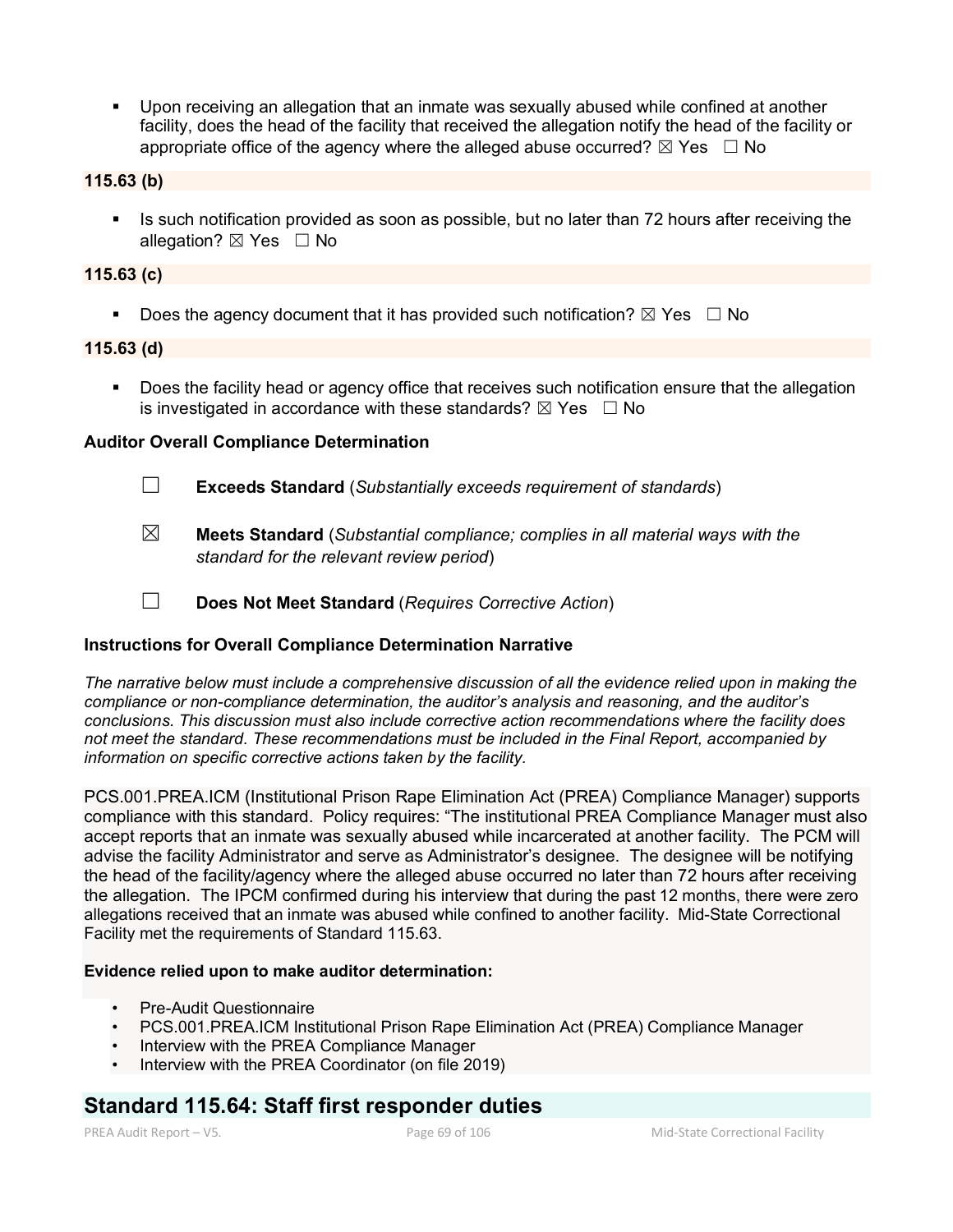### **All Yes/No Questions Must Be Answered by the Auditor to Complete the Report**

#### **115.64 (a)**

- Upon learning of an allegation that an inmate was sexually abused, is the first security staff member to respond to the report required to: Separate the alleged victim and abuser?  $\boxtimes$  Yes  $\Box$  No
- Upon learning of an allegation that an inmate was sexually abused, is the first security staff member to respond to the report required to: Preserve and protect any crime scene until appropriate steps can be taken to collect any evidence?  $\boxtimes$  Yes  $\Box$  No
- Upon learning of an allegation that an inmate was sexually abused, is the first security staff member to respond to the report required to: Request that the alleged victim not take any actions that could destroy physical evidence, including, as appropriate, washing, brushing teeth, changing clothes, urinating, defecating, smoking, drinking, or eating, if the abuse occurred within a time period that still allows for the collection of physical evidence?  $\boxtimes$  Yes  $\Box$  No
- Upon learning of an allegation that an inmate was sexually abused, is the first security staff member to respond to the report required to: Ensure that the alleged abuser does not take any actions that could destroy physical evidence, including, as appropriate, washing, brushing teeth, changing clothes, urinating, defecating, smoking, drinking, or eating, if the abuse occurred within a time period that still allows for the collection of physical evidence?  $\boxtimes$  Yes  $\Box$  No

#### **115.64 (b)**

 If the first staff responder is not a security staff member, is the responder required to request that the alleged victim not take any actions that could destroy physical evidence, and then notify security staff?  $\boxtimes$  Yes  $\Box$  No

#### **Auditor Overall Compliance Determination**

- ☐ **Exceeds Standard** (*Substantially exceeds requirement of standards*)
- ☒ **Meets Standard** (*Substantial compliance; complies in all material ways with the standard for the relevant review period*)
- ☐ **Does Not Meet Standard** (*Requires Corrective Action*)

### **Instructions for Overall Compliance Determination Narrative**

*The narrative below must include a comprehensive discussion of all the evidence relied upon in making the compliance or non-compliance determination, the auditor's analysis and reasoning, and the auditor's conclusions. This discussion must also include corrective action recommendations where the facility does not meet the standard. These recommendations must be included in the Final Report, accompanied by information on specific corrective actions taken by the facility.*

Internal Management Procedure #014 (Procedures for Sexual Offenses) requires staff to take specific steps to respond to a report of sexual abuse including; separating the alleged victim from the abuser; preserving any crime scene within a period of time that still allows for the collection of physical evidence; request the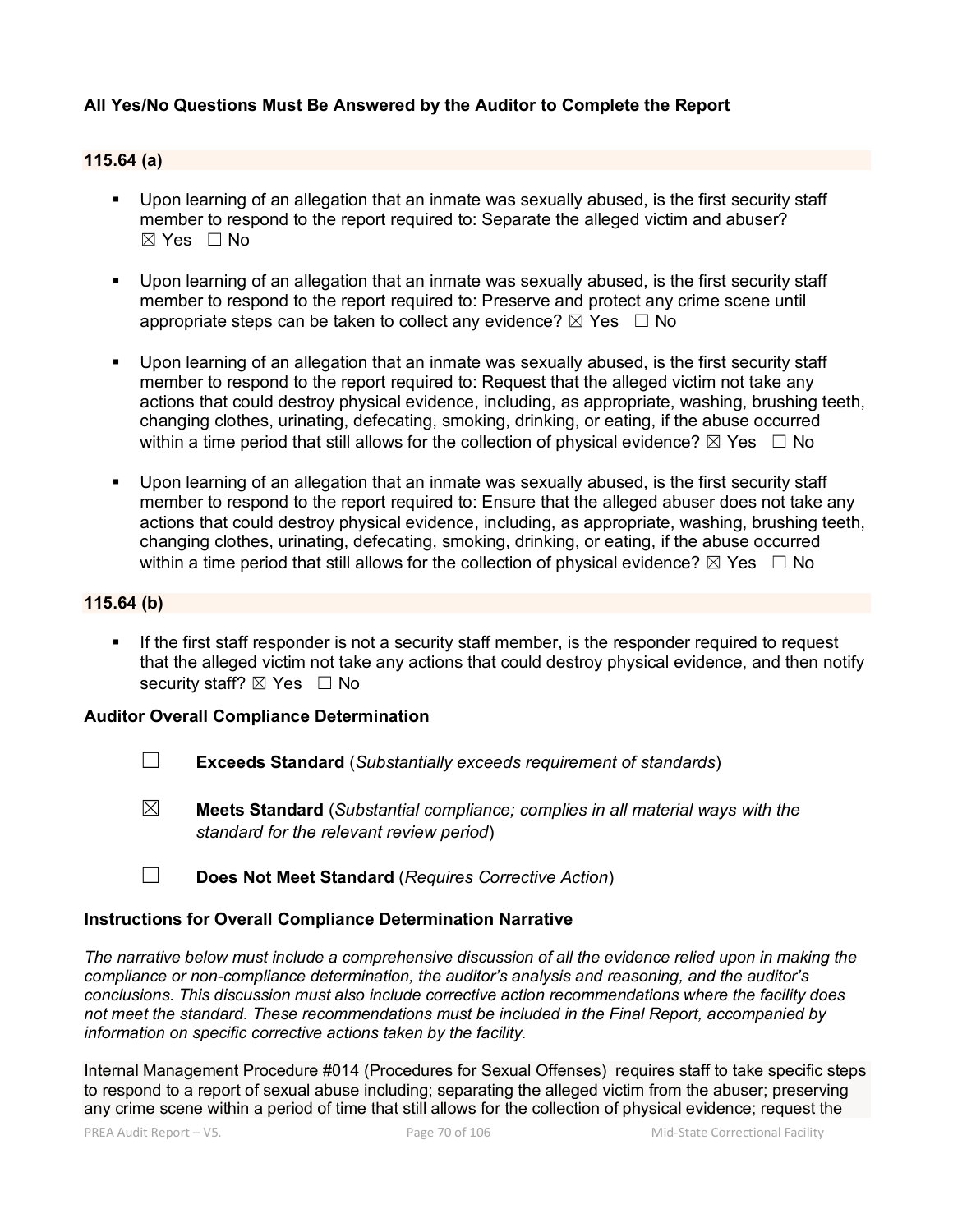alleged victim not take any action that could destroy physical evidence; and ensure that the alleged abuser does not take any action to destroy physical evidence, if the abuse took place within a time period that still allows for the collection of physical evidence. Staff interviews confirmed that each staff person possess an understanding of the actions to be taken upon learning that an inmate was sexually abused. Custody staff interviewed confirmed that upon learning of an allegation that an inmate was sexually abused, the first security staff member to respond would: Separate the alleged victim and abuser, preserve and protect any crime scene until appropriate steps can be taken to collect any evidence, request that the alleged victim not take any actions that could destroy physical evidence, including, as appropriate, washing, brushing teeth, changing clothes, urinating, defecating, smoking, drinking, or eating, and if the abuse occurred within a time period that still allows for the collection of physical evidence. Non-custody staff (100%) interviewed during the onsite portion of the PREA audit indicated that during interviews that the responder is required to request that the alleged victim not take any actions that could destroy physical evidence, and then notify security staff. Mid-State Correctional Facility met the requirements of Standard 115.64.

#### **Evidence relied upon to make auditor determination:**

- Pre-Audit Questionnaire
- CUS.001.CSM.01 Crime Scene Management
- IMM.001.004 Zero Tolerance Policy: Prison Sexual Assault
- MED.MLI.007 Sexual Assault
- **Sexual Assault Prevention Directive**
- Internal Management Procedure #014 (Procedures for Sexual Offenses)
- Interviews with Staff

# **Standard 115.65: Coordinated response**

### **All Yes/No Questions Must Be Answered by the Auditor to Complete the Report**

### **115.65 (a)**

 Has the facility developed a written institutional plan to coordinate actions among staff first responders, medical and mental health practitioners, investigators, and facility leadership taken in response to an incident of sexual abuse?  $\boxtimes$  Yes  $\Box$  No

#### **Auditor Overall Compliance Determination**

- ☐ **Exceeds Standard** (*Substantially exceeds requirement of standards*)
- ☒ **Meets Standard** (*Substantial compliance; complies in all material ways with the standard for the relevant review period*)
- ☐ **Does Not Meet Standard** (*Requires Corrective Action*)

#### **Instructions for Overall Compliance Determination Narrative**

*The narrative below must include a comprehensive discussion of all the evidence relied upon in making the compliance or non-compliance determination, the auditor's analysis and reasoning, and the auditor's conclusions. This discussion must also include corrective action recommendations where the facility does not meet the standard. These recommendations must be included in the Final Report, accompanied by information on specific corrective actions taken by the facility.*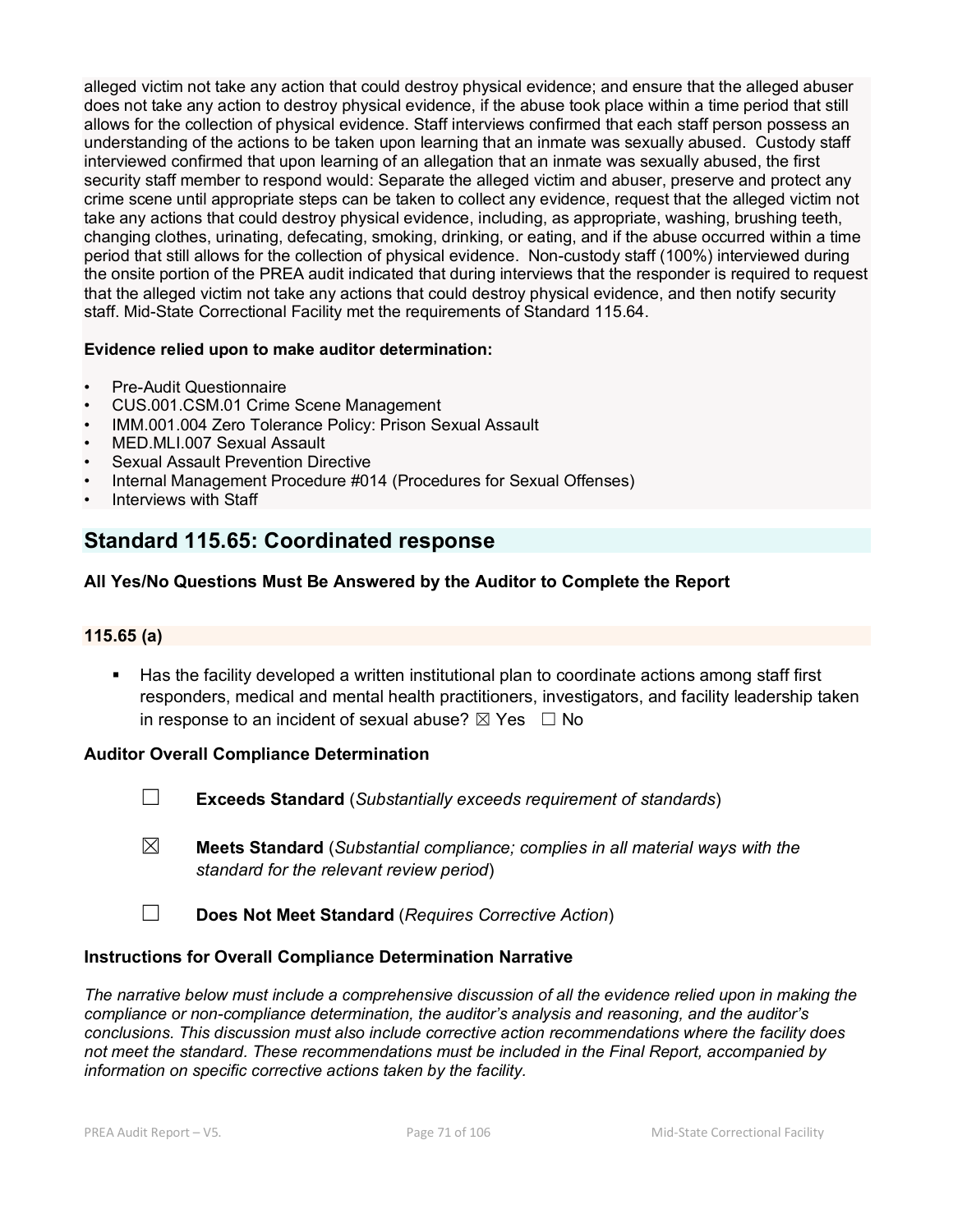IMM.001.PSA.001, MED.ML1.007(Sexual Assault), and SID#14 (Procedures for Sexual Offenses) address the requirements of this standard. NJDOC mandates that the following medical and health care services be available in all Operational Units housing inmates and in compliance with any existing PREA standard. Each policy outlines specific instructions for security, healthcare, and investigative staff relative to post sexual abuse protocols such as:

- 1. Twenty-four (24) hours per day, 7 days per week emergency medical, dental and mental health care.
- 2. A physician will be available twenty-four hours a day, seven days a week for consultation. Oncall physician's schedules with pager/telephone numbers and pertinent names and telephone numbers of local emergency medical services to be used will be accessible to the medical staff.
- 3. NJDOC also mandates that the healthcare staff shall follow the institution's written plan for responding to allegations of sexual assault of inmates. The assaulted inmate will be transported to an Emergency Department properly equipped to assess (i.e. SANE Nurse), treat, and provide required prophylaxis, contraceptives, pregnancy termination counseling and gathering of forensic evidence. Healthcare staff shall not be involved in the management or treatment of sexual assault cases unless it is necessary to stabilize the inmate before the transfer to the appropriate community facility. Such care may include the control of bleeding or stabilizing of other injuries incurred, but most frequently would involve emotional support and understanding.

The procedures in facility Internal Management Procedure #014 (Procedures for Sexual Offenses) outlines the written plan that coordinates actions should be taken in response to an incident of sexual assault among staff first responders, medical and mental health care practitioners, and facility leadership.

Interviews with the Assistant Superintendent/IPCM and other staff revealed that they are knowledgeable of their duties in response to an allegation of sexual abuse and in keeping with the facility's coordinated response plan in response to an incident of sexual abuse. The Rape Crisis Referral Centers for Mid-State Correctional Facility is:

#### **Mid-State Correctional Facility ANNEX – CRAF Virtua of Mount Holly 175 Madison Avenue Mount Holly, NJ 609-914-6000**

The Mid-State Correctional Facility Coordinated Response Plan defers to IMM.001.004 Zero Tolerance Policy: Prison Sexual Assault was reviewed, and it meets the requirements of Standard 115.65.

### **Evidence relied upon to make auditor determination:**

- Pre-Audit Questionnaire
- IMM.001.004 Zero Tolerance Policy: Prison Sexual Assault
- MED.MLI.007 Sexual Assault<br>• CUS.001.CSM.01 Crime Scen
- CUS.001.CSM.01 Crime Scene Management
- Internal Management Procedure #014 Procedures for Sexual Offenses<br>• Interviews with staff (random and specialized)
- Interviews with staff (random and specialized)
- Interview with the PREA Compliance Manager
- Interview with the PREA Coordinator (on file)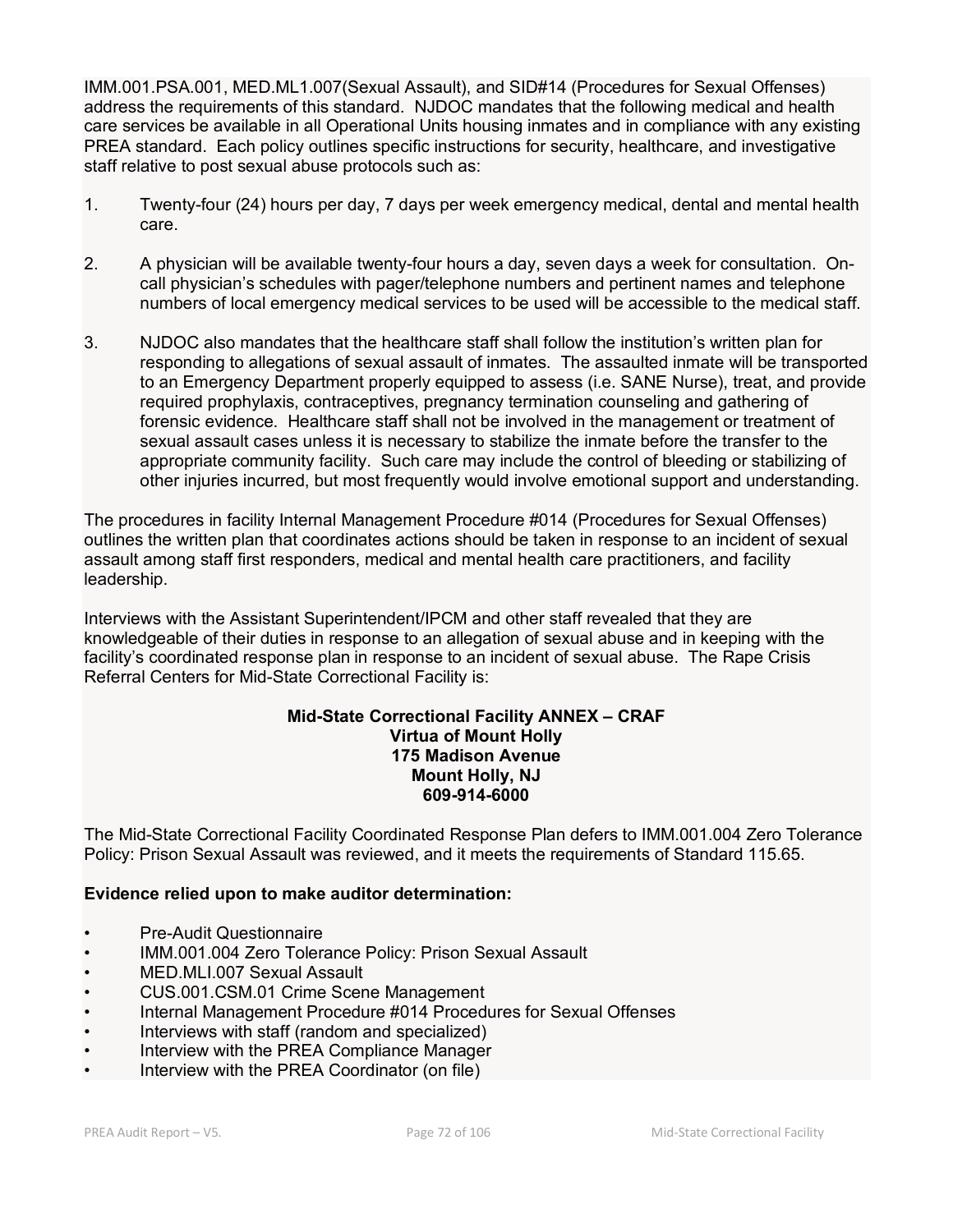# **Standard 115.66: Preservation of ability to protect inmates from contact with abusers**

## **All Yes/No Questions Must Be Answered by the Auditor to Complete the Report**

#### **115.66 (a)**

 Are both the agency and any other governmental entities responsible for collective bargaining on the agency's behalf prohibited from entering into or renewing any collective bargaining agreement or other agreement that limits the agency's ability to remove alleged staff sexual abusers from contact with any inmates pending the outcome of an investigation or of a determination of whether and to what extent discipline is warranted?  $\boxtimes$  Yes  $\Box$  No

#### **115.66 (b)**

Auditor is not required to audit this provision.

## **Auditor Overall Compliance Determination**

- ☐ **Exceeds Standard** (*Substantially exceeds requirement of standards*)
- ☒ **Meets Standard** (*Substantial compliance; complies in all material ways with the standard for the relevant review period*)
- ☐ **Does Not Meet Standard** (*Requires Corrective Action*)

## **Instructions for Overall Compliance Determination Narrative**

*The narrative below must include a comprehensive discussion of all the evidence relied upon in making the compliance or non-compliance determination, the auditor's analysis and reasoning, and the auditor's conclusions. This discussion must also include corrective action recommendations where the facility does not meet the standard. These recommendations must be included in the Final Report, accompanied by information on specific corrective actions taken by the facility.*

IMM.001.004 Zero Tolerance Policy: Prison Sexual Assault supports the removal of staff alleged to have committed sexual abuse pending the outcome of the investigative process. Corrective bargaining Agreements between the NJDOC and at least seven employee unions were reviewed. The agreements do not limit the agency's ability to remove alleged staff sexual abusers from contact with any inmates pending the outcome of an investigation or of a determination of whether and to what extent discipline is warranted. New Jersey Department of Corrections is a collective bargaining agency. Both the agency and other governmental entities are responsible for collective bargaining on the agency's behalf are prohibited from entering into or renewing any collective bargaining agreement or other agreement that limits the agency's ability to remove alleged staff sexual abusers from contact with any inmates pending the outcome of an investigation or of a determination of whether and to what extent discipline is warranted. Mid-State Correctional Facility meets the requirement of Standard 115.66.

## **Evidence relied upon to make auditor determination:**

• Pre-Audit Questionnaire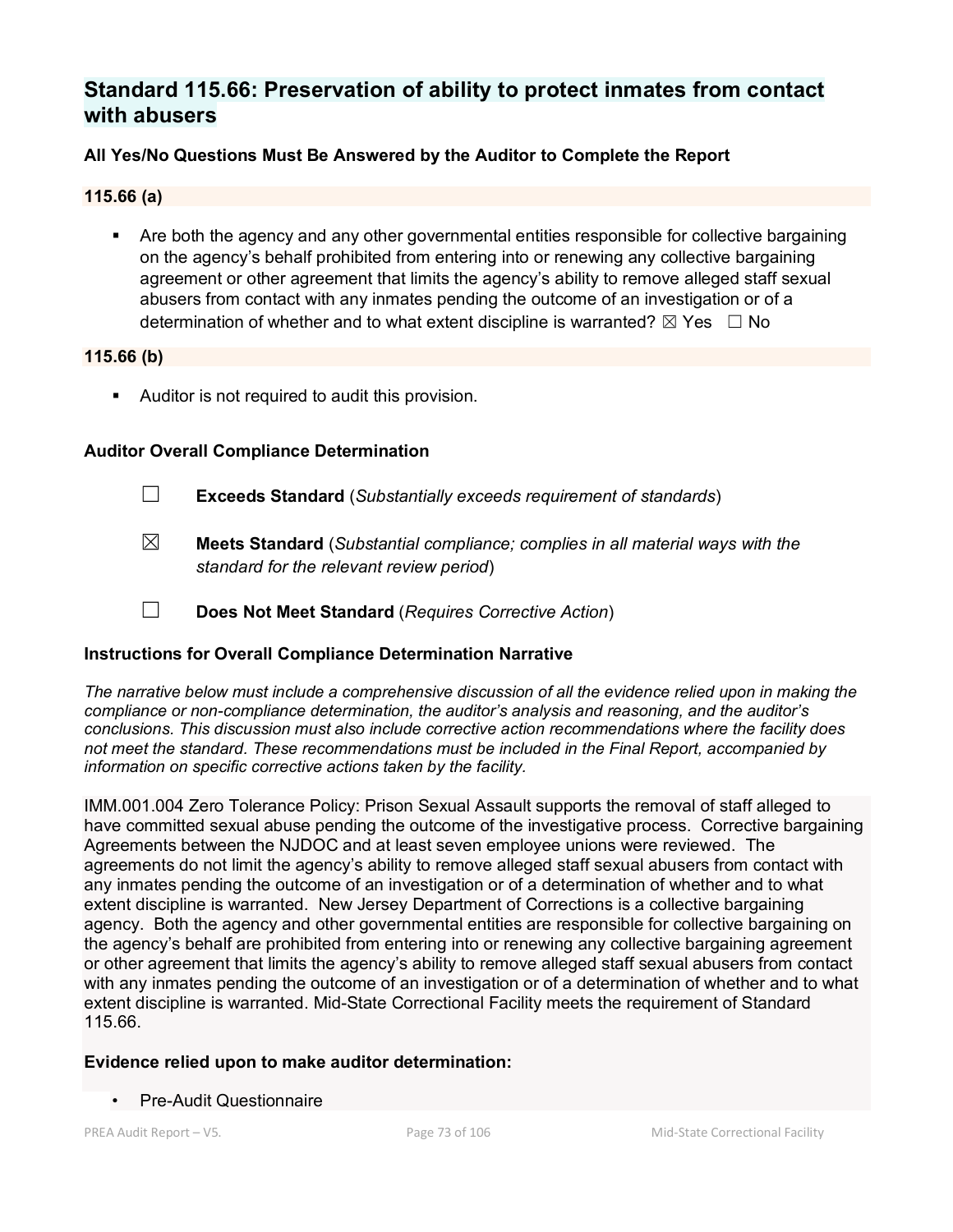- Agreement State of New Jersey and Local Union 30 International Brotherhood of Electrical Workers (IBEW), AFL-CIO State Government Managers' Unit
- Operations, Maintenance and Services and Crafts Unit and Inspection and Security Unit
- IMM.001.004 Zero Tolerance Policy: Prison Sexual Assault
- New Jersey Law Enforcement Commanding Officers Association and State of New Jersey Memorandum of Agreement
- State of New Jersey Governor's Office of Employee Relations (GOER) and New Jersey Law Enforcement Supervisors Association (NJLESA) Tentative Agreement
- New Jersey Superior Officers Law Enforcement Association and State of New Jersey Memorandum of Agreement
- New Jersey State Policeman's Benevolent Association Law Enforcement Unit Local No. 105, and State of New Jersey Memorandum of Agreement
- New Jersey Investigators Association Affiliated with the New Jersey State Fraternal Order of Police Lodge 174

# **Standard 115.67: Agency protection against retaliation**

## **All Yes/No Questions Must Be Answered by the Auditor to Complete the Report**

## **115.67 (a)**

- Has the agency established a policy to protect all inmates and staff who report sexual abuse or sexual harassment or cooperate with sexual abuse or sexual harassment investigations from retaliation by other inmates or staff?  $\boxtimes$  Yes  $\Box$  No
- Has the agency designated which staff members or departments are charged with monitoring retaliation?  $\boxtimes$  Yes  $\Box$  No

## **115.67 (b)**

 Does the agency employ multiple protection measures, such as housing changes or transfers for inmate victims or abusers, removal of alleged staff or inmate abusers from contact with victims, and emotional support services, for inmates or staff who fear retaliation for reporting sexual abuse or sexual harassment or for cooperating with investigations?  $\boxtimes$  Yes  $\Box$  No

## **115.67 (c)**

- Except in instances where the agency determines that a report of sexual abuse is unfounded, for at least 90 days following a report of sexual abuse, does the agency: Monitor the conduct and treatment of inmates or staff who reported the sexual abuse to see if there are changes that may suggest possible retaliation by inmates or staff?  $\boxtimes$  Yes  $\Box$  No
- Except in instances where the agency determines that a report of sexual abuse is unfounded, for at least 90 days following a report of sexual abuse, does the agency: Monitor the conduct and treatment of inmates who were reported to have suffered sexual abuse to see if there are changes that may suggest possible retaliation by inmates or staff?  $\boxtimes$  Yes  $\Box$  No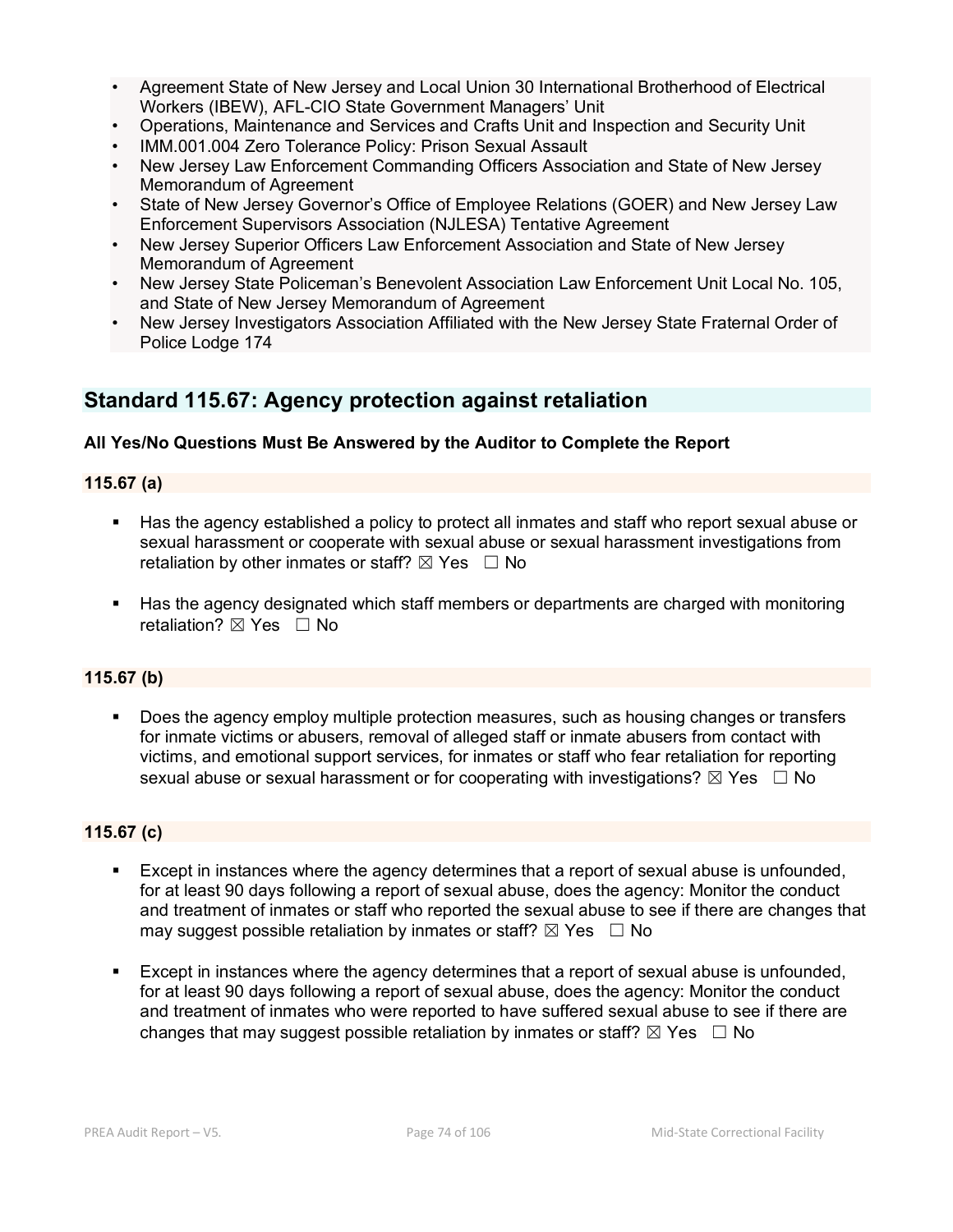- Except in instances where the agency determines that a report of sexual abuse is unfounded, for at least 90 days following a report of sexual abuse, does the agency: Act promptly to remedy any such retaliation?  $\boxtimes$  Yes  $\Box$  No
- Except in instances where the agency determines that a report of sexual abuse is unfounded, for at least 90 days following a report of sexual abuse, does the agency: Monitor any inmate disciplinary reports?  $\boxtimes$  Yes  $\Box$  No
- Except in instances where the agency determines that a report of sexual abuse is unfounded, for at least 90 days following a report of sexual abuse, does the agency: Monitor inmate housing changes?  $\boxtimes$  Yes  $\Box$  No
- Except in instances where the agency determines that a report of sexual abuse is unfounded, for at least 90 days following a report of sexual abuse, does the agency: Monitor inmate program changes?  $\boxtimes$  Yes  $\Box$  No
- Except in instances where the agency determines that a report of sexual abuse is unfounded, for at least 90 days following a report of sexual abuse, does the agency: Monitor negative performance reviews of staff?  $\boxtimes$  Yes  $\Box$  No
- Except in instances where the agency determines that a report of sexual abuse is unfounded, for at least 90 days following a report of sexual abuse, does the agency: Monitor reassignments of staff? ⊠ Yes □ No
- Does the agency continue such monitoring beyond 90 days if the initial monitoring indicates a continuing need? ⊠ Yes □ No

## **115.67 (d)**

In the case of inmates, does such monitoring also include periodic status checks?  $\boxtimes$  Yes  $\Box$  No

## **115.67 (e)**

 If any other individual who cooperates with an investigation expresses a fear of retaliation, does the agency take appropriate measures to protect that individual against retaliation? ☒ Yes ☐ No

#### **115.67 (f)**

**Auditor is not required to audit this provision.** 

## **Auditor Overall Compliance Determination**



☐ **Exceeds Standard** (*Substantially exceeds requirement of standards*)

- ☒ **Meets Standard** (*Substantial compliance; complies in all material ways with the standard for the relevant review period*)
- ☐ **Does Not Meet Standard** (*Requires Corrective Action*)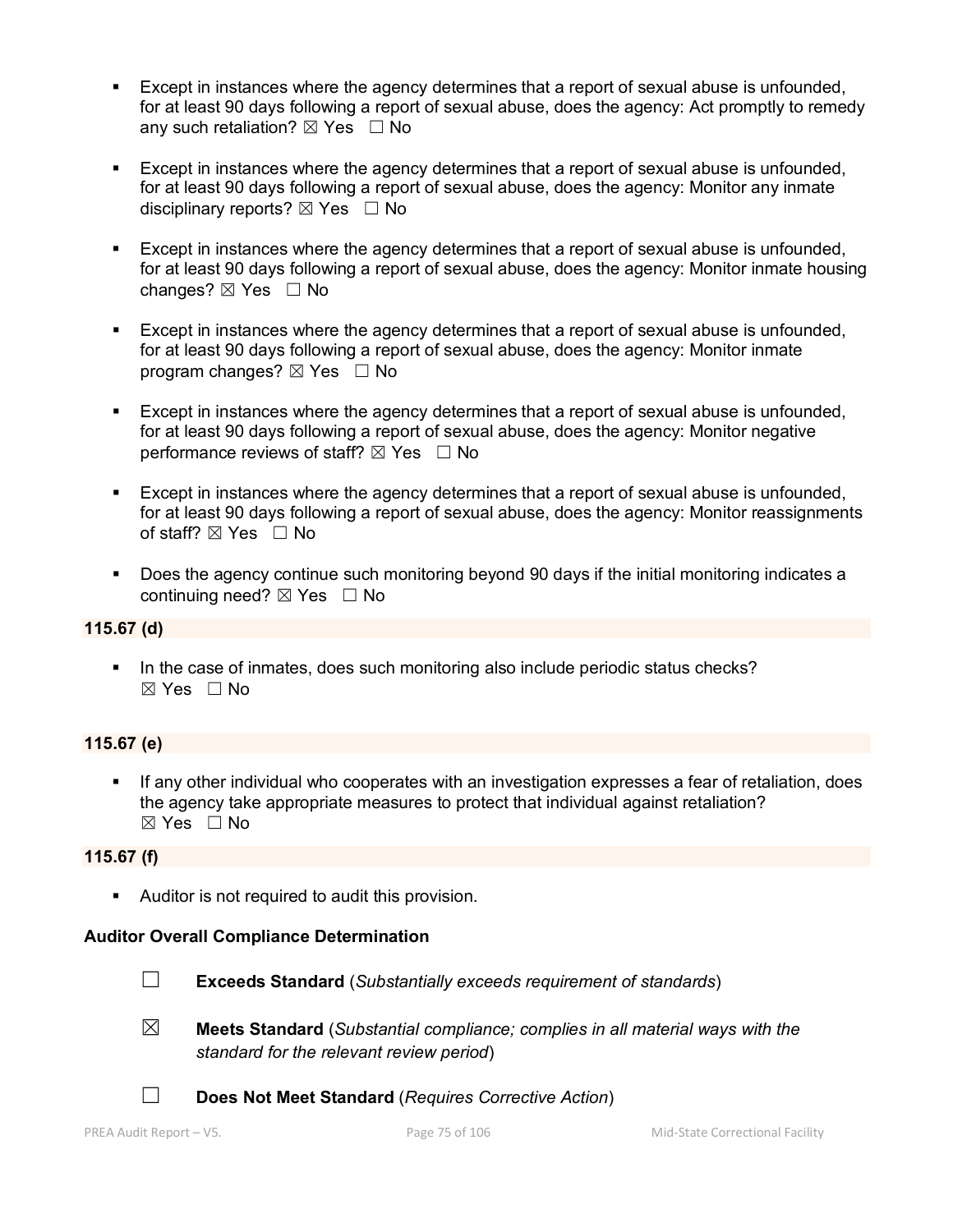## **Instructions for Overall Compliance Determination Narrative**

*The narrative below must include a comprehensive discussion of all the evidence relied upon in making the compliance or non-compliance determination, the auditor's analysis and reasoning, and the auditor's conclusions. This discussion must also include corrective action recommendations where the facility does not meet the standard. These recommendations must be included in the Final Report, accompanied by information on specific corrective actions taken by the facility.*

PCS.001.PREA.ICM, IMM.001.004 Zero Tolerance Policy: Prison Sexual Assault and PCS.001.PREA.EMS collectively address the requirements of 115.67. The Assistant Superintendent/IPCM is the designated Retaliation Monitor for Mid-State Correctional Facility. NJDOC has a written policy to ensure the protection of inmates and staff who have reported sexual abuse or sexual harassment or who have cooperated in a sexual abuse or sexual harassment investigation. During an interview with the Assistant Superintendent/IPCM he confirmed that the agency employs multiple protection measures, such as facility housing changes or transfers for inmate victims or abusers, removal of alleged staff or inmate abusers from contact with victims, and emotional support services, for inmates or staff who fear retaliation for reporting sexual abuse or sexual harassment or for cooperating with investigations. Further, the IPCM also indicated that except in instances where NJDOC/SID determines that a report of sexual abuse is unfounded, monitoring will continue for at least 90 days following a report of sexual abuse. NJDOC/the Assistant Superintendent/IPCM will act promptly to remedy retaliation. NJDOC/ the Assistant Superintendent/IPCM will monitor the conduct and treatment of inmates or staff who reported the sexual abuse to see if there are changes that may suggest possible retaliation by inmates or staff. Likewise, the Assistant Superintendent/IPCM shall also monitor inmate disciplinary reports, performance reviews and reassignments of staff to determine if there is any suggestion of possible retaliation. If there is a suggestion of possible retaliation, any evidence of possible retaliation will be referred to the SID for investigation and the agency wide PREA Coordinator will be advised of same. The Assistant Superintendent/IPCM reported zero incidents of retaliation in the past 12 months. Mid-State Correctional Facility met the requirements of Standard 115.67.

## **Evidence relied upon to make auditor determination:**

- Pre-Audit Questionnaire
- PCS.001.PREA.ICM Institutional Prison Rape Elimination Act (PREA) Compliance Manager
- IMM.001.004 Zero Tolerance Policy: Prison Sexual Assault
- NJDOC PREA Retaliation Monitoring Form
- PREA Retaliation Monitoring Form
- Interview with the PREA Compliance Manager
- Interview with the PREA Coordinator (on file)
- Interview with Executive Director / PREA Coordinator

# **Standard 115.68: Post-allegation protective custody**

## **All Yes/No Questions Must Be Answered by the Auditor to Complete the Report 115.68 (a)**

 Is any and all use of segregated housing to protect an inmate who is alleged to have suffered sexual abuse subject to the requirements of § 115.43?  $\boxtimes$  Yes  $\Box$  No

## **Auditor Overall Compliance Determination**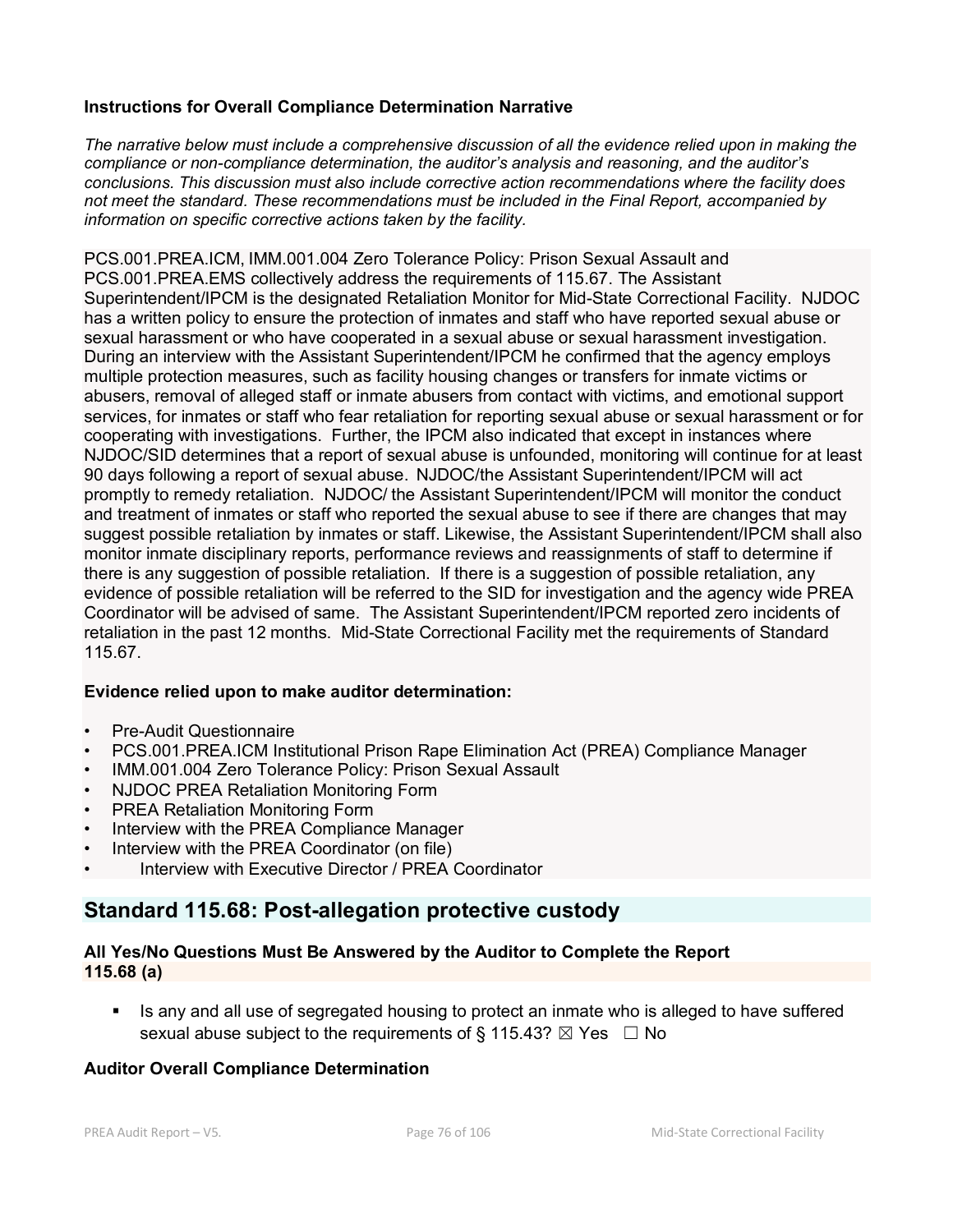☐ **Exceeds Standard** (*Substantially exceeds requirement of standards*)

☒ **Meets Standard** (*Substantial compliance; complies in all material ways with the standard for the relevant review period*)

☐ **Does Not Meet Standard** (*Requires Corrective Action*)

#### **Instructions for Overall Compliance Determination Narrative**

*The narrative below must include a comprehensive discussion of all the evidence relied upon in making the compliance or non-compliance determination, the auditor's analysis and reasoning, and the auditor's conclusions. This discussion must also include corrective action recommendations where the facility does not meet the standard. These recommendations must be included in the Final Report, accompanied by information on specific corrective actions taken by the facility.*

ADM.019.TCC.01, New Jersey Administrative Code 10A.5-7.1, and CUS-104 (Authorization for Temporary Close Custody) address the requirements of Standard 115.43. The New Jersey Department of Corrections mandates that housing units designated as "Close Custody Units" be maintained in certain correctional facilities, where appropriate. Whenever it becomes necessary to administratively limit an inmate's activities and contacts with others on a short term basis, for increased observation or pending the completion of an investigation, the inmate shall be placed into Temporary Close Custody (TCC) status to provide for the safety and security of staff, inmates and the institutions, when circumstances suggest potential harm to the inmate, or the inmate is engaged in, or planning to be engaged in, a serious violation of correctional facility rules or regulations, for a period not to exceed 72 hours, unless emergent reasons exist and proper review and authorization is given. NJDOC policy allows for placement in temporary close custody status placement when a PREA allegation is received that requires victims be separated from perpetrators after all alternative means of separation have been assessed and no alternative means of separation are available (i.e. cell assignment/housing unit assignment change, intra-institutional transfer). Such assessment will occur within 24 hours of the allegation.

Placement in TCC status as a result of a PREA allegation is not automatic. Such placement will be considered on a case by case basis taking into account factors that include but are not limited to: the nature and severity of the PREA prohibited act, medical, mental health, disciplinary and investigatory considerations, an inmate victim's access to property, services and privileges that are afforded to general population inmates, and any circumstances that would pose a threat to the safety, security and orderly running of the correctional facility. If it is determined that an inmate requires placement in TCC status as a result of a PREA allegation, the reasons for the placement shall be documented.

The Assistant Superintendent/IPCM and SID each confirmed that the facility will only restrict an inmate to a room as a last measure to keep an inmate who alleges sexual abuse safe and then only until an alternative means for keeping the inmate safe can be arranged. The policy requires an assessment within 24 hours if these measures are imposed. A review of inmate placement forms indicated that in the last 12 months the number of inmates at risk of sexual victimization who were held in involuntary segregated housing for one to 24 hours awaiting completion of assessment was two (2). Zero inmates remained in segregation for thirty days. One inmate was transferred to another facility but at the conclusion of the investigation he was transferred back to Mid-State Correctional Facility. The CUS-104 form contained a statement of the facility's concern for the inmate's safety and why TCC status was required. The authorization for TCC status was usually completed at the time of transfer to TCC status but always within 24 hours of status change. In both instances mentioned above, the facility documented the basis for involuntary segregated housing as the inmate's safety and the reasons why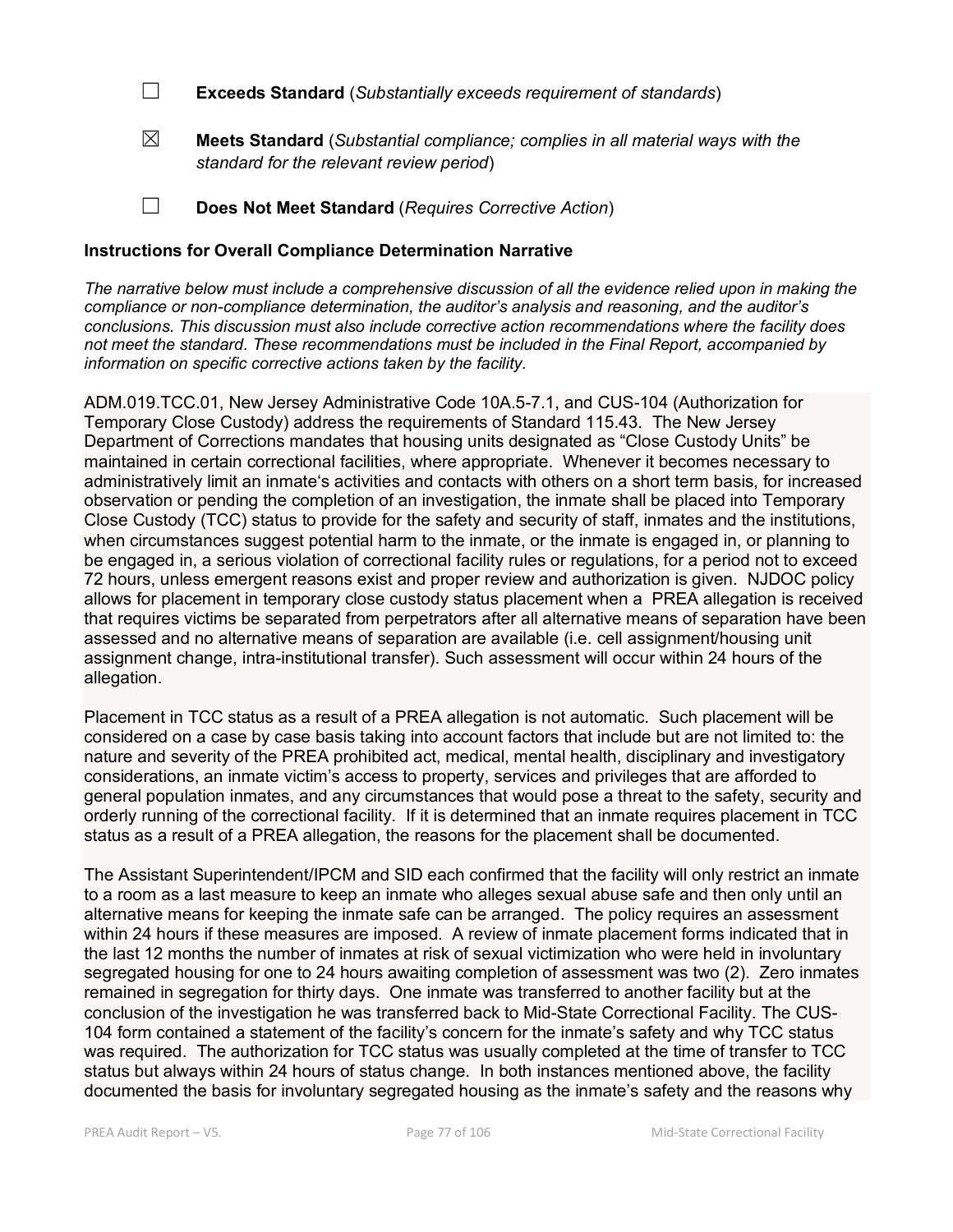alternative means of separation could not be arranged. Mid-State Correctional Facility met the requirements of Standard 115.68.

## **Evidence relied upon to make auditor determination:**

- Pre-Audit Questionnaire
- Review of Policy ADM.019.TCC.01 Temporary Close Custody Status (Temporary Close Custody) Inmate Placement Investigation Form
- 10A:5-5.1 Assignment to Prehearing Protective Custody or Admission to a Protective Custody Unit
- Prehearing Protective Custody Placement Form
- Authorization for Temporary Close Custody
- Policy ADM.019.PCS.01 Protective Custody Status
- Interview with SID Investigator
- Interview with the PREA Compliance Manager
- Review of investigation files

# **INVESTIGATIONS**

## **Standard 115.71: Criminal and administrative agency investigations**

#### **All Yes/No Questions Must Be Answered by the Auditor to Complete the Report**

#### **115.71 (a)**

- When the agency conducts its own investigations into allegations of sexual abuse and sexual harassment, does it do so promptly, thoroughly, and objectively? [N/A if the agency/facility is not responsible for conducting any form of criminal OR administrative sexual abuse investigations. See 115.21(a).]  $\boxtimes$  Yes  $\Box$  No  $\Box$  NA
- Does the agency conduct such investigations for all allegations, including third party and anonymous reports? [N/A if the agency/facility is not responsible for conducting any form of criminal OR administrative sexual abuse investigations. See 115.21(a).]  $\boxtimes$  Yes  $\Box$  No  $\Box$  NA

## **115.71 (b)**

 Where sexual abuse is alleged, does the agency use investigators who have received specialized training in sexual abuse investigations as required by 115.34?  $\boxtimes$  Yes  $\Box$  No

## **115.71 (c)**

- Do investigators gather and preserve direct and circumstantial evidence, including any available physical and DNA evidence and any available electronic monitoring data?  $\boxtimes$  Yes  $\Box$  No
- Do investigators interview alleged victims, suspected perpetrators, and witnesses?  $\boxtimes$  Yes  $\Box$  No
- Do investigators review prior reports and complaints of sexual abuse involving the suspected perpetrator?  $\boxtimes$  Yes  $\Box$  No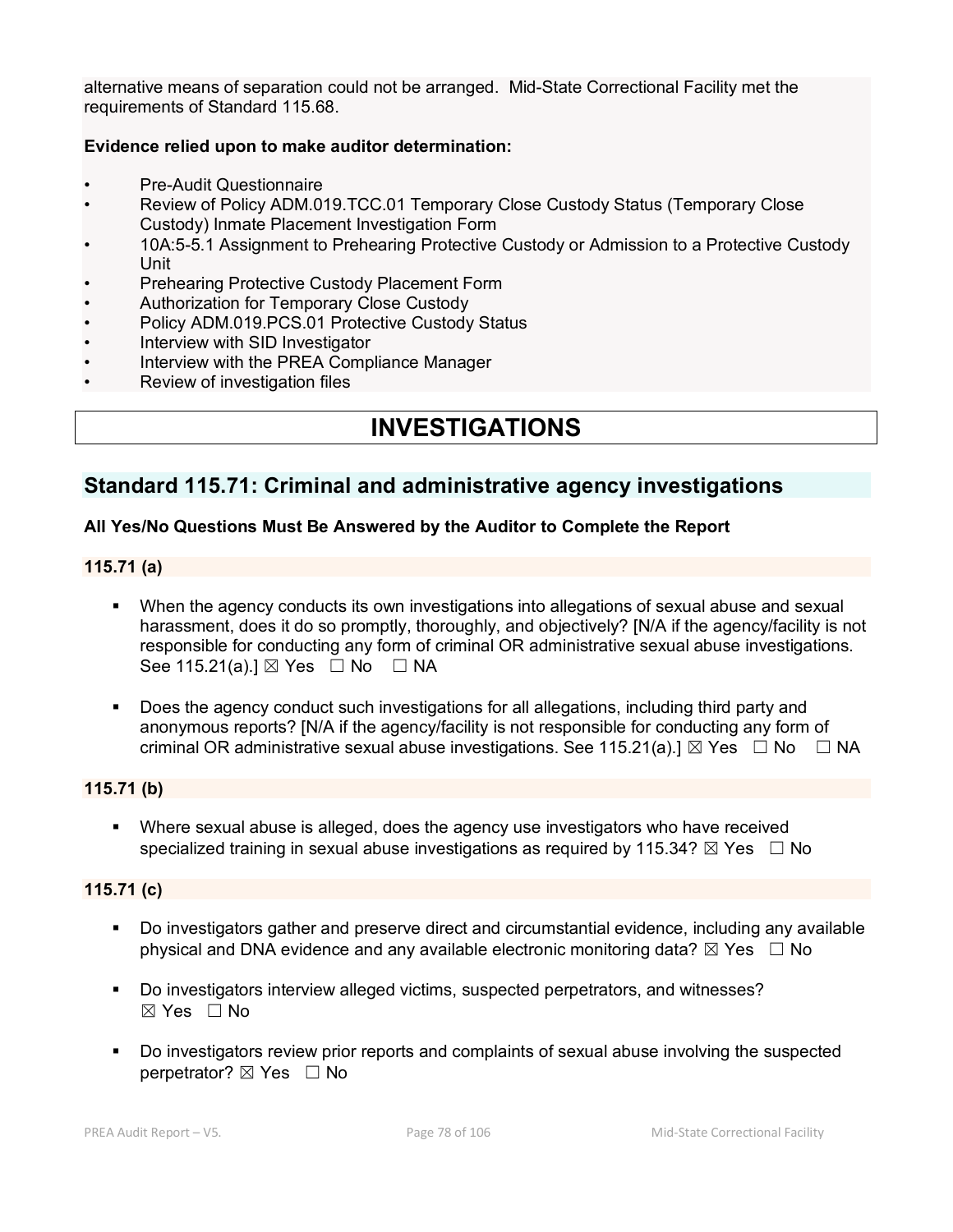## **115.71 (d)**

 When the quality of evidence appears to support criminal prosecution, does the agency conduct compelled interviews only after consulting with prosecutors as to whether compelled interviews may be an obstacle for subsequent criminal prosecution?  $\boxtimes$  Yes  $\Box$  No

## **115.71 (e)**

- Do agency investigators assess the credibility of an alleged victim, suspect, or witness on an individual basis and not on the basis of that individual's status as inmate or staff?  $\boxtimes$  Yes  $\Box$  No
- Does the agency investigate allegations of sexual abuse without requiring an inmate who alleges sexual abuse to submit to a polygraph examination or other truth-telling device as a condition for proceeding?  $\boxtimes$  Yes  $\Box$  No

## **115.71 (f)**

- Do administrative investigations include an effort to determine whether staff actions or failures to act contributed to the abuse?  $\boxtimes$  Yes  $\Box$  No
- Are administrative investigations documented in written reports that include a description of the physical evidence and testimonial evidence, the reasoning behind credibility assessments, and investigative facts and findings?  $\boxtimes$  Yes  $\Box$  No

#### **115.71 (g)**

 Are criminal investigations documented in a written report that contains a thorough description of the physical, testimonial, and documentary evidence and attaches copies of all documentary evidence where feasible?  $\boxtimes$  Yes  $\Box$  No

#### **115.71 (h)**

 Are all substantiated allegations of conduct that appears to be criminal referred for prosecution?  $\boxtimes$  Yes  $\Box$  No

#### **115.71 (i)**

 Does the agency retain all written reports referenced in 115.71(f) and (g) for as long as the alleged abuser is incarcerated or employed by the agency, plus five years?  $\boxtimes$  Yes  $\Box$  No

#### **115.71 (j)**

 Does the agency ensure that the departure of an alleged abuser or victim from the employment or control of the agency does not provide a basis for terminating an investigation? ☒ Yes ☐ No

#### **115.71 (k)**

Auditor is not required to audit this provision.

#### **115.71 (l)**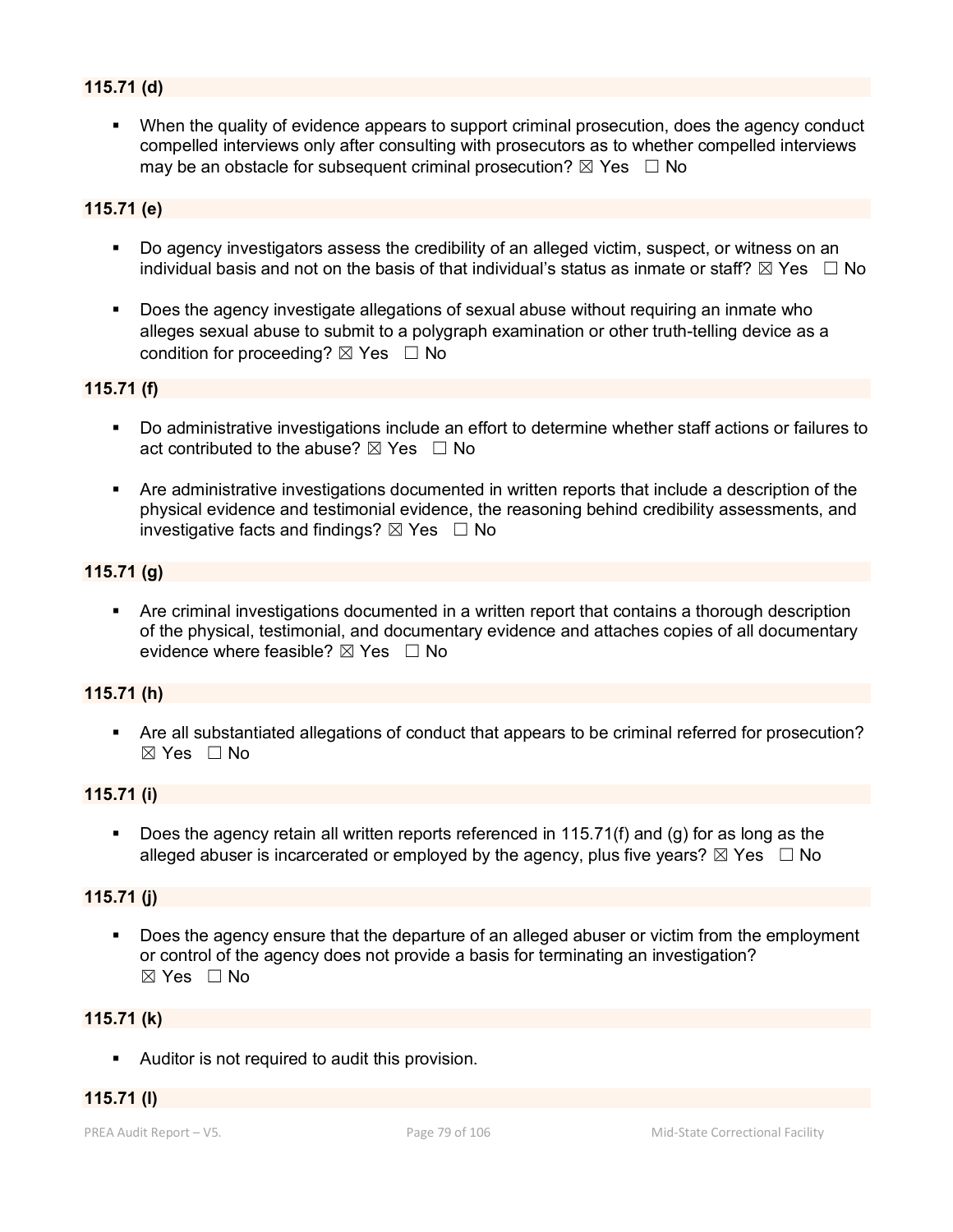When an outside entity investigates sexual abuse, does the facility cooperate with outside investigators and endeavor to remain informed about the progress of the investigation? (N/A if an outside agency does not conduct administrative or criminal sexual abuse investigations. See 115.21(a).)  $\boxtimes$  Yes  $\Box$  No  $\Box$  NA

#### **Auditor Overall Compliance Determination**

- ☐ **Exceeds Standard** (*Substantially exceeds requirement of standards*)
- ☒ **Meets Standard** (*Substantial compliance; complies in all material ways with the standard for the relevant review period*)
- ☐ **Does Not Meet Standard** (*Requires Corrective Action*)

#### **Instructions for Overall Compliance Determination Narrative**

*The narrative below must include a comprehensive discussion of all the evidence relied upon in making the compliance or non-compliance determination, the auditor's analysis and reasoning, and the auditor's conclusions. This discussion must also include corrective action recommendations where the facility does not meet the standard. These recommendations must be included in the Final Report, accompanied by information on specific corrective actions taken by the facility.*

IMM.001.004, ADM.006.011, SID.IMP#14, and SID.IMP#35 collectively address the requirements of Standard 115.71. SID is the division within the Office of the Commissioner whose duties include, but are not limited to, ensuring that possible violations of the laws of the State of New Jersey, as well as violations of the New Jersey Administrative Code (10A), the NJ Criminal Code Title 2C, the Prison Rape Elimination Act (PREA) of 2003 and NJDOC policies and procedures by inmates, employees and individuals who visit NJDOC correctional facilities are investigated. NJDOC conducts its own investigations into allegations of sexual abuse and sexual harassment, it does so promptly, thoroughly, and objectively. Additionally, SID serve as the NJDOC liaison to all other law enforcement agencies, conduct cooperative investigations in conjunction with federal, state, county and municipal law enforcement agencies. During an interview with a SID investigator, he confirmed that the agency conducts investigations for all allegations, including third party and anonymous reports. Investigators gather and preserve direct and circumstantial evidence, including any available physical and DNA evidence and any available electronic monitoring data and investigators assess the credibility of an alleged victim, suspect, or witness on an individual basis and not on the basis of that individual's status as inmate or staff. NJDOC does not require an inmate who alleges sexual abuse to submit to a polygraph examination or other truth-telling device as a condition for proceeding. During the last 12 months, Mid-State Correctional Facility had zero criminal investigations referred for prosecution. The SID investigator confirmed that the departure of an alleged abuser or victim from the employment or control of the agency does not provide a basis for terminating an investigation.

PREA Audit Report – V5. Page 80 of 106 Mid-State Correctional Facility The Auditor reviewed a case in which the inmate filed a grievance about a pat frisk conducted by a MSCF custody staff member that he characterized as "borderline PREA" and asked for the matter to be addressed. A Custody Supervisor initially met with inmate to determine the nature of the complaint and to assess the inmate's immediate safety concerns. The inmate indicated that he was not presently "in danger" at MSCF and that the remedy was a "misunderstanding." The matter was then referred the Special Investigations Division. The inmate was interviewed by the Special Investigations Division Investigator. The inmate reported during the investigation that he was pat frisked by an officer and he felt that the pat frisk was a bit excessive and the officer was new. The inmate stated that the interaction was not PREA related. Relying on the inmate's statement and the pat frisk as conducted as part of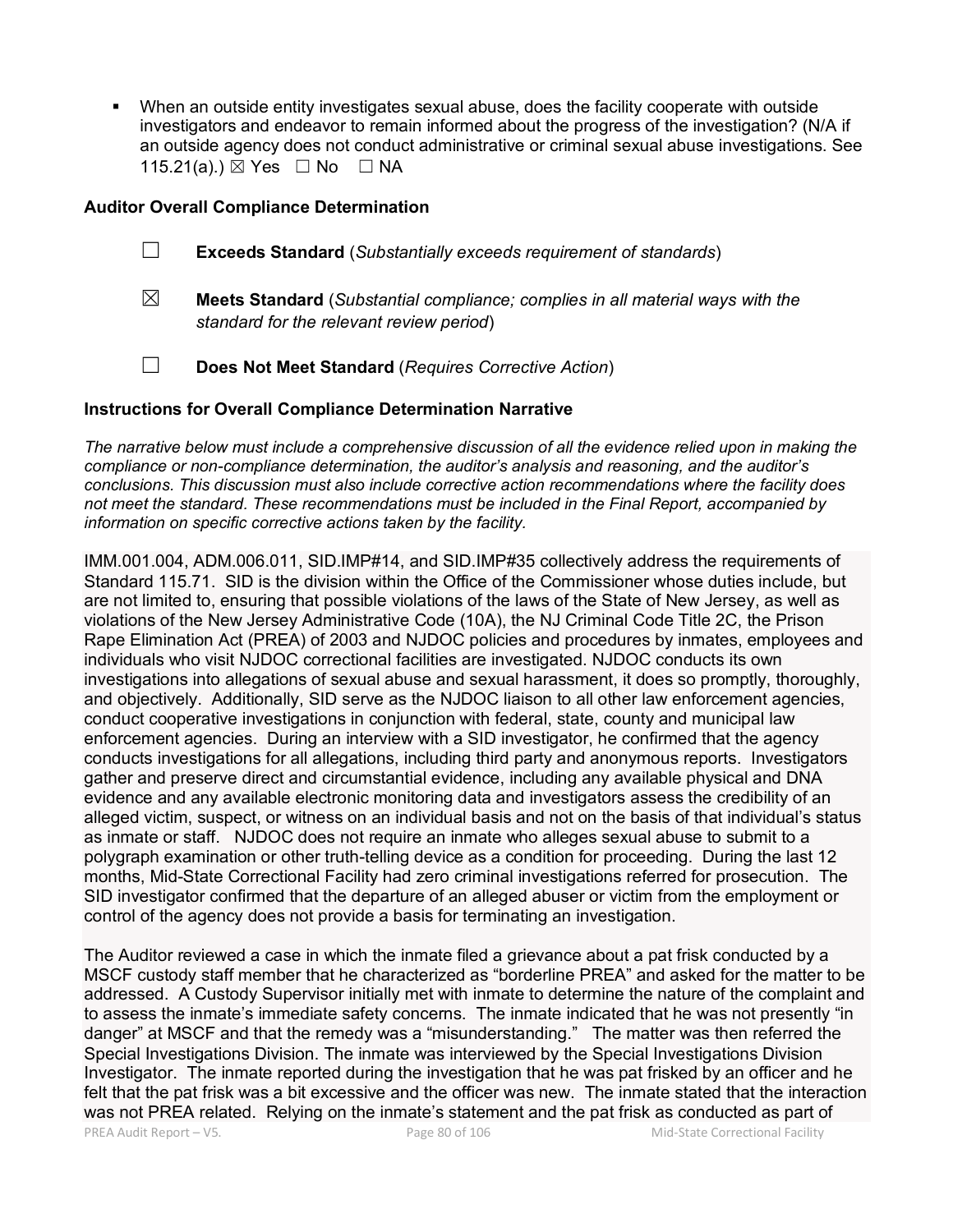routine duties, the investigator found that the allegation was "not PREA" in that it did not meet the definition of sexual abuse as defined in standard 115.6. The Auditor could not rule out fear of retaliation or fear of TCC as a motivating factor for recanting the grievance. The auditor recommends a corrective action that the facility deem such cases unfounded and rely upon other forms of evidence such as video footage of the incident or other witnesses to the incident to determine if an allegation is unfounded. Mid-State Correctional Facility met the requirements of Standard 115.71.

## **Evidence relied upon to make auditor determination:**

- Pre-Audit Questionnaire
- Policy 00-01-103 (Investigations and Intelligence)
- ADM.006.011 Investigations by the Special Investigations Division
- CUS.001.011 Searches of Inmates and Correctional Facilities
- CUS.001.CSM.01 Crime Scene Management
- CUS.001.SEA.001 Searches of Inmates and Correctional Facilities
- IMM.001.004 Zero Tolerance Policy: Prison Sexual Assault
- MED.MHS.002.001 Emergency Mental Health Services
- MED.MHS.002.010 Counseling Services for Victims of Sexual Assault
- MED.MLI.005 Forensic Specimen Collection
- MED.MLI.007 Sexual Assault/Internal Management Procedure #014 Procedures for Sexual **Offenses**
- Internal Management Procedure #035 Investigation Procedures/
- Interview with the SID Investigator
- Interview with the PREA Compliance Manager

## **Corrective Action**

A meeting took place with Mid-State Correctional Facility Assistant Superintendent and Institutional PREA Compliance Manager and NJDOC PREA staff. The auditor provided instruction that allegations that do not meet the definition of prohibited conduct as defined by standard 115.5 should be unfounded, meaning no evidence existed to confirm the incident was a PREA incident. This finding must be supported by a thorough and objective investigation to interviews of the alleged victims, suspected perpetrators and witnesses and any physical, testimonial and documentary evidence. The auditor reinforced that in a thorough investigation, the credibility of the alleged victims, perpetrators and witnesses must be assessed. NJDOC can rely on investigations conducted in accordance with the requirements of standard 115.71 to make the determination of substantiated, unsubstantiated or unfounded. This corrective action confirms compliance with the requirements of standard 115.71 that investigations are done promptly, thoroughly and objectively and allegations are not screened or ruled out by any preliminary investigation.

To implement the corrective action prescribed by the auditor NJDOC deemed this case unfounded and all investigations will be conducted in accordance with 115.71. NJDOC will implement the auditor's recommendation that such cases be deemed unfounded rather than use of the term "not PREA." Corrected.

# **Standard 115.72: Evidentiary standard for administrative investigations**

## **All Yes/No Questions Must Be Answered by the Auditor to Complete the Report**

# **115.72 (a)**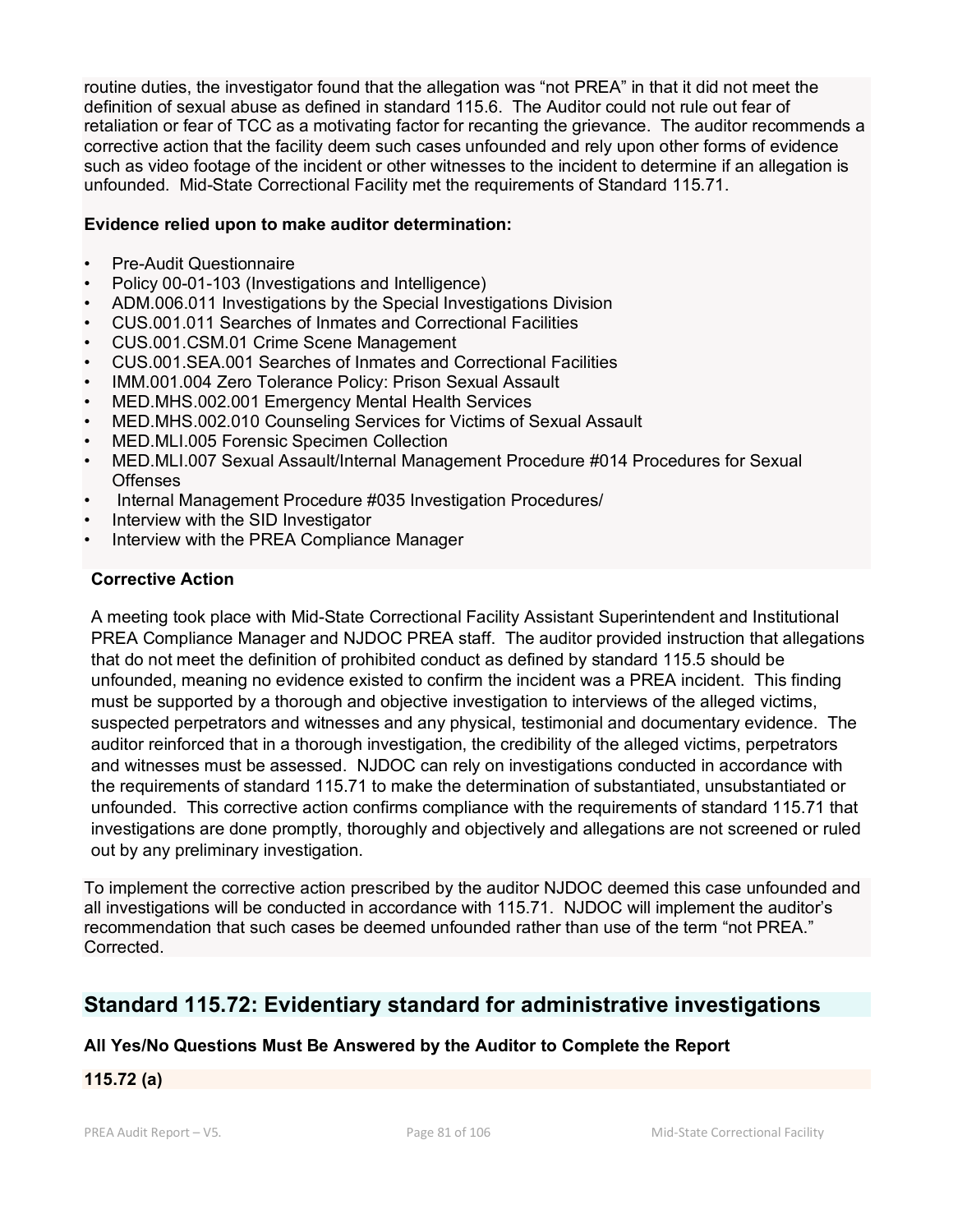Is it true that the agency does not impose a standard higher than a preponderance of the evidence in determining whether allegations of sexual abuse or sexual harassment are substantiated? ⊠ Yes □ No

## **Auditor Overall Compliance Determination**

- ☐ **Exceeds Standard** (*Substantially exceeds requirement of standards*)
- ☒ **Meets Standard** (*Substantial compliance; complies in all material ways with the standard for the relevant review period*)
- ☐ **Does Not Meet Standard** (*Requires Corrective Action*)

## **Instructions for Overall Compliance Determination Narrative**

*The narrative below must include a comprehensive discussion of all the evidence relied upon in making the compliance or non-compliance determination, the auditor's analysis and reasoning, and the auditor's conclusions. This discussion must also include corrective action recommendations where the facility does not meet the standard. These recommendations must be included in the Final Report, accompanied by information on specific corrective actions taken by the facility.*

ADM.006.011 and SID PREA Training address the requirements of Standard 115.72. According to SID training materials guiding SID administrative investigations, the agency imposes no standard higher than the preponderance of the evidence in determining whether allegations of sexual abuse or sexual harassment are substantiated. The SID investigator interviewed during the onsite portion of the audit was very aware of the required evidentiary standard in determining whether allegations of sexual abuse/sexual harassment are substantiated. Mid-State Correctional Facility met the requirements of Standard 115.72.

#### **Evidence relied upon to make auditor determination:**

- Pre-Audit Questionnaire
- Policy ADM.006.011 Investigations by the Special Investigations Division
- NJ Department of Corrections Special Investigations Division PREA Training
- Interview with the PREA Compliance Manager
- Interview with SID Investigator

# **Standard 115.73: Reporting to inmates**

## **All Yes/No Questions Must Be Answered by the Auditor to Complete the Report**

#### **115.73 (a)**

 Following an investigation into an inmate's allegation that he or she suffered sexual abuse in an agency facility, does the agency inform the inmate as to whether the allegation has been determined to be substantiated, unsubstantiated, or unfounded?  $\boxtimes$  Yes  $\Box$  No

## **115.73 (b)**

**If the agency did not conduct the investigation into an inmate's allegation of sexual abuse in an** agency facility, does the agency request the relevant information from the investigative agency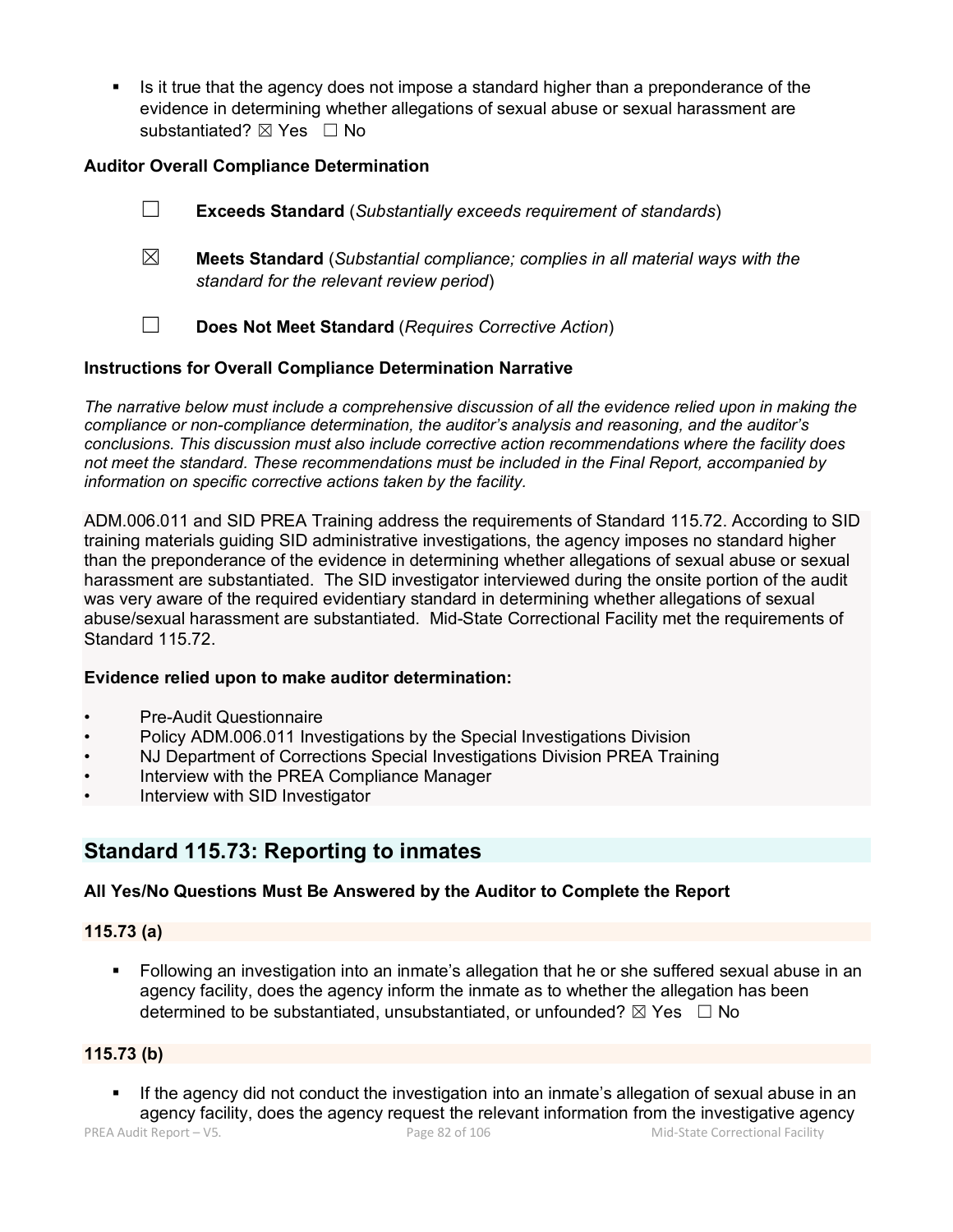in order to inform the inmate? (N/A if the agency/facility is responsible for conducting administrative and criminal investigations.)  $\boxtimes$  Yes  $\Box$  No  $\Box$  NA

## **115.73 (c)**

- Following an inmate's allegation that a staff member has committed sexual abuse against the inmate, unless the agency has determined that the allegation is unfounded, or unless the inmate has been released from custody, does the agency subsequently inform the inmate whenever: The staff member is no longer posted within the inmate's unit?  $\boxtimes$  Yes  $\Box$  No
- Following an inmate's allegation that a staff member has committed sexual abuse against the inmate, unless the agency has determined that the allegation is unfounded, or unless the inmate has been released from custody, does the agency subsequently inform the inmate whenever: The staff member is no longer employed at the facility?  $\boxtimes$  Yes  $\Box$  No
- Following an inmate's allegation that a staff member has committed sexual abuse against the inmate, unless the agency has determined that the allegation is unfounded, or unless the inmate has been released from custody, does the agency subsequently inform the inmate whenever: The agency learns that the staff member has been indicted on a charge related to sexual abuse in the facility?  $\boxtimes$  Yes  $\Box$  No
- Following an inmate's allegation that a staff member has committed sexual abuse against the inmate, unless the agency has determined that the allegation is unfounded, or unless the inmate has been released from custody, does the agency subsequently inform the inmate whenever: The agency learns that the staff member has been convicted on a charge related to sexual abuse within the facility?  $\boxtimes$  Yes  $\Box$  No

## **115.73 (d)**

- Following an inmate's allegation that he or she has been sexually abused by another inmate, does the agency subsequently inform the alleged victim whenever: The agency learns that the alleged abuser has been indicted on a charge related to sexual abuse within the facility? ☒ Yes ☐ No
- Following an inmate's allegation that he or she has been sexually abused by another inmate, does the agency subsequently inform the alleged victim whenever: The agency learns that the alleged abuser has been convicted on a charge related to sexual abuse within the facility?  $\boxtimes$  Yes  $\Box$  No

#### **115.73 (e)**

Does the agency document all such notifications or attempted notifications?  $\boxtimes$  Yes  $\Box$  No

#### **115.73 (f)**

Auditor is not required to audit this provision.

#### **Auditor Overall Compliance Determination**



☐ **Exceeds Standard** (*Substantially exceeds requirement of standards*)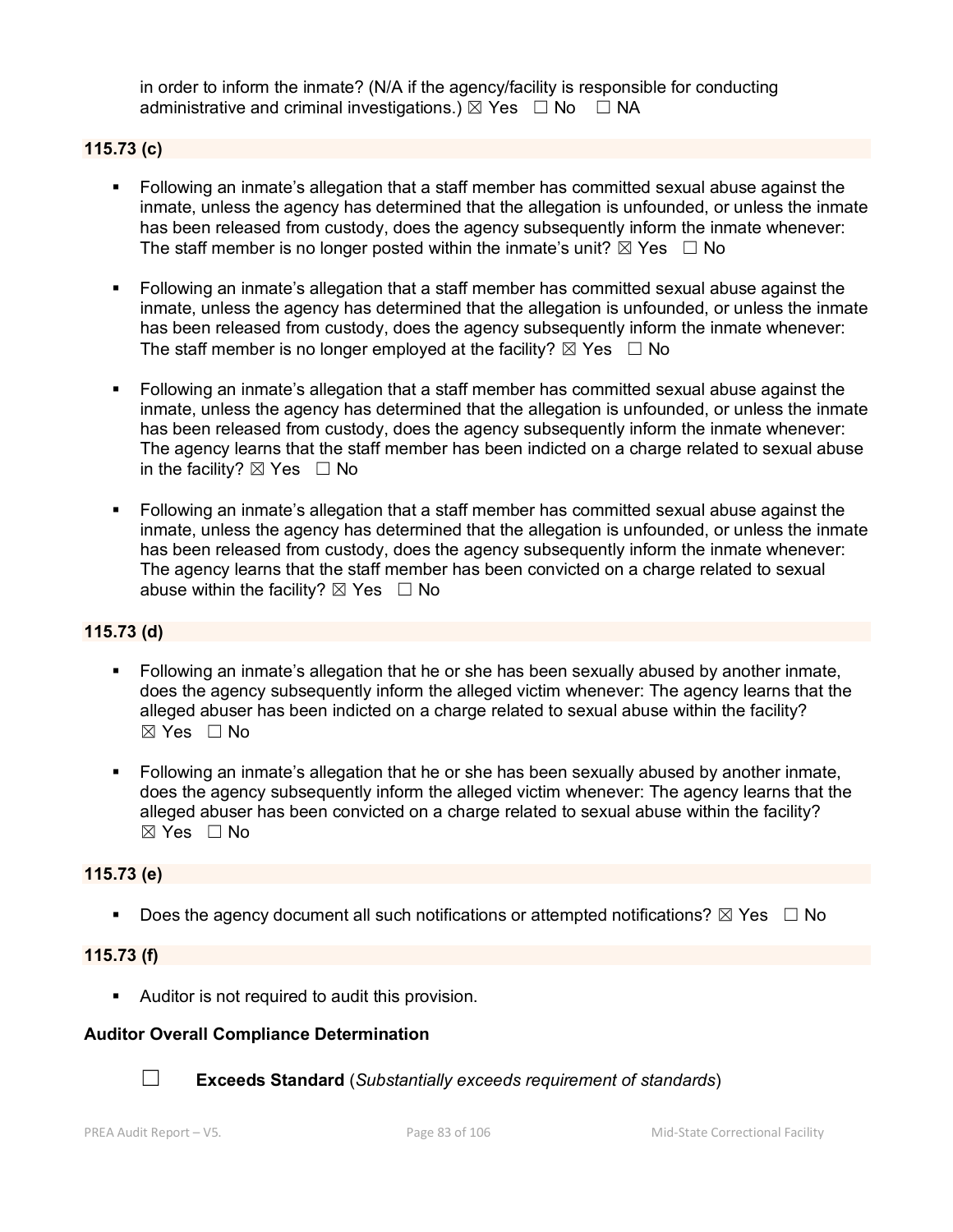- ☒ **Meets Standard** (*Substantial compliance; complies in all material ways with the standard for the relevant review period*)
- ☐ **Does Not Meet Standard** (*Requires Corrective Action*)

## **Instructions for Overall Compliance Determination Narrative**

*The narrative below must include a comprehensive discussion of all the evidence relied upon in making the compliance or non-compliance determination, the auditor's analysis and reasoning, and the auditor's conclusions. This discussion must also include corrective action recommendations where the facility does not meet the standard. These recommendations must be included in the Final Report, accompanied by information on specific corrective actions taken by the facility.*

The standard requires that after an allegation of sexual abuse the inmate shall be informed verbally or in writing as to whether the allegation was substantiated, unsubstantiated or unfounded. All such notifications and attempts of notifications shall be documented.

IMM.001.004, and PCS.001.PREA.ICM collectively address the requirements of Standard 115.73. These policies require that inmates in the custody of NJ DOC who make a PREA allegation to be notified of the investigative outcome of the investigation. The IPCM will deliver a copy of form (NJDOC PREA Sexual Abuse Investigation Disposition Report) to the inmate who will sign the form acknowledging receipt of the outcome. A copy of the signed from will be maintained by the Compliance Manager and placed in Folder 115.73 on the I drive. If the allegation involves staff, the form provides a space for the inmate to be informed if the staff member is no longer posted within their housing unit, is no longer employed at the facility. If the staff member was indicted on a charge related to sexual abuse within the facility or the agency learned that the staff member was convicted on a charge related to sexual abuse within the facility the inmate is informed verbally or in writing as to whether the allegation was substantiated, unsubstantiated or unfounded. All such notifications and attempts of notifications shall be documented by the facility. There were four (4) administrative investigations of alleged inmate sexual abuse that were completed by Mid-State Correctional Facility in the past 12 months. Two were determined "NOT PREA" thus unfounded and two (2) others were unfounded. NJDOC does not utilize outside investigators. Mid-State Correctional Facility met the requirements of Standard 115.73.

## **Evidence relied upon to make auditor determination:**

- Pre-Audit Questionnaire
- NJDOC PREA Sexual Abuse Investigation Disposition Report
- IMM.001.004 Zero Tolerance Policy: Prison Sexual Assault
- PCS.001.PREA.AC Prison Rape Elimination Act (PREA) Agency Coordinator
- PCS.001.PREA.ICM Institutional Prison Rape Elimination Act (PREA) Compliance Manager
- Interview with the PREA Compliance Manager
- PREA Inmate Notifications

# **DISCIPLINE**

## **Standard 115.76: Disciplinary sanctions for staff**

## **All Yes/No Questions Must Be Answered by the Auditor to Complete the Report**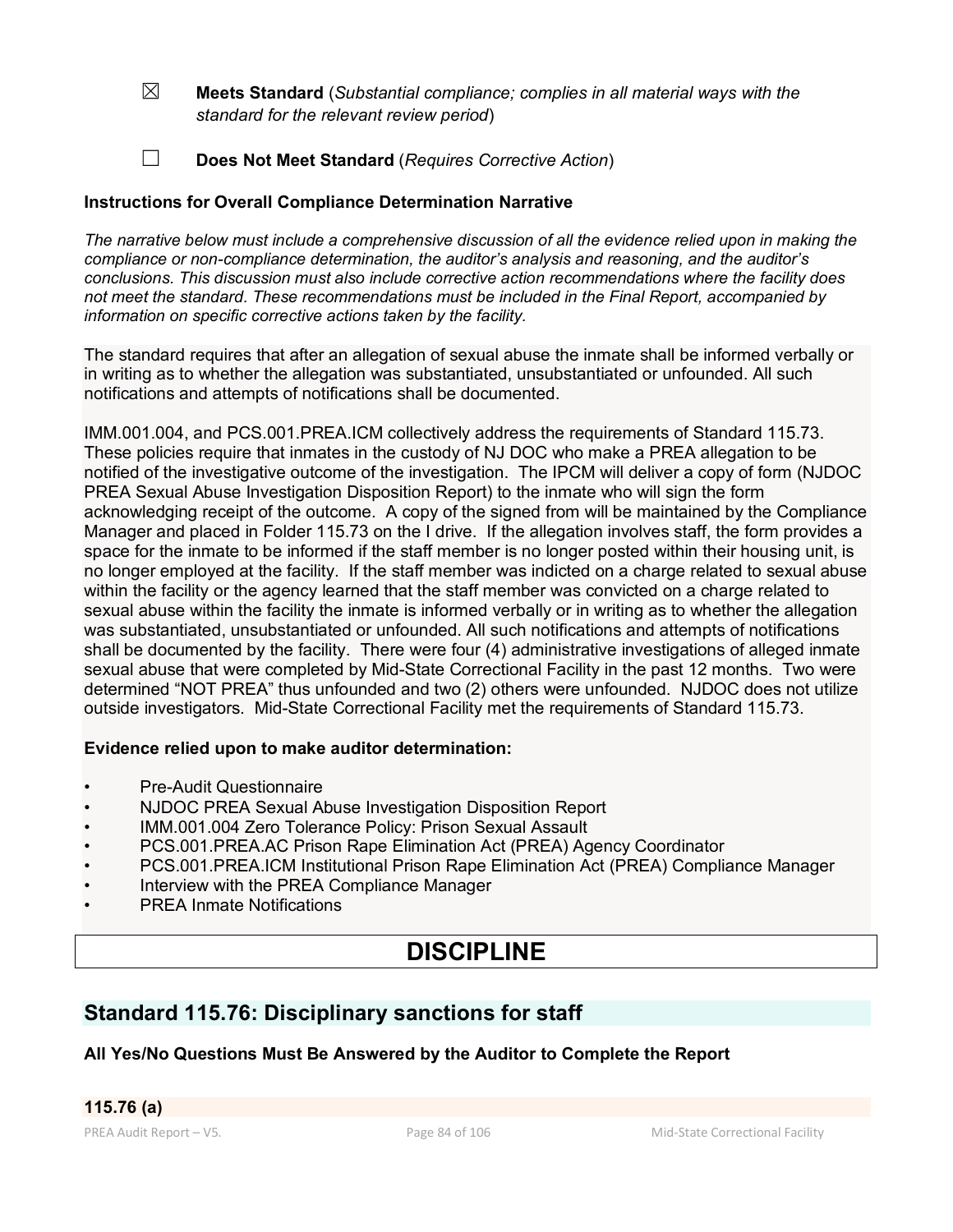Are staff subject to disciplinary sanctions up to and including termination for violating agency sexual abuse or sexual harassment policies?  $\boxtimes$  Yes  $\Box$  No

#### **115.76 (b)**

Is termination the presumptive disciplinary sanction for staff who have engaged in sexual abuse? ⊠ Yes □ No

## **115.76 (c)**

 Are disciplinary sanctions for violations of agency policies relating to sexual abuse or sexual harassment (other than actually engaging in sexual abuse) commensurate with the nature and circumstances of the acts committed, the staff member's disciplinary history, and the sanctions imposed for comparable offenses by other staff with similar histories?  $\boxtimes$  Yes  $\Box$  No

**115.76 (d)**

- Are all terminations for violations of agency sexual abuse or sexual harassment policies, or resignations by staff who would have been terminated if not for their resignation, reported to: Law enforcement agencies (unless the activity was clearly not criminal)?  $\boxtimes$  Yes  $\Box$  No
- Are all terminations for violations of agency sexual abuse or sexual harassment policies, or resignations by staff who would have been terminated if not for their resignation, reported to: Relevant licensing bodies?  $\boxtimes$  Yes  $\Box$  No

#### **Auditor Overall Compliance Determination**

- ☐ **Exceeds Standard** (*Substantially exceeds requirement of standards*)
- ☒ **Meets Standard** (*Substantial compliance; complies in all material ways with the standard for the relevant review period*)
- ☐ **Does Not Meet Standard** (*Requires Corrective Action*)

#### **Instructions for Overall Compliance Determination Narrative**

*The narrative below must include a comprehensive discussion of all the evidence relied upon in making the compliance or non-compliance determination, the auditor's analysis and reasoning, and the auditor's conclusions. This discussion must also include corrective action recommendations where the facility does not meet the standard. These recommendations must be included in the Final Report, accompanied by information on specific corrective actions taken by the facility.*

IMM.001.004, IMM.001.PSA.001, and E3-HRB 84-17 are broad guiding principles regarding PREA related staff disciplinary actions. The Human Resource Bulletin 84-17 Disciplinary Action Policy predates PREA and does not directly address definitive disciplinary sanctions for PREA violations. The "bulletin" does, however, outlines broad ranges of sanctions depending on the severity of charges relating to all aspects of employment. Specifically, the "bulletin" addresses supervisory sexual harassment collectively address Standard 115.76.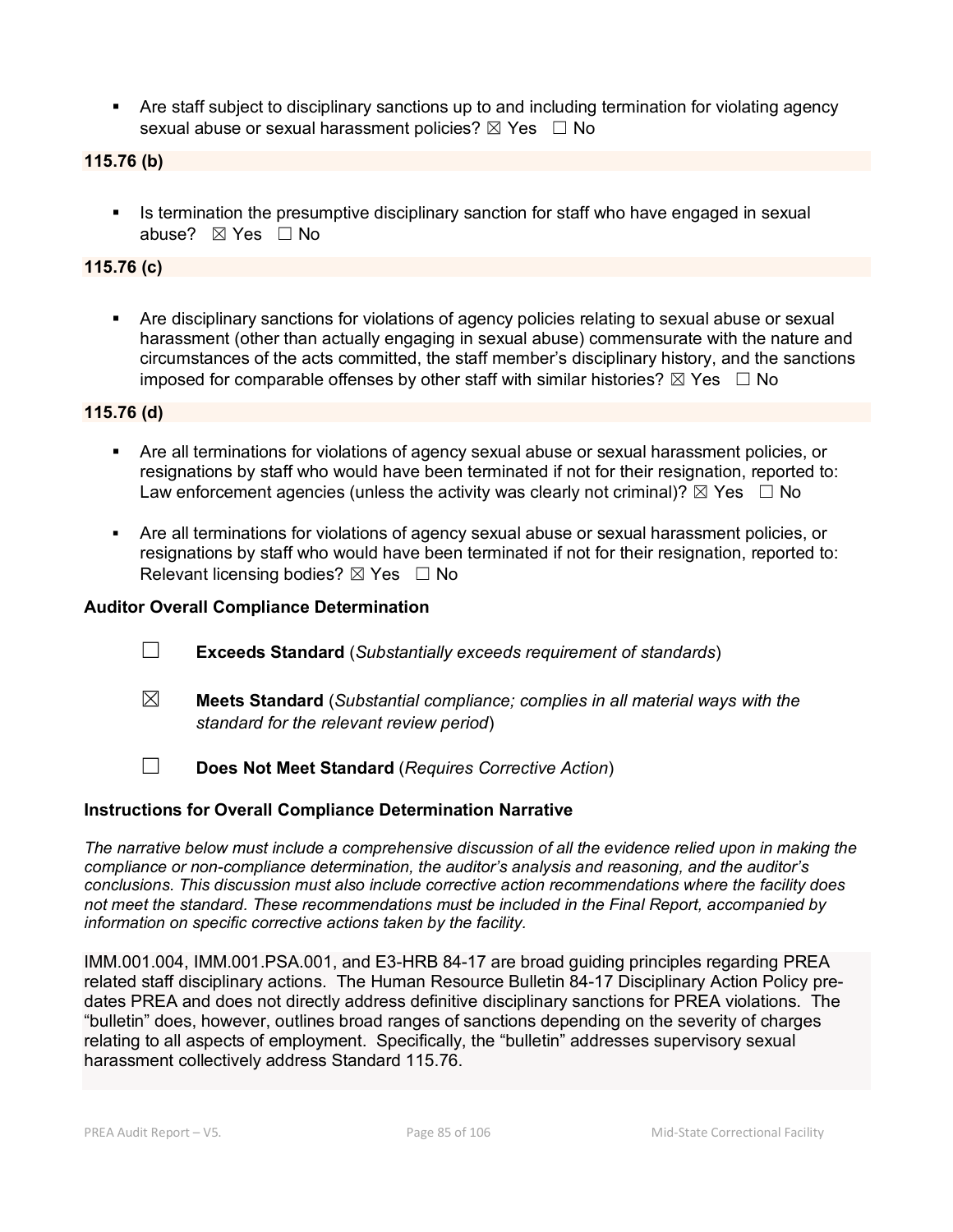The agency indicates by policy that staff shall be subject to disciplinary sanctions up to and including termination for violating agency sexual abuse, sexual misconduct, and sexual harassment policies and for failing to report. The NJDOC will fully investigate and aggressively prosecute those who are involved in such conduct if, in fact, a crime has been committed. Any staff who is terminated for a violation of the zero-tolerance prison sexual assault policy shall be reported to law enforcement agencies, unless the activity was clearly not criminal, and to any relevant licensing bodies. An employee, contractor or volunteer who fails to report an allegation, or coerces or threatens another person to submit inaccurate, incomplete or untruthful information with the intent to alter a report, may face disciplinary charges, up to and including dismissal, even on a first offense. The failure to participate in an investigation would be grounds for terminating employment.

All employees are subject to administrative disciplinary sanctions for violating agency sexual abuse/sexual harassment policies. The Collective Bargaining Agreements with the NJDOC allows for disciplinary sanctions against staff, including termination, for the sexual abuse/sexual harassment of an inmate. All terminations for violations of agency sexual abuse/sexual harassment policies, or resignations by staff in lieu of termination, may be reported to criminal investigators and to any relevant professional, certifying, or licensing agencies, unless the activity was clearly not criminal. The Auditor interviewed the Assistant Administrator, she confirmed that a presumptive disciplinary sanction for staff who engages in sexual abuse will be termination. Mid-State Correctional Facility met the requirements of Standard 115.76.

## **Evidence relied upon to make auditor determination:**

- Pre-Audit Questionnaire
- NJDOC Human Resources Bulletin 84-17 as Amended Disciplinary Action Policy
- Policy IMM.001.004 Zero Tolerance Policy: Prison Sexual Assault
- Interview with the PREA Compliance Manager
- Interview with the Assistant Administrator

## **Standard 115.77: Corrective action for contractors and volunteers**

## **All Yes/No Questions Must Be Answered by the Auditor to Complete the Report**

#### **115.77 (a)**

- Is any contractor or volunteer who engages in sexual abuse prohibited from contact with inmates? ☒ Yes ☐ No
- If any contractor or volunteer who engages in sexual abuse reported to: Law enforcement agencies (unless the activity was clearly not criminal)?  $\boxtimes$  Yes  $\Box$  No
- Is any contractor or volunteer who engages in sexual abuse reported to: Relevant licensing bodies? ⊠ Yes □ No

## **115.77 (b)**

 In the case of any other violation of agency sexual abuse or sexual harassment policies by a contractor or volunteer, does the facility take appropriate remedial measures, and consider whether to prohibit further contact with inmates?  $\boxtimes$  Yes  $\Box$  No

#### **Auditor Overall Compliance Determination**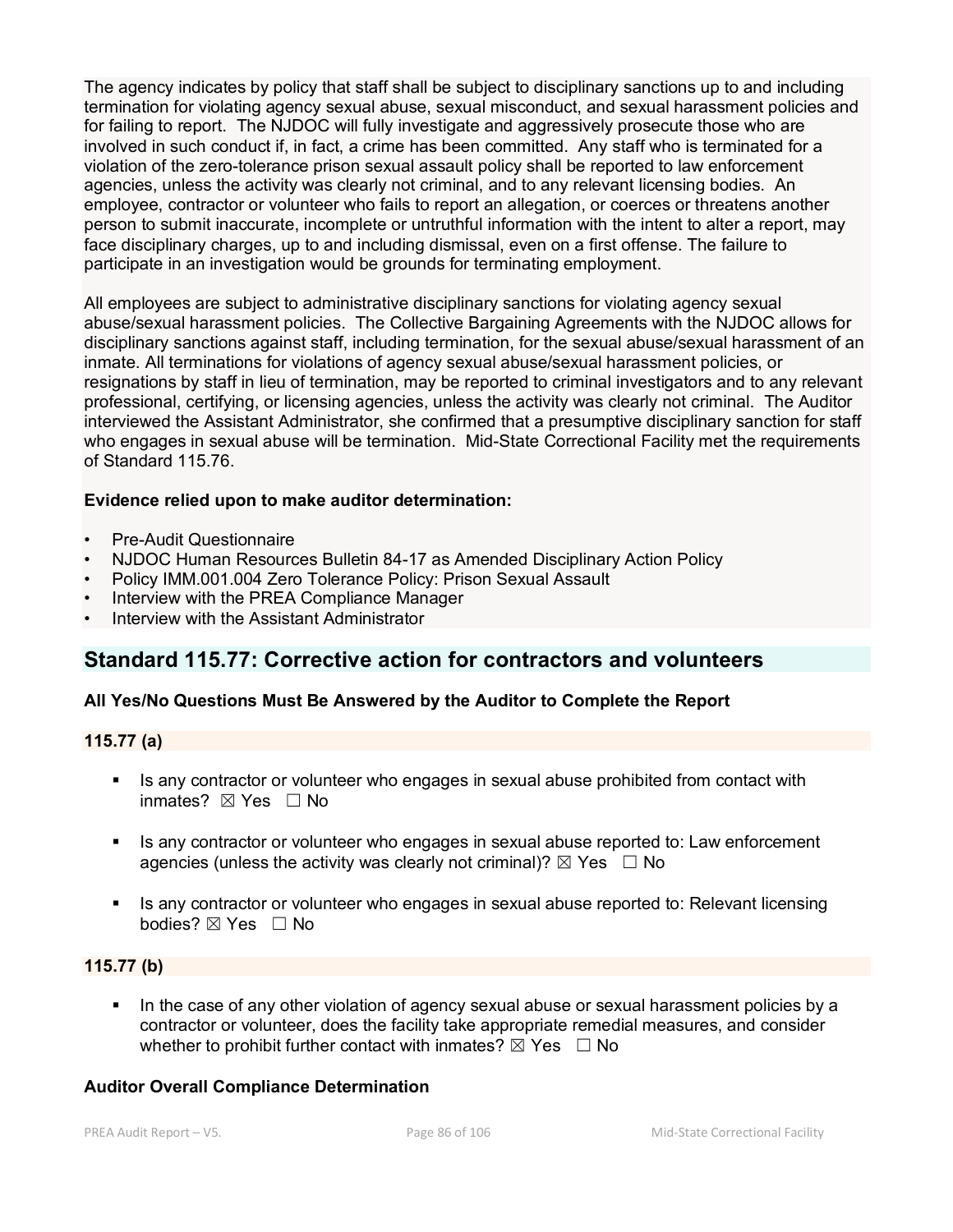☐ **Exceeds Standard** (*Substantially exceeds requirement of standards*)

☒ **Meets Standard** (*Substantial compliance; complies in all material ways with the standard for the relevant review period*)

☐ **Does Not Meet Standard** (*Requires Corrective Action*)

## **Instructions for Overall Compliance Determination Narrative**

*The narrative below must include a comprehensive discussion of all the evidence relied upon in making the compliance or non-compliance determination, the auditor's analysis and reasoning, and the auditor's conclusions. This discussion must also include corrective action recommendations where the facility does not meet the standard. These recommendations must be included in the Final Report, accompanied by information on specific corrective actions taken by the facility.*

IMM.001.004, and IMM.001.PSA.001 collectively address the requirements of Standard 115.77. Any contractor or volunteer who engages in sexual abuse/sexual harassment would be prohibited from contact with inmates and would be reported to law enforcement agencies, unless the activity was clearly not criminal, and to relevant licensing bodies. A contractor or volunteer who fails to report an allegation, or coerces or threatens another person to submit inaccurate, incomplete or untruthful information with the intent to alter a report, may face disciplinary charges, up to and including dismissal, even on a first offense. In the case of any other violation of agency sexual abuse or sexual harassment policies by a contractor or volunteer, the facility would take appropriate remedial measures and consider whether to prohibit further contact with inmates.

Policy states that any contractor or volunteer engaging in sexual abuse of inmates will be subject to referral to local law enforcement. The policy further requires that the contractor or volunteer is prohibited from having contact with inmates. The PCM and Assistant Administrator both confirmed during individual interviews that during the past 12 months, zero (0) contractors has been reported to law enforcement. Mid-State Correctional Facility met the requirements of Standard 115.77.

## **Evidence relied upon to make auditor determination:**

- Pre-Audit Questionnaire
- Interview with the PREA Compliance Manager
- ADM.006.007 Pre-Employment and ID Card Renewal Background Checks: Issuance of Employee/Volunteer ID Cards /
- Application for Clearance and Issuance of ID Cards/ Volunteer Rules and Responsibilities /
- PCS.001.003 Volunteer Service Program /
- PCS.001.007 Volunteer Information Tracking System (VITS) / PCS.001.VOL.001 Volunteer Services /
- PCS.002.005 Religious Volunteer Services /
- New Jersey Department of Corrections Division of Programs & Community Services Office of Volunteer Services
- Interview with the Institution PREA Compliance Manager
- Interview with the Assistant Administrator

# **Standard 115.78: Disciplinary sanctions for inmates**

## **All Yes/No Questions Must Be Answered by the Auditor to Complete the Report**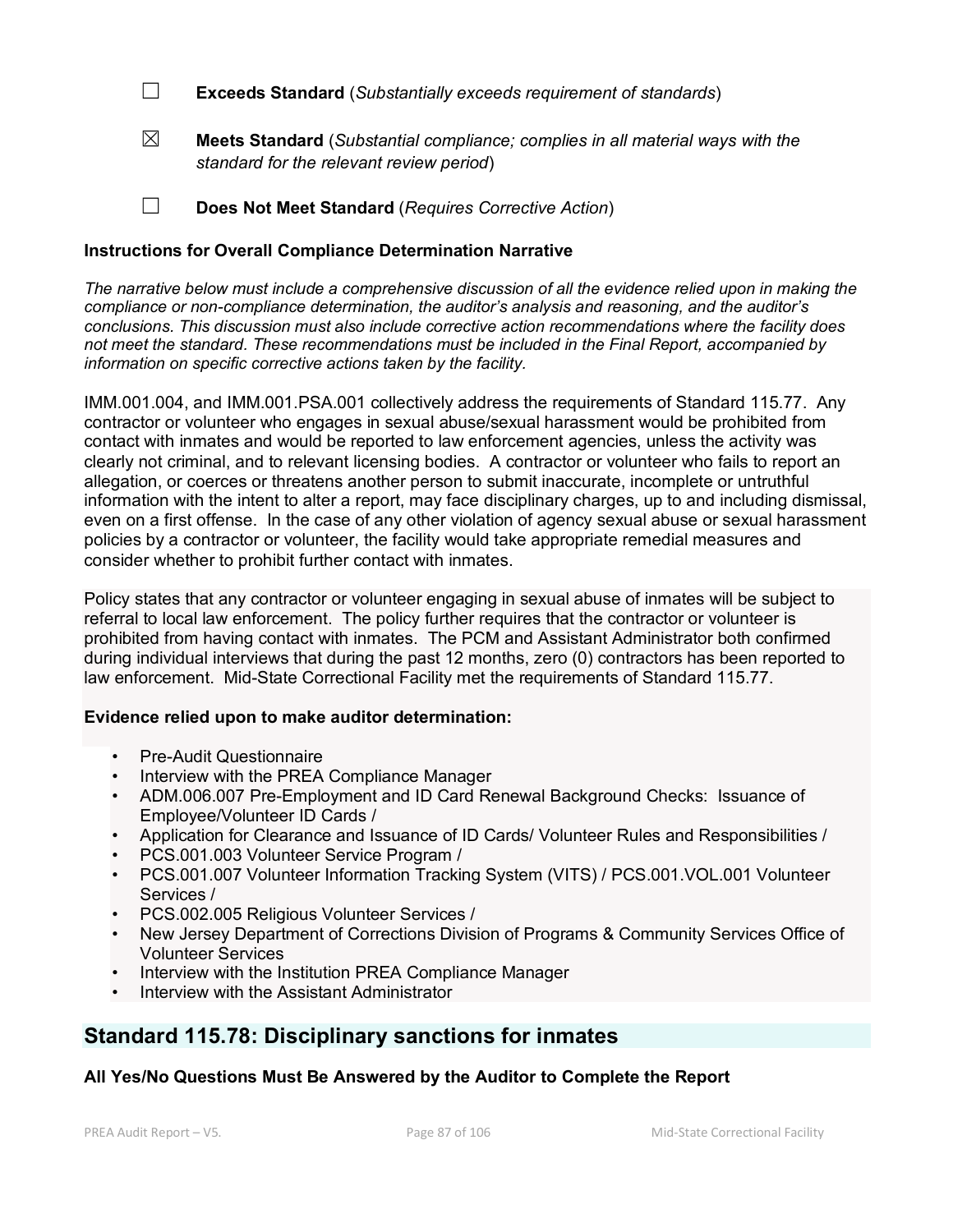## **115.78 (a)**

 Following an administrative finding that an inmate engaged in inmate-on-inmate sexual abuse, or following a criminal finding of guilt for inmate-on-inmate sexual abuse, are inmates subject to disciplinary sanctions pursuant to a formal disciplinary process?  $\boxtimes$  Yes  $\Box$  No

#### **115.78 (b)**

 Are sanctions commensurate with the nature and circumstances of the abuse committed, the inmate's disciplinary history, and the sanctions imposed for comparable offenses by other inmates with similar histories?  $\nabla$  Yes  $\Box$  No

#### **115.78 (c)**

 When determining what types of sanction, if any, should be imposed, does the disciplinary process consider whether an inmate's mental disabilities or mental illness contributed to his or her behavior? ⊠ Yes □ No

#### **115.78 (d)**

 If the facility offers therapy, counseling, or other interventions designed to address and correct underlying reasons or motivations for the abuse, does the facility consider whether to require the offending inmate to participate in such interventions as a condition of access to programming and other benefits?  $\boxtimes$  Yes  $\Box$  No

#### **115.78 (e)**

 Does the agency discipline an inmate for sexual contact with staff only upon a finding that the staff member did not consent to such contact?  $\nabla \times S = \nabla$ 

## **115.78 (f)**

 For the purpose of disciplinary action does a report of sexual abuse made in good faith based upon a reasonable belief that the alleged conduct occurred NOT constitute falsely reporting an incident or lying, even if an investigation does not establish evidence sufficient to substantiate the allegation?  $\boxtimes$  Yes  $\Box$  No

#### **115.78 (g)**

 If the agency prohibits all sexual activity between inmates, does the agency always refrain from considering non-coercive sexual activity between inmates to be sexual abuse? (N/A if the agency does not prohibit all sexual activity between inmates.)  $\boxtimes$  Yes  $\Box$  No  $\Box$  NA

#### **Auditor Overall Compliance Determination**



- ☐ **Exceeds Standard** (*Substantially exceeds requirement of standards*)
- ☒ **Meets Standard** (*Substantial compliance; complies in all material ways with the standard for the relevant review period*)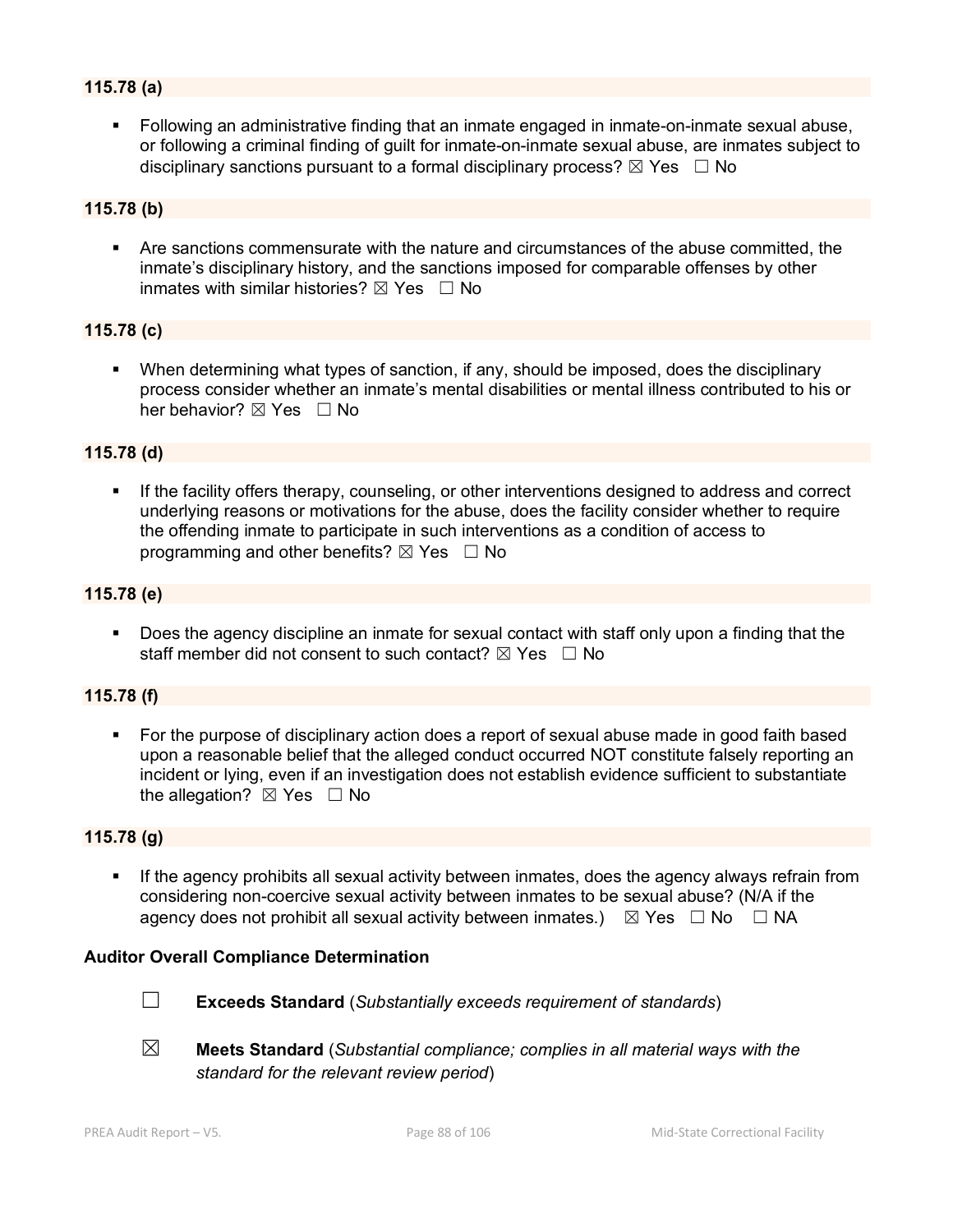## ☐ **Does Not Meet Standard** (*Requires Corrective Action*)

## **Instructions for Overall Compliance Determination Narrative**

*The narrative below must include a comprehensive discussion of all the evidence relied upon in making the compliance or non-compliance determination, the auditor's analysis and reasoning, and the auditor's conclusions. This discussion must also include corrective action recommendations where the facility does not meet the standard. These recommendations must be included in the Final Report, accompanied by information on specific corrective actions taken by the facility.*

ADM.008.000 Inmate Disciplinary Hearing Program: Mission, Goals and Objectives states that inmates may receive disciplinary sanctions following an administrative finding or a criminal investigation that an inmate engaged in inmate-on-inmate sexual abuse and sanctions shall be commensurate with the nature and circumstances of the sexual abuse, the inmate's disciplinary history, and the sanctions imposed for comparable offenses by other inmates with similar histories.

NJAC 10A, Chapter 4 relates to inmate discipline in the NJ DOC. Subchapter 12 and policy IMM.001.004, discuss zero tolerance offenses for which an inmate in the NJDOC may be charged. The zero tolerance offenses listed in the NJAC 10A, Chapter 4 include behaviors enumerated in the PREA. Inmate prohibited acts listed include unauthorized physical contact with a person that was not initiated by staff, sexual assault, engaging in sexual acts, making sexual proposals, and indecent exposure. Consensual sex or sexual harassment of any nature is prohibited and will result in discipline. There is no mention of sanctions being commensurate with the nature and circumstances of the abuse committed, the inmate's disciplinary history, and the sanctions imposed for comparable offenses by other inmates with similar histories.

Inmates are subject to disciplinary sanctions pursuant to the formal disciplinary process defined in the NJAC.

NJDOC the inmate handbook indicates that: the disciplining of inmates who make an allegation in good faith, even if an investigation does not establish evidence sufficient to substantiate the allegation; whether the disciplinary process considers whether an inmate's mental disabilities, mental illness or behavioral issues contributed to the inmate's behavior when determining what type of sanction, if any, should be imposed. If mental disabilities or mental illness is a factor, the facility considers the offer of therapy, counseling or other interventions designed to address and correct underlying reasons or motivations for the abuse.

The SID investigator confirmed that there were no administrative or criminal findings of guilt for inmateon-inmate sexual abuse in the past 12 months. The facility prohibits all sexual activity between inmates and may discipline inmates for such activity. Mid-State Correctional Facility met the requirements of Standard 115.78.

#### **Evidence relied upon to make auditor determination:**

- Pre-Audit Questionnaire
- Policy ADM.008.000 Inmate Disciplinary Hearing Program: Mission, Goals and Objectives
- Inmate handbook
- Investigation files
- SID investigator
- Interview with the PREA Compliance Manager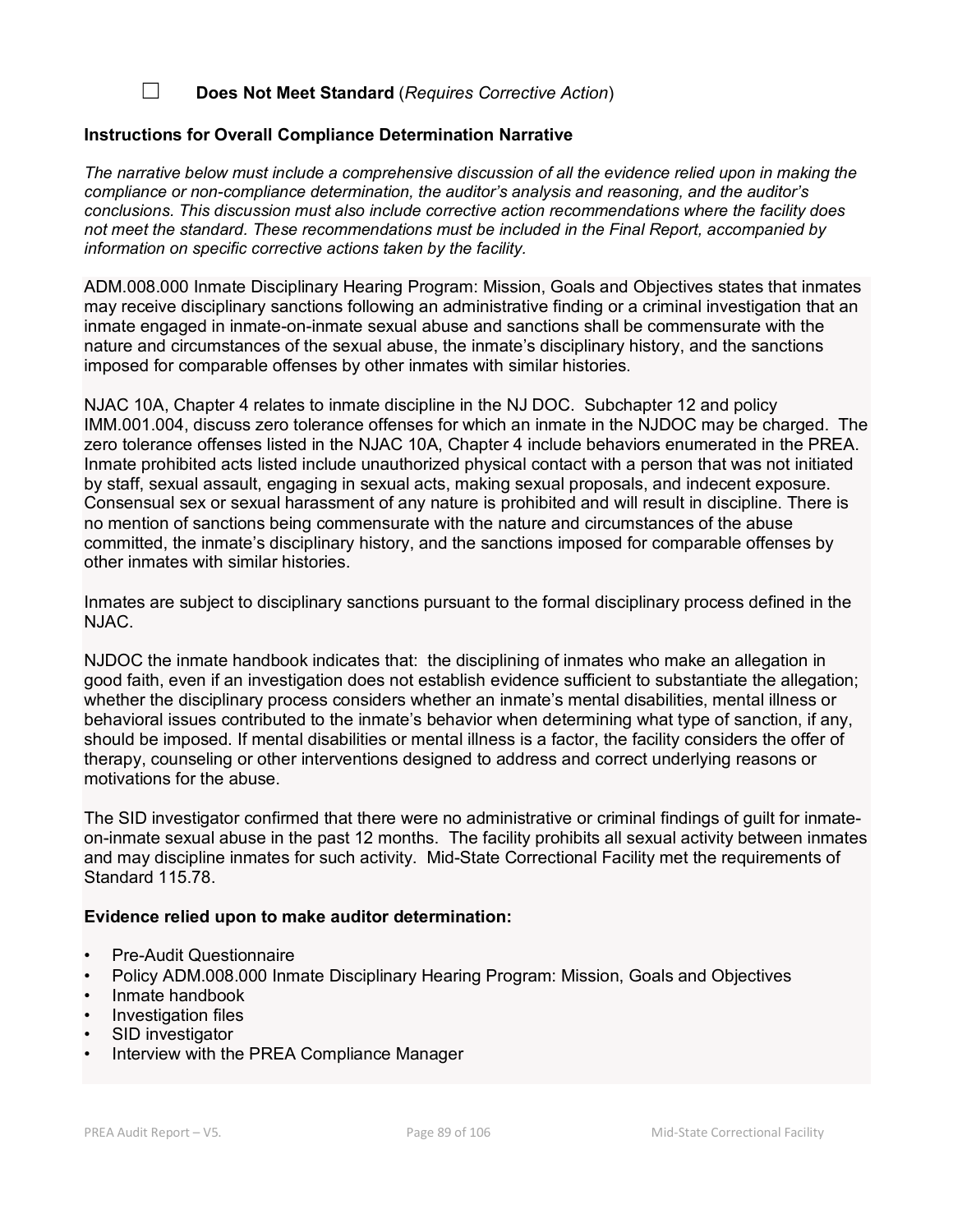# **MEDICAL AND MENTAL CARE**

# **Standard 115.81: Medical and mental health screenings; history of sexual abuse**

## **All Yes/No Questions Must Be Answered by the Auditor to Complete the Report**

## **115.81 (a)**

If the screening pursuant to  $\S$  115.41 indicates that a prison inmate has experienced prior sexual victimization, whether it occurred in an institutional setting or in the community, do staff ensure that the inmate is offered a follow-up meeting with a medical or mental health practitioner within 14 days of the intake screening? (N/A if the facility is not a prison.)  $\boxtimes$  Yes  $\Box$  No  $\Box$  NA

## **115.81 (b)**

 If the screening pursuant to § 115.41 indicates that a prison inmate has previously perpetrated sexual abuse, whether it occurred in an institutional setting or in the community, do staff ensure that the inmate is offered a follow-up meeting with a mental health practitioner within 14 days of the intake screening? (N/A if the facility is not a prison.)  $\boxtimes$  Yes  $\Box$  No  $\Box$  NA

## **115.81 (c)**

If the screening pursuant to § 115.41 indicates that a jail inmate has experienced prior sexual victimization, whether it occurred in an institutional setting or in the community, do staff ensure that the inmate is offered a follow-up meeting with a medical or mental health practitioner within 14 days of the intake screening?  $\boxtimes$  Yes  $\Box$  No

## **115.81 (d)**

**In any information related to sexual victimization or abusiveness that occurred in an institutional** setting strictly limited to medical and mental health practitioners and other staff as necessary to inform treatment plans and security management decisions, including housing, bed, work, education, and program assignments, or as otherwise required by Federal, State, or local law?  $\boxtimes$  Yes  $\Box$  No

## **115.81 (e)**

 Do medical and mental health practitioners obtain informed consent from inmates before reporting information about prior sexual victimization that did not occur in an institutional setting, unless the inmate is under the age of 18?  $\boxtimes$  Yes  $\Box$  No

## **Auditor Overall Compliance Determination**



☐ **Exceeds Standard** (*Substantially exceeds requirement of standards*)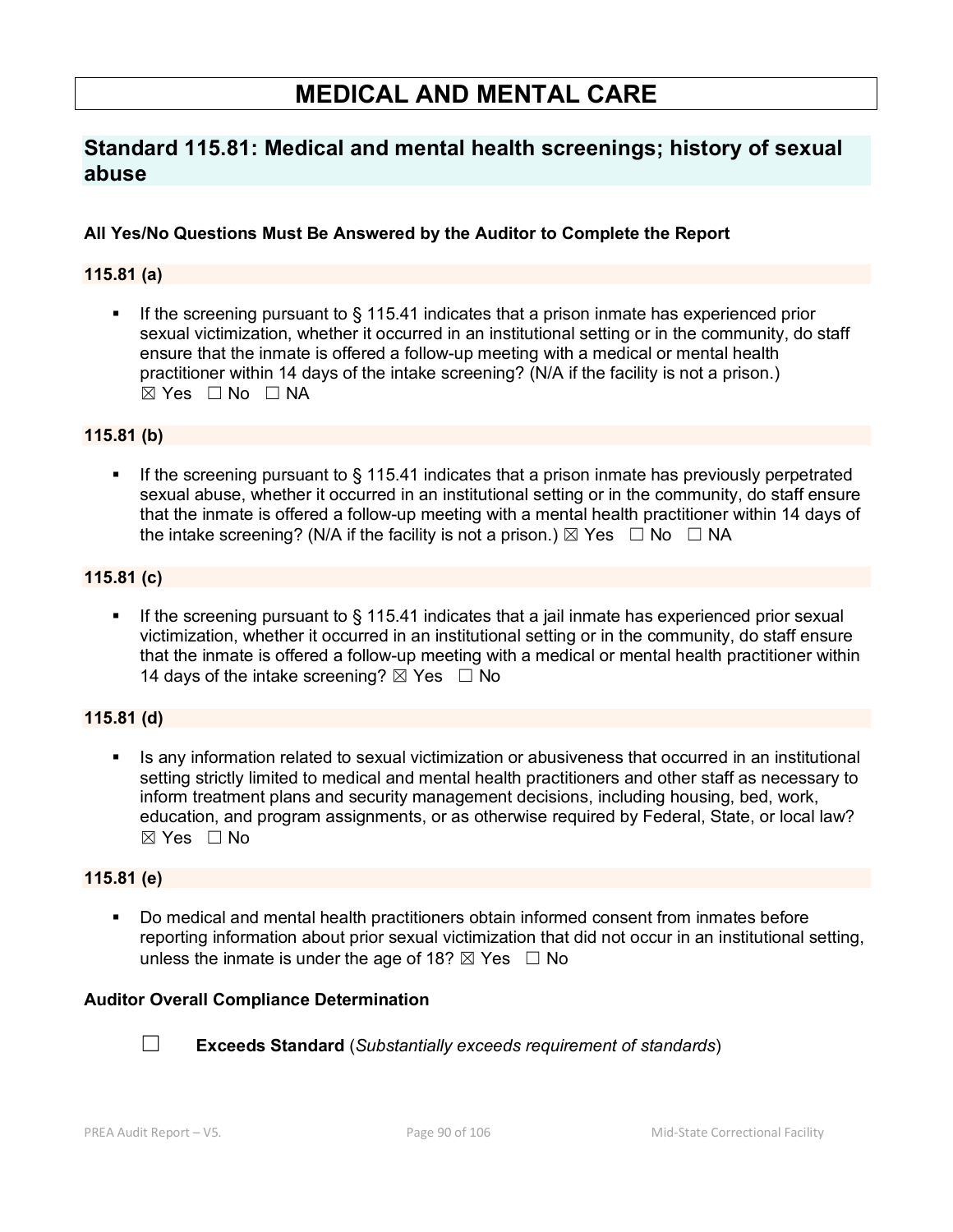- ☒ **Meets Standard** (*Substantial compliance; complies in all material ways with the standard for the relevant review period*)
- ☐ **Does Not Meet Standard** (*Requires Corrective Action*)

## **Instructions for Overall Compliance Determination Narrative**

*The narrative below must include a comprehensive discussion of all the evidence relied upon in making the compliance or non-compliance determination, the auditor's analysis and reasoning, and the auditor's conclusions. This discussion must also include corrective action recommendations where the facility does not meet the standard. These recommendations must be included in the Final Report, accompanied by information on specific corrective actions taken by the facility.*

MED.MHS.001.002 Mental Health Services Mental Health Reception and Evaluation supports compliance with this standard. The facility obtains informed consent from inmates before reporting information about prior sexual victimization that did not occur in an institutional setting. To ensure the guidelines are met the facility follows a PREA Monitoring Multidimensional Sexual Victimization and Abusiveness Risk Assessment Checklist. Sensitive information is maintained in the EMR PREA Monitoring Module. The data is accessible to select staff and tracked using the process described in the policy on the PREA E-Management System.

Specialized staff (100%) interviews confirmed compliance with Standard 115.81. In the past 12 months inmate files sampled confirmed that inmates who disclosed a previously history perpetrating sexual abuse, were offered a follow-up meeting with a mental health practitioner. Likewise, inmates has experienced prior sexual victimization, whether it occurred in an institutional setting or in the community, do staff ensure that the inmate is offered a follow-up meeting with a medical or mental health practitioner within 14 days of the intake screening Mental health staff maintains secondary materials documenting compliance with this provision of the standard. Inmates who disclose prior sexual victimization or who disclose previously perpetrating sexual abuse during an intake screening will be offered a follow-up meeting with a medical or mental health practitioner within 14 days of the intake screening. Specialized staff interviewed indicated that signed and dated informed consent forms are obtained from inmates before reporting prior sexual victimization that did not occur in an institutional setting. MSCF does not house inmates under the age of 18 or youthful inmates. Mid-State Correctional Facility met the requirements of Standard 115.81.

## **Evidence relied upon to make auditor determination:**

- Pre-Audit Questionnaire
- PREA Monitoring Test
- PREA Monitoring Multidimensional Sexual Victimization and Abusiveness Risk Assessment **Checklist**
- MED.MHS.001.002 Mental Health Services Mental Health Reception and Evaluation
- **Offender Information System**
- Auditor review of Behavioral Health and Intake documentation
- Sexual Violence Assessment Tool
- Consent for Treatment Form
- Interviews with medical and mental health staff
- Interview with the PREA Compliance Manager

# **Standard 115.82: Access to emergency medical and mental health services**

## **All Yes/No Questions Must Be Answered by the Auditor to Complete the Report**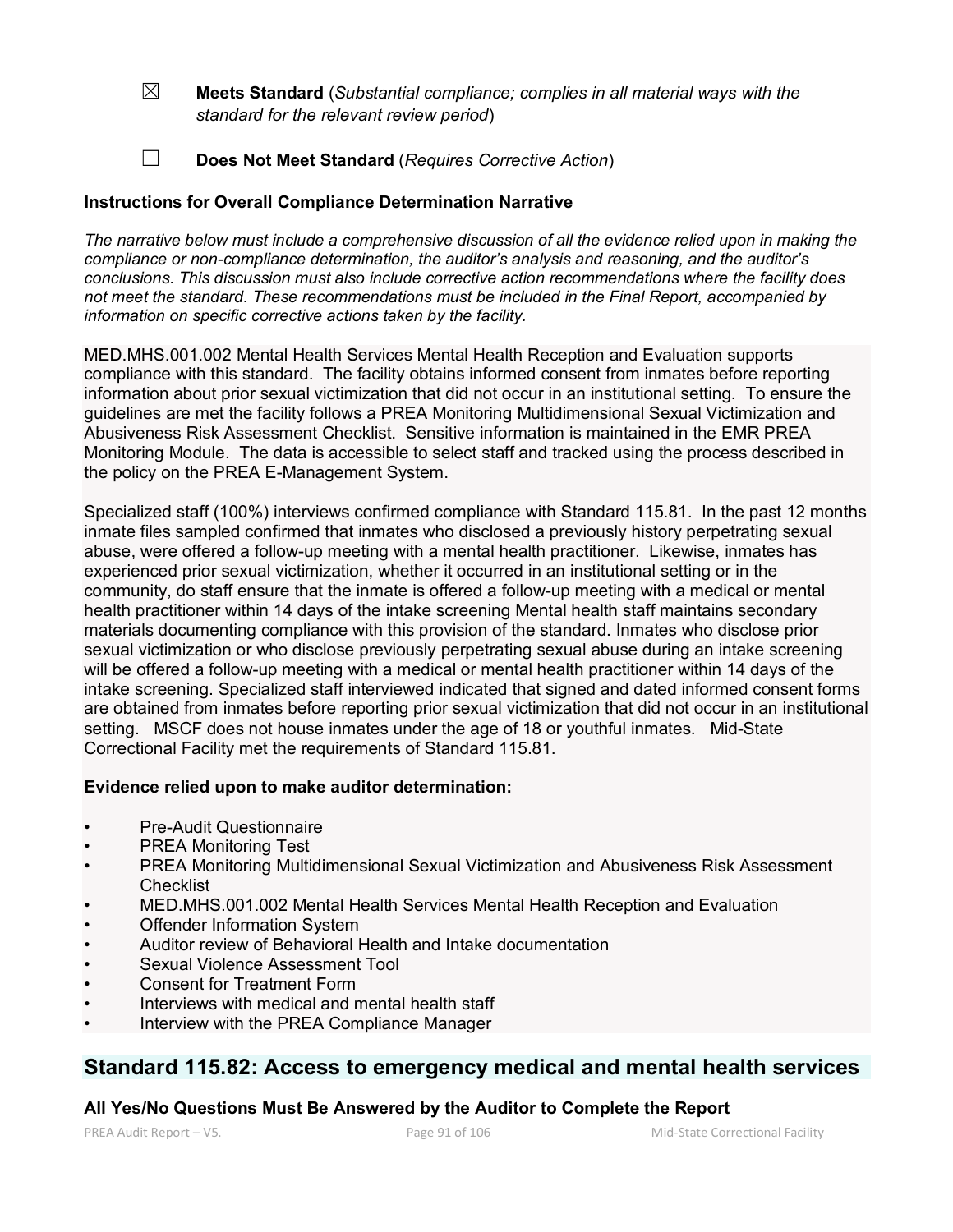## **115.82 (a)**

 Do inmate victims of sexual abuse receive timely, unimpeded access to emergency medical treatment and crisis intervention services, the nature and scope of which are determined by medical and mental health practitioners according to their professional judgment?  $\boxtimes$  Yes  $\Box$  No

#### **115.82 (b)**

- If no qualified medical or mental health practitioners are on duty at the time a report of recent sexual abuse is made, do security staff first responders take preliminary steps to protect the victim pursuant to § 115.62?  $\boxtimes$  Yes  $\Box$  No
- Do security staff first responders immediately notify the appropriate medical and mental health practitioners? ⊠ Yes □ No

#### **115.82 (c)**

 Are inmate victims of sexual abuse offered timely information about and timely access to emergency contraception and sexually transmitted infections prophylaxis, in accordance with professionally accepted standards of care, where medically appropriate?  $\boxtimes$  Yes  $\Box$  No

#### **115.82 (d)**

 Are treatment services provided to the victim without financial cost and regardless of whether the victim names the abuser or cooperates with any investigation arising out of the incident?  $\boxtimes$  Yes  $\Box$  No

#### **Auditor Overall Compliance Determination**

- ☐ **Exceeds Standard** (*Substantially exceeds requirement of standards*)
- ☒ **Meets Standard** (*Substantial compliance; complies in all material ways with the standard for the relevant review period*)
- ☐ **Does Not Meet Standard** (*Requires Corrective Action*)

#### **Instructions for Overall Compliance Determination Narrative**

*The narrative below must include a comprehensive discussion of all the evidence relied upon in making the compliance or non-compliance determination, the auditor's analysis and reasoning, and the auditor's conclusions. This discussion must also include corrective action recommendations where the facility does not meet the standard. These recommendations must be included in the Final Report, accompanied by information on specific corrective actions taken by the facility.*

MED.MLI.007 (Sexual Assault) requires timely and unimpeded access to emergency medical treatment, crisis intervention services and victim advocacy services. Medical and mental health providers confirmed that the nature and scope of rendered services are determined according to their professional judgment. The PCM confirmed that inmate victim will be afforded a forensic examination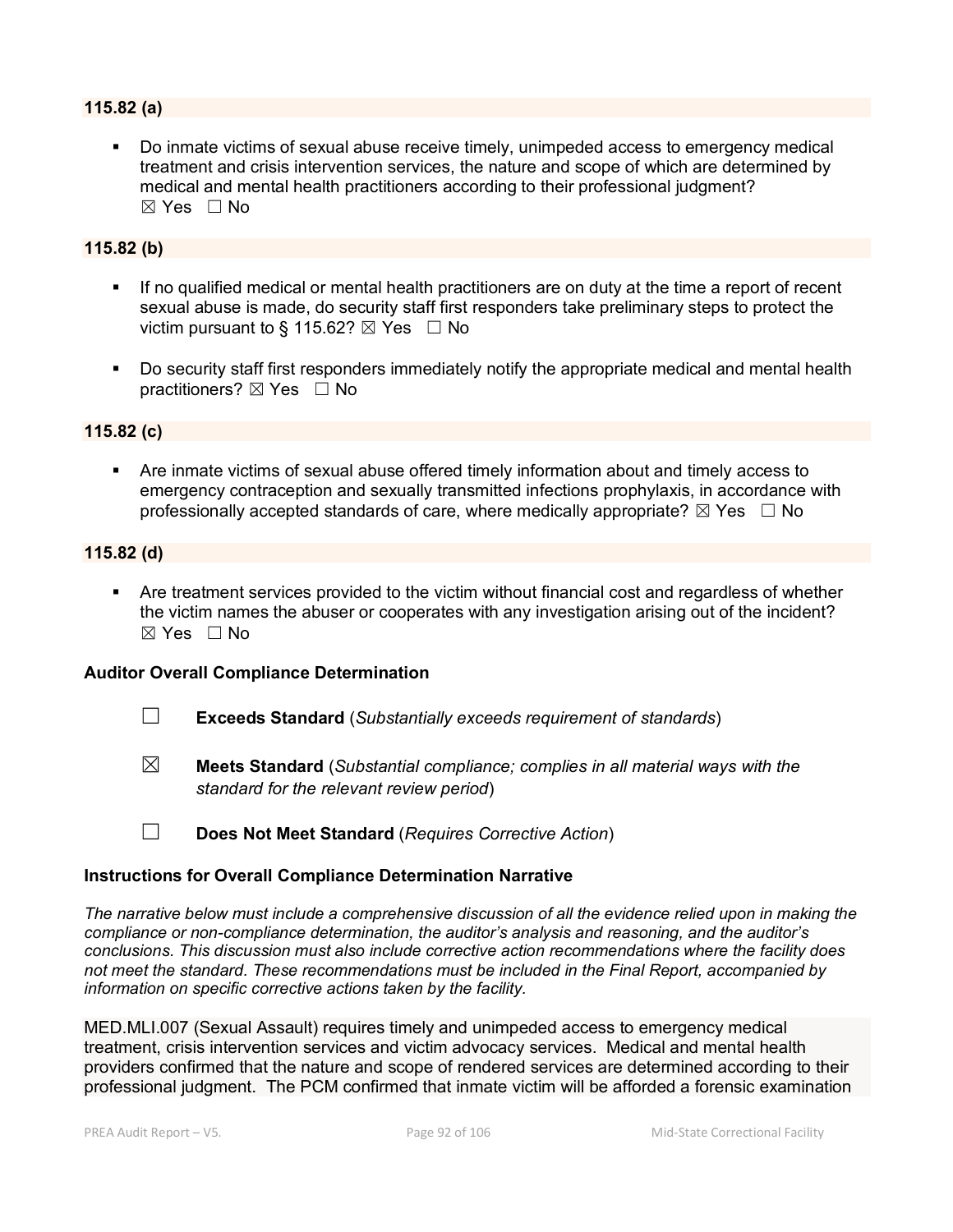at no cost to the victim. Investigation into an allegation during the reporting period demonstrated this practice although the investigation and medical documentation resulted in an unfounded outcome.

MRD.MLI.007 and MED.IMHC.010 Co-Pay collectively address the requirements of Standard 115.82. The NJDOC mandates that medical and health care services be available in all Operational Units housing inmates and in compliance with any existing PREA standard. Policy excludes co-pays for emergency services. It is recommended however, that the governing policy specifically excludes emergency treatment due to sexual abuse, to victims at no financial cost. NJDOC policy requires 24 hours per day, 7 days per week emergency medical, and mental health care. A physician will be available twenty-four hours a day, seven days a week for consultation. On-call physician's schedules with pager/telephone numbers and pertinent names and telephone numbers of local emergency medical services to be used will be accessible to the medical staff. NJDOC also requires accurate, timely reporting, investigation and notification of appropriate staff and family of all critical illnesses, injuries or deaths. Emergency cardiopulmonary resuscitation (CPR) will be available from trained custody and healthcare staff. Properly trained custody and healthcare staff will carry out emergency medical transfer procedures. Interviews with specialized staff during the onsite portion of the audit confirmed inmate victims of sexual abuse are offered timely information about and timely access to emergency contraception and sexually transmitted infections prophylaxis, in accordance with professionally accepted standards of care, where medically appropriate.

The New Jersey Department of Corrections also mandates that the healthcare staff shall follow the institution's written plan for responding to allegations of sexual assault of inmates. The assaulted inmate will be transported to an Emergency Department properly equipped to assess (i.e. SANE Nurse), treat, and provide required prophylaxis, contraceptives, pregnancy termination counseling and gathering of forensic evidence. Healthcare staff shall not be involved in the management or treatment of sexual assault cases unless it is necessary to stabilize the inmate before the transfer to the appropriate community facility. Such care may include the control of bleeding or stabilizing of other injuries incurred, but most frequently would involve emotional support and understanding. First Responders interviewed confirmed their responsibility to immediately notify the appropriate medical and mental health practitioners in the event of an allegation of sexual abuse. Mid-State Correctional Facility met the requirements of Standard 115.82.

## **Evidence relied upon to make auditor determination:**

- Pre-Audit Questionnaire
- MED.EME.005 Emergency Response
- MED.IMHC.010 Co-Pay for Eligible Health and Dental Care
- MED.MHS.002.001 Emergency Mental Health Services
- MED.MHS.002.010 Counseling Services for Victims of Sexual Assault
- 10A:16-2.10 Emergency medical treatment
- Agreement Inmate Health Care Services for The New Jersey Department of Corrections by Rutgers, The State University of New Jersey
- Policy MED.MLI.007 (Sexual Assault)
- Review of an investigation file
- Interviews with medical staff
- Interview with mental health staff
- Interview with the PREA Compliance Manager

# **Standard 115.83: Ongoing medical and mental health care for sexual abuse victims and abusers**

## **All Yes/No Questions Must Be Answered by the Auditor to Complete the Report**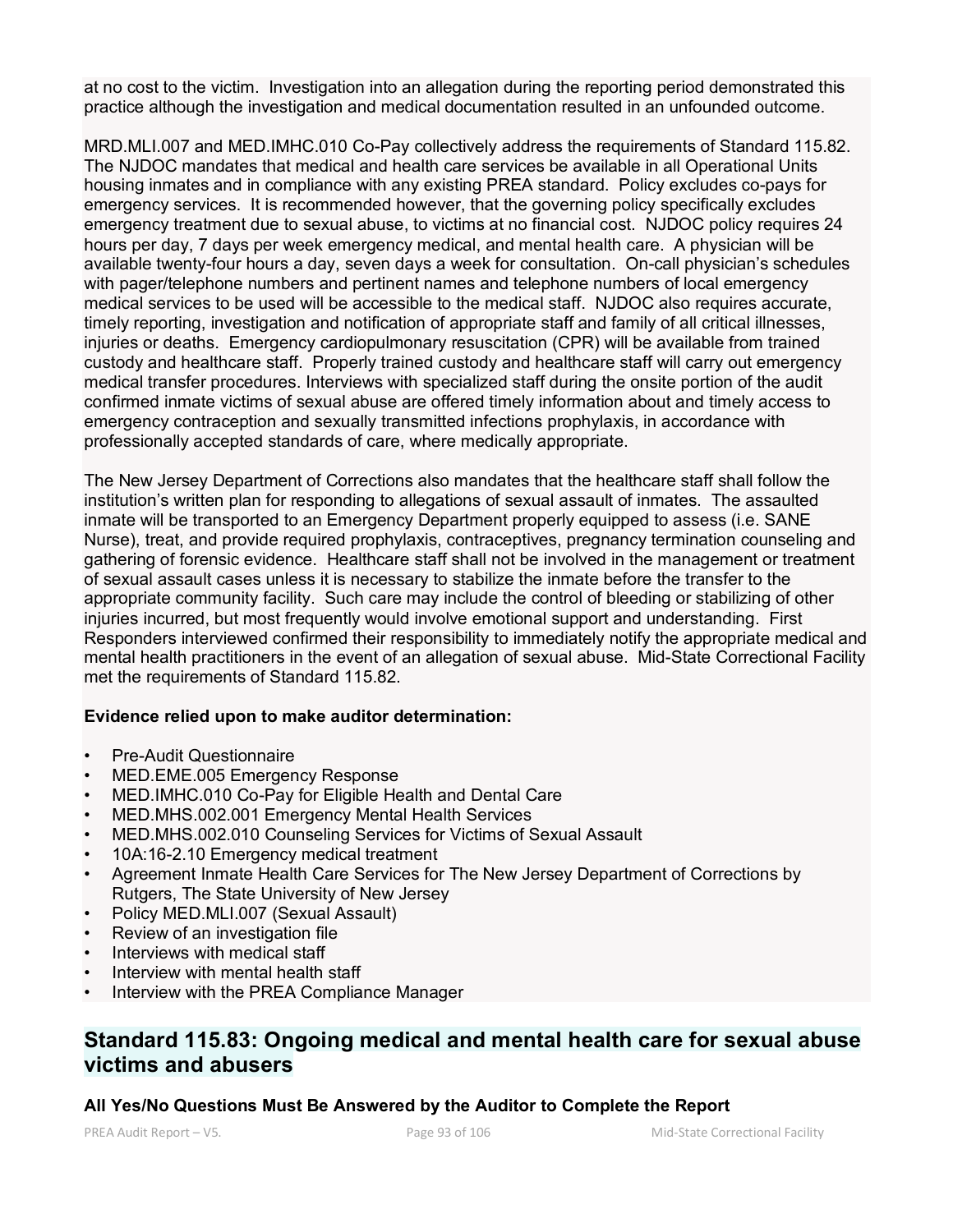#### **115.83 (a)**

 Does the facility offer medical and mental health evaluation and, as appropriate, treatment to all inmates who have been victimized by sexual abuse in any prison, jail, lockup, or juvenile facility? ⊠ Yes □ No

#### **115.83 (b)**

 Does the evaluation and treatment of such victims include, as appropriate, follow-up services, treatment plans, and, when necessary, referrals for continued care following their transfer to, or placement in, other facilities, or their release from custody?  $\boxtimes$  Yes  $\Box$  No

#### **115.83 (c)**

 Does the facility provide such victims with medical and mental health services consistent with the community level of care?  $\boxtimes$  Yes  $\Box$  No

#### **115.83 (d)**

 Are inmate victims of sexually abusive vaginal penetration while incarcerated offered pregnancy tests? (N/A if "all-male" facility. *Note: in "all-male" facilities, there may be inmates who identify as transgender men who may have female genitalia. Auditors should be sure to know whether such individuals may be in the population and whether this provision may apply in specific circumstances.*) □ Yes □ No ⊠ NA

#### **115.83 (e)**

 If pregnancy results from the conduct described in paragraph § 115.83(d), do such victims receive timely and comprehensive information about and timely access to all lawful pregnancyrelated medical services? (N/A if "all-male" facility. *Note: in "all-male" facilities, there may be inmates who identify as transgender men who may have female genitalia. Auditors should be sure to know whether such individuals may be in the population and whether this provision may apply in specific circumstances.*)  $\Box$  Yes  $\Box$  No  $\boxtimes$  NA

#### **115.83 (f)**

 Are inmate victims of sexual abuse while incarcerated offered tests for sexually transmitted infections as medically appropriate?  $\boxtimes$  Yes  $\Box$  No

#### **115.83 (g)**

 Are treatment services provided to the victim without financial cost and regardless of whether the victim names the abuser or cooperates with any investigation arising out of the incident?  $\boxtimes$  Yes  $\Box$  No

#### **115.83 (h)**

 If the facility is a prison, does it attempt to conduct a mental health evaluation of all known inmate-on-inmate abusers within 60 days of learning of such abuse history and offer treatment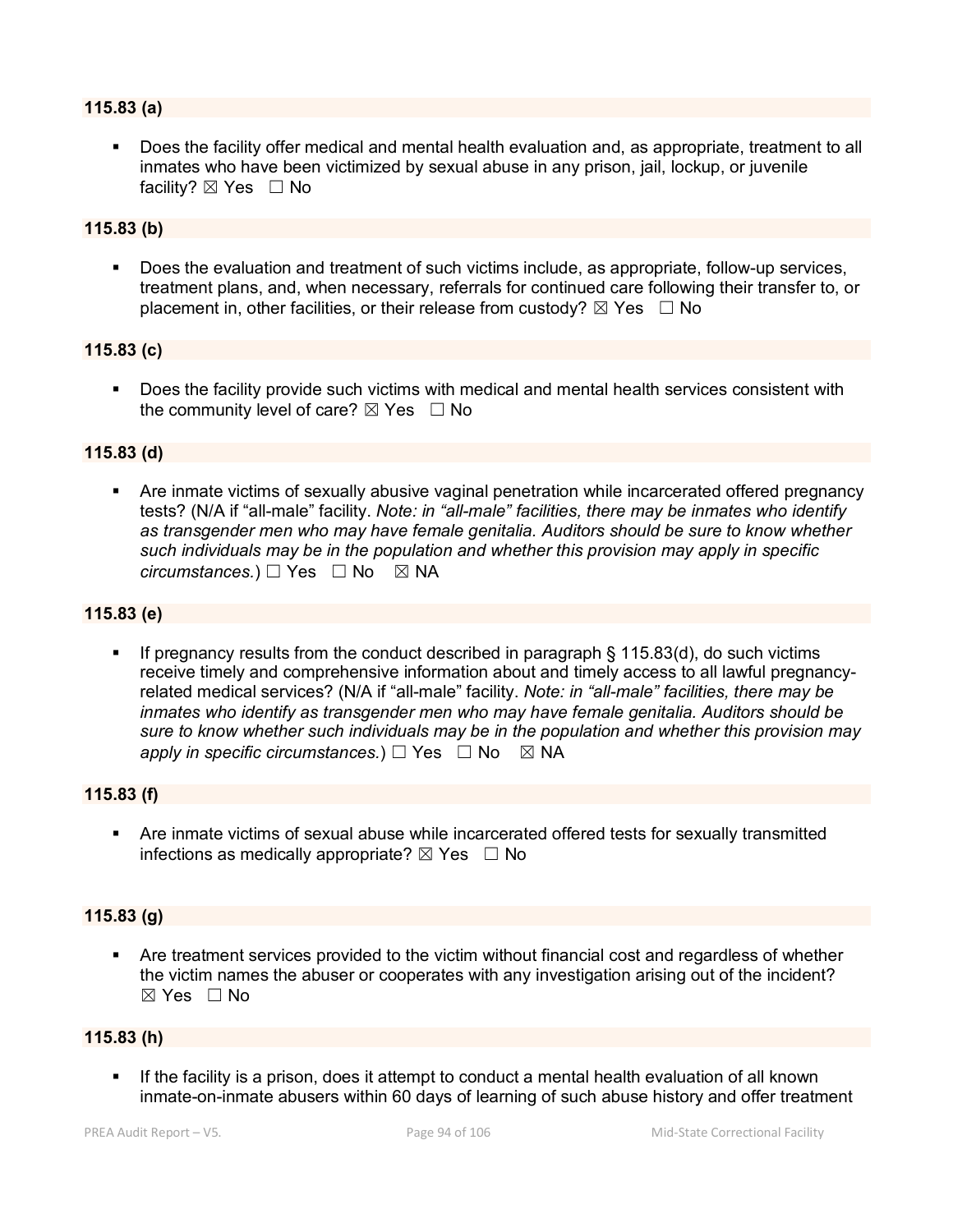when deemed appropriate by mental health practitioners? (NA if the facility is a jail.)  $⊠ Yes ⊡ No ⊡ NA$ 

## **Auditor Overall Compliance Determination**

☐ **Exceeds Standard** (*Substantially exceeds requirement of standards*)

☒ **Meets Standard** (*Substantial compliance; complies in all material ways with the standard for the relevant review period*)

☐ **Does Not Meet Standard** (*Requires Corrective Action*)

## **Instructions for Overall Compliance Determination Narrative**

*The narrative below must include a comprehensive discussion of all the evidence relied upon in making the compliance or non-compliance determination, the auditor's analysis and reasoning, and the auditor's conclusions. This discussion must also include corrective action recommendations where the facility does not meet the standard. These recommendations must be included in the Final Report, accompanied by information on specific corrective actions taken by the facility.*

MED.MHS.002.010 (Counseling Services for Victims of Sexual Assault) addresses ongoing medical and mental health care for sexual abuse victims and abusers collectively address Standard 115.83. The policies mandate appropriate tests to be provided to inmate victims of sexual abuse. In accordance with PREA standards, mental health staff will conduct an evaluation of all known inmate abusers within 60 days of learning of such abuse history and offer treatment when deemed appropriate. NJDOC mandates that the healthcare staff shall follow the institution's coordinated written plan for responding to allegations of sexual abuse. The victim of the sexual abuse would be transported to an Emergency Department properly equipped to assess (i.e. SANE Nurse), treated, and provide required prophylaxis, contraceptives, pregnancy termination counseling and gathering of forensic evidence in accordance with this standard.

As confirmed by an examination of applicable, the facility may offer medical and mental health evaluation and, as appropriate, treatment to all inmates who have been victimized by sexual abuse. The evaluation and treatment of such victims includes follow-up services. The facility would arrange for referrals for continued care following their transfer to or placement in other facilities or after their release from custody. The facility has staffed its medical and mental health departments and offers sexual abuse victims with medical and mental health services consistent with the standard of care available in the community. Mid-State Correctional Facility met the requirements of Standard 115.83.

## **Evidence relied upon to make auditor determination:**

- Pre-Audit Questionnaire
- Meeting of Sexual Assault/Prison Rape Elimination Act (PREA) Sexual Assault Advisory **Committee**
- Sexual Assault Advisory Council Incident Review
- PCS. 001. PREA. 001 Sexual Assault
- PCS.001.PREA.ICM (Institutional Prison Rape Elimination Act (PREA) Compliance Manager)
- Agreement Inmate Health Care Services for The New Jersey Department of Corrections by Rutgers, The State University of New Jersey
- Review of policy MED.MHS.002.010 Counseling Services for Victims of Sexual Assault
- Interviews with Medical and Mental Health Staff
- Interview with the PREA Compliance Manager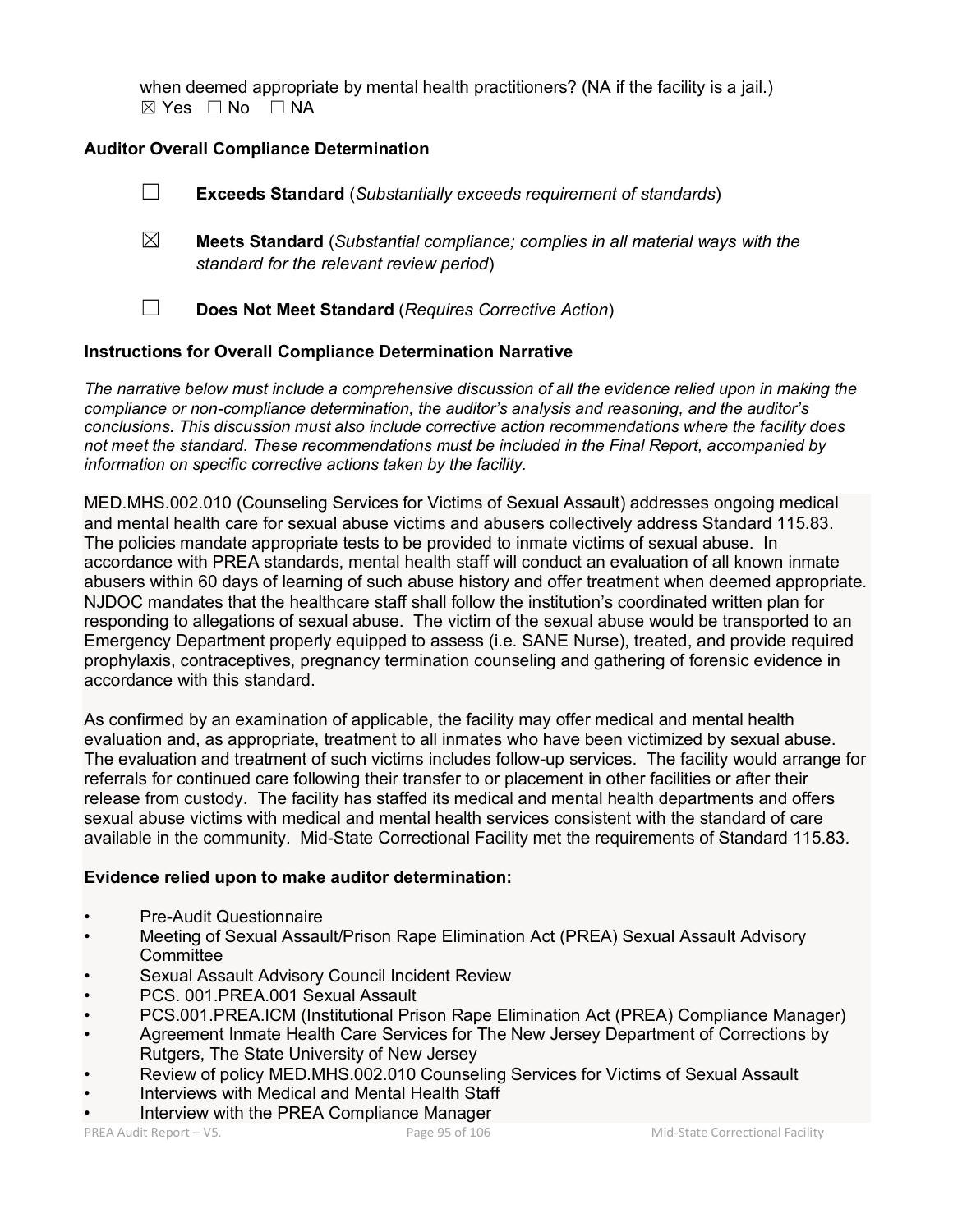# **DATA COLLECTION AND REVIEW**

## **Standard 115.86: Sexual abuse incident reviews**

## **All Yes/No Questions Must Be Answered by the Auditor to Complete the Report**

## **115.86 (a)**

 Does the facility conduct a sexual abuse incident review at the conclusion of every sexual abuse investigation, including where the allegation has not been substantiated, unless the allegation has been determined to be unfounded?  $\boxtimes$  Yes  $\Box$  No

#### **115.86 (b)**

 Does such review ordinarily occur within 30 days of the conclusion of the investigation? ☒ Yes ☐ No

#### **115.86 (c)**

 Does the review team include upper-level management officials, with input from line supervisors, investigators, and medical or mental health practitioners?  $\boxtimes$  Yes  $\Box$  No

#### **115.86 (d)**

- Does the review team: Consider whether the allegation or investigation indicates a need to change policy or practice to better prevent, detect, or respond to sexual abuse?  $\boxtimes$  Yes  $\Box$  No
- Does the review team: Consider whether the incident or allegation was motivated by race; ethnicity; gender identity; lesbian, gay, bisexual, transgender, or intersex identification, status, or perceived status; gang affiliation; or other group dynamics at the facility?  $\boxtimes$  Yes  $\Box$  No
- Does the review team: Examine the area in the facility where the incident allegedly occurred to assess whether physical barriers in the area may enable abuse?  $\boxtimes$  Yes  $\Box$  No
- Does the review team: Assess the adequacy of staffing levels in that area during different shifts? ⊠ Yes □ No
- Does the review team: Assess whether monitoring technology should be deployed or augmented to supplement supervision by staff?  $\boxtimes$  Yes  $\Box$  No
- Does the review team: Prepare a report of its findings, including but not necessarily limited to determinations made pursuant to §§ 115.86(d)(1) - (d)(5), and any recommendations for improvement and submit such report to the facility head and PREA compliance manager?  $\boxtimes$  Yes  $\Box$  No

## **115.86 (e)**

 Does the facility implement the recommendations for improvement, or document its reasons for not doing so?  $\boxtimes$  Yes  $\Box$  No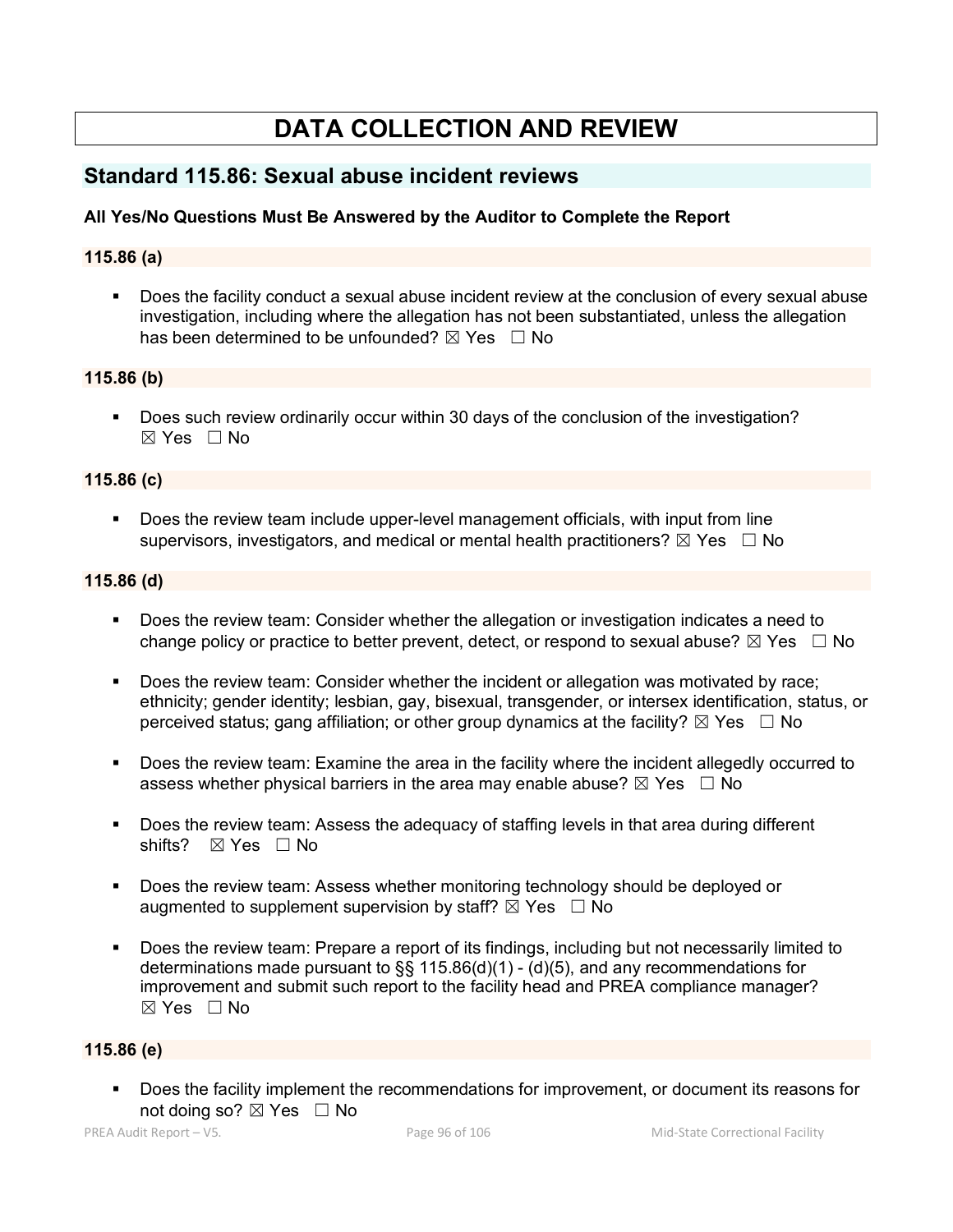#### **Auditor Overall Compliance Determination**

- ☐ **Exceeds Standard** (*Substantially exceeds requirement of standards*)
- ☒ **Meets Standard** (*Substantial compliance; complies in all material ways with the standard for the relevant review period*)
- ☐ **Does Not Meet Standard** (*Requires Corrective Action*)

#### **Instructions for Overall Compliance Determination Narrative**

*The narrative below must include a comprehensive discussion of all the evidence relied upon in making the compliance or non-compliance determination, the auditor's analysis and reasoning, and the auditor's conclusions. This discussion must also include corrective action recommendations where the facility does not meet the standard. These recommendations must be included in the Final Report, accompanied by information on specific corrective actions taken by the facility.*

IMM.001.004, PCS. 001.PREA.001, and PCS.001.PREA.ICM collectively address the requirements of Standard 115.86. A Sexual Assault Advisory Council (SAAC) is a council which convenes at the facility and headquarters levels to review all allegations and instances of sexual abuse/sexual harassment with the purpose of assessing and improving PREA prevention, detection, and response; and to review on a case by case basis, housing requests for transgender/intersex inmates based on gender identity. The facility IPCM convenes an institutional level sexual assault review of the substantiated and unsubstantiated sexual assault allegations within 30 days of the completion of the investigation by the SID. The review is held in accordance with PREA Standard 115.86 and COHQ's Sexual Assault Advisory Council's procedures and review form. A copy of the signed review committee form will be maintained by the Interviews with staff revealed that they understand the purpose of the incident review team and the process. The facility is in compliance with this standard and provides information regarding the incident review team and its role. The incident review form details the make-up of the sexual abuse incident review team and the elements to be considered in their assessments of incidents. The sexual assault incident review team includes upper-level management officials and allows for input from supervisors, investigators and medical or mental health practitioners. During the past 12 months, Mid-State Correctional Facility indicated four (4) allegations of sexual abuse. Two (2) allegations were given a designation of "NOT PREA" thus unfounded and two (2) were determined simply unfounded. A review ordinarily to occur within 30 days of the conclusion of the investigation was not required based on this standard.

The IPCM as a member of the incident review team, confirmed that the team would consider whether the allegation or investigation indicates a need to change policy or practice to better prevent, detect, or respond to sexual abuse; whether the incident or allegation was motivated by race; ethnicity; gender identity; lesbian, gay, bisexual, transgender, or intersex identification, status, or perceived status; gang affiliation; or other group dynamics at the facility; examine the area in the facility where the incident allegedly occurred to assess whether physical barriers in the area may enable abuse; assess the adequacy of staffing levels in that area during different shifts; assess whether monitoring technology should be deployed or augmented to supplement supervision by staff; and prepare a report of its findings, including but not necessarily limited to determinations made pursuant to §§ 115.86(d)(1) - (d)(5), and any recommendations for improvement and submit such report to the facility Administrator. Mid-State Correctional Facility met the requirements of Standard 115.86.

## **Evidence relied upon to make auditor determination:**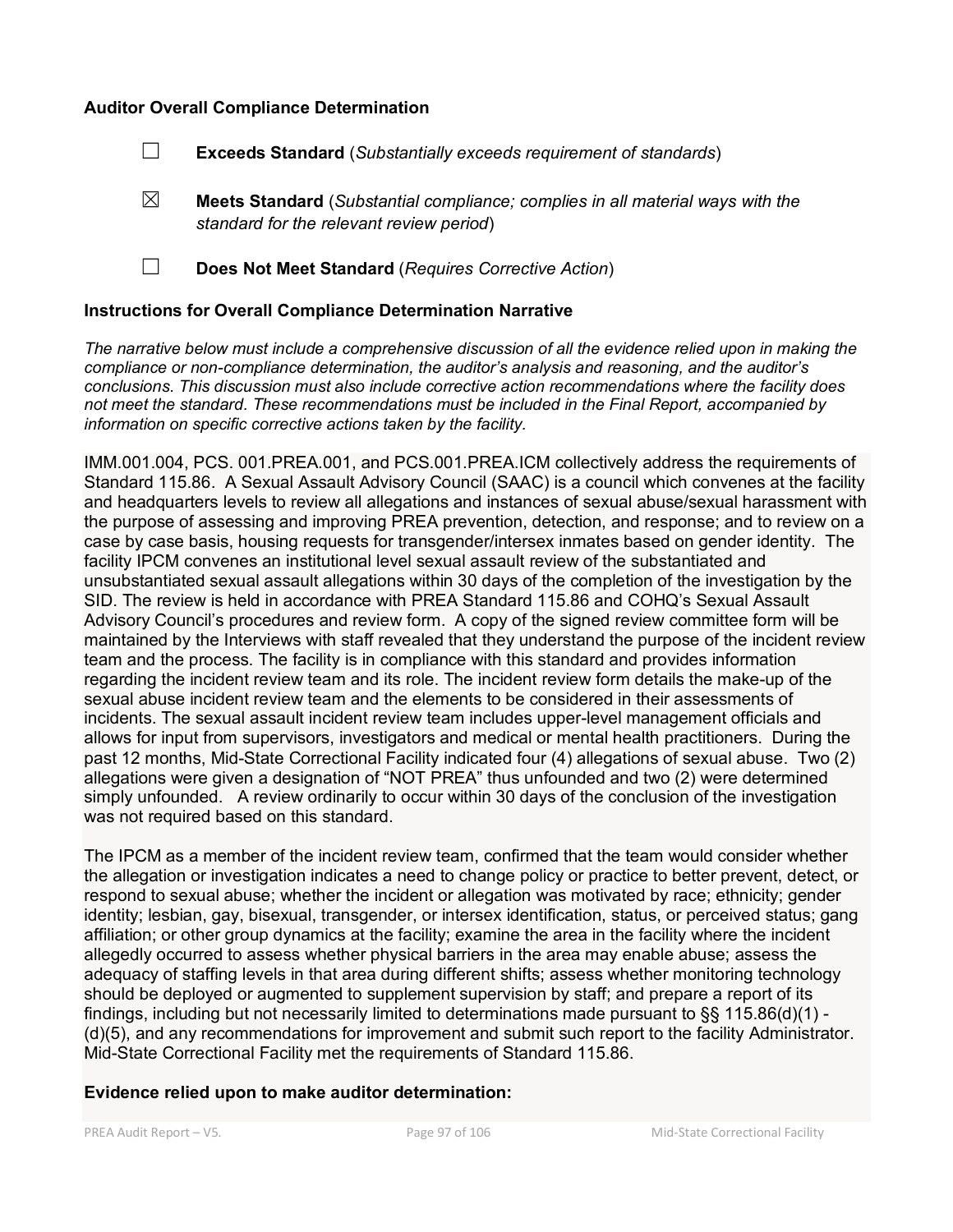- Pre-Audit Questionnaire
- Sexual Assault Advisory Council Incident Review
- Interviews with members of the Sexual Abuse Incident Review Team
- PCS.001.PREA.001 Sexual Assault/Prison Rape Elimination Act (PREA) Advisory Council
- PCS.001.PREA.ICM Institutional Prison Rape Elimination Act (PREA) Compliance Manager
- Interview with the PREA Compliance Manager
- PREA Meetings Minutes

# **Standard 115.87: Data collection**

#### **All Yes/No Questions Must Be Answered by the Auditor to Complete the Report**

#### **115.87 (a)**

**Does the agency collect accurate, uniform data for every allegation of sexual abuse at facilities** under its direct control using a standardized instrument and set of definitions?  $\boxtimes$  Yes  $\Box$  No

## **115.87 (b)**

**Does the agency aggregate the incident-based sexual abuse data at least annually?** ☒ Yes ☐ No

#### **115.87 (c)**

 Does the incident-based data include, at a minimum, the data necessary to answer all questions from the most recent version of the Survey of Sexual Violence conducted by the Department of Justice? ☒ Yes ☐ No

## **115.87 (d)**

 Does the agency maintain, review, and collect data as needed from all available incident-based documents, including reports, investigation files, and sexual abuse incident reviews?  $\boxtimes$  Yes  $\Box$  No

#### **115.87 (e)**

 Does the agency also obtain incident-based and aggregated data from every private facility with which it contracts for the confinement of its inmates? (N/A if agency does not contract for the confinement of its inmates.)  $\boxtimes$  Yes  $\Box$  No  $\Box$  NA

#### **115.87 (f)**

 Does the agency, upon request, provide all such data from the previous calendar year to the Department of Justice no later than June 30? (N/A if DOJ has not requested agency data.)  $\Box$  Yes  $\Box$  No  $\boxtimes$  NA

#### **Auditor Overall Compliance Determination**



☐ **Exceeds Standard** (*Substantially exceeds requirement of standards*)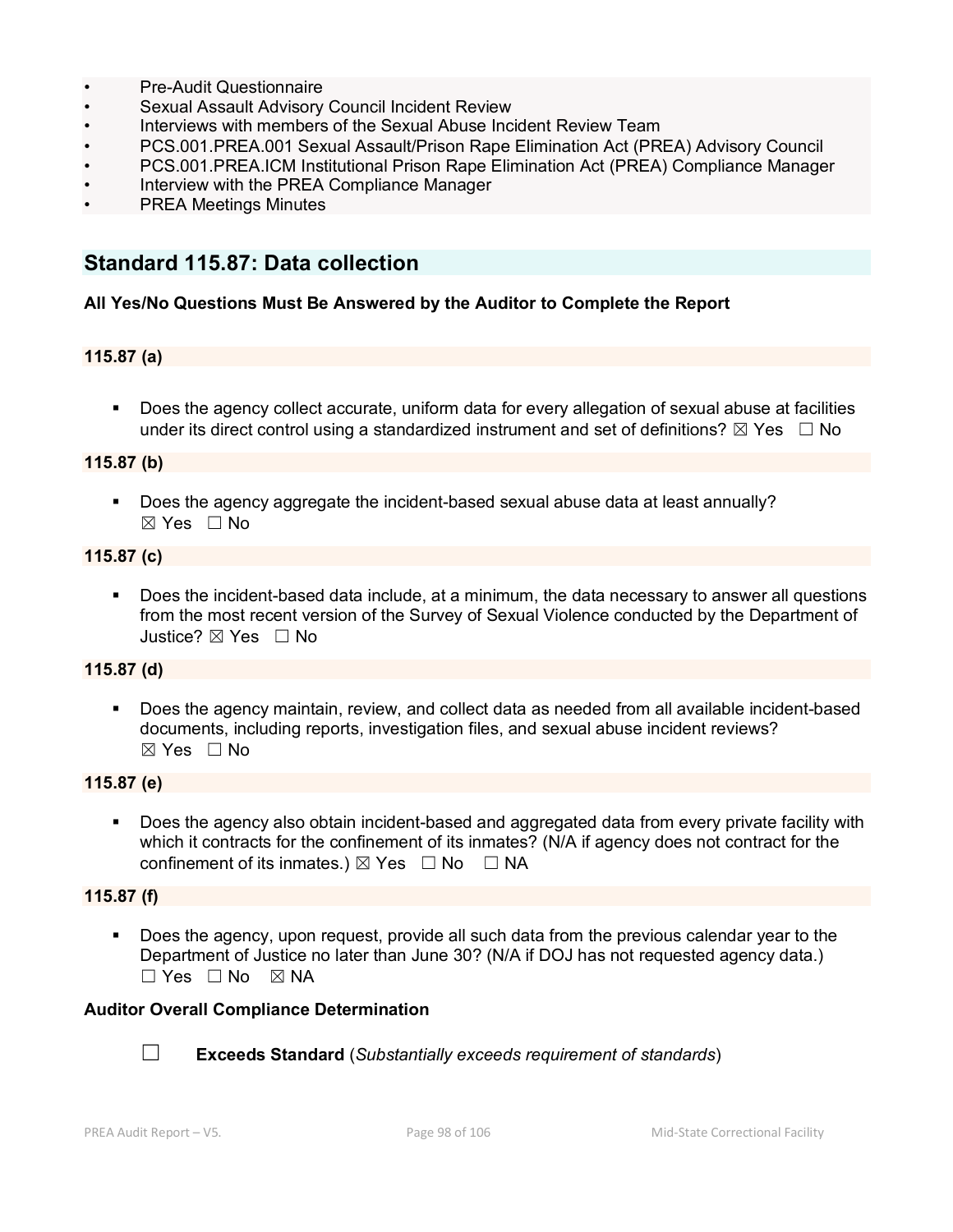- ☒ **Meets Standard** (*Substantial compliance; complies in all material ways with the standard for the relevant review period*)
- ☐ **Does Not Meet Standard** (*Requires Corrective Action*)

## **Instructions for Overall Compliance Determination Narrative**

*The narrative below must include a comprehensive discussion of all the evidence relied upon in making the compliance or non-compliance determination, the auditor's analysis and reasoning, and the auditor's conclusions. This discussion must also include corrective action recommendations where the facility does not meet the standard. These recommendations must be included in the Final Report, accompanied by information on specific corrective actions taken by the facility.*

PCS.001. PREA.001 addresses the requirements of Standard 115.87. As confirmed by a review of support documentation, the facility collects accurate, uniform data for every allegation of sexual abuse/sexual harassment by using a standardized instrument. NJDOC tracks information concerning sexual abuse using data from the facility's PREA E-Management system. The NJDOC headquarters level staff oversees the data collected and maintains the information necessary to answer all questions from the most recent version of the Survey of Sexual Violence, conducted by the Department of Justice. The agency aggregates and reviews all data annually. Upon request, the NJDOC would provide all such data from the previous calendar year to the Department of Justice no later than June 30. NJDOC compliance with this standard was also determined by a review of policy and tracking documentation and staff interviews.

New Jersey Department of Corrections uses a standardized instrument with definitions to collect accurate, uniform data for every allegation of sexual assault. The instrument includes the data necessary to answer all questions from the most recent version of the Survey of Sexual violence conducted by the Department of Justice. A review of the annual report revealed it was completed according to this standard. Mid-State Correctional Facility met the requirements of Standard 115.87.

## **Evidence relied upon to make auditor determination:**

- Pre-Audit Questionnaire
- NJDOC Rate of Sexual Abuse 2012/2013
- NJDOC Rate of Sexual Abuse 2014
- NJDOC Rate of Sexual Abuse 2015
- NJDOC Rate of Sexual Abuse 2016
- NJDOC Rate of Sexual Abuse 2017
- PCS.001. PREA.001 Sexual Assault/Prison Rape Elimination Act (PREA) Advisory Council
- Survey of Sexual Victimization Summary Form
- Sexual Assault Advisory Council Incident Review
- Interview with the Assistant Administrator
- Interview with the PREA Compliance Manager

# **Standard 115.88: Data review for corrective action**

## **All Yes/No Questions Must Be Answered by the Auditor to Complete the Report**

**115.88 (a)**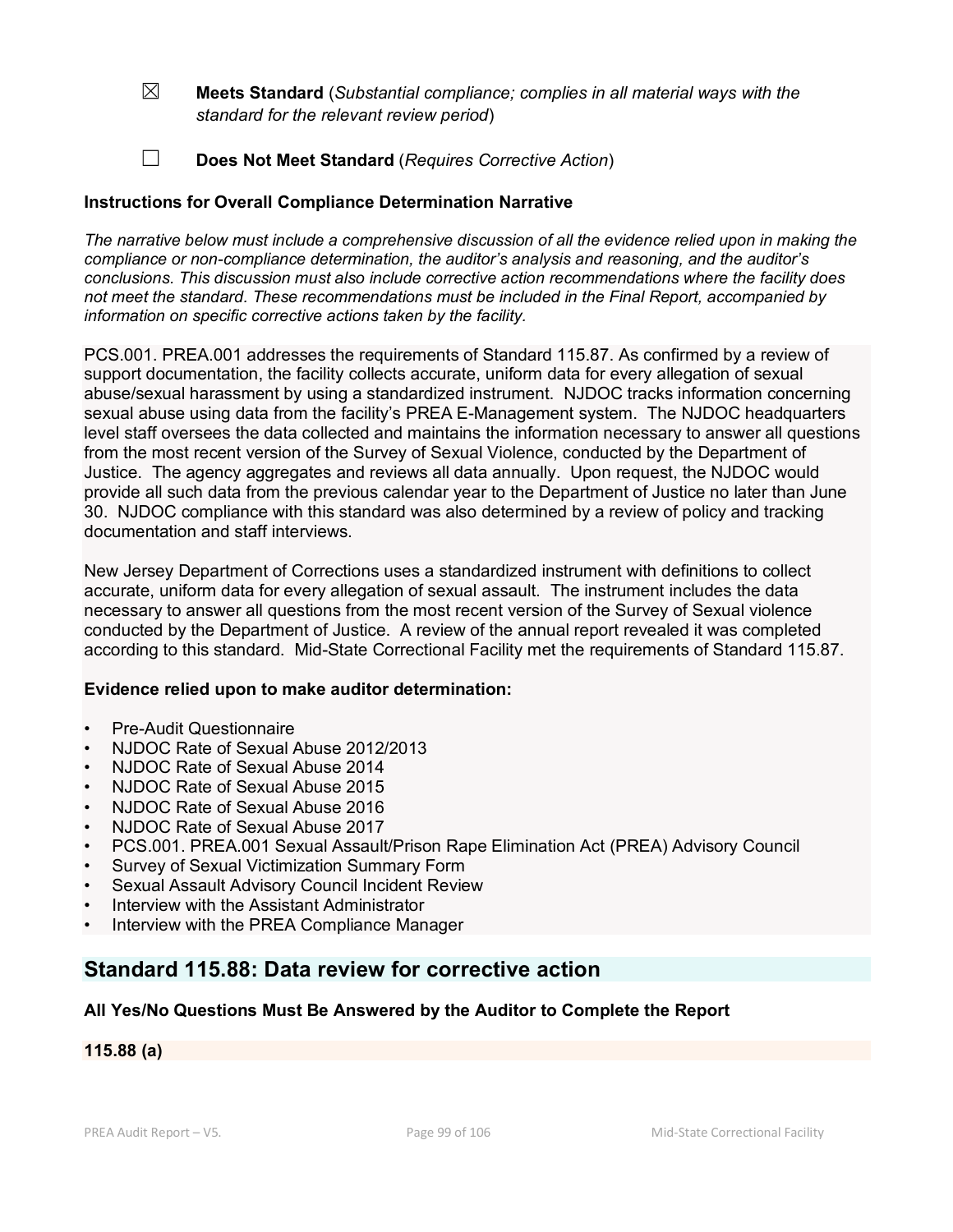- Does the agency review data collected and aggregated pursuant to § 115.87 in order to assess and improve the effectiveness of its sexual abuse prevention, detection, and response policies, practices, and training, including by: Identifying problem areas?  $\boxtimes$  Yes  $\Box$  No
- Does the agency review data collected and aggregated pursuant to § 115.87 in order to assess and improve the effectiveness of its sexual abuse prevention, detection, and response policies, practices, and training, including by: Taking corrective action on an ongoing basis? ☒ Yes ☐ No
- Does the agency review data collected and aggregated pursuant to § 115.87 in order to assess and improve the effectiveness of its sexual abuse prevention, detection, and response policies, practices, and training, including by: Preparing an annual report of its findings and corrective actions for each facility, as well as the agency as a whole?  $\boxtimes$  Yes  $\Box$  No

## **115.88 (b)**

 Does the agency's annual report include a comparison of the current year's data and corrective actions with those from prior years and provide an assessment of the agency's progress in addressing sexual abuse  $\boxtimes$  Yes  $\Box$  No

## **115.88 (c)**

Is the agency's annual report approved by the agency head and made readily available to the public through its website or, if it does not have one, through other means?  $\boxtimes$  Yes  $\Box$  No

## **115.88 (d)**

 Does the agency indicate the nature of the material redacted where it redacts specific material from the reports when publication would present a clear and specific threat to the safety and security of a facility?  $\boxtimes$  Yes  $\Box$  No

## **Auditor Overall Compliance Determination**

- ☐ **Exceeds Standard** (*Substantially exceeds requirement of standards*)
- ☒ **Meets Standard** (*Substantial compliance; complies in all material ways with the standard for the relevant review period*)
- ☐ **Does Not Meet Standard** (*Requires Corrective Action*)

## **Instructions for Overall Compliance Determination Narrative**

*The narrative below must include a comprehensive discussion of all the evidence relied upon in making the compliance or non-compliance determination, the auditor's analysis and reasoning, and the auditor's conclusions. This discussion must also include corrective action recommendations where the facility does not meet the standard. These recommendations must be included in the Final Report, accompanied by information on specific corrective actions taken by the facility.*

PCS. 001.PREA.001 addresses the requirements of Standard 115.88. The NJ DOC's SAAC and the institution reviews and assesses all sexual abuse/sexual harassment data at least annually to improve the effectiveness of its sexual abuse prevention, detection and response policies, to identify any trends,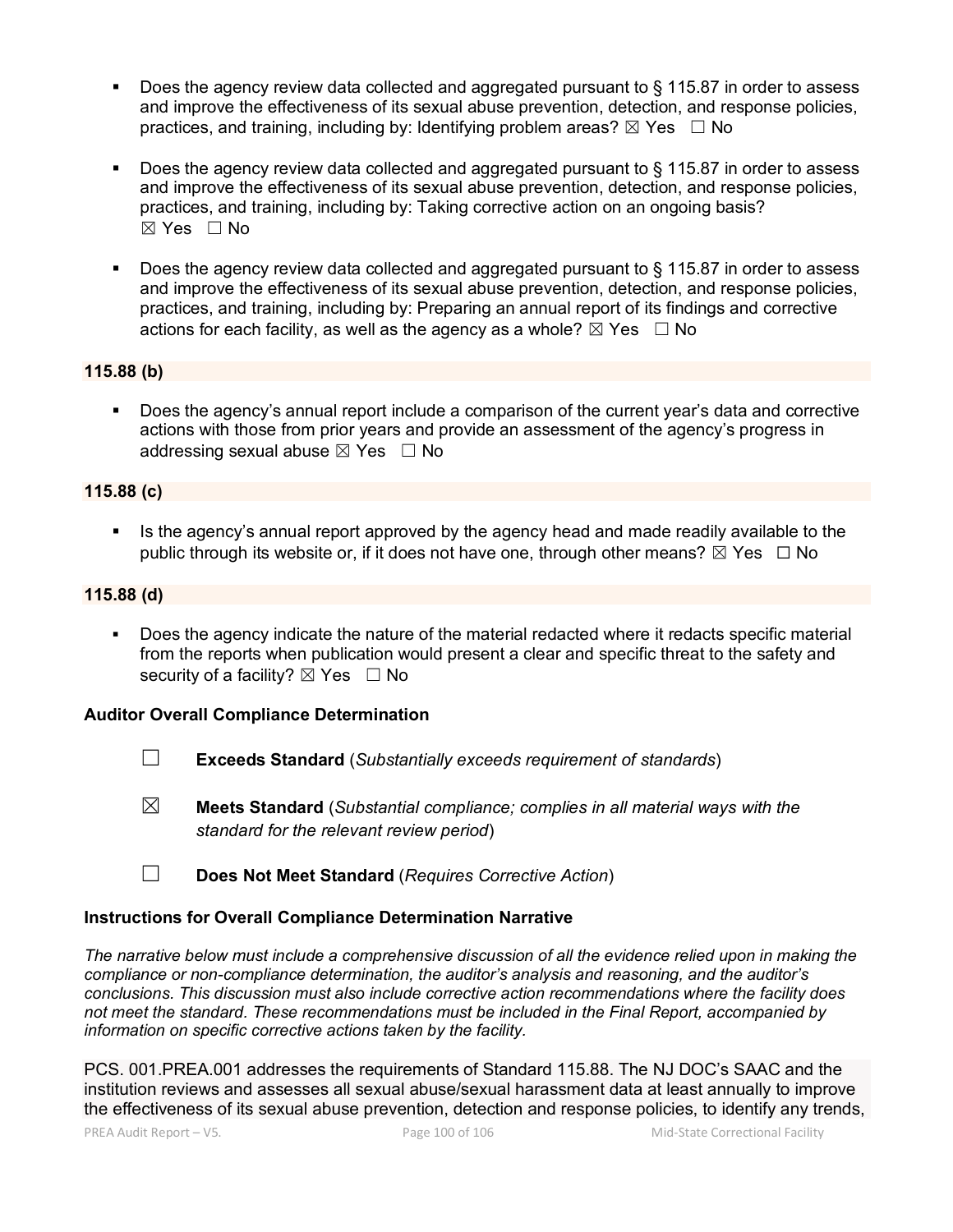issues or problematic areas and to take corrective action, if needed. NJDOC utilizes a standardized instrument with definitions to collect accurate, uniform data for every allegation of sexual assault. During a previous interview with the PREA Coordinator she indicated that NJDOC data is collected and aggregated pursuant to § 115.87 in order to assess and improve the effectiveness of its sexual abuse prevention, detection, and response policies, practices, and training, including by: Identifying problem areas. The instrument includes the data necessary to answer all questions from the most recent version of the Survey of Sexual Violence conducted by the Department of Justice. A review of several annual report revealed that annual reports include a comparison of the current year's data and corrective actions with those from prior years and provide an assessment of the agency's progress in addressing sexual abuse. NJDOC's annual reports are approved by the agency head and made readily available to the public through its website. Mid-State Correctional Facility met the requirements of Standard 115.88.

## **Evidence relied upon to make auditor determination:**

- Pre-Audit Questionnaire
- NJDOC Rate of Sexual Abuse 2012/2013
- NJDOC Rate of Sexual Abuse 2014
- NJDOC Rate of Sexual Abuse 2015
- NJDOC Rate of Sexual Abuse 2016
- NJDOC Rate of Sexual Abuse 2017
- Sexual Assault Advisory Council Corrective Action Report
- PCS.001.PREA.001 Sexual Assault/Prison Rape Elimination Act (PREA) Advisory Council
- Noted corrective actions
- Sexual Assault Advisory Council Incident Review
- Interview with the PREA Compliance Manager
- Interview with the Assistant Administrator

## **Standard 115.89: Data storage, publication, and destruction**

## **All Yes/No Questions Must Be Answered by the Auditor to Complete the Report**

## **115.89 (a)**

■ Does the agency ensure that data collected pursuant to § 115.87 are securely retained? ☒ Yes ☐ No

## **115.89 (b)**

 Does the agency make all aggregated sexual abuse data, from facilities under its direct control and private facilities with which it contracts, readily available to the public at least annually through its website or, if it does not have one, through other means?  $\boxtimes$  Yes  $\Box$  No

## **115.89 (c)**

**Does the agency remove all personal identifiers before making aggregated sexual abuse data** publicly available?  $\boxtimes$  Yes  $\Box$  No

## **115.89 (d)**

 Does the agency maintain sexual abuse data collected pursuant to § 115.87 for at least 10 years after the date of the initial collection, unless Federal, State, or local law requires otherwise?  $\boxtimes$  Yes  $\Box$  No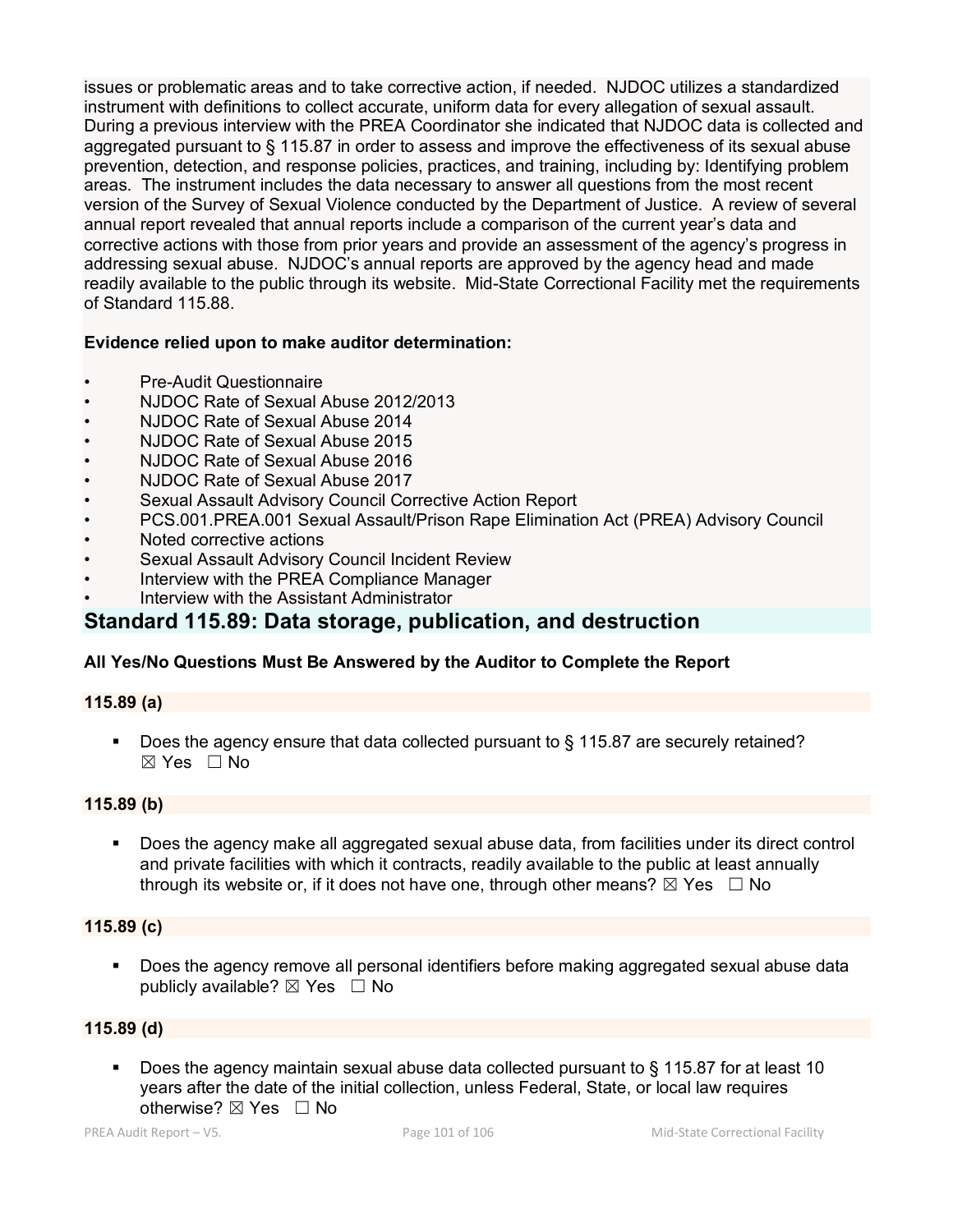#### **Auditor Overall Compliance Determination**

- ☐ **Exceeds Standard** (*Substantially exceeds requirement of standards*)
- ☒ **Meets Standard** (*Substantial compliance; complies in all material ways with the standard for the relevant review period*)
- ☐ **Does Not Meet Standard** (*Requires Corrective Action*)

#### **Instructions for Overall Compliance Determination Narrative**

*The narrative below must include a comprehensive discussion of all the evidence relied upon in making the compliance or non-compliance determination, the auditor's analysis and reasoning, and the auditor's conclusions. This discussion must also include corrective action recommendations where the facility does not meet the standard. These recommendations must be included in the Final Report, accompanied by information on specific corrective actions taken by the facility.*

The Institution PREA Compliance Manager will review the collected and aggregated data to assess and improve the effectiveness of the PREA related efforts and initiatives. The review of the agency Sexual Assault Prevention Program Annual Reports confirms this practice. Mid-State Correctional Facility met the requirements of Standard 115.89.

#### **Evidence relied upon to make auditor determination:**

- Pre-Audit Questionnaire
- Records Retention and Disposition Schedule
- Sexual Victimization Annual Report New Jersey Department of Corrections
- https://www.state.nj.us/corrections/pages/PREA/PREA.html
- Interview with Assistant Administrator
- Interview with the PREA Coordinator
- Interview with the PREA Compliance Manager

# **AUDITING AND CORRECTIVE ACTION**

## **Standard 115.401: Frequency and scope of audits**

#### **All Yes/No Questions Must Be Answered by the Auditor to Complete the Report**

#### **115.401 (a)**

 During the prior three-year audit period, did the agency ensure that each facility operated by the agency, or by a private organization on behalf of the agency, was audited at least once? (*Note: The response here is purely informational. A "no" response does not impact overall compliance with this standard.*)  $\boxtimes$  Yes  $\Box$  No

**115.401 (b)**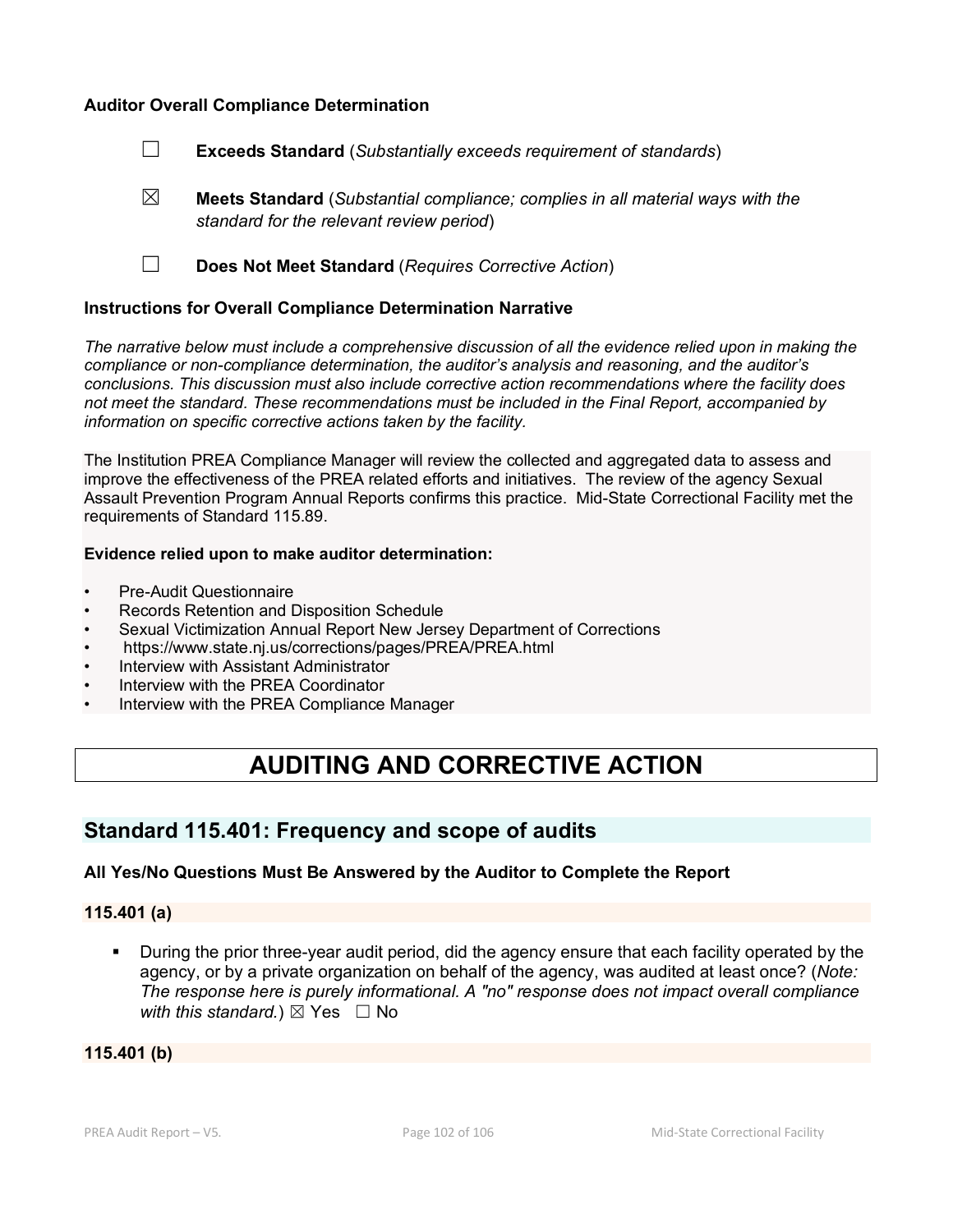- Is this the first year of the current audit cycle? (*Note: a "no" response does not impact overall compliance with this standard.*)  $\boxtimes$  Yes  $\Box$  No
- If this is the second vear of the current audit cycle, did the agency ensure that at least one-third of each facility type operated by the agency, or by a private organization on behalf of the agency, was audited during the first year of the current audit cycle? (N/A if this is **not** the *second* year of the current audit cycle.)  $\boxtimes$  Yes  $\Box$  No  $\Box$  NA
- **If this is the third year of the current audit cycle, did the agency ensure that at least two-thirds of** each facility type operated by the agency, or by a private organization on behalf of the agency, were audited during the first two years of the current audit cycle? (N/A if this is **not** the *third* year of the current audit cycle.)  $\boxtimes$  Yes  $\Box$  No  $\Box$  NA

#### **115.401 (h)**

Did the auditor have access to, and the ability to observe, all areas of the audited facility? ☒ Yes ☐ No

#### **115.401 (i)**

 Was the auditor permitted to request and receive copies of any relevant documents (including electronically stored information)?  $\boxtimes$  Yes  $\Box$  No

#### **115.401 (m)**

 Was the auditor permitted to conduct private interviews with inmates, residents, and detainees?  $\boxtimes$  Yes  $\Box$  No

#### **115.401 (n)**

 Were inmates permitted to send confidential information or correspondence to the auditor in the same manner as if they were communicating with legal counsel?  $\boxtimes$  Yes  $\Box$  No

#### **Auditor Overall Compliance Determination**

- ☐ **Exceeds Standard** (*Substantially exceeds requirement of standards*)
- ☒ **Meets Standard** (*Substantial compliance; complies in all material ways with the standard for the relevant review period*)
- ☐ **Does Not Meet Standard** (*Requires Corrective Action*)

#### **Instructions for Overall Compliance Determination Narrative**

*The narrative below must include a comprehensive discussion of all the evidence relied upon in making the compliance or non-compliance determination, the auditor's analysis and reasoning, and the auditor's conclusions. This discussion must also include corrective action recommendations where the facility does not meet the standard. These recommendations must be included in the Final Report, accompanied by information on specific corrective actions taken by the facility.*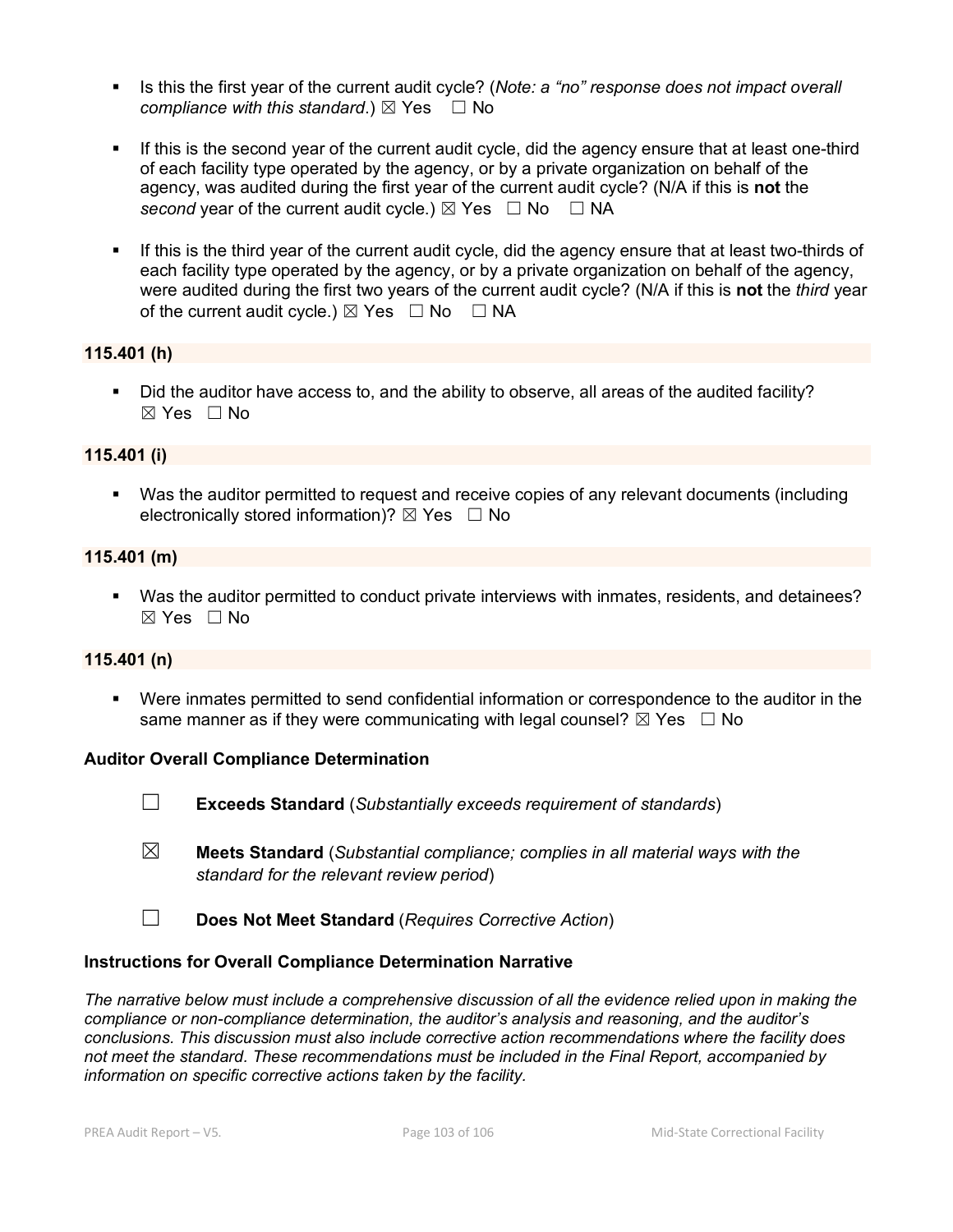This is the first PREA audit for Mid-State Correctional Facility since being opened in 2017. During the tour of the facility, the upcoming audit notices was posted throughout the facility. The facility provided electronic verification of the PREA notices being posted within the required timelines. The Auditor was allowed access to all areas of the facility and had access to all required supporting documentation. Mid-State Correctional Facility also allowed the Auditor to conduct private interviews with both inmates and staff. NJDOC facilities were audited during the same time frame to meet the required deadline of one (1) audit within three (3) years. A review was conducted on information provided to inmates regarding the confidential nature of any correspondence and communication with the auditor. The facility provided inmates with information about the PREA audit at least six weeks prior to the site visit and demonstrated based on their base and clinical files that PREA has been a continued practice. Mid-State Correctional facility met the requirements of Standard 115.401.

#### **Evidence relied upon to make auditor determination:**

- Interview with staff and inmates
- Interview with the PREA Compliance Manager
- Interview with the Assistant Administrator

# **Standard 115.403: Audit contents and findings**

## **All Yes/No Questions Must Be Answered by the Auditor to Complete the Report**

#### **115.403 (f)**

 The agency has published on its agency website, if it has one, or has otherwise made publicly available, all Final Audit Reports. The review period is for prior audits completed during the past three years PRECEDING THIS AUDIT. The pendency of any agency appeal pursuant to 28 C.F.R. § 115.405 does not excuse noncompliance with this provision. (N/A if there have been no Final Audit Reports issued in the past three years, or in the case of single facility agencies that there has never been a Final Audit Report issued.)  $\boxtimes$  Yes  $\Box$  No  $\Box$  NA

#### **Auditor Overall Compliance Determination**

- ☐ **Exceeds Standard** (*Substantially exceeds requirement of standards*)
- ☒ **Meets Standard** (*Substantial compliance; complies in all material ways with the standard for the relevant review period*)
- ☐ **Does Not Meet Standard** (*Requires Corrective Action*)

#### **Instructions for Overall Compliance Determination Narrative**

*The narrative below must include a comprehensive discussion of all the evidence relied upon in making the compliance or non-compliance determination, the auditor's analysis and reasoning, and the auditor's conclusions. This discussion must also include corrective action recommendations where the facility does not meet the standard. These recommendations must be included in the Final Report, accompanied by information on specific corrective actions taken by the facility.*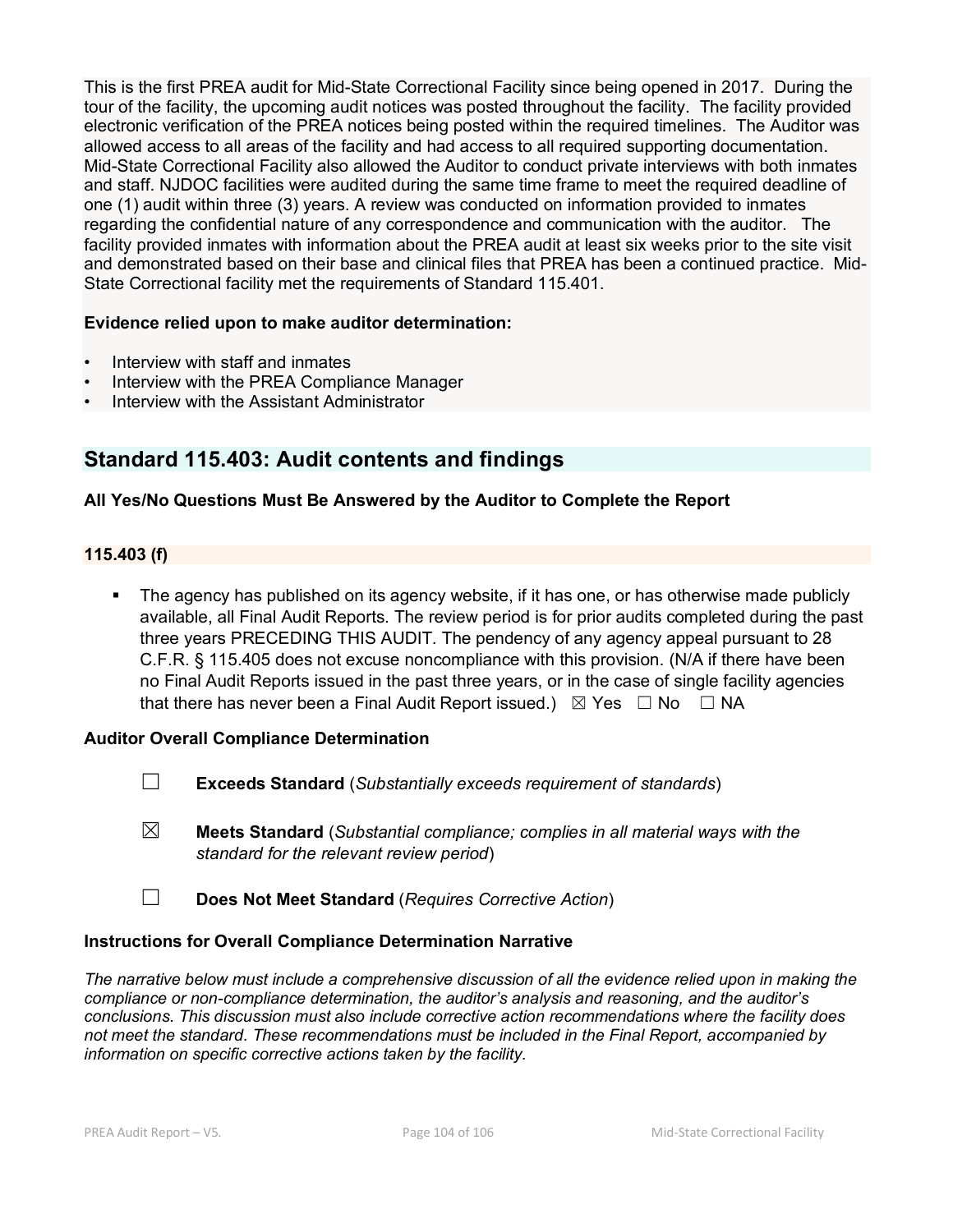All New Jersey Department of Corrections facilities were audited prior to the end of the first audit cycle which ended August 19, 2016. All final audit reports for the agency are properly, publicly posted on the agency website.

#### **PREA Audit Reports Cycle 1 Year 1 August 20, 2013 – August 19, 2014**

- Albert C. Wagner Youth Correctional Facility
- Central Reception & Assignment Facility
- Edna Mahan Correctional Facility for Women
- Garden State Correctional Facility
- Mountainview Youth Correctional Facility

#### **PREA Audit Reports Cycle 1 Year 2 August 20, 2014 – August 19, 2015**

- Adult Diagnostic & Treatment Center
- East Jersey State Prison
- Southern State Correctional Facility
- South Woods State Prison

## **PREA Audit Reports Cycle 1 Year 3 August 20, 2015 – August 19, 2016**

- Bayside State Prison
- Northern State Prison
- New Jersey State Prison

## **PREA Audit Reports Cycle 2 Year 1 August 20, 2016 – August 19, 2017**

- Albert C. Wagner Youth Correctional Facility
- Central Reception & Assignment Facility
- Edna Mahan Correctional Facility for Women
- Garden State Correctional Facility
- Mountainview Youth Correctional Facility

#### **PREA Audit Reports Cycle 2 Year 2 August 20, 2017 – August 19, 2018**

- Adult Diagnostic & Treatment Center
- East Jersey State Prison
- Southern State Correctional Facility
- South Woods State Prison

## **Evidence relied upon to make auditor determination:**

- Agency Website
- Interview with the Assistant Administrator
- Interview with the PREA Coordinator
- PREA Audit Reports Cycle 2014-2018